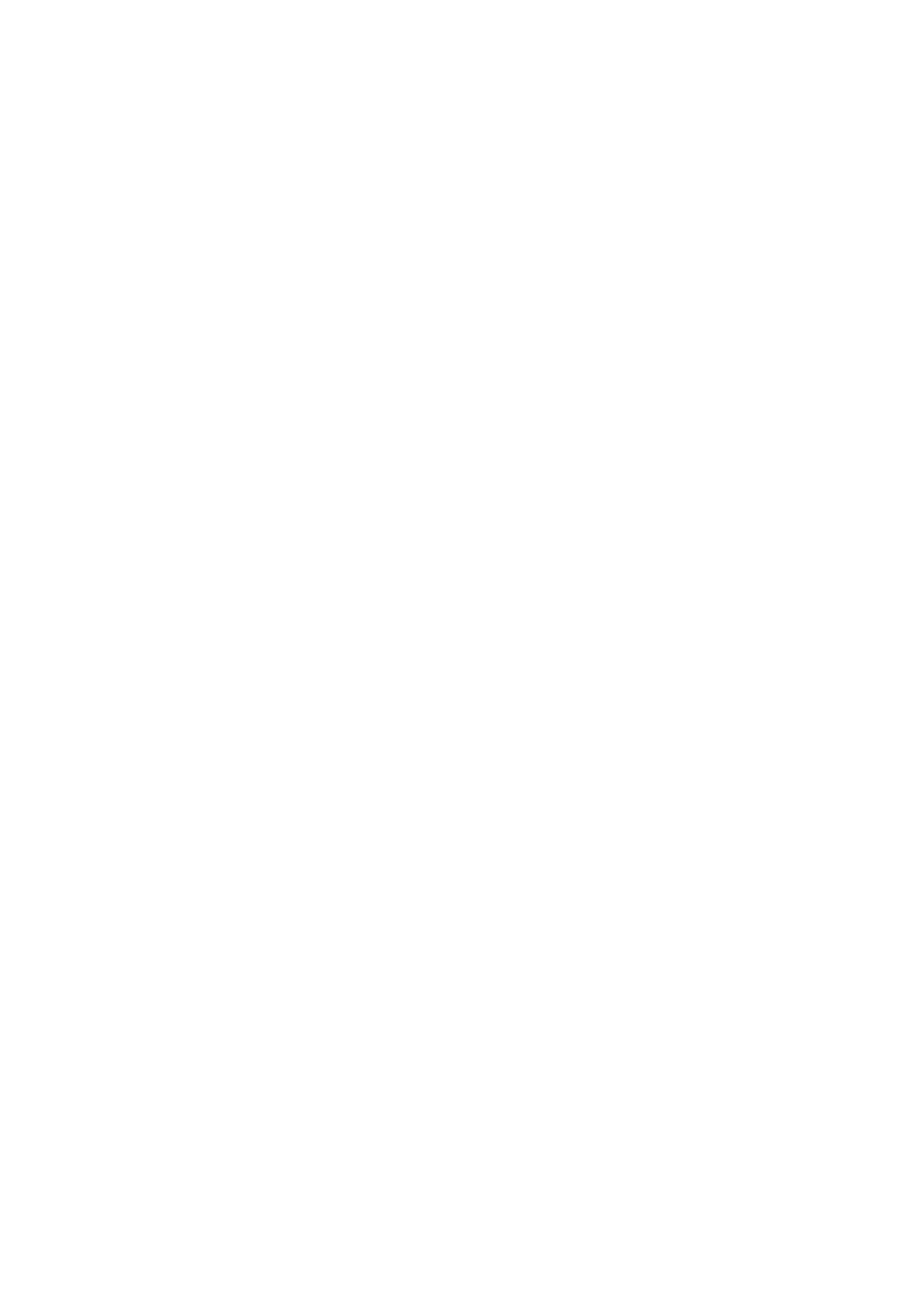# **6. Economic Regulation of Distribution Services**

# **Part A Introduction**

### **6.0 Operation of Chapter 6 in this jurisdiction**

- (a) This rule applies if a *Distribution Network Service Provider* owns, controls or operates more than one *distribution system* in this jurisdiction.
- (b) Despite any other provision of this Chapter:
	- (1) for all of those *distribution systems* there must be, in respect of a particular *regulatory control period*, only one:
		- (i) draft distribution determination and final distribution determination;
		- (ii) *framework and approach paper*;
		- (iii) *building block proposal* and *building block determination*;
		- (iv) *regulatory proposal*;
		- (v) proposed and final *tariff structure statement*; and
		- (vi) regulatory asset base value; and
	- (2) all of those *distribution systems* must be treated as a single *distribution system* for the purposes of clause 6.5.1 and schedule 6.2.

### **6.0A Interpretation**

- (a) this rule applies in relation to the following:
	- (1) the provisions of this Chapter;
	- (2) the provisions of Chapters 11 and 11A, to the extent the provisions operate in relation to this Chapter;
	- (3) an instrument made under or for the purposes of this Chapter; and
	- (4) the definitions in Chapter 10, to the extent the definitions are mentioned in a provision or instrument mentioned in subparagraph (1), (2) or (3).
- (b) Unless the context or subject matter otherwise indicates or requires:
	- (1) a *prescribed transmission service* will be taken to be a *direct control service* under a provision or instrument mentioned in paragraph (a); and
	- (2) a *negotiated transmission service* will be taken to be a *negotiated distribution service* under a provision or instrument mentioned in paragraph (a).
- (c) Unless the context or subject matter otherwise indicates or requires, in a provision or instrument mentioned in paragraph (a):
	- (1) a reference to a "*distribution network*" must be regarded as including a reference to a "*transmission network*";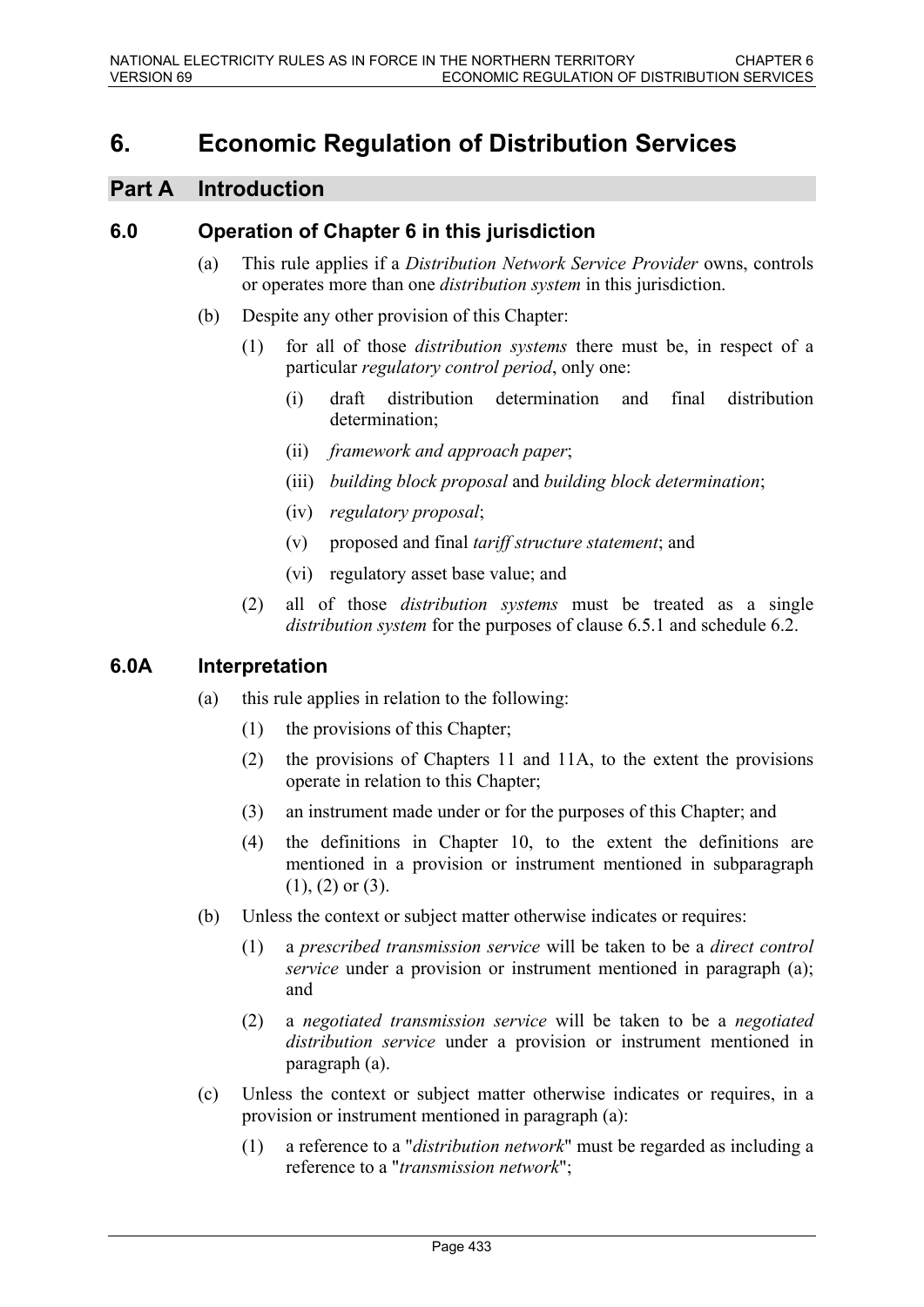- (2) a reference to a "*distribution system*" must be regarded as including a reference to a "*transmission system*";
- (3) a reference to a "*Distribution Network User*" must be regarded as including a reference to a "*Transmission Network User*;
- (4) a reference to a "*Distribution Network Service Provider*" must be regarded as including a reference to a "*Transmission Network Service Provider*";
- (5) a reference to a "*distribution service*" must be regarded as including a reference to a "*transmission service*";
- (6) a reference to an "*embedded generating unit*" must be regarded as a reference to a "*generating unit*";
- (7) a reference to an "*Embedded Generator*" must be regarded as a reference to a "*Generator*"; and
- (8) a reference to a "*Distribution Customer*" must be regarded as including a reference to a "*Transmission Customer*".

# **6.1 Introduction to Chapter 6**

### **6.1.1 AER's regulatory responsibility**

The *AER* is responsible, in accordance with this Chapter, for the economic regulation of *distribution services* provided by means of, or in connection with, *distribution systems* that form part of the *national grid*.

### **6.1.1A [Deleted]**

#### **6.1.2 Structure of this Chapter**

- (a) This Chapter deals with the classification and economic regulation of *distribution services*.
- (b) It is divided into parts as follows:
	- (1) this Part is introductory;
	- (2) Part B confers power on the *AER* to classify *distribution services*, to determine the forms of control for *distribution services*, and to make distribution determinations;
	- (3) Part C sets out the building block approach to the regulation of services classified as *standard control services*;
	- (4) Part D regulates the prices that may be charged by *Distribution Network Service Providers* for the provision of services classified as *negotiated distribution services*;
	- (4A) Part DA deals with the preparation of, requirements for and approval of, *connection policies*;
	- (5) Part E sets out the procedure and approach for the making of a distribution determination;
	- (6) Part F regulates cost allocation;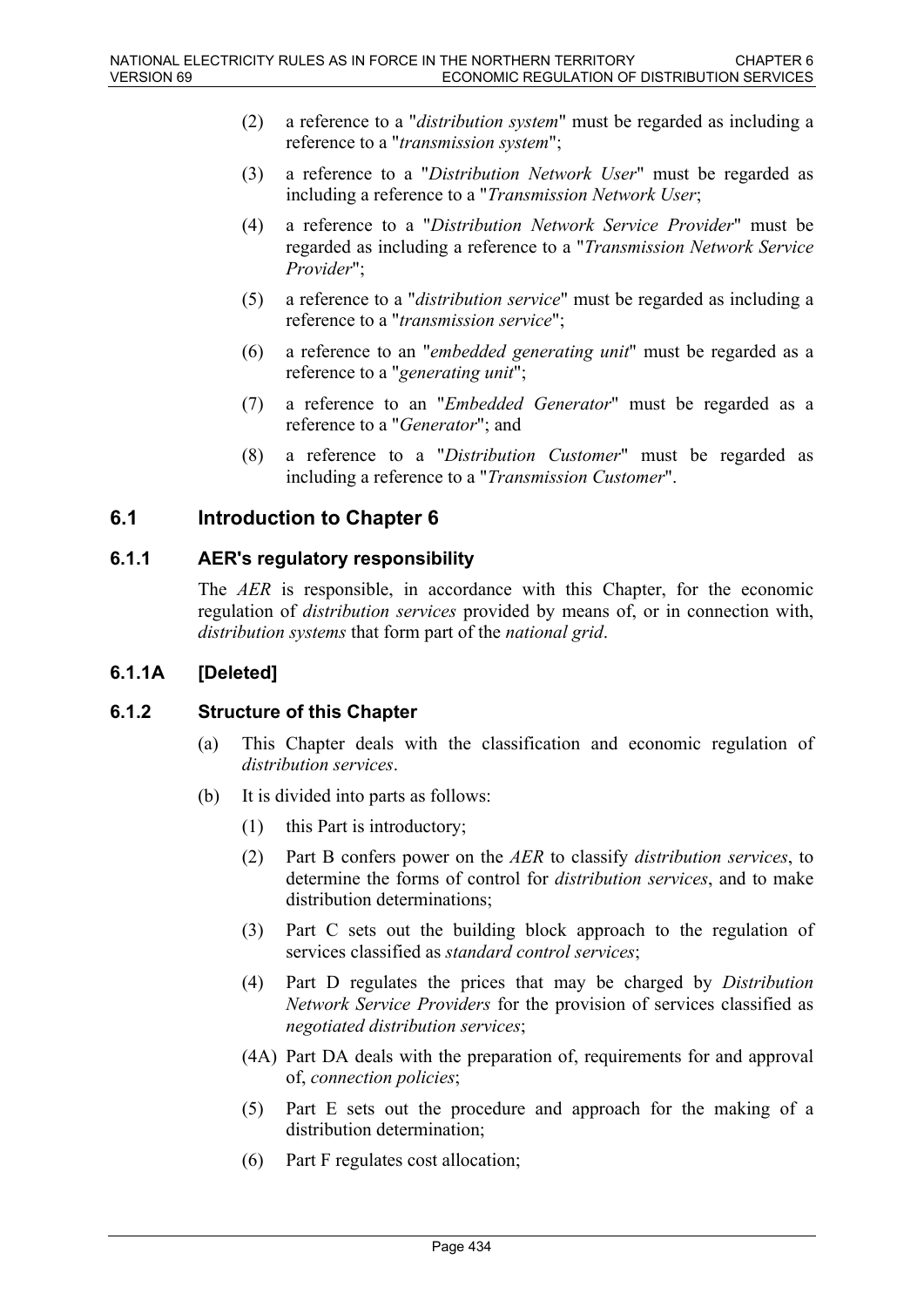- (7) Part G contains the distribution consultation procedures;
- (8) Part H deals with ring-fencing;
- (9) Part I deals with *tariff classes* and tariffs;
- (10) Part J deals with billing and settlements;
- (11) Part K deals with prudential requirements, prepayments and capital contributions;
- (12) Part L deals with dispute resolution;
- (13) Part M deals with the disclosure of *transmission* and *distribution* charges;
- (14) Part N provides for services provided by, or in connection with, *dual function assets* to be the subject of distribution determinations; and
- (15) Part O sets out the requirements to prepare *annual benchmarking reports*.

#### **6.1.3 Access to direct control services and negotiated distribution services**

- (a) Subject to and in accordance with the *Rules*:
	- (1) a person (a *Service Applicant*) may apply to a *Distribution Network Service Provider* for provision of *direct control services* or *negotiated distribution services*;
	- (2) a *Distribution Network Service Provider* must provide *direct control services* or *negotiated distribution services* (as the case may be) on *terms and conditions of access* as determined under Chapters 5, 6 and 7A of the Rules and under *jurisdictional electricity legislation*.

#### **Note:**

The terms and conditions of access in *jurisdiction electricity legislation* will be terms and conditions that correspond to matters set out in Chapter 4 of the *Rules* applying in other *participating jurisdictions*. The application of paragraph (a) will be revisited as part of the phased implementation of the *Rules* in this jurisdiction.

- (b) The *terms and conditions of access* are:
	- (1) in relation to *negotiated distribution services*:
		- (i) the price of those services (including, if relevant, *access charges*); and
		- (ii) other terms and conditions for the provision of those services;
	- (2) in relation to *direct control services*:
		- (i) the price of those services under the *approved pricing proposal*; and
		- (ii) other terms and conditions for the provision of those services.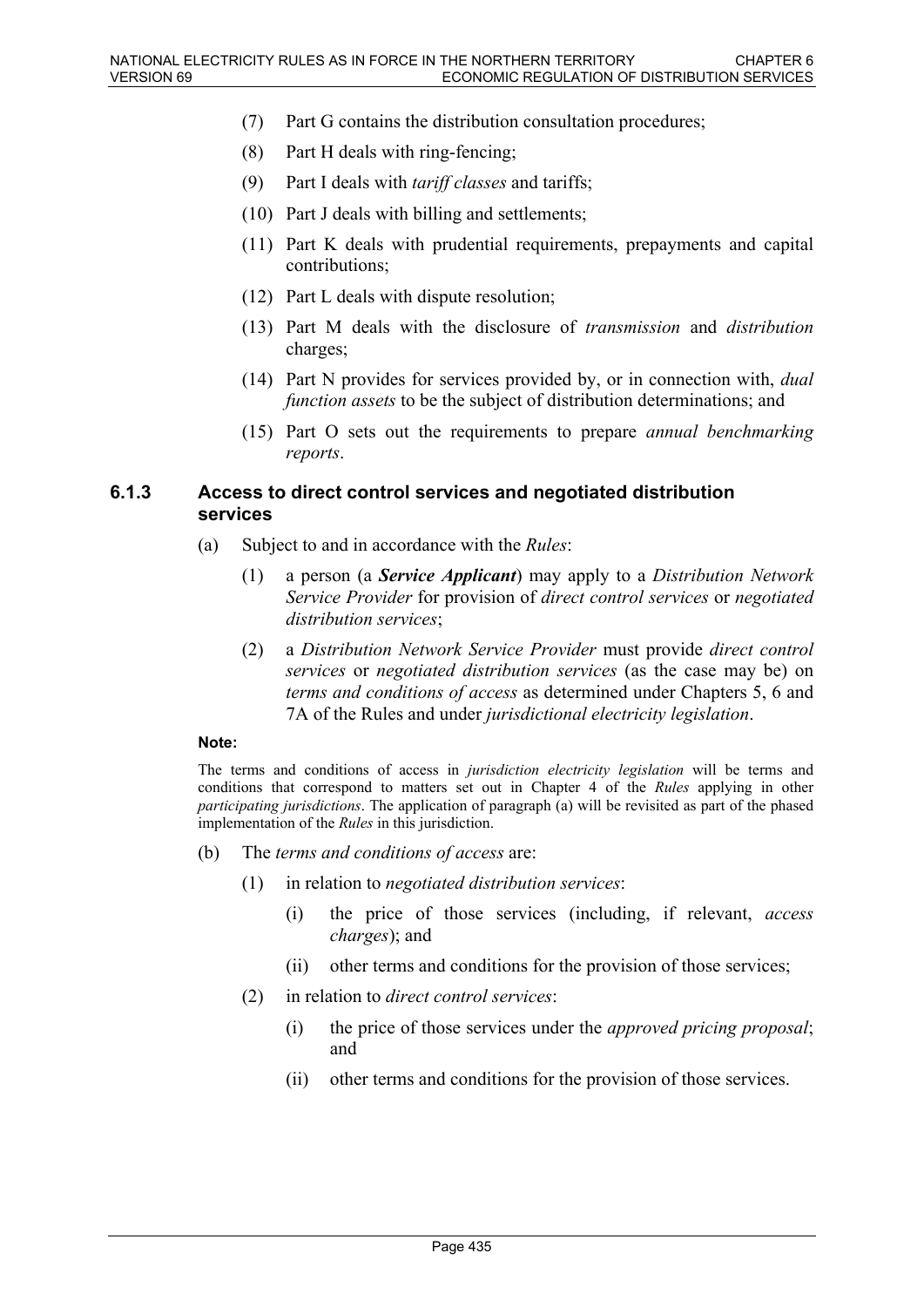### **6.1.4 Prohibition of DUOS charges for the export of energy**

- (a) A *Distribution Network Service Provider* must not charge a *Distribution Network User distribution use of system* charges for the export of electricity generated by the user into the *distribution network*.
- (b) This does not, however, preclude charges for the provision of *connection services*.

# **Part B Classification of Distribution Services and Distribution Determinations**

### **6.2 Classification**

### **6.2.1 Classification of distribution services**

- (a) The *AER* may classify a *distribution service* to be provided by a *Distribution Network Service Provider* as:
	- (1) a *direct control service*; or
	- (2) a *negotiated distribution service*.

#### **Note**

If the *AER* decides against classifying a *distribution service*, the service is, subject to Chapters 5 and 5A, not regulated under the *Rules*.

- (b) The *AER* may group *distribution services* together for the purpose of classification and, if it does so, a single classification made for the group applies to each service comprised in the group as if it had been separately classified.
- (c) The *AER* must, in classifying a *distribution service* or *distribution services*, have regard to:
	- (1) the form of regulation factors; and
	- (2) the form of regulation (if any) previously applicable to the relevant service or services and, in particular, any previous classification under the present system of classification or under the previous regulatory system (as the case requires); and
	- (3) the desirability of consistency in the form of regulation for similar services (both within and beyond the relevant jurisdiction); and
	- (4) any other relevant factor.
- (d) [**Deleted**]
- (e) If the *Rules*, however, require that a particular classification be assigned to a *distribution service* of a specified kind, a *distribution service* of the relevant kind is to be classified in accordance with that requirement.

### **6.2.2 Classification of direct control services as standard control services or alternative control services**

- (a) *Direct control services* are to be further divided into 2 subclasses:
	- (1) *standard control services*; and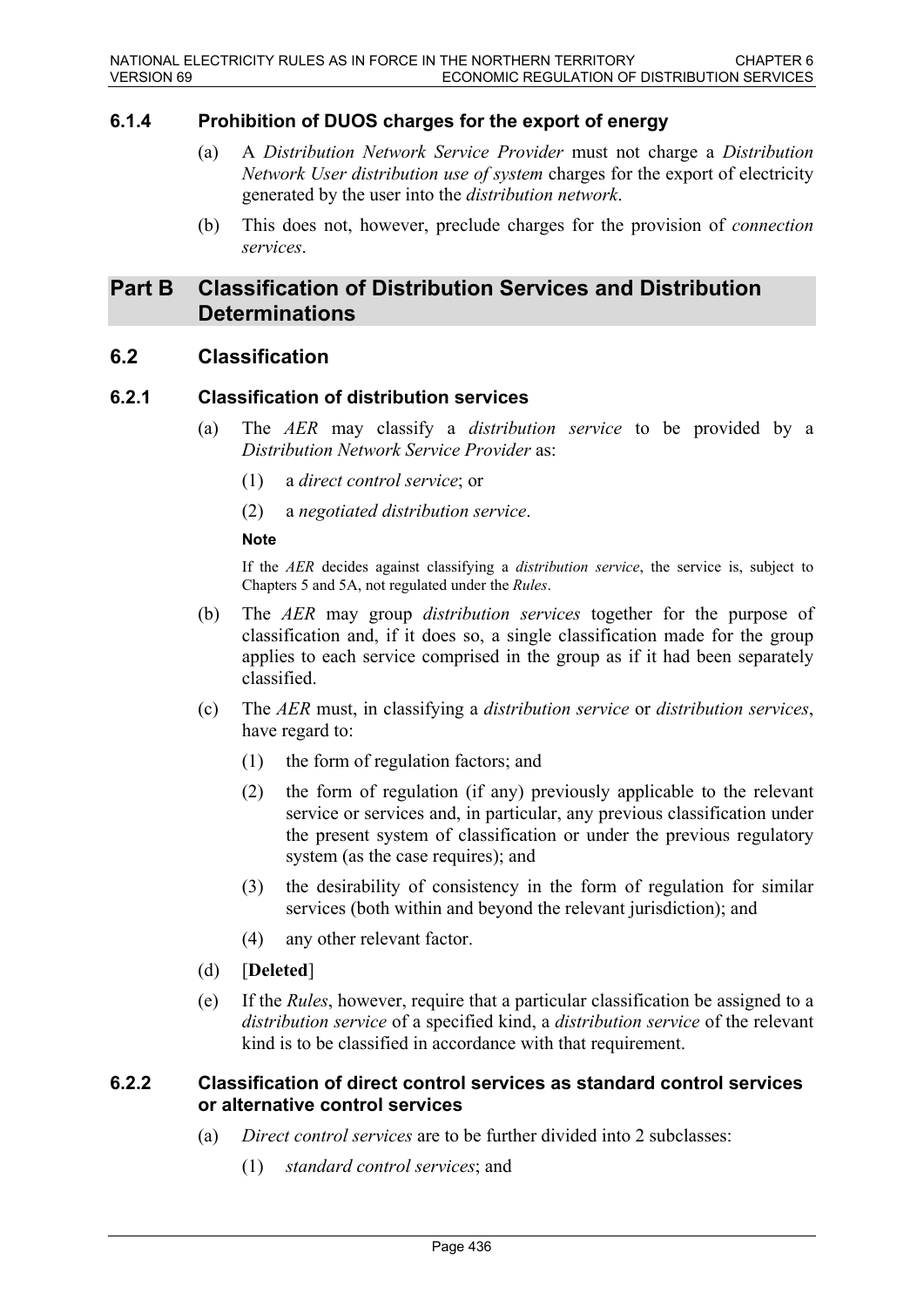- (2) *alternative control services*.
- (b) The *AER* may group *direct control services* together for the purpose of classification and, if it does so, a single classification made for the group applies to each service comprised in the group as if it had been separately classified.
- (c) The *AER* must, in classifying a *direct control service* as a *standard control service* or an *alternative control service*, have regard to:
	- (1) the potential for development of competition in the relevant market and how the classification might influence that potential; and
	- (2) the possible effects of the classification on administrative costs of the *AER*, the *Distribution Network Service Provider* and users or potential users; and
	- (3) the regulatory approach (if any) applicable to the relevant service immediately before the commencement of the distribution determination for which the classification is made; and
	- (4) the desirability of a consistent regulatory approach to similar services (both within and beyond the relevant jurisdiction); and
	- (5) the extent the costs of providing the relevant service are directly attributable to the person to whom the service is provided; and

#### **Example:**

In circumstances where a service is provided to a small number of identifiable customers on a discretionary or infrequent basis, and costs can be directly attributed to those customers, it may be more appropriate to classify the service as an alternative control service than as a standard control service.

- (6) any other relevant factor.
- (d) [**Deleted**]
- (e) If the *Rules*, however, require that a *direct control service* of a specified kind be classified either as a *standard control service* or as an *alternative control service*, a *direct control service* of the relevant kind is to be classified in accordance with that requirement.

#### **6.2.3 Term for which classification operates**

A classification forms part of a distribution determination and operates for the *regulatory control period* for which the distribution determination is made.

#### **Note:**

The classification is to be reviewed in the course of the making of the next distribution determination, and (subject to the *Rules*) a reclassification may be made for the purposes of that determination.

### **6.2.3A Distribution Service Classification Guidelines**

(a) The *AER* must, in accordance with the *distribution consultation procedures*, develop, maintain and *publish* guidelines (the *Distribution Service Classification Guidelines)* that set out the approach the *AER* proposes to take when classifying *distribution services* as: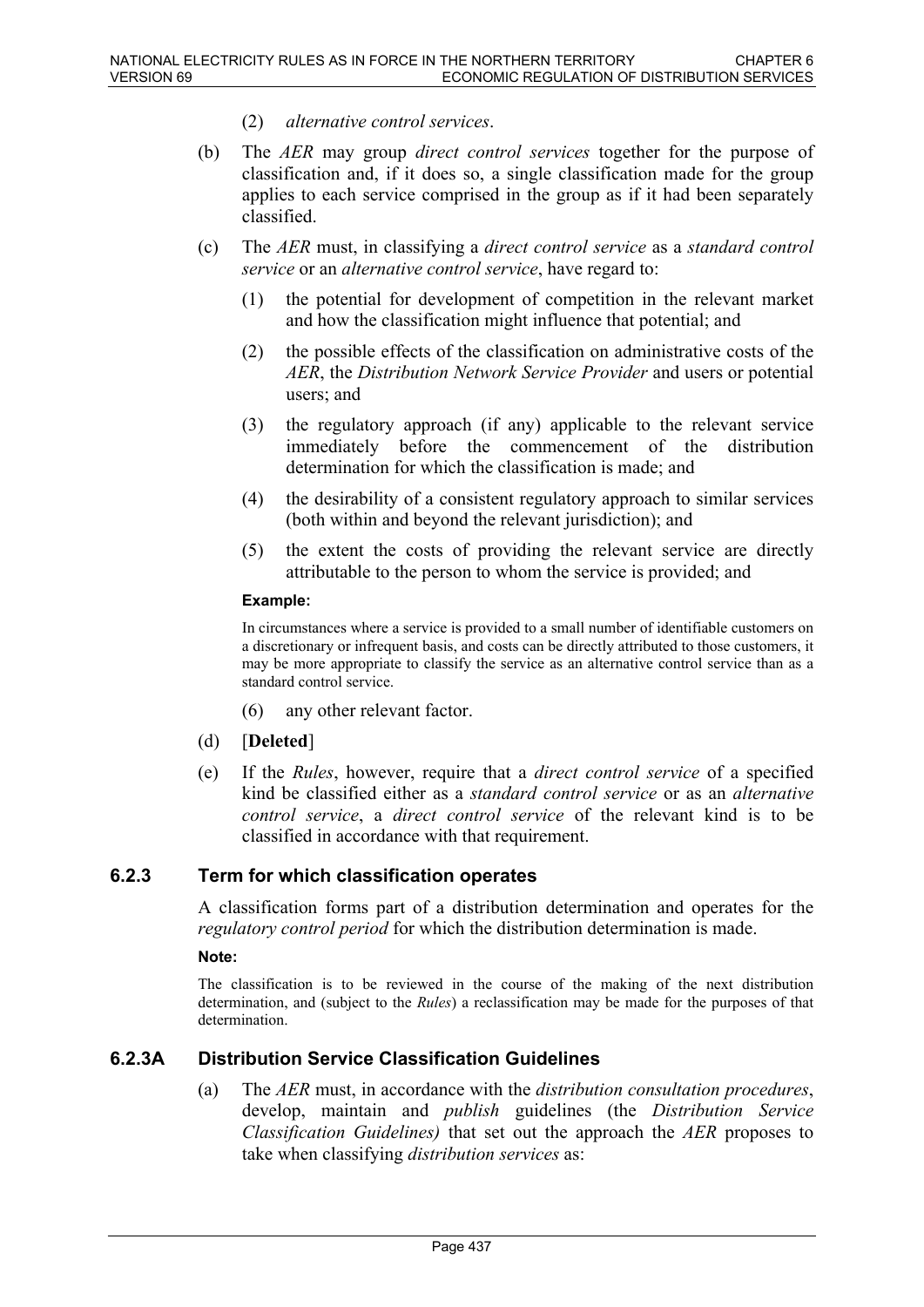- (1) *direct control services* or *negotiated distribution services* under clause 6.2.1(a); and
- (2) *standard control services* or *alternative control services* under clause 6.2.2(a).
- (b) The *Distribution Service Classification Guidelines* must set out an explanation of the *AER*'s proposed approach (including worked examples) to:
	- (1) determining whether to classify a *distribution service*;
	- (2) applying the factors set out in:
		- (i) clause 6.2.1(c), when classifying *distribution services* as *direct control services* or *negotiated distribution services*; and
		- (ii) clause 6.2.2(c), when classifying *direct control services* as *standard control services* or *alternative control services*; and
	- (3) distinguishing between *distribution services* (including, but not limited to, those that are classified as *direct control services*) and the operating and capital inputs that are used to provide such services.
- (c) Nothing prevents the *AER* from *publishing* the *Distribution Service Classification Guidelines* in the same document as another guideline *published* under this Chapter.

### **6.2.4 Duty of AER to make distribution determinations**

- (a) The *AER* must make a distribution determination for each *Distribution Network Service Provider*.
- (b) When the *AER* makes a distribution determination it must follow the process set out in Part E.
- (c) If more than one *distribution system* is owned, controlled or operated by a *Distribution Network Service Provider*, then, unless the *AER* otherwise determines, a separate distribution determination is to be made for each *distribution system*.
- (d) If 2 or more parts of the same *distribution system* were separately regulated at the commencement of this Chapter, then, unless the *AER* otherwise determines, a separate distribution determination is to be made for each of those parts of the *distribution system*.

#### **6.2.5 Control mechanisms for direct control services**

- (a) A distribution determination is to impose controls over the prices of *direct control services*, the revenue to be derived from *direct control services* or both.
- (b) The control mechanism may consist of:
	- (1) a schedule of fixed prices;
	- (2) caps on the prices of individual services;
	- (3) caps on the revenue to be derived from a particular combination of services;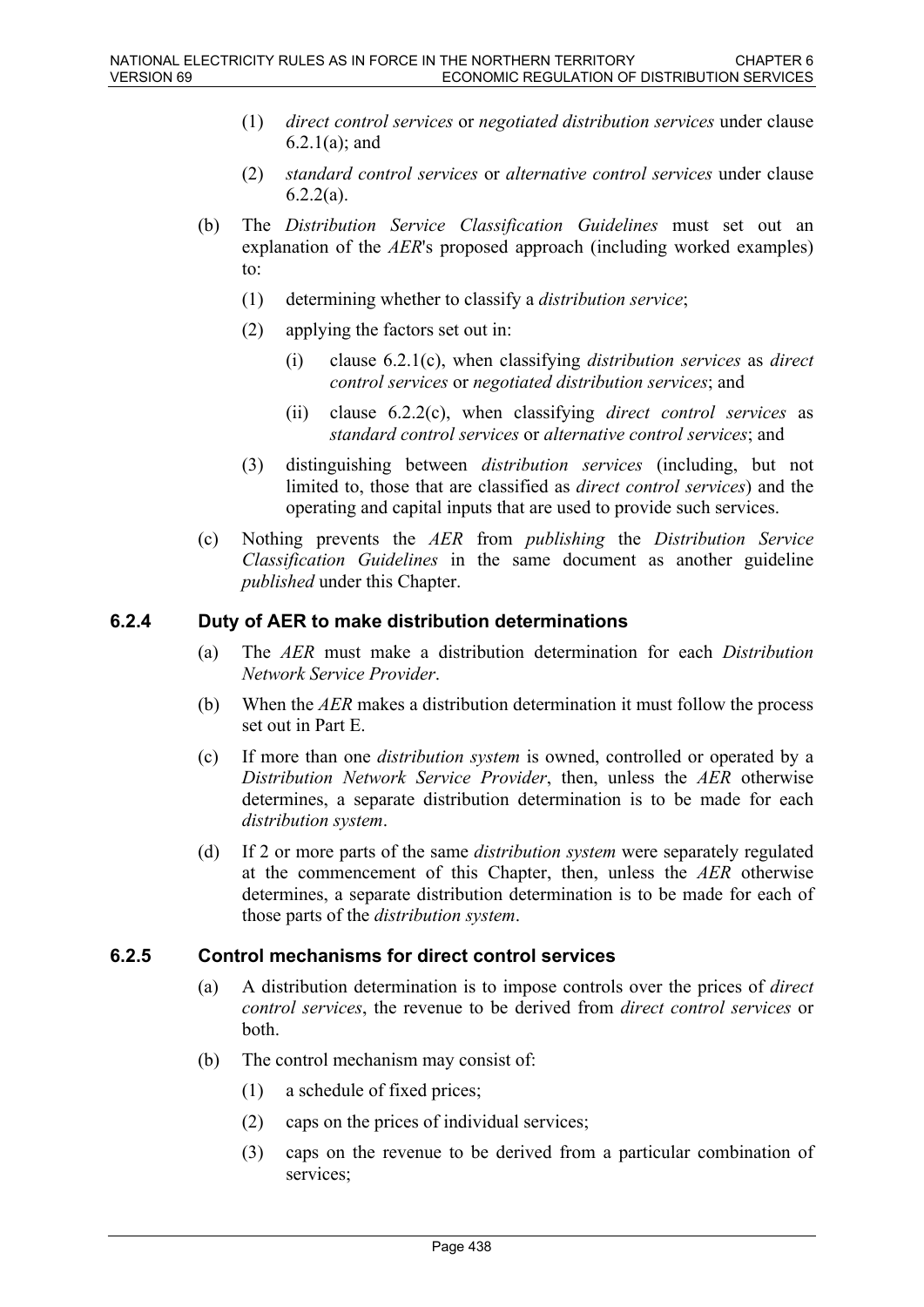- (4) tariff basket price control;
- (5) revenue yield control; or
- (6) a combination of any of the above.
- (c) In deciding on a control mechanism for *standard control services*, the *AER* must have regard to:
	- (1) the need for efficient tariff structures; and
	- (2) the possible effects of the control mechanism on administrative costs of the *AER*, the *Distribution Network Service Provider* and users or potential users; and
	- (2A) for a distribution determination for a *Distribution Network Service Provider* in this jurisdiction that will apply during the *1st regulatory control period* – the regulatory arrangements in the *2014 NT Network Price Determination*; and
	- (3) for a distribution determination for a *Distribution Network Service Provider* in this jurisdiction that will apply after the *1st regulatory control period* – the regulatory arrangements (if any) applicable to the relevant service immediately before the commencement of the distribution determination; and
	- (4) the desirability of consistency between regulatory arrangements for similar services (both within and beyond the relevant jurisdiction); and
	- (5) any other relevant factor.

#### **Note:**

The modifications to this paragraph expire on 1 July 2024.

- (d) In deciding on a control mechanism for *alternative control services*, the *AER* must have regard to:
	- (1) the potential for development of competition in the relevant market and how the control mechanism might influence that potential; and
	- (2) the possible effects of the control mechanism on administrative costs of the *AER*, the *Distribution Network Service Provider* and users or potential users; and
	- (2A) for a distribution determination for a *Distribution Network Service Provider* in this jurisdiction that will apply during the *1st regulatory control period* – the regulatory arrangements in the *2014 NT Network Price Determination*); and
	- (3) for a distribution determination for a *Distribution Network Service Provider* in this jurisdiction that will apply after the *1st regulatory control period* – the regulatory arrangements (if any) applicable to the relevant service immediately before the commencement of the distribution determination; and
	- (4) the desirability of consistency between regulatory arrangements for similar services (both within and beyond the relevant jurisdiction); and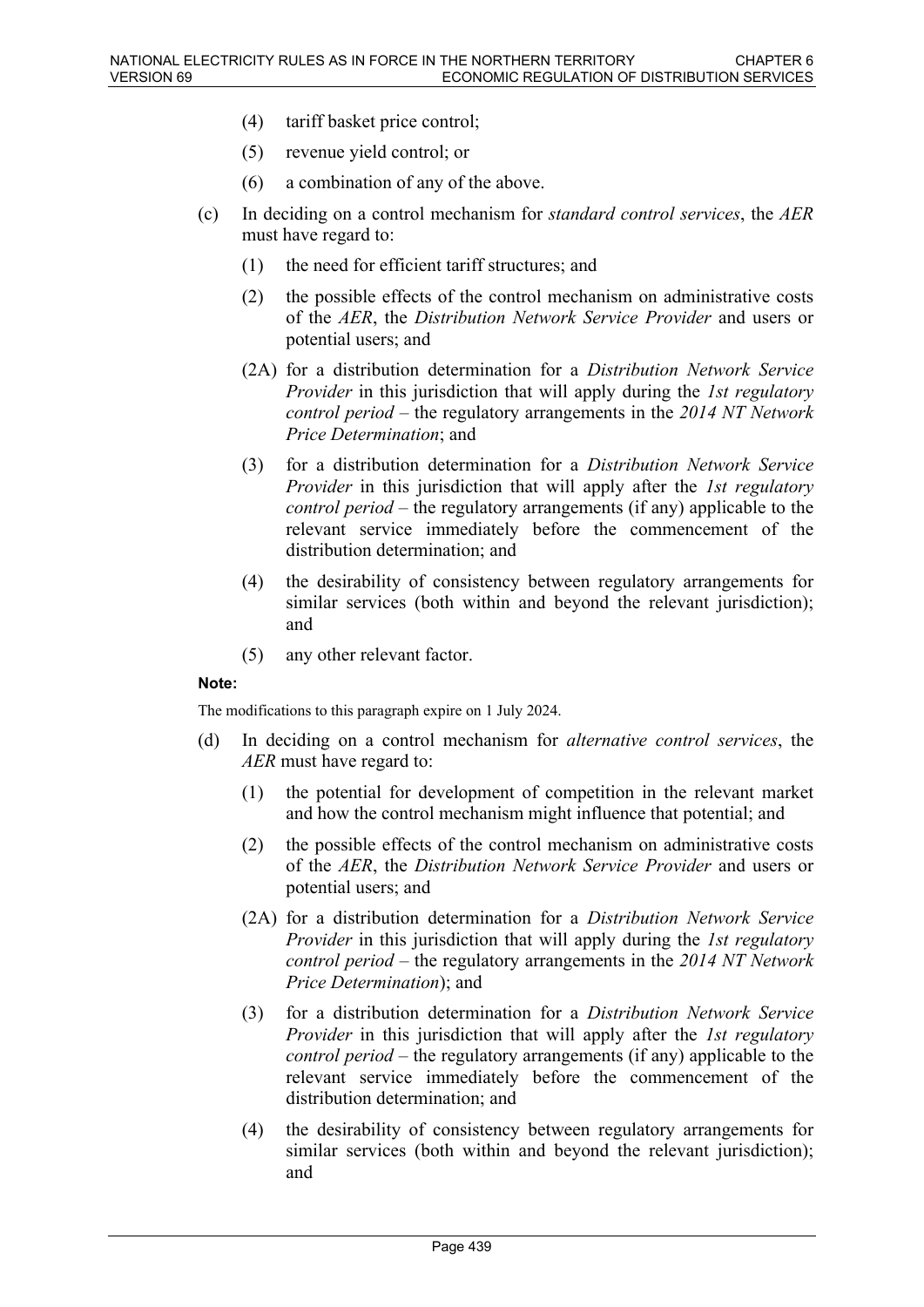(5) any other relevant factor.

#### **Note:**

The modifications to this paragraph expire on 1 July 2024.

### **6.2.6 Basis of control mechanisms for direct control services**

- (a) For *standard control services*, the control mechanism must be of the prospective CPI minus X form, or some incentive-based variant of the prospective CPI minus X form, in accordance with Part C.
- (b) For *alternative control services*, the control mechanism must have a basis stated in the distribution determination.
- (c) The control mechanism for *alternative control services* may (but need not) utilise elements of Part C (with or without modification).

#### **Examples:**

The control mechanism might be based on the building block approach.

The distribution determination might provide for the application of clause 6.6.1 to pass through events with necessary adaptations and specified modifications.

### **6.2.7 Negotiated distribution services**

*Negotiated distribution services* are regulated in accordance with Part D.

#### **6.2.8 Guidelines**

- (a) The *AER*:
	- (1) must make and *publish* the *Shared Asset Guidelines*, the *Capital Expenditure Incentive Guidelines*, the *Expenditure Forecast Assessment Guidelines*, the *Distribution Confidentiality Guidelines*, the *Distribution Service Classification Guidelines*, the *Asset Exemption Guidelines* and the *Cost Allocation Guidelines* in accordance with the *Rules*; and
	- (2) may, in accordance with the *distribution consultation procedures*, make and *publish* guidelines as to any other matters relevant to this Chapter.
- (b) A guideline may relate to a specified *Distribution Network Service Provider* or *Distribution Network Service Providers* of a specified class.
- (c) Except as otherwise provided in this Chapter, a guideline is not mandatory (and so does not bind the *AER* or anyone else) but, if the *AER*:
	- (1) makes a distribution determination that is not in accordance with the guideline, the *AER* must state, in its reasons for the distribution determination, the reasons for departing from the guideline;
	- (2) makes a decision in respect of an *asset exemption* under clause 6.4B.1(a)(3) or (4) that is not made in accordance with the *Asset Exemption Guidelines*, the *AER* must state, in its reasons for that decision, the reasons for departing from that guideline; and
	- (3) makes a *framework and approach paper* that is not in accordance with the *Distribution Service Classification Guidelines*, the *AER* must state,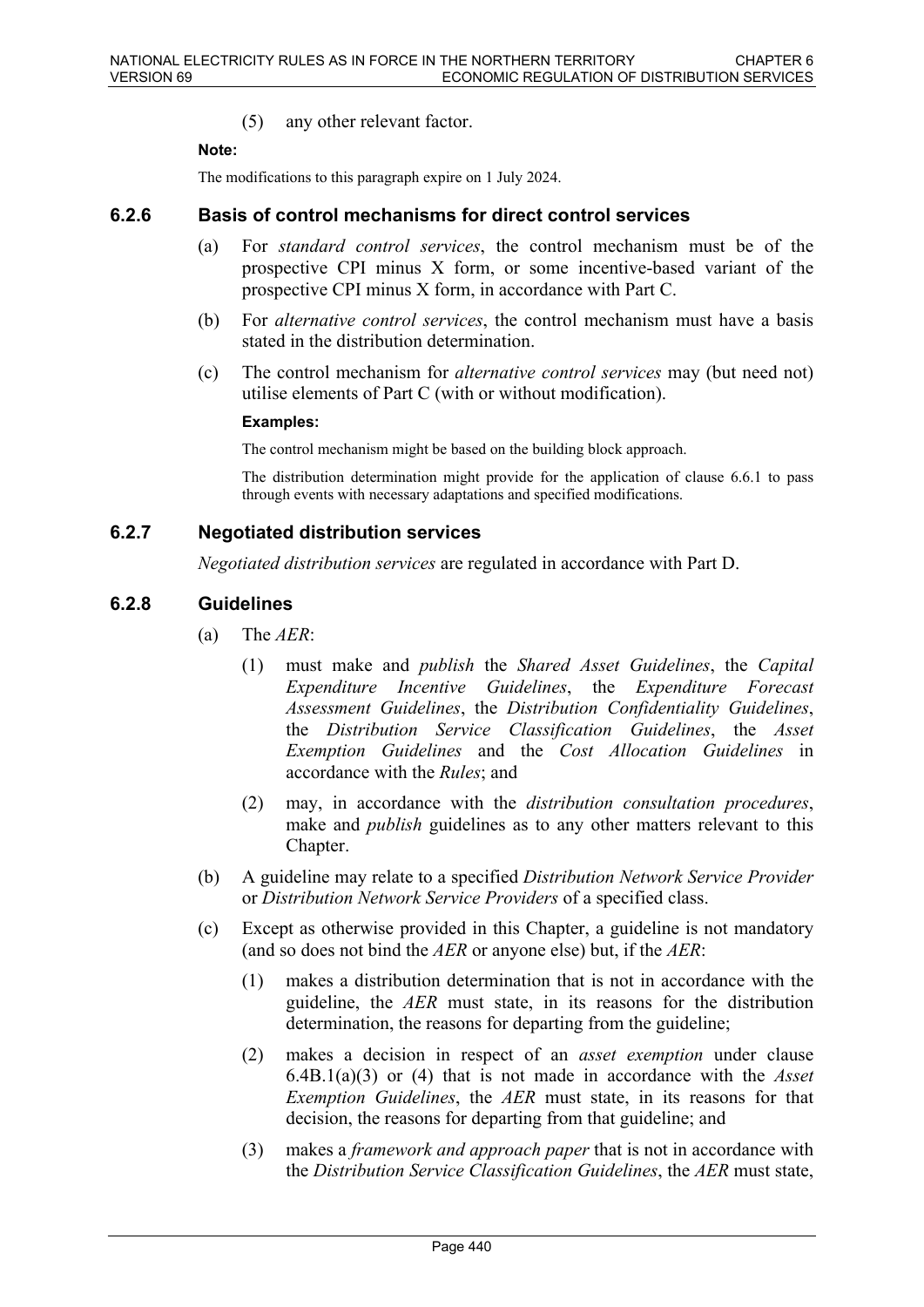in the relevant *framework and approach paper*, the reasons for departing from that guideline.

- (d) If a guideline indicates that there may be a change of regulatory approach in future distribution determinations, the guideline should also (if practicable) indicate how transitional issues are to be dealt with.
- (e) Subject to paragraph (f), the *AER* may, from time to time and in accordance with the *distribution consultation procedures*, amend or replace a guideline.
- (f) The *AER* may make administrative or minor amendments to any guideline without complying with the *distribution consultation procedures*.
- (g) This clause 6.2.8 does not apply to the *Distribution Ring-Fencing Guidelines* or the *Distribution Reliability Measures Guidelines*.

# **Part C Building Block Determinations for standard control services**

# **6.3 Building block determinations**

### **6.3.1 Introduction**

- (a) A *building block determination* is a component of a distribution determination.
- (b) The procedure and approach for the making of a *building block determination* is contained in Part E of this Chapter and involves the submission of a *building block proposal* to the *AER* by the *Distribution Network Service Provider*.
- (c) The *building block proposal*:
	- (1) must be prepared in accordance with the *post-tax revenue model* and other relevant requirements of this Part;
	- (2) must comply with the requirements of, and must contain or be accompanied by the information required by, any relevant *regulatory information instrument*; and
	- (3) must be prepared in accordance with Schedule 6.1.

### **6.3.2 Contents of building block determination**

- (a) A *building block determination* for a *Distribution Network Service Provider* is to specify, for a *regulatory control period*, the following matters:
	- (1) the *Distribution Network Service Provider's annual revenue requirement* for each *regulatory year* of the *regulatory control period*;
	- (2) appropriate methods for the indexation of the regulatory asset base;
	- (3) how any applicable *efficiency benefit sharing scheme*, *capital expenditure sharing scheme*, *service target performance incentive scheme*, *demand management incentive scheme*, *demand management innovation allowance mechanism* or *small-scale incentive scheme* is to apply to the *Distribution Network Service Provider*;
	- (4) the commencement and length of the *regulatory control period*; and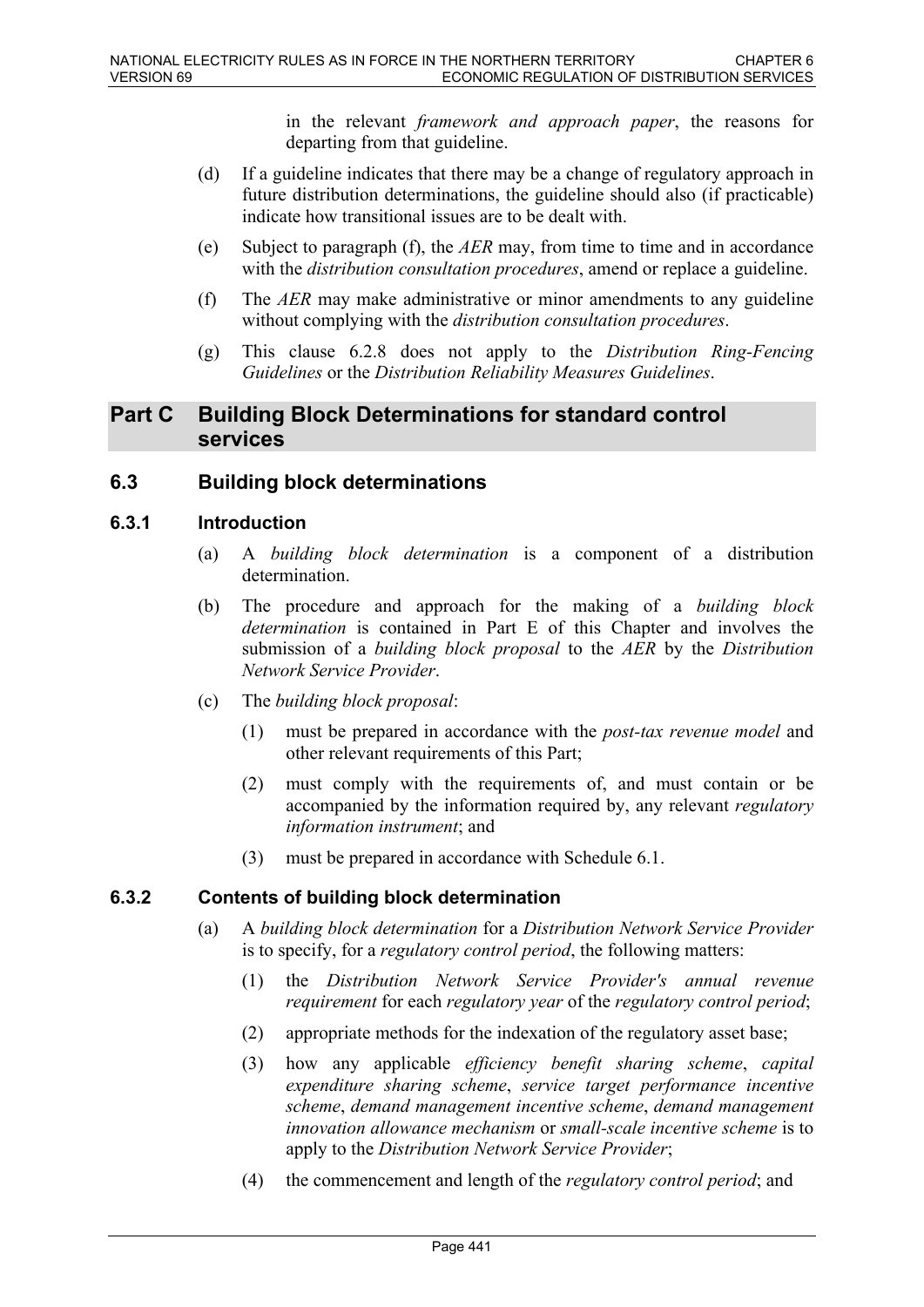- (5) any other amounts, values or inputs on which the *building block determination* is based (differentiating between those contained in, or inferred from, the *Distribution Network Service Provider's building block proposal* and those based on the *AER's* own estimates or assumptions).
- (b) A *regulatory control period* must be not less than 5 *regulatory years*.

### **6.4 Post-tax revenue model**

### **6.4.1 Preparation, publication and amendment of post-tax revenue model**

- (a) The *AER* must, in accordance with the *distribution consultation procedures*, prepare and *publish* a *post-tax revenue model*.
- (b) The *AER* may, from time to time and in accordance with the *distribution consultation procedures*, amend or replace the *post-tax revenue model*.
- (c) The *AER* must develop and *publish* the first *post-tax revenue model* within 6 months after the commencement of this clause and there must be such a model in force at all times after that date.
- (ca) For the application of these *Rules* in this jurisdiction:
	- (1) the *post-tax revenue model* that is in force in the other *participating jurisdictions* on 1 July 2016 is taken:
		- (i) to be the *post-tax revenue model* in force in this jurisdiction (subject to any amendment or replacement under these *Rules*); and
		- (ii) to have been prepared and *published* by the *AER* on 1 July 2016; and
	- (2) the *AER* is taken to have complied with the requirements of paragraphs (a) and (c) in preparing and *publishing* the *post-tax revenue model*.

### **6.4.2 Contents of post-tax revenue model**

- (a) The *post-tax revenue model* must set out the manner in which the *Distribution Network Service Provider's annual revenue requirement* for each *regulatory year* of a *regulatory control period* is to be calculated.
- (b) The contents of the *post-tax revenue model* must include (but are not limited to):
	- (1) a method that the *AER* determines is likely to result in the best estimates of expected inflation; and
	- (2) the timing assumptions and associated discount rates that are to apply in relation to the calculation of the building blocks referred to in clause 6.4.3; and
	- (3) the manner in which working capital is to be treated; and
	- (4) the manner in which the estimated cost of corporate income tax is to be calculated.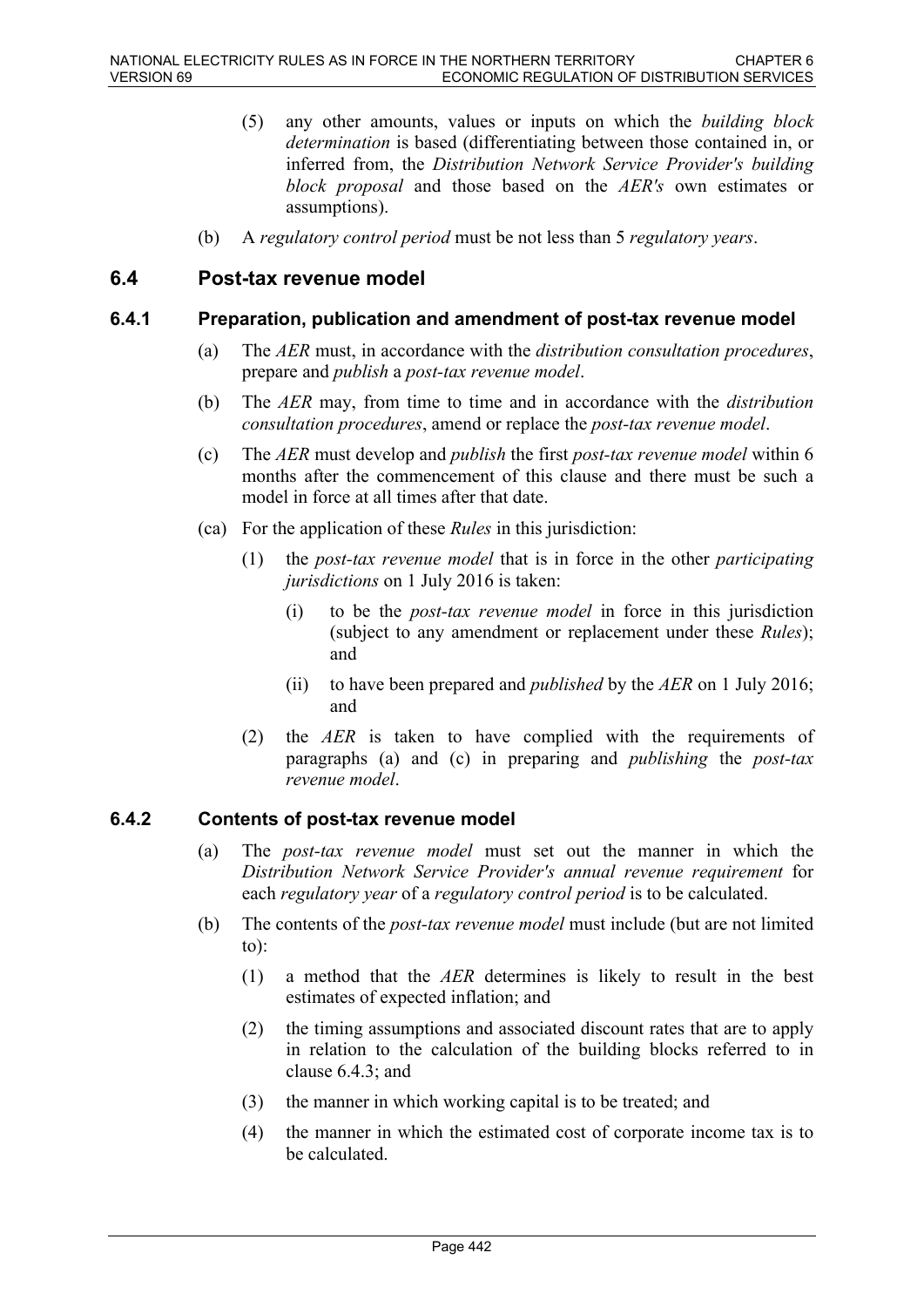### **6.4.3 Building block approach**

### (a) **Building blocks generally**

The *annual revenue requirement* for a *Distribution Network Service Provider* for each *regulatory year* of a *regulatory control period* must be determined using a building block approach, under which the building blocks are:

- (1) indexation of the regulatory asset base see paragraph  $(b)(1)$ ;
- (2) a return on capital for that year see paragraph  $(b)(2)$ ;
- (3) the depreciation for that year see paragraph  $(b)(3)$ ;
- (4) the estimated cost of corporate income tax of the *Distribution Network Service Provider* for that year – see paragraph (b)(4);
- (5) the revenue increments or decrements (if any) for that year arising from the application of any *efficiency benefit sharing scheme*, *capital expenditure sharing scheme*, *service target performance incentive scheme*, *demand management incentive scheme*, *demand management innovation allowance mechanism* or *small-scale incentive scheme* – see subparagraph  $(b)(5)$ ;
- (5A) for a distribution determination for a *Distribution Network Service Provider* in this jurisdiction that will apply during the *1st regulatory control period* – the other revenue increments or decrements (if any) for that year arising from the application during the *2014-19 NT regulatory control period* of the control mechanism in the *2014 NT Network Price Determination*, as modified by the *2014 NT Ministerial Direction* – see paragraph (b)(5A); and
- (6) for a distribution determination for a *Distribution Network Service Provider* in this jurisdiction that will apply after the *1st regulatory control period* – the other revenue increments or decrements (if any) for that year arising from the application of a control mechanism in the previous *regulatory control period* – see paragraph (b)(6);
- (6A) the revenue decrements (if any) for that year arising from the use of assets that provide *standard control services* to provide certain other services – see subparagraph  $(b)(6A)$ ; and
- (7) the forecast operating expenditure for that year see paragraph (b)(7).

#### **Note:**

The modifications to this paragraph expires on 1 July 2024.

#### (b) **Details of the building blocks**

For the purposes of paragraph (a):

- (1) for indexation of the regulatory asset base:
	- (i) the regulatory asset base is calculated in accordance with clause 6.5.1 and schedule 6.2; and
	- (ii) the building block comprises a negative adjustment equal to the amount referred to in clause  $S6.2.3(c)(4)$  for that year; and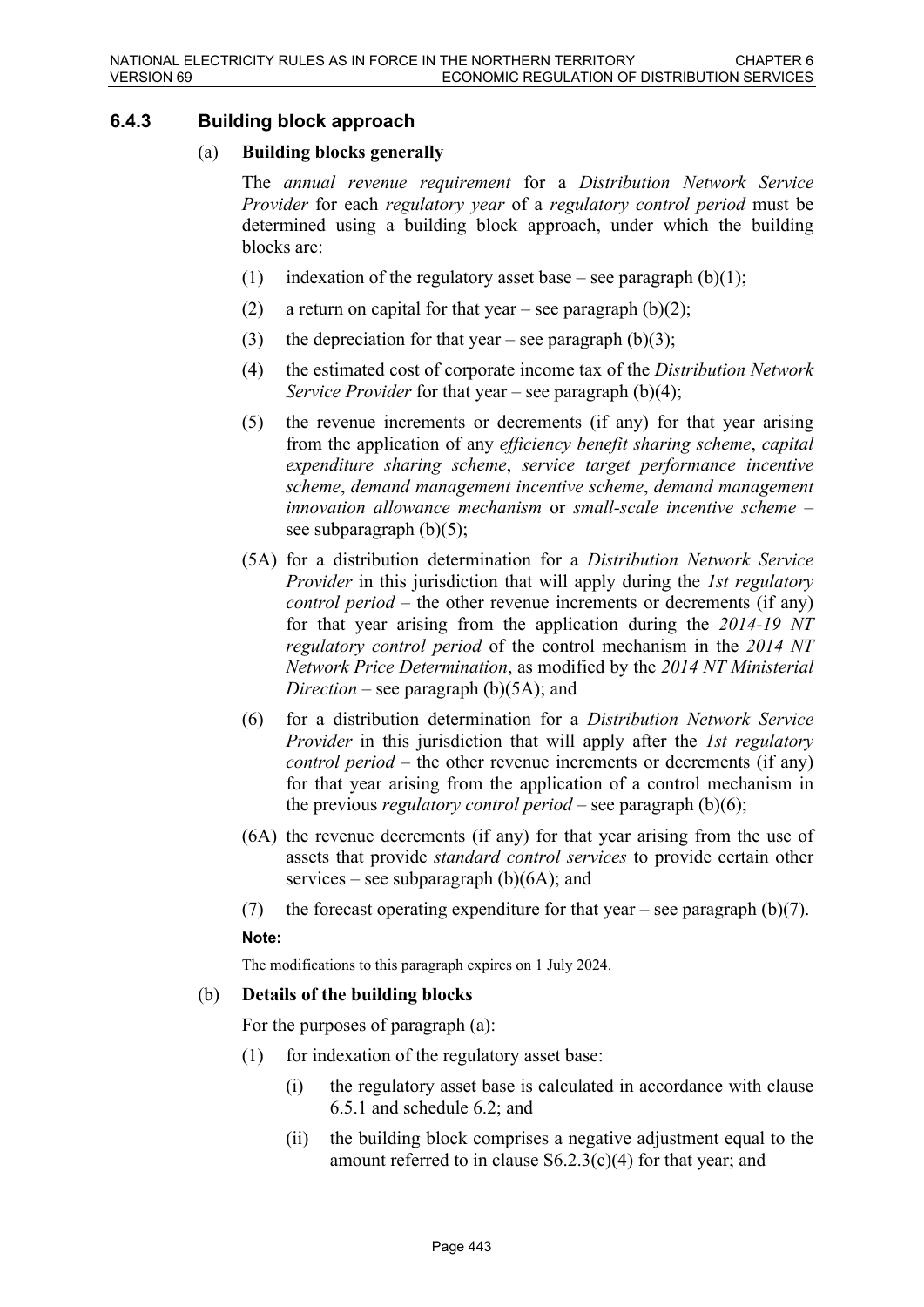- (2) the return on capital is calculated in accordance with clause 6.5.2;
- (3) the depreciation is calculated in accordance with clause 6.5.5;
- (4) the estimated cost of corporate income tax is determined in accordance with clause 6.5.3;
- (5) the revenue increments or decrements referred to in subparagraph (a)(5) are those that arise as a result of the operation of an applicable *efficiency benefit sharing scheme*, *capital expenditure sharing scheme*, *service target performance incentive scheme*, *demand management incentive scheme*, *demand management innovation allowance mechanism* or *small-scale incentive scheme* as referred to in clauses 6.5.8, 6.5.8A, 6.6.2, 6.6.3A 6.6.3 and 6.6.4;
- (5A) the other revenue increments or decrements referred to in paragraph (a)(5A) are those that are to be carried forward to the *1st regulatory control period* as a result of the application during the *2014-19 NT regulatory control period* of the control mechanism in the *2014 NT Network Price Determination*, as modified by the *2014 NT Ministerial Direction* and are apportioned to the relevant year under the distribution determination for the *1st regulatory control period*;

#### **Note:**

This subparagraph expires on 1 July 2024

- (6) the other revenue increments or decrements referred to in paragraph (a)(6) are those that are to be carried forward to the current *regulatory control period* as a result of the application of a control mechanism in the previous *regulatory control period* and are apportioned to the relevant year under the distribution determination for the current *regulatory control period*;
- (6A) the revenue decrements (if any) referred to in paragraph (a)(6A) are those that are determined by the *AER* under clause 6.4.4 as a result of assets that provide *standard control services* being used to provide:
	- (i) *distribution services* that are not classified under clause 6.2.1; or
	- (ii) services that are neither *distribution services* nor services that are provided by means of, or in connection with, *dual function assets*; and
- (7) the forecast operating expenditure for the year is the forecast operating expenditure as accepted or substituted by the *AER* in accordance with clause 6.5.6.

### **6.4.4 Shared assets**

- (a) Where an asset is used to provide both *standard control services* and either:
	- (1) *distribution services* that are not classified under clause 6.2.1; or
	- (2) services that are neither:
		- (i) *distribution services*; nor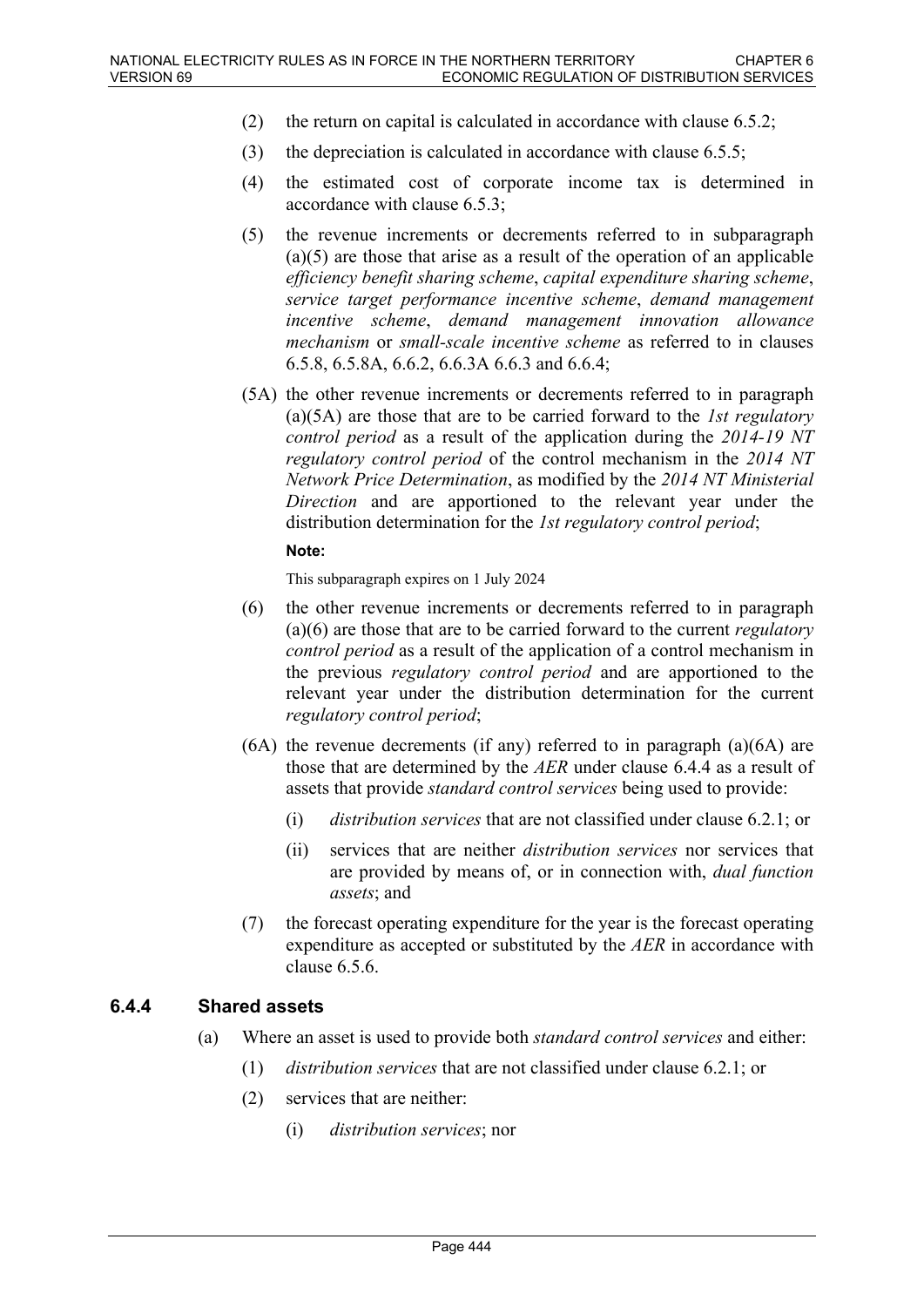(ii) services that are provided by means of, or in connection with, *dual function assets* that are owned, operated or controlled by the *Distribution Network Service Provider*,

the *AER* may, in a distribution determination for a *regulatory control period*, reduce the *annual revenue requirement* for that *Distribution Network Service Provider* for a *regulatory year* in that *regulatory control period* by such amount as it considers reasonable to reflect such part of the costs of that asset as the *Distribution Network Service Provider* is recovering through charging for the provision of a service referred to in subparagraph (1) or (2).

- (b) In making a decision under paragraph (a), the *AER* must have regard to the *shared asset principles* and the *Shared Asset Guidelines*.
- (c) The *shared asset principles* are as follows:
	- (1) the *Distribution Network Service Provider* should be encouraged to use assets that provide *standard control services* for the provision of other kinds of services where that use is efficient and does not materially prejudice the provision of those services;
	- (2) a shared asset cost reduction should not be dependent on the *Distribution Network Service Provider* deriving a positive commercial outcome from the use of the asset other than for *standard control services*;
	- (3) a shared asset cost reduction should be applied where the use of the asset other than for *standard control services* is material;
	- (4) regard should be had to the manner in which costs have been recovered or revenues reduced in respect of the relevant asset in the past and the reasons for adopting that manner of recovery or reduction;
	- (5) a shared asset cost reduction should be compatible with the *Cost Allocation Principles* and *Cost Allocation Method*; and
	- (6) any reduction effected under paragraph (a) should be compatible with other incentives provided under the *Rules*.
- (d) The *AER* must, in accordance with the *distribution consultation procedures*, make and *publish* guidelines (the *Shared Asset Guidelines*) that set out the approach the *AER* proposes to take in applying the *shared asset principles* (which may include a methodology that the *AER* proposes to use to determine reductions for the purposes of paragraph (a)).
- (e) There must be *Shared Asset Guidelines* in force at all times after the date on which the *AER* first *publishes* the *Shared Asset Guidelines* under the *Rules*.
- (ea) For the application of these *Rules* in this jurisdiction:
	- (1) the *Shared Asset Guidelines* that are in force in the other *participating jurisdictions* on 1 July 2016 are taken:
		- (i) to be the *Shared Asset Guidelines* in force in this jurisdiction (subject to any amendment or replacement under these *Rules*); and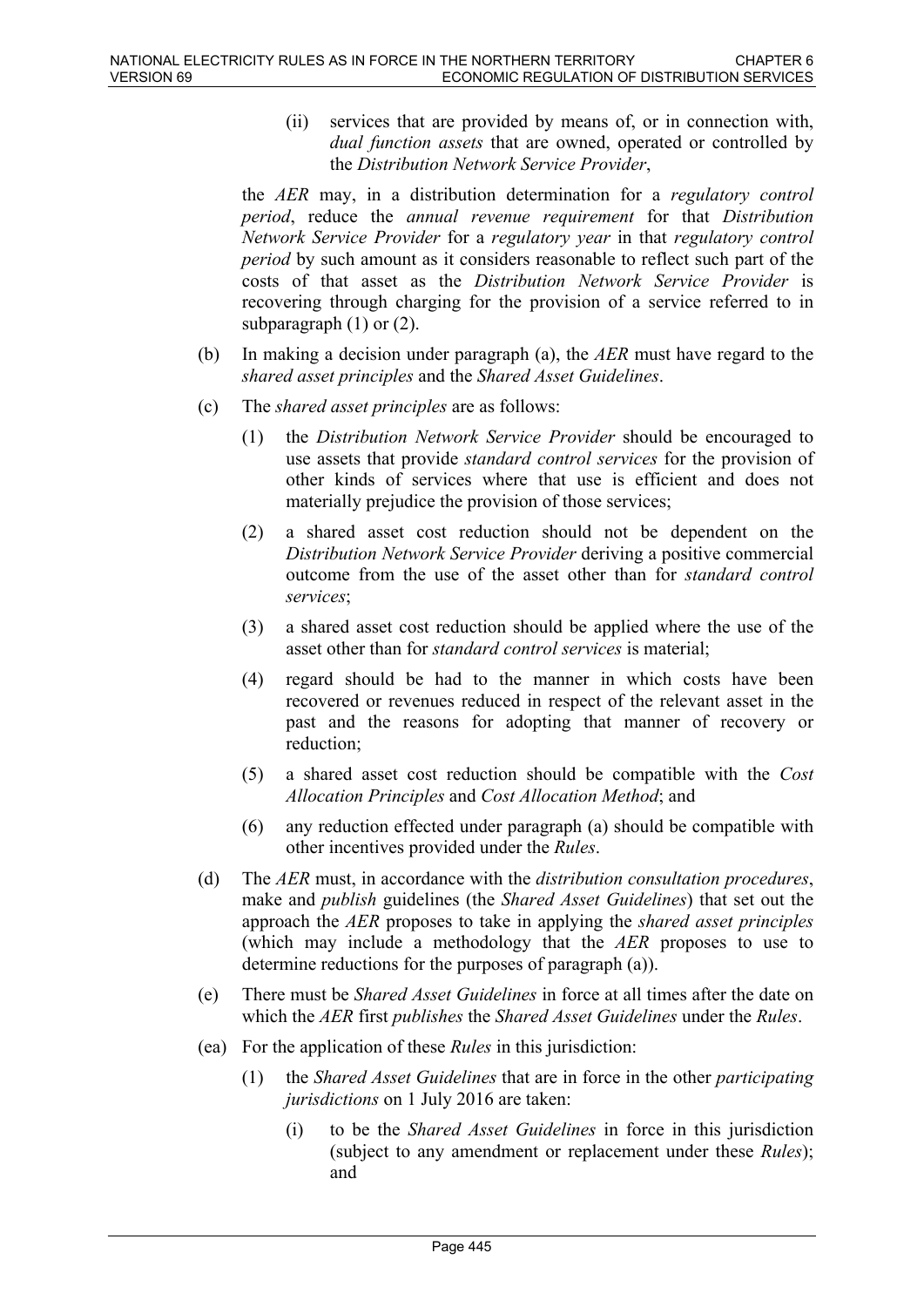- (ii) to have been made and *published* by the *AER* on 1 July 2016; and
- (2) the *AER* is taken to have complied with the requirements of paragraph (d) in making and publishing the *Shared Asset Guidelines*.

### **6.4.5 Expenditure Forecast Assessment Guidelines**

- (a) The *AER* must, in accordance with the *distribution consultation procedures*, develop and *publish* guidelines (the *Expenditure Forecast Assessment Guidelines*) that specify the approach the *AER* proposes to use to assess the forecasts of operating expenditure and capital expenditure that form part of *Distribution Network Service Providers' regulatory proposals* and the information the *AER* requires for the purposes of that assessment.
- (b) There must be *Expenditure Forecast Assessment Guidelines* in force at all times after the date on which the *AER* first *publishes* the *Expenditure Forecast Assessment Guidelines* under the *Rules*.
- (ba) For the application of these *Rules* in this jurisdiction:
	- (1) the *Expenditure Forecast Assessment Guidelines* that are in force in the other *participating jurisdictions* on 1 July 2016 are taken:
		- (i) to be the *Expenditure Forecast Assessment Guidelines* in force in this jurisdiction (subject to any amendment or replacement under these *Rules*); and
		- (ii) to have been developed and *published* by the *AER* on 1 July 2016; and
	- (2) the *AER* is taken to have complied with the requirements of paragraph (a) in developing and *publishing* the *Expenditure Forecast Assessment Guidelines*.

# **6.4A Capital expenditure incentive mechanisms**

- (a) The *capital expenditure incentive objective* is to ensure that, where the value of a regulatory asset base is subject to adjustment in accordance with the *Rules*, then the only capital expenditure that is included in an adjustment that increases the value of that regulatory asset base is capital expenditure that reasonably reflects the *capital expenditure criteria*.
- (b) The *AER* must, in accordance with the *distribution consultation procedures*, make and *publish* guidelines (the *Capital Expenditure Incentive Guidelines*) that set out:
	- (1) any *capital expenditure sharing schemes* developed by the *AER* in accordance with clause 6.5.8A, and how the *AER* has taken into account the *capital expenditure sharing scheme principles* in developing those schemes;
	- (2) the manner in which it proposes to make determinations under clause S6.2.2A(a) if the *overspending requirement* is satisfied;
	- (3) the manner in which it proposes to determine whether depreciation for establishing a regulatory asset base as at the commencement of a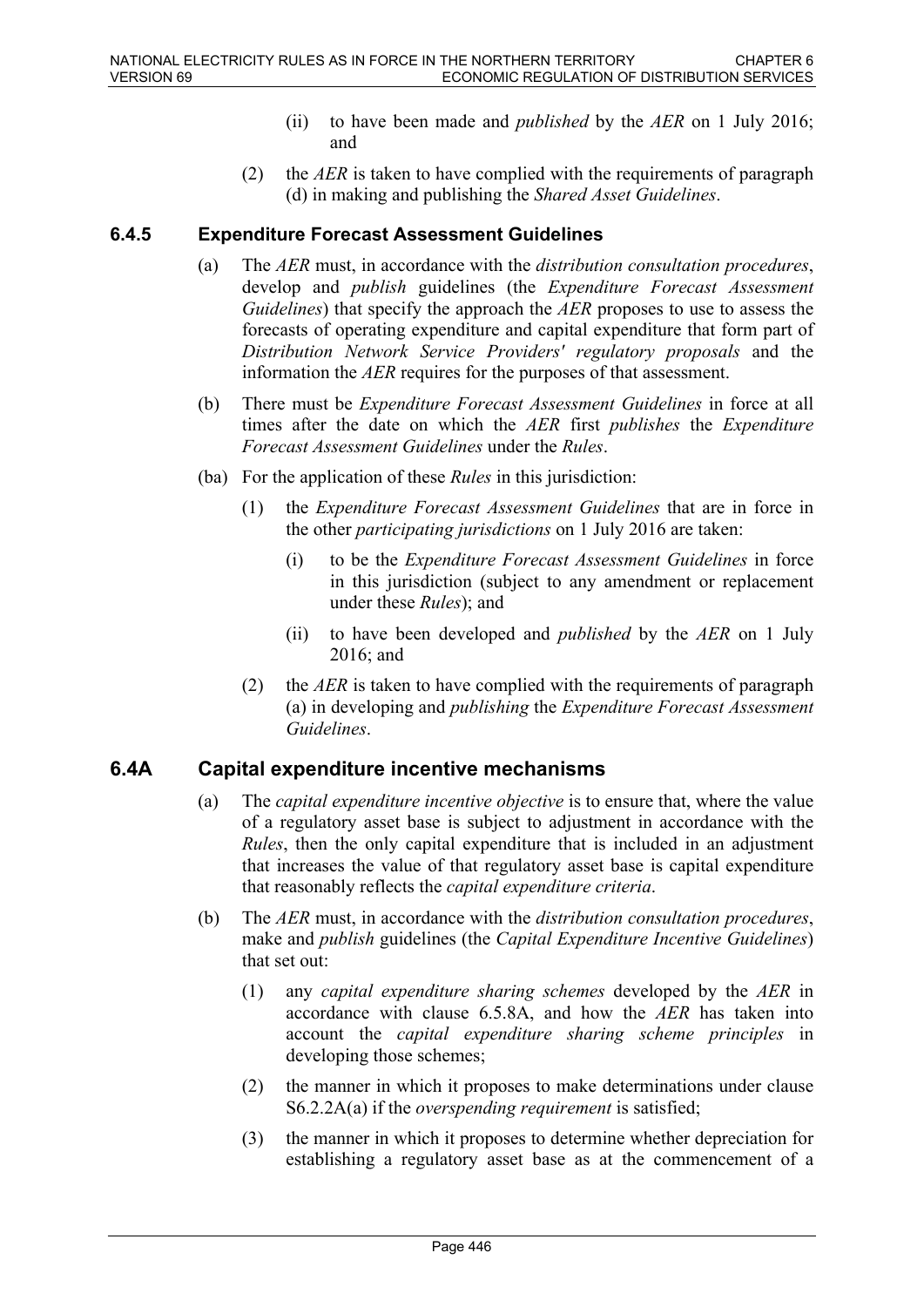*regulatory control period* is to be based on actual or forecast capital expenditure;

- (4) the manner in which it proposes to make determinations under clause S6.2.2A(i) if the *margin requirement* is satisfied; and
- (5) the manner in which it proposes to make determinations under clause S6.2.2A(j) if the *capitalisation requirement* is satisfied; and
- (6) how each scheme and proposal referred to in subparagraphs (1) to (5), and all of them taken together, are consistent with the *capital expenditure incentive objective*.
- (c) There must be *Capital Expenditure Incentive Guidelines* in force at all times after the date on which the *AER* first *publishes* the *Capital Expenditure Incentive Guidelines* under the *Rules*.
- (ca) For the application of these *Rules* in this jurisdiction:
	- (1) the *Capital Expenditure Incentive Guidelines* that are in force in the other *participating jurisdictions* on 1 July 2016 are taken:
		- (i) to be the *Capital Expenditure Incentive Guidelines* in force in this jurisdiction (subject to any amendment or replacement under these *Rules*); and
		- (ii) to have been made and *published* by the *AER* on 1 July 2016; and
	- (2) the *AER* is taken to have complied with the requirements of paragraph (b) in making and *publishing* the *Capital Expenditure Incentive Guidelines*.

### **6.4B Asset exemptions**

### **6.4B.1 Asset exemption decisions and Asset Exemption Guidelines**

- (a) The *AER* may, following receipt of an *exemption application* and in accordance with this Chapter, approve:
	- (1) for the purpose of clause 6.5.7(c)(2), the inclusion of *expenditure for a restricted asset* in a *Distribution Network Service Provider*'s forecast of required capital expenditure;
	- (2) for the purpose of clause 6.6A.1(b1), the inclusion of *expenditure for a restricted asset* in a *Distribution Network Service Provider*'s *proposed contingent capital expenditure* for a *proposed contingent project*;
	- (3) for the purpose of clause 6.6.1(d2), the inclusion of *expenditure for a restricted asset* in a *Distribution Network Service Provider's positive pass through amount* for a *positive change event*; and
	- (4) for the purpose of clause 6.6.5(f1), the inclusion of *expenditure for a restricted asset* in the *Distribution Network Service Provider's* proposed capital expenditure,

(each being an *asset exemption*).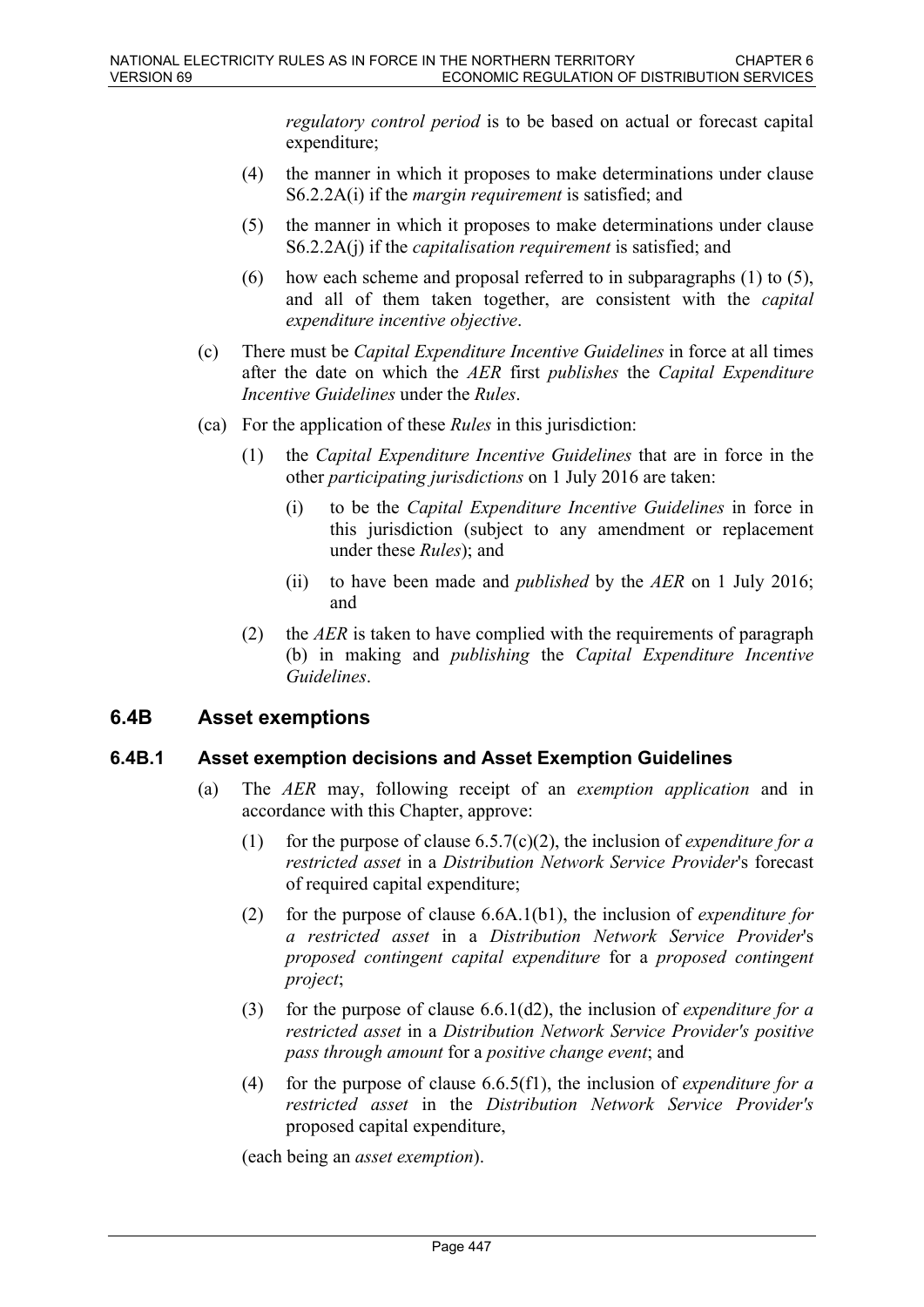- (b) In considering whether to approve an *asset exemption*, the *AER* must have regard to:
	- (1) the likely impacts on the development of competition in markets for energy related services if the *Distribution Network Service Provider* invests in the assets the subject of the *asset exemption*; and
	- (2) the *Asset Exemption Guidelines*.
- (c) The *AER* must, in accordance with the *distribution consultation procedures*, develop, maintain and *publish* guidelines (the *Asset Exemption Guidelines*) that set out:
	- (1) the approach the *AER* proposes to take when determining whether to grant an *asset exemption*; and
	- (2) the information the *AER* requires from a *Distribution Network Service Provider* (in addition to that set out in clause 6.4B.2(c)(1) to (4)) in order to assess a request for an *asset exemption*.
- (d) Nothing prevents the *AER* from *publishing* the *Asset Exemption Guidelines* in the same document as another guideline *published* under this Chapter.

### **6.4B.2 Exemption applications**

- (a) A *Distribution Network Service Provider* may request an *asset exemption*  from the *AER* in respect of a specific asset or class of asset by submitting a written request in accordance with this Chapter (an *exemption application*).
- (b) A *Distribution Network Service Provider* must have regard to the *Asset Exemption Guidelines* when preparing and submitting an *exemption application*.
- (c) An *exemption application* must include:
	- (1) details of the type of *asset exemption* which is being sought by the *Distribution Network Service Provider* under clause 6.4B.1(a);
	- (2) a description of the asset or class of asset in respect of which the proposed *asset exemption* would apply, including the location and anticipated or known cost of the proposed asset or class of asset;
	- (3) details of the *standard control services* that would be provided by the asset or class of asset in respect of which the proposed *asset exemption* would apply;
	- (4) the likely impacts on the development of competition in markets for energy related services if the *Distribution Network Service Provider* invests in the assets the subject of the *asset exemption*; and
	- (5) any additional information that must be submitted by a *Distribution Network Service Provider* under the *Asset Exemption Guidelines*.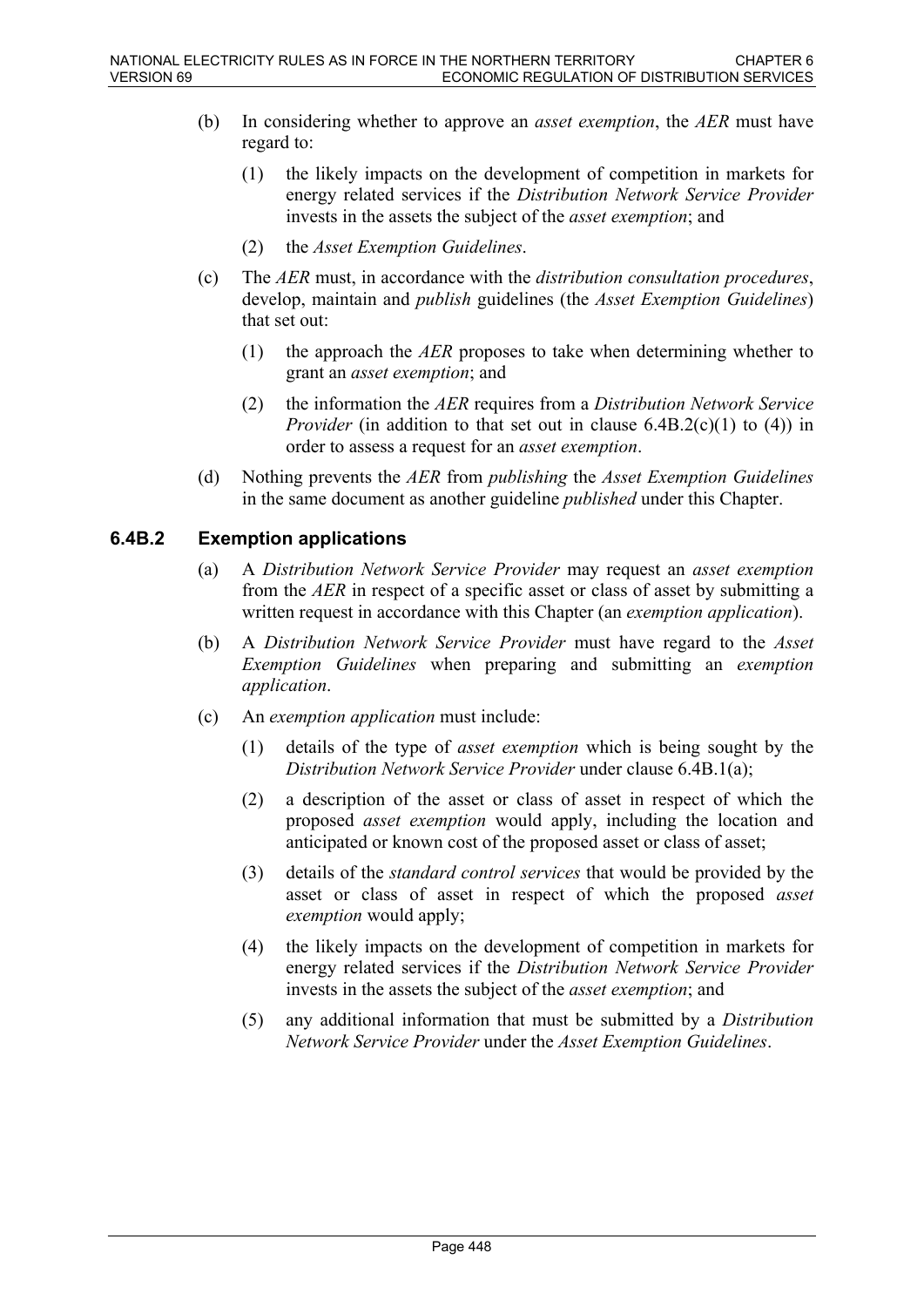### **6.5 Matters relevant to the making of building block determinations**

### **6.5.1 Regulatory asset base**

#### **Nature of regulatory asset base**

(a) The regulatory asset base for a *distribution system* owned, controlled or operated by a *Distribution Network Service Provider* is the value of those assets that are used by the *Distribution Network Service Provider* to provide *standard control services*, but only to the extent that they are used to provide such services.

#### **Preparation, publication and amendment of model for rolling forward regulatory asset base**

- (b) The *AER* must, in accordance with the *distribution consultation procedures*, develop and *publish* a model for the roll forward of the regulatory asset base for *distribution systems*, referred to as the *roll forward model*.
- (c) The *AER* may, from time to time and in accordance with the *distribution consultation procedures*, amend or replace the *roll forward model*.
- (d) The *AER* must develop and *publish* the first *roll forward model* within 6 months after the commencement of this clause, and there must be such a model available at all times after that date.
- (da) For the application of these *Rules* in this jurisdiction:
	- (1) the *roll forward model* that is in force in the other *participating jurisdictions* on 1 July 2016 is taken:
		- (i) to be the *roll forward model* in force in this jurisdiction (subject to any amendment or replacement under these *Rules*); and
		- (ii) to have been developed and *published* by the *AER* on 1 July 2016; and
	- (2) the *AER* is taken to have complied with the requirements of paragraphs (b), (d) and (e) in developing and *publishing* the *roll forward model*.

#### **Contents of roll forward model**

- (e) The *roll forward model* must set out the method for determining the roll forward of the regulatory asset base for *distribution systems*:
	- (1) from the immediately preceding *regulatory control period* to the beginning of the first year of the subsequent *regulatory control period*, so as to establish the value of the regulatory asset base as at the beginning of the first *regulatory year* of that subsequent *regulatory control period*; and
	- (2) from one *regulatory year* in a *regulatory control period* to a subsequent *regulatory year* in that same *regulatory control period*, so as to establish the value of the regulatory asset base as at the beginning of that subsequent *regulatory year*;

under which: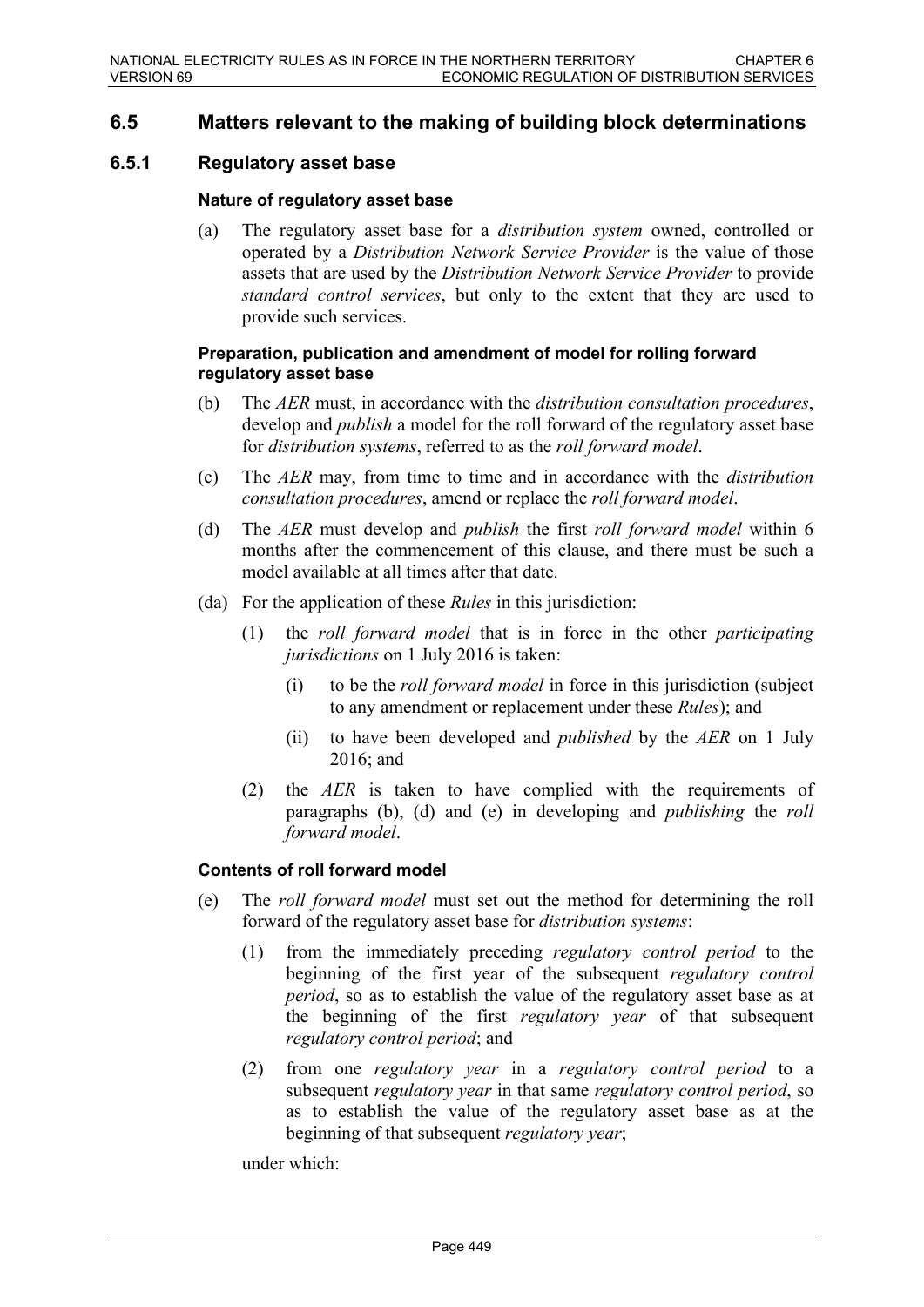(3) the roll forward of the regulatory asset base from the immediately preceding *regulatory control period* to the beginning of the first *regulatory year* of a subsequent *regulatory control period* entails the value of the first mentioned regulatory asset base being adjusted for actual inflation, consistently with the method used for the indexation of the control mechanism (or control mechanisms) for *standard control services* during the preceding *regulatory control period*.

#### **Other provisions relating to regulatory asset base**

(f) Other provisions relating to regulatory asset bases are set out in schedule 6.2.

#### **6.5.2 Return on capital**

The return on capital for a *Distribution Network Service Provider* for a *regulatory year* ( $\mathbf{RC}_t$ ) is to be calculated using the following formula:

 $RC_t = a_t x v_t$ 

where:

a<sub>t</sub> is the *allowed rate of return* for the *Distribution Network Service Provider* for the *regulatory year*; and

 $v_t$  is the value, as at the beginning of the *regulatory year*, of the regulatory asset base for the *distribution system* owned, controlled or operated by the *Distribution Network Service Provider* (as established in accordance with clause 6.5.1 and schedule 6.2).

#### **6.5.3 Estimated cost of corporate income tax**

The estimated cost of corporate income tax of a *Distribution Network Service Provider* for each *regulatory year* (**ETCt**) must be estimated in accordance with the following formula:

 $ETC_t = (ETI_t \times r_t) (1 - \gamma)$ 

where:

 $ETI_t$  is an estimate of the taxable income for that *regulatory year* that would be earned by a benchmark efficient entity as a result of the provision of *standard control services* if such an entity, rather than the *Distribution Network Service Provider*, operated the business of the *Distribution Network Service Provider*, such estimate being determined in accordance with the *post-tax revenue model*;

 $r_t$  is the expected statutory income tax rate for that *regulatory year* as determined by the *AER*; and

γ is the *allowed imputation credits* for the *Distribution Network Service Provider* for the *regulatory year*.

### **6.5.4 [Deleted]**

#### **6.5.5 Depreciation**

(a) The depreciation for each *regulatory year*: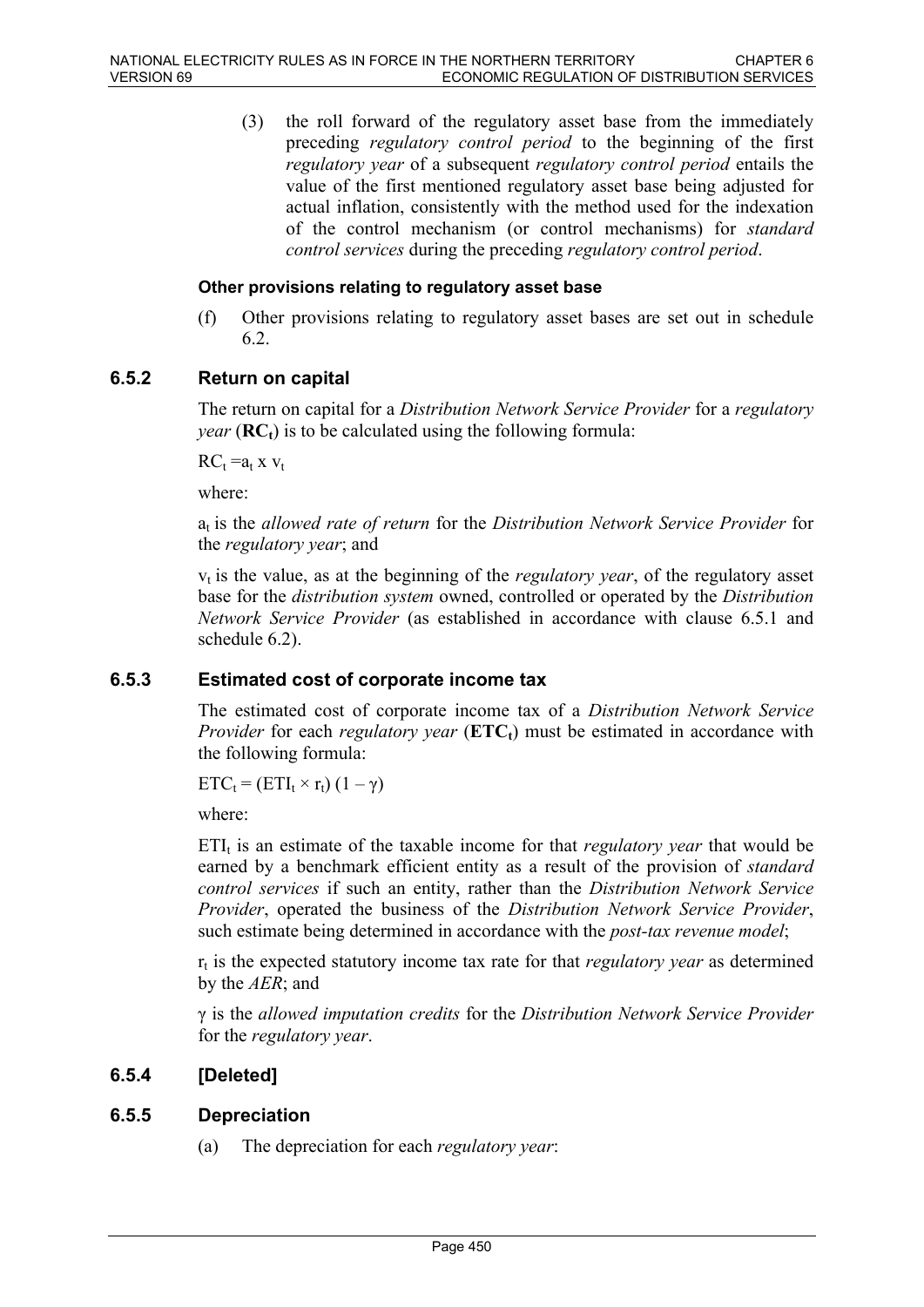- (1) must be calculated on the value of the assets as included in the regulatory asset base, as at the beginning of that *regulatory year*, for the relevant *distribution system*; and
- (2) must be calculated:
	- (i) providing such depreciation schedules conform with the requirements set out in paragraph (b), using the depreciation schedules for each asset or category of assets that are nominated in the relevant *Distribution Network Service Provider's building block proposal*; or
	- (ii) to the extent the depreciation schedules nominated in the *Distribution Network Service Provider's building block proposal* do not so conform, using the depreciation schedules determined for that purpose by the *AER*.
- (b) The depreciation schedules referred to in paragraph (a) must conform to the following requirements:
	- (1) the schedules must depreciate using a profile that reflects the nature of the assets or category of assets over the economic life of that asset or category of assets;
	- (2) the sum of the real value of the depreciation that is attributable to any asset or category of assets over the economic life of that asset or category of assets (such real value being calculated as at the time the value of that asset or category of assets was first included in the regulatory asset base for the relevant *distribution system*) must be equivalent to the value at which that asset or category of assets was first included in the regulatory asset base for the relevant *distribution system*;
	- (3) the economic life of the relevant assets and the depreciation methods and rates underpinning the calculation of depreciation for a given *regulatory control period* must be consistent with those determined for the same assets on a prospective basis in the distribution determination for that period.

# **6.5.6 Forecast operating expenditure**

- (a) A *building block proposal* must include the total forecast operating expenditure for the relevant *regulatory control period* which the *Distribution Network Service Provider* considers is required in order to achieve each of the following (the *operating expenditure objectives*):
	- (1) meet or manage the expected demand for *standard control services* over that period;
	- (2) comply with all applicable *regulatory obligations or requirements* associated with the provision of *standard control services*;
	- (3) to the extent that there is no applicable *regulatory obligation or requirement* in relation to:
		- (i) the quality, reliability or security of supply of *standard control services*; or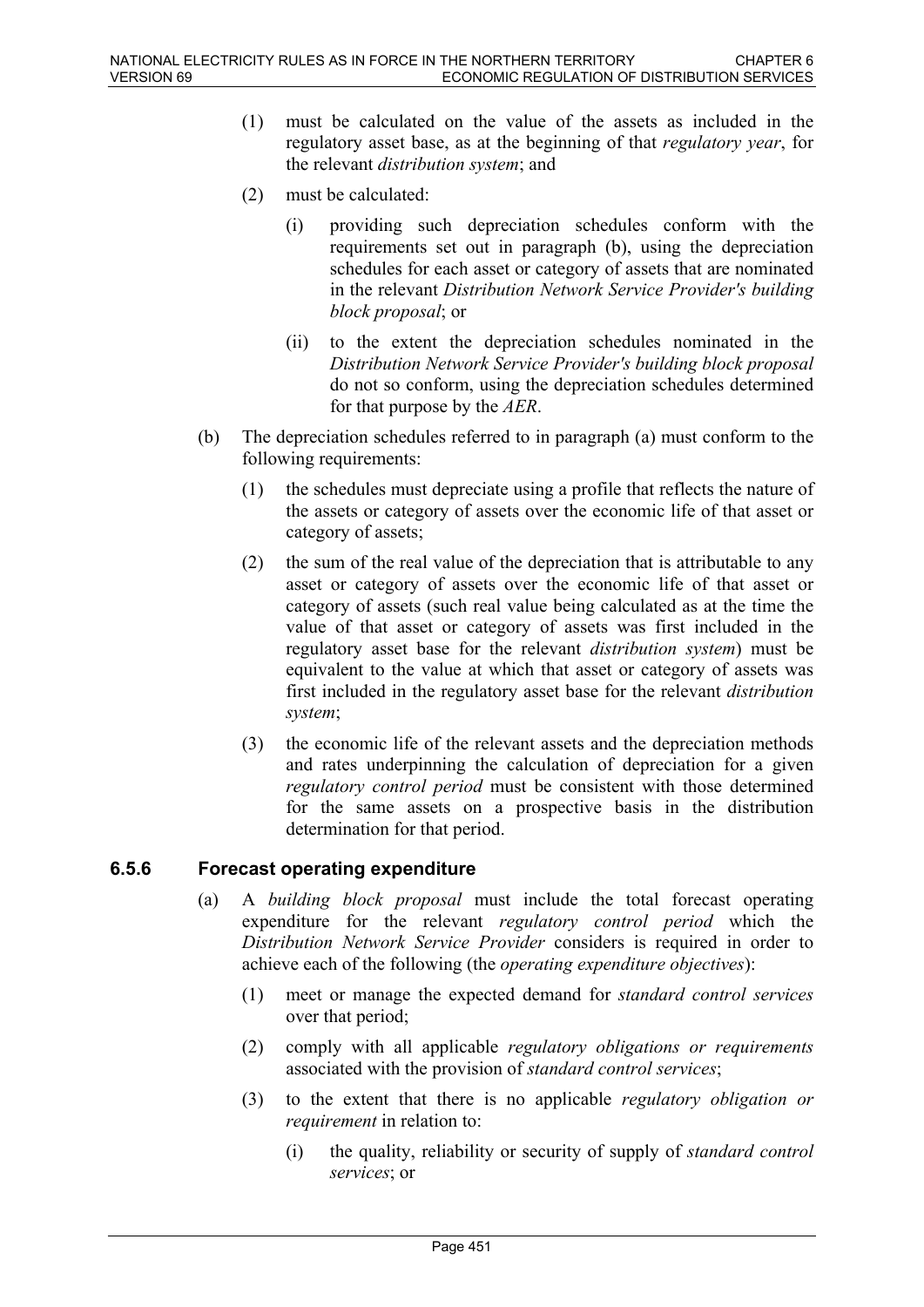(ii) the reliability or security of the *distribution system* through the supply of *standard control services*,

to the relevant extent:

- (iii) maintain the quality, reliability and security of supply of *standard control services*; and
- (iv) maintain the reliability and security of the *distribution system* through the supply of *standard control services*; and
- (4) maintain the safety of the *distribution system* through the supply of *standard control services*.
- (b) The forecast of required operating expenditure of a *Distribution Network Service Provider* that is included in a *building block proposal* must:
	- (1) comply with the requirements of any relevant *regulatory information instrument*;
	- (2) be for expenditure that is properly allocated to *standard control services* in accordance with the principles and policies set out in the *Cost Allocation Method* for the *Distribution Network Service Provider*; and
	- (3) include both:
		- (i) the total of the forecast operating expenditure for the relevant *regulatory control period*; and
		- (ii) the forecast operating expenditure for each *regulatory year* of the relevant *regulatory control period*.
- (c) The *AER* must accept the forecast of required operating expenditure of a *Distribution Network Service Provider* that is included in a *building block proposal* if the *AER* is satisfied that the total of the forecast operating expenditure for the *regulatory control period* reasonably reflects each of the following (the *operating expenditure criteria*):
	- (1) the efficient costs of achieving the *operating expenditure objectives*; and
	- (2) the costs that a prudent operator would require to achieve the *operating expenditure objectives*; and
	- (3) a realistic expectation of the demand forecast and cost inputs required to achieve the *operating expenditure objectives*.
- (d) If the *AER* is not satisfied as referred to in paragraph (c), it must not accept the forecast of required operating expenditure of a *Distribution Network Service Provider* that is included in a *building block proposal*.
- (e) In deciding whether or not the *AER* is satisfied as referred to in paragraph (c), the *AER* must have regard to the following (the *operating expenditure factors*):
	- (1) [**Deleted**]
	- (2) [**Deleted**]
	- (3) [**Deleted**]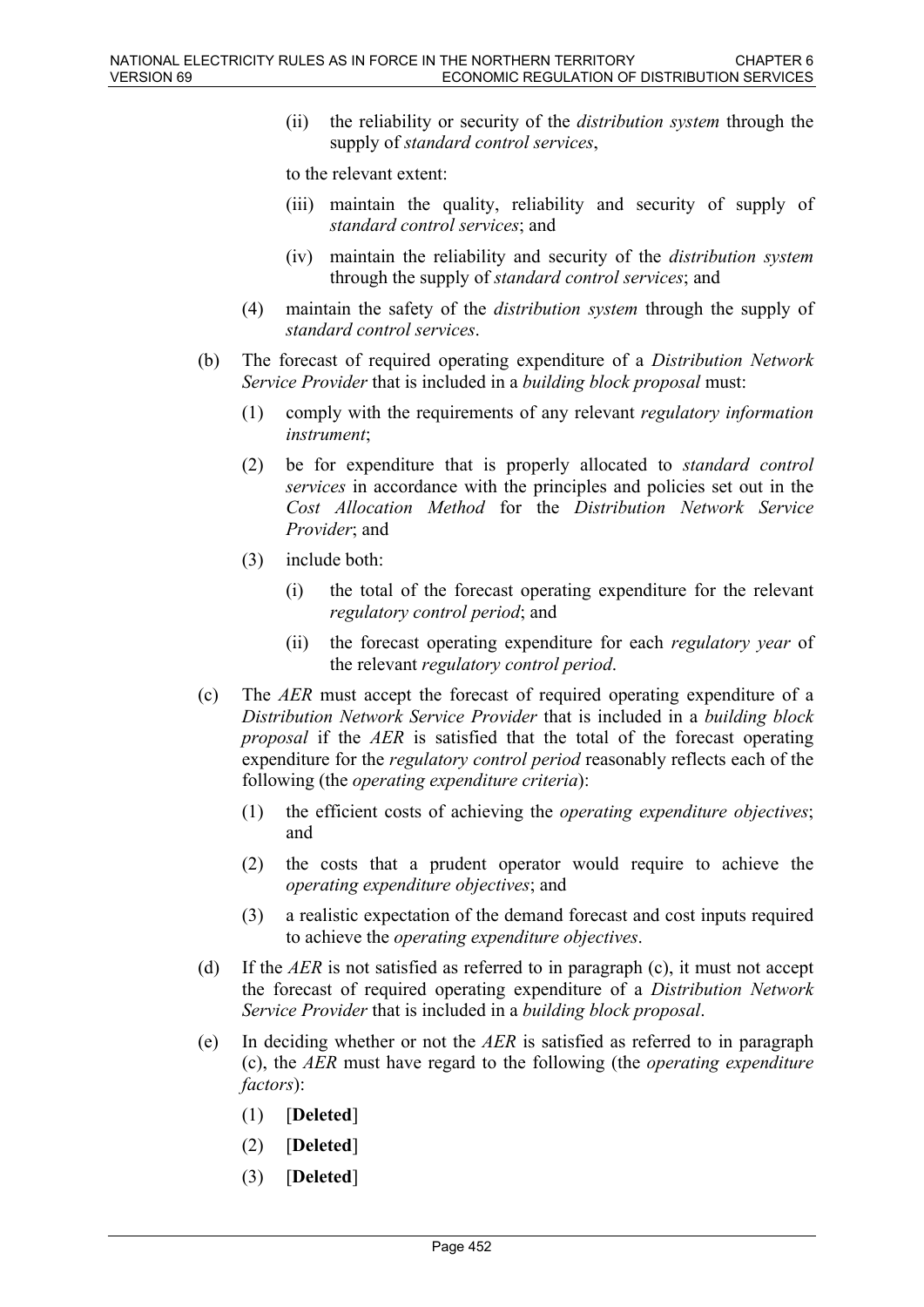- (4) the most recent *annual benchmarking report* that has been *published* under rule 6.27 and the benchmark operating expenditure that would be incurred by an efficient *Distribution Network Service Provider* over the relevant *regulatory control period*;
- (5) the actual and expected operating expenditure of the *Distribution Network Service Provider* during any preceding *regulatory control periods*;
- (5A) the extent to which the operating expenditure forecast includes expenditure to address the concerns of electricity consumers as identified by the *Distribution Network Service Provider* in the course of its engagement with electricity consumers;
- (6) the relative prices of operating and capital inputs;
- (7) the substitution possibilities between operating and capital expenditure;
- (8) whether the operating expenditure forecast is consistent with any incentive scheme or schemes that apply to the *Distribution Network Service Provider* under clauses 6.5.8 or 6.6.2 to 6.6.4;
- (9) the extent the operating expenditure forecast is referable to arrangements with a person other than the *Distribution Network Service Provider* that, in the opinion of the *AER*, do not reflect arm's length terms;
- (9A) whether the operating expenditure forecast includes an amount relating to a project that should more appropriately be included as a *contingent project* under clause 6.6A.1(b);
- (10) the extent the *Distribution Network Service Provider* has considered, and made provision for, efficient and prudent *non-network options*; and
- (11) any relevant *final project assessment report* (as defined in clause 5.10.2) *published* under clause 5.17.4(o), (p) or (s);
- (12) any other factor the *AER* considers relevant and which the *AER* has notified the *Distribution Network Service Provider* in writing, prior to the submission of its revised *regulatory proposal* under clause 6.10.3, is an *operating expenditure factor*.

### **6.5.7 Forecast capital expenditure**

- (a) A *building block proposal* must include the total forecast capital expenditure for the relevant *regulatory control period* which the *Distribution Network Service Provider* considers is required in order to achieve each of the following (the *capital expenditure objectives*):
	- (1) meet or manage the expected demand for *standard control services* over that period;
	- (2) comply with all applicable *regulatory obligations or requirements* associated with the provision of *standard control services*;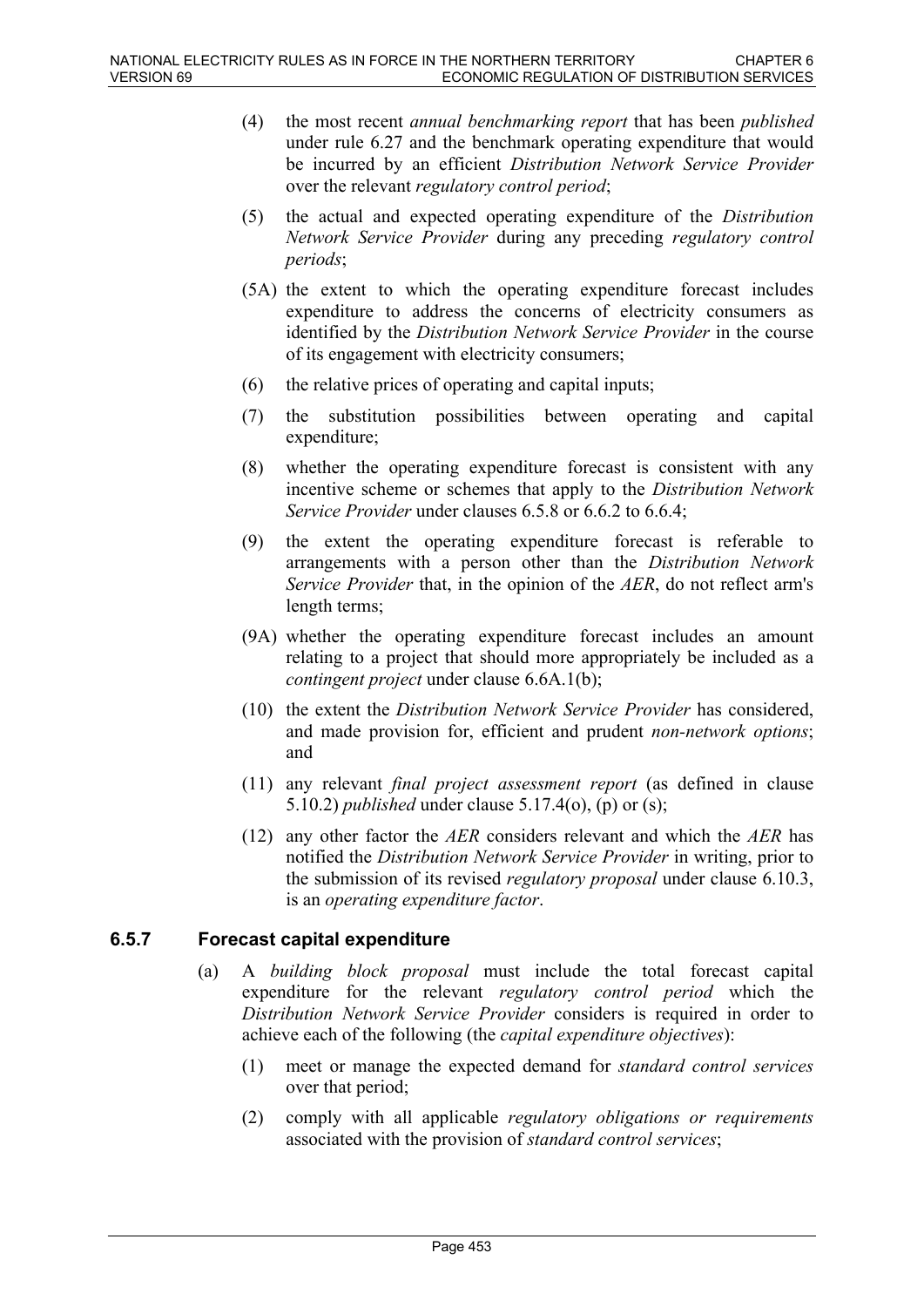- (3) to the extent that there is no applicable *regulatory obligation or requirement* in relation to:
	- (i) the quality, reliability or security of supply of *standard control services*; or
	- (ii) the reliability or security of the *distribution system* through the supply of *standard control services*,

to the relevant extent:

- (iii) maintain the quality, reliability and security of supply of *standard control services*; and
- (iv) maintain the reliability and security of the *distribution system* through the supply of *standard control services*; and
- (4) maintain the safety of the *distribution system* through the supply of *standard control services*.
- (b) The forecast of required capital expenditure of a *Distribution Network Service Provider* that is included in a *building block proposal* must:
	- (1) comply with the requirements of any relevant *regulatory information instrument*;
	- (2) be for expenditure that is properly allocated to *standard control services* in accordance with the principles and policies set out in the *Cost Allocation Method* for the *Distribution Network Service Provider*;
	- (3) include both:
		- (i) the total of the forecast capital expenditure for the relevant *regulatory control period*; and
		- (ii) the forecast capital expenditure for each *regulatory year* of the relevant *regulatory control period*; and
	- (4) identify any forecast capital expenditure for the relevant *regulatory control period* that is for an option that has satisfied the *regulatory investment test for transmission* or the *regulatory investment test for distribution* (as the case may be); and
	- (5) not include *expenditure for a restricted asset*, unless:
		- (i) to the extent that any such expenditure includes an amount of unspent capital expenditure for a *contingent project* in accordance with paragraph (g), an *asset exemption* has been granted by the *AER* under clause 6.4B.1(a)(2) in respect of that asset or that class of asset for that *contingent project*;
		- (ii) to the extent that any such expenditure relates to a *positive pass through amount*, an *asset exemption* has been granted by the *AER* under clause 6.4B.1(a)(3) in respect of that asset or that class of asset for that *positive pass through amount*; or
		- (iii) otherwise, the *Distribution Network Service Provider* has submitted an *exemption application* with the *regulatory proposal* requesting an *asset exemption* under clause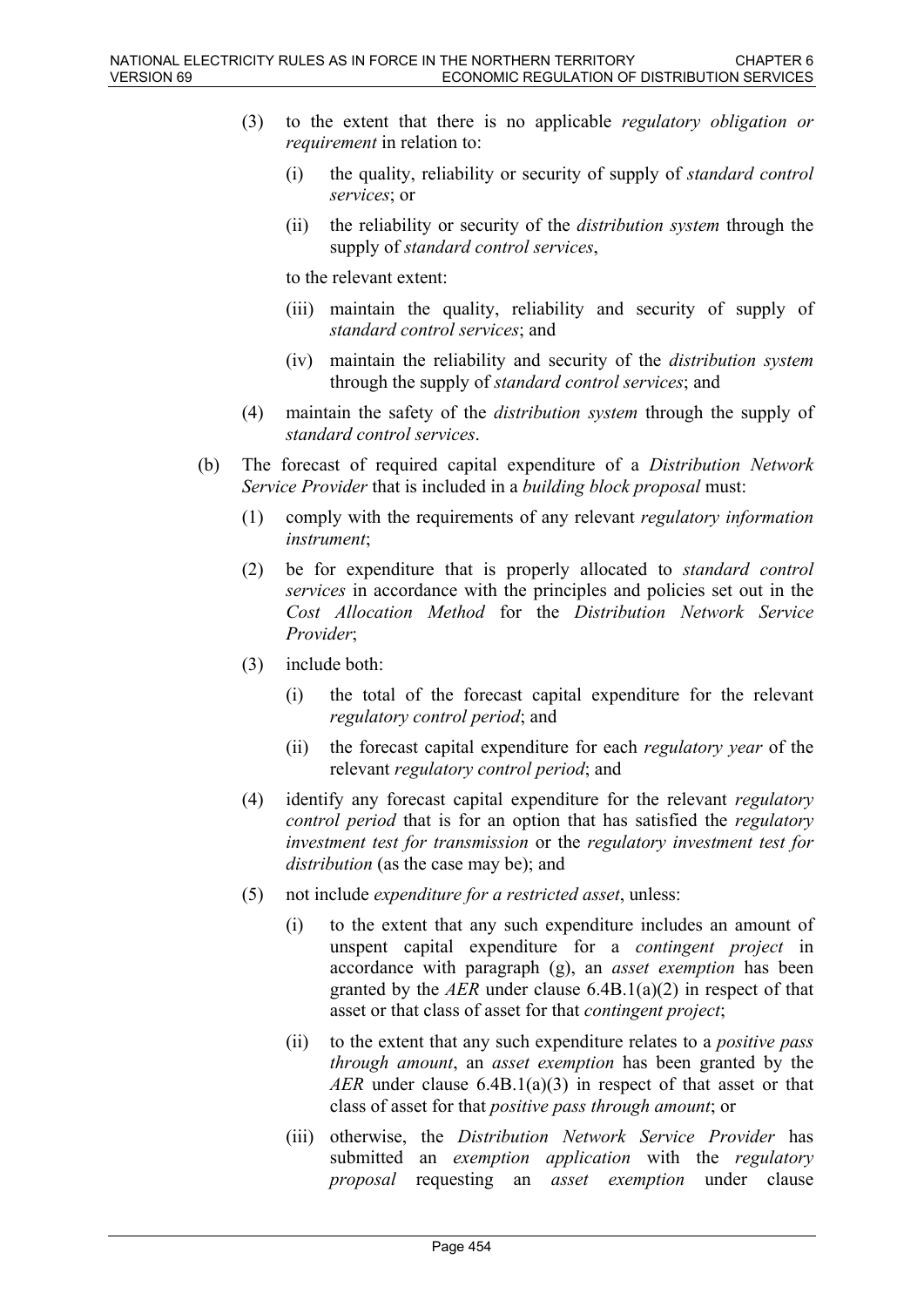6.4B.1(a)(1) for the *regulatory control period* in respect of that asset or class of asset.

- (c) The *AER* must:
	- (1) subject to subparagraph  $(c)(2)$ , accept the forecast of required capital expenditure of a *Distribution Network Service Provider* that is included in a *building block proposal* if the *AER* is satisfied that the total of the forecast capital expenditure for the *regulatory control period* reasonably reflects each of the following (the *capital expenditure criteria*):
		- (i) the efficient costs of achieving the *capital expenditure objectives*;
		- (ii) the costs that a prudent operator would require to achieve the *capital expenditure objectives*; and
		- (iii) a realistic expectation of the demand forecast and cost inputs required to achieve the *capital expenditure objectives*.
	- (2) not accept the forecast of required capital expenditure of a *Distribution Network Service Provider* that is included in a *building block proposal* if that forecast includes *expenditure for a restricted asset*, unless:
		- (i) to the extent that any such expenditure includes an amount of unspent capital expenditure for a *contingent project* in accordance with paragraph (g), an *asset exemption* has been granted by the *AER* under clause 6.4B.1(a)(2) in respect of that asset or that class of asset for that *contingent project*;
		- (ii) to the extent that any such expenditure relates to a *positive pass through amount*, an *asset exemption* has been granted by the *AER* under clause 6.4B.1(a)(3) in respect of that asset or that class of asset for that *positive pass through amount*; or
		- (iii) otherwise:
			- (A) that *Distribution Network Service Provider* has requested an *asset exemption* under subparagraph (b)(5) in respect of that asset or that class of asset; and
			- (B) the *AER* has granted that *asset exemption*.
- (d) If the *AER* is not satisfied as referred to in paragraph (c), it must not accept the forecast of required capital expenditure of a *Distribution Network Service Provider*.
- (e) In deciding whether or not the *AER* is satisfied as referred to in paragraph (c), the *AER* must have regard to the following (the *capital expenditure factors*):
	- (1) [**Deleted**]
	- (2) [**Deleted**]
	- (3) [**Deleted**]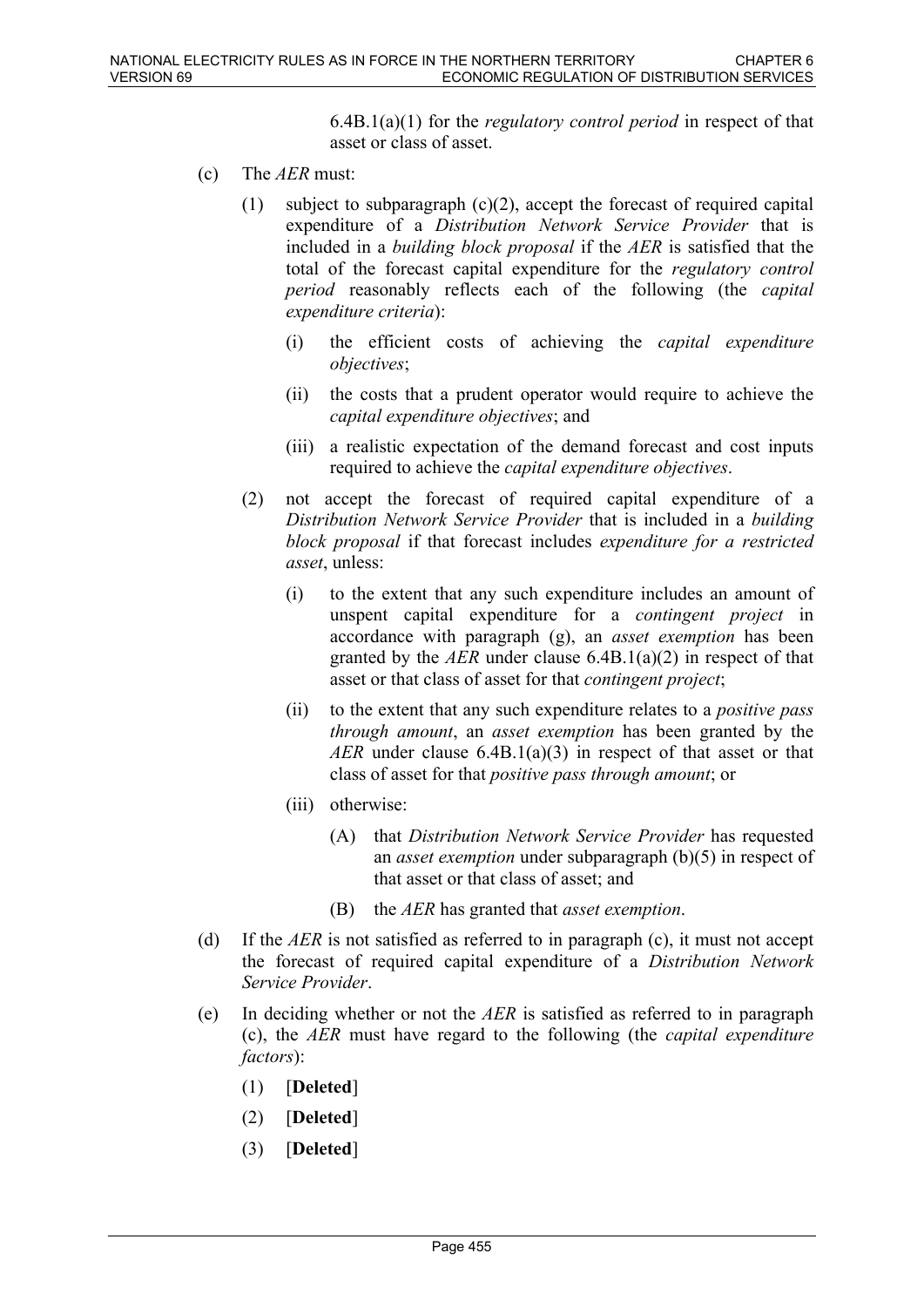- (4) the most recent *annual benchmarking report* that has been *published* under rule 6.27 and the benchmark capital expenditure that would be incurred by an efficient *Distribution Network Service Provider* over the relevant *regulatory control period*;
- (5) the actual and expected capital expenditure of the *Distribution Network Service Provider* during any preceding *regulatory control periods*;
- (5A) the extent to which the capital expenditure forecast includes expenditure to address the concerns of electricity consumers as identified by the *Distribution Network Service Provider* in the course of its engagement with electricity consumers;
- (6) the relative prices of operating and capital inputs;
- (7) the substitution possibilities between operating and capital expenditure;
- (8) whether the capital expenditure forecast is consistent with any incentive scheme or schemes that apply to the *Distribution Network Service Provider* under clauses 6.5.8A or 6.6.2 to 6.6.4;
- (9) the extent the capital expenditure forecast is referable to arrangements with a person other than the *Distribution Network Service Provider* that, in the opinion of the *AER*, do not reflect arm's length terms;
- (9A) whether the capital expenditure forecast includes an amount relating to a project that should more appropriately be included as a *contingent project* under clause 6.6A.1(b);
- (10) the extent the *Distribution Network Service Provider* has considered, and made provision for, efficient and prudent *non-network options*;
- (11) any relevant *final project assessment report* (as defined in clause 5.10.2) *published* under clause 5.17.4(o), (p) or (s); and
- (12) any other factor the *AER* considers relevant and which the *AER* has notified the *Distribution Network Service Provider* in writing, prior to the submission of its revised *regulatory proposal* under clause 6.10.3, is a *capital expenditure factor*.

#### **Forecast capital expenditure and contingent projects**

- (f) Paragraphs  $(g) (i)$  apply where:
	- (1) in a *regulatory control period* (the **first** *regulatory control period*), the *AER* determines under clause  $6.6A.2(e)(1)(iii)$  that the likely completion date for a *contingent project* is a date which occurs in the immediately following *regulatory control period* (the **second**  *regulatory control period*); and
	- (2) there is an unspent amount of capital expenditure for that *contingent project* under paragraph (g).
- (g) Subject to paragraphs (ga) and (j), a *Distribution Network Service Provider's regulatory proposal* for the second *regulatory control period* must include in the forecast of required capital expenditure referred to in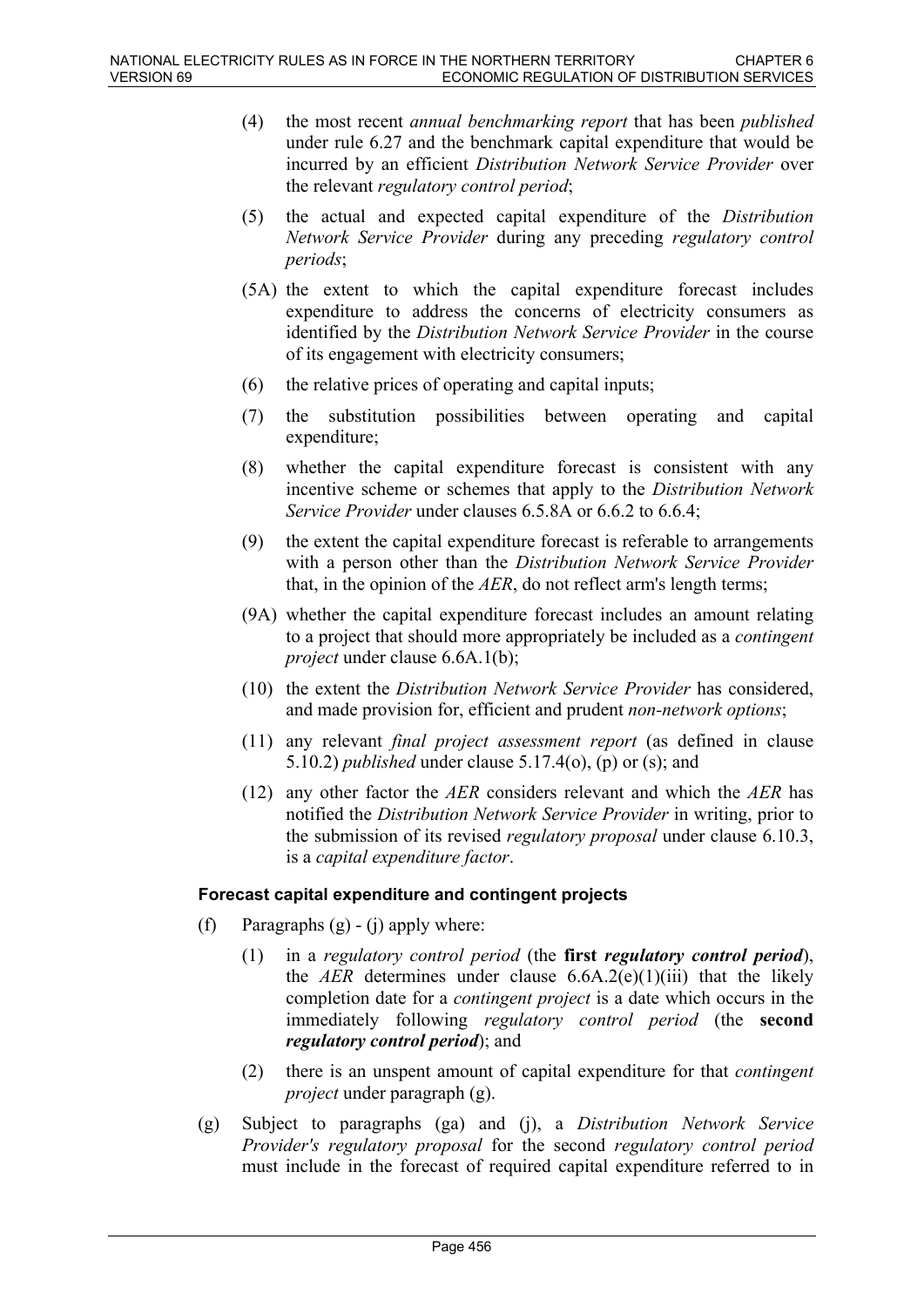paragraph (a) an amount of any unspent capital expenditure for each *contingent project* as described in subparagraph (f)(2), that equals the difference (if any) between:

- (1) the total capital expenditure for that *contingent project*, as determined by the *AER* in the first *regulatory control period* under clause 6.6A.2(e)(1)(ii); and
- (2) the total of the capital expenditure actually incurred (or estimated capital expenditure for any part of the first *regulatory control period*  for which actual capital expenditure is not available) in the first *regulatory control period* for that *contingent project*.
- (ga) For the purposes of calculating any unspent capital expenditure in accordance with paragraph (g), the total or estimate of capital expenditure referred to in subparagraph (g)(2) must not include *expenditure for a restricted asset*, unless:
	- (1) the *Distribution Network Service Provider* has submitted an *exemption application* under clause 6.6A.1(a1) for the previous *regulatory control period*, which requested an *asset exemption* under clause 6.4B.1(a)(2) in respect of that asset or class of asset for that *contingent project*; and
	- (2) the *AER* has granted that *asset exemption*.
- (h) The *AER* must include in any forecast capital expenditure for the second *regulatory control period* which is accepted in accordance with paragraph (c) or substituted in accordance with clause  $6.12.1(3)(ii)$  (as the case may be) the amount of any unspent capital expenditure calculated in accordance with paragraph (g).
- (i) Without limiting the requirement in paragraph (h), in deciding whether or not to accept the forecast of required capital expenditure of a *Distribution Network Service Provider* for the second *regulatory control period* in accordance with this clause 6.5.7, the *AER* must not:
	- (1) assess the reasonableness of the amount of unspent capital expenditure for a *contingent project* referred to in paragraph (g) or the remaining period to which the *contingent project* applies;
	- (2) assess the reasonableness of the timing of the unspent capital expenditure within the remaining period for a *contingent project* referred to in paragraph (g) except as part of the assessment of the total forecast capital expenditure under paragraph (c); or
	- (3) take into account any amount which represents for a *contingent project* referred to in paragraph (g) the difference between:
		- (i) the amount representing the sum of the forecast capital expenditure for that *contingent project* for each year of the immediately preceding *regulatory control period* referred to in clause  $6.6A.2(e)(1)(i)$ ; and
		- (ii) the total capital expenditure actually incurred (or estimated capital expenditure for any part of the preceding *regulatory control period* for which actual capital expenditure is not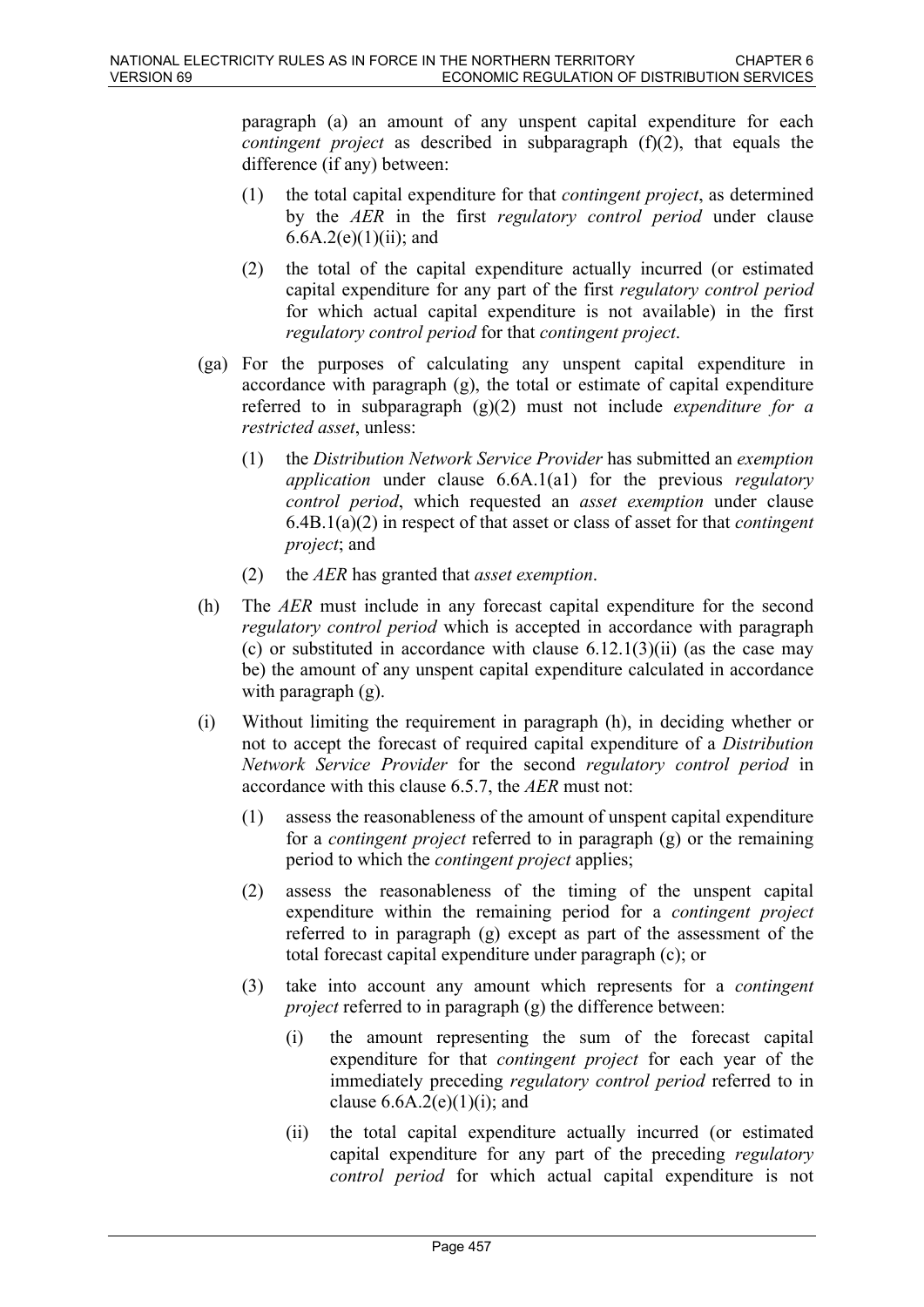available) in the immediately preceding *regulatory control period* for that *contingent project*.

- (j) A *regulatory proposal* in respect of the second *regulatory control period* must not include in the forecast of required capital expenditure referred to in paragraph (a) any capital expenditure for a *contingent project* for the first *regulatory control period*:
	- (1) to the extent that the capital expenditure was included in the amount of capital expenditure for that *contingent project* as determined in the first *regulatory control period* under clause 6.6A.2(e)(1)(i); and
	- (2) the capital expenditure actually incurred (or estimated capital expenditure for any part of the first *regulatory control period* for which actual capital expenditure is not available) in the first *regulatory control period* for that *contingent project* exceeded the capital expenditure referred to in subparagraph (1).

### **6.5.8 Efficiency benefit sharing scheme**

- (a) The *AER* must, in accordance with the *distribution consultation procedures*, develop and *publish* an incentive scheme or schemes (*efficiency benefit sharing scheme*) that provide for a fair sharing between *Distribution Network Service Providers* and *Distribution Network Users* of:
	- (1) the efficiency gains derived from the operating expenditure of *Distribution Network Service Providers* for a *regulatory control period* being less than; and
	- (2) the efficiency losses derived from the operating expenditure of *Distribution Network Service Providers* for a *regulatory control period* being more than,

the forecast operating expenditure accepted or substituted by the *AER* for that *regulatory control period*.

- (b) An *efficiency benefit sharing scheme* may (but is not required to) be developed to cover efficiency gains and losses related to *distribution losses*.
- (c) In developing and implementing an *efficiency benefit sharing scheme*, the *AER* must have regard to:
	- (1) the need to ensure that benefits to electricity consumers likely to result from the scheme are sufficient to warrant any reward or penalty under the scheme for *Distribution Network Service Providers*;
	- (2) the need to provide *Distribution Network Service Providers* with a continuous incentive, so far as is consistent with economic efficiency, to reduce operating expenditure;
	- (3) the desirability of both rewarding *Distribution Network Service Providers* for efficiency gains and penalising *Distribution Network Service Providers* for efficiency losses;
	- (4) any incentives that *Distribution Network Service Providers* may have to capitalise expenditure; and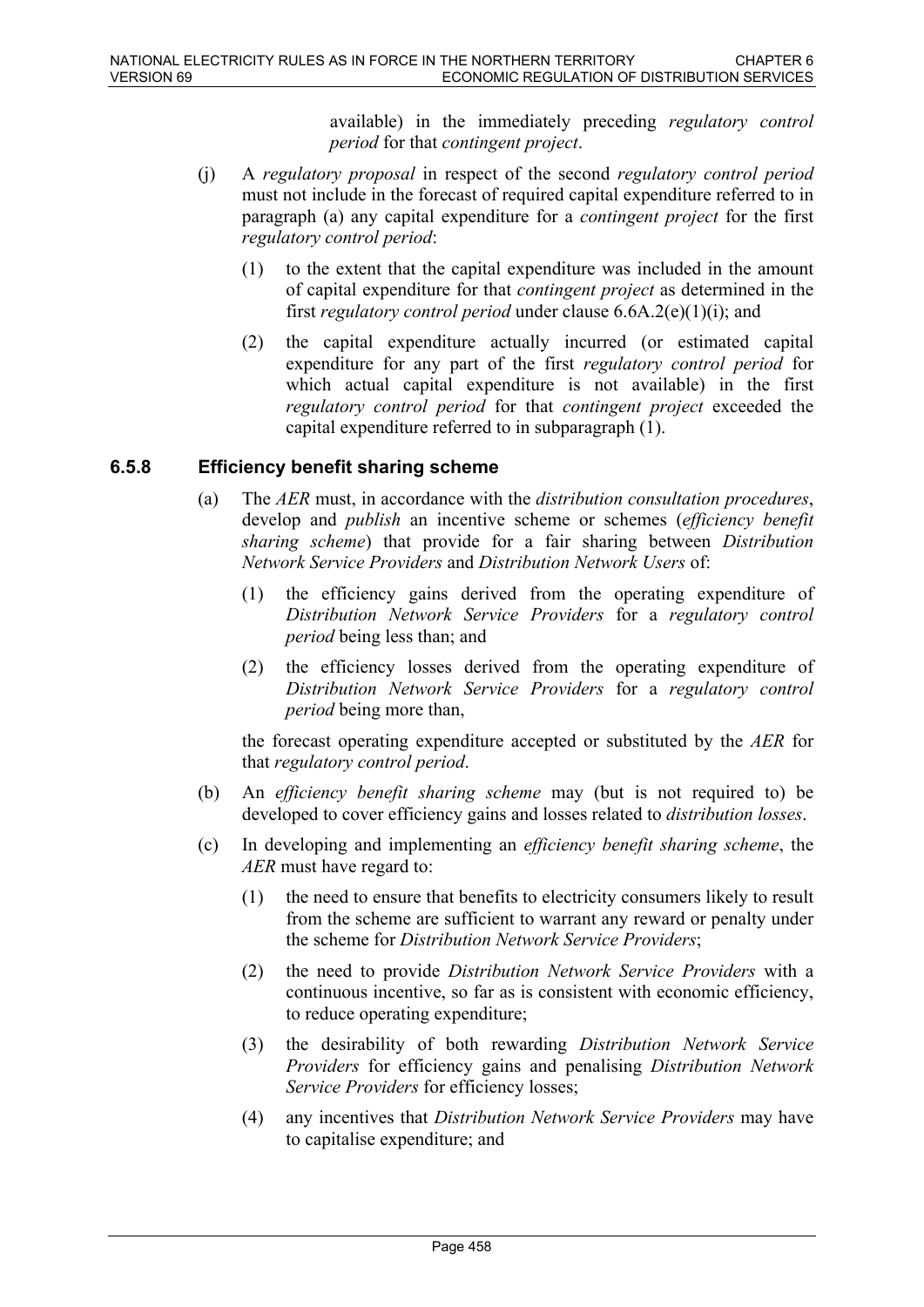- (5) the possible effects of the scheme on incentives for the implementation of *non-network options* .
- (d) The *AER* may, from time to time and in accordance with the *distribution consultation procedures*, amend or replace an *efficiency benefit sharing scheme*.
- (da) For the application of these *Rules* in this jurisdiction:
	- (1) the *efficiency benefit sharing scheme* that is in force in the other *participating jurisdictions* on 1 July 2016 is taken:
		- (i) to be the *efficiency benefit sharing scheme* in force in this jurisdiction (subject to any amendment or replacement under these *Rules*); and
		- (ii) to have been developed and *published* by the *AER* on 1 July 2016; and
	- (2) the *AER* is taken to have complied with the requirements of paragraphs (a) and (c) in developing and *publishing* the *efficiency benefit sharing scheme*.

### **6.5.8A Capital expenditure sharing scheme**

- (a) A *capital expenditure sharing scheme* is a scheme that provides *Distribution Network Service Providers* with an incentive to undertake efficient capital expenditure during a *regulatory control period*.
- (b) If the *AER* develops a *capital expenditure sharing scheme* in accordance with this clause, the *capital expenditure sharing scheme* must be consistent with the *capital expenditure incentive objective*.
- (c) In developing a *capital expenditure sharing scheme*, the *AER* must take into account the following principles (the *capital expenditure sharing scheme principles*):
	- (1) *Distribution Network Service Providers* should be rewarded or penalised for improvements or declines in efficiency of capital expenditure; and
	- (2) the rewards and penalties should be commensurate with the efficiencies or inefficiencies in capital expenditure, but a reward for efficient capital expenditure need not correspond in amount to a penalty for the same amount of inefficient capital expenditure.
- (d) In developing a *capital expenditure sharing scheme*, the *AER* must also take into account:
	- (1) the interaction of the scheme with other incentives that *Distribution Network Service Providers* may have in relation to undertaking efficient operating or capital expenditure; and
	- (2) the *capital expenditure objectives* and, if relevant, the *operating expenditure objectives*.
- (e) In deciding: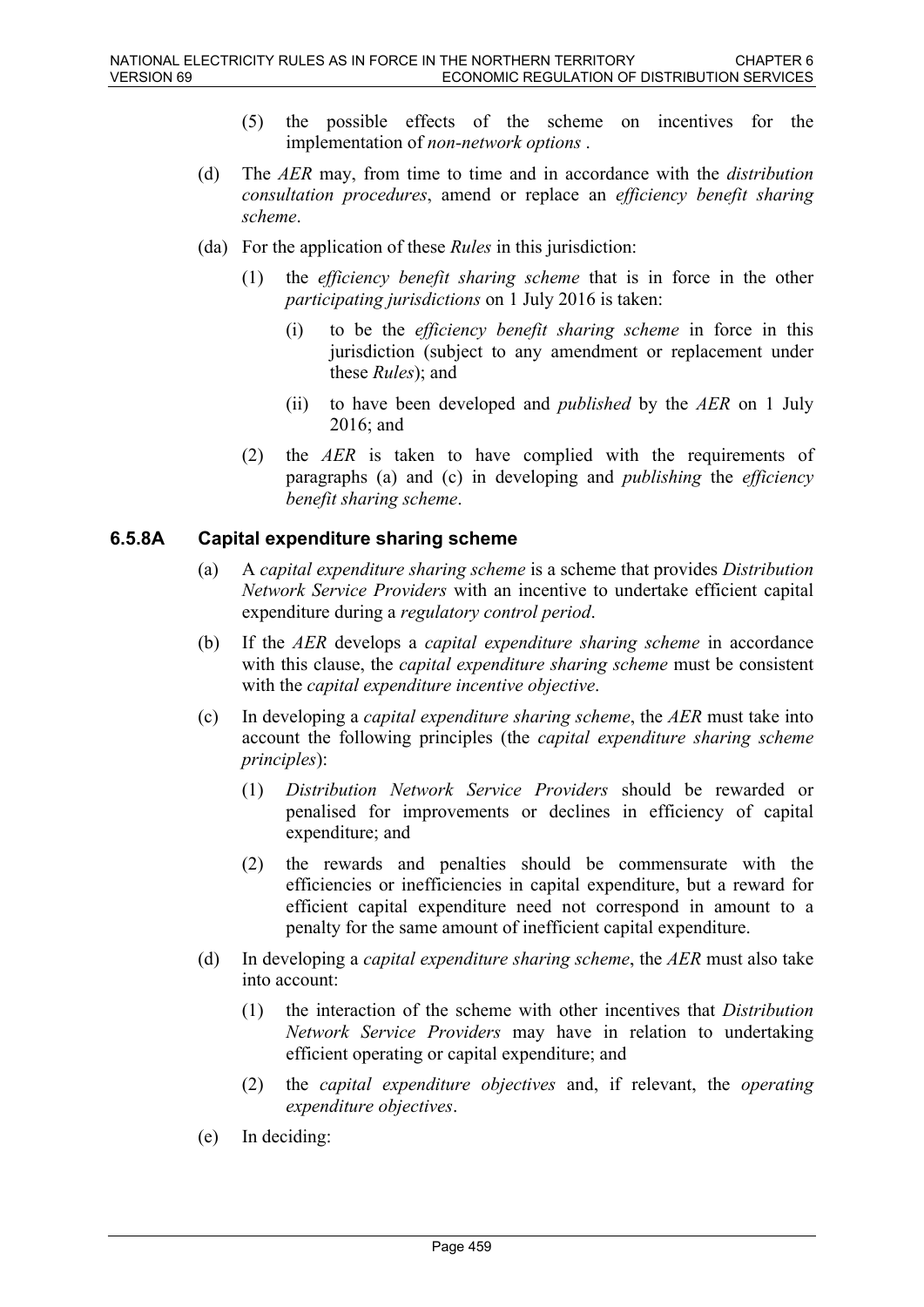- (1) whether to apply a *capital expenditure sharing scheme* to a *Distribution Network Service Provider* for a *regulatory control period*; and
- (2) the nature and details of any *capital expenditure sharing scheme* that is to apply to a *Distribution Network Service Provider* for a *regulatory control period*,

the *AER* must:

- (3) make that decision in a manner that contributes to the achievement of the *capital expenditure incentive objective*; and
- (4) take into account:
	- (i) both the *capital expenditure sharing scheme principles*, and the matters referred to in paragraph (d), as they apply to the *Distribution Network Service Provider*; and
	- (ii) the circumstances of the *Distribution Network Service Provider*.
- (ea) For the application of these *Rules* in this jurisdiction:
	- (1) the *capital expenditure sharing scheme* that is in force in the other *participating jurisdictions* on 1 July 2016 is taken:
		- (i) to be the *capital expenditure sharing scheme* in force in this jurisdiction (subject to any amendment or replacement under these *Rules*); and
		- (ii) to have been developed by the *AER* on 1 July 2016; and
	- (2) the *AER* is taken to have complied with the requirements of paragraphs (b), (c) and (d) in developing the *capital expenditure sharing scheme*.

#### **6.5.9 The X factor**

- (a) A *building block determination* is to include the X factor for each control mechanism for each *regulatory year* of the *regulatory control period*.
- (b) The X factor:
	- (1) must be set by the *AER* with regard to the *Distribution Network Service Provider's total revenue requirement* for the *regulatory control period*; and
	- (2) must be such as to minimise, as far as reasonably possible, variance between expected revenue for the last *regulatory year* of the *regulatory control period* and the *annual revenue requirement* for that last *regulatory year*; and
	- (3) must conform with whichever of the following requirements is applicable:
		- (i) if the control mechanism relates generally to *standard control services* – the X factor must be designed to equalise (in terms of net present value) the revenue to be earned by the *Distribution Network Service Provider* from the provision of *standard control services* over the *regulatory control period* with the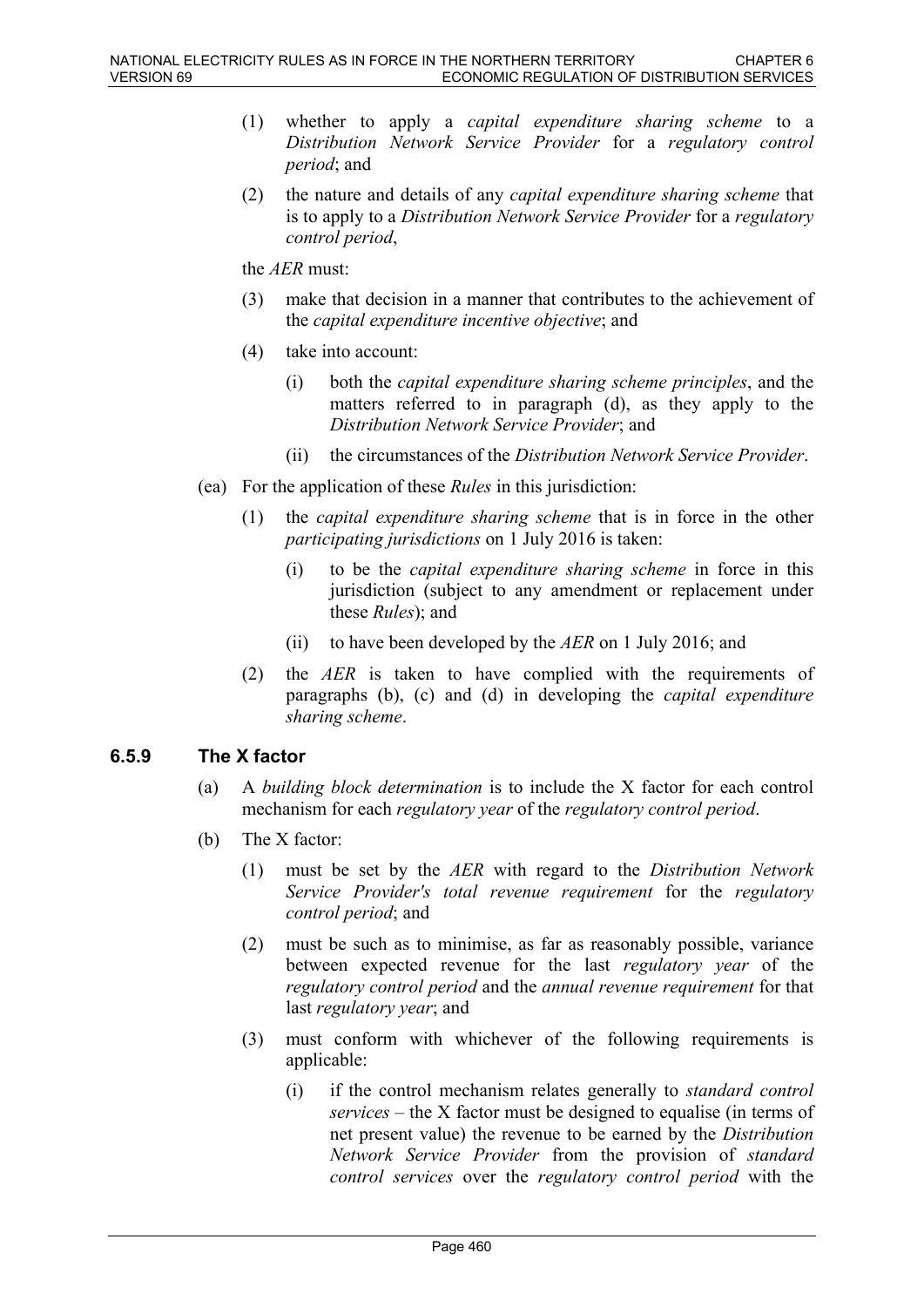provider's *total revenue requirement* for the *regulatory control period*;

- (ii) if there are separate control mechanisms for different *standard control services* – the X factor for each control mechanism must be designed to equalise (in terms of net present value) the revenue to be earned by the *Distribution Network Service Provider* from the provision of *standard control services* to which the control mechanism relates over the *regulatory control period* with the portion of the provider's *total revenue requirement* for the *regulatory control period* attributable to those services.
- (c) There may be different X factors:
	- (1) for different *regulatory years* of the *regulatory control period*; and
	- (2) if there are 2 or more control mechanisms for each control mechanism.

### **6.5.10 Pass through events**

- (a) A *building block proposal* may include a proposal as to the events that should be defined as *pass through events* under clause 6.6.1(a1)(5) having regard to the *nominated pass through event considerations*.
- (b) In determining whether to accept the pass through events nominated by a *Distribution Network Service Provider* in its *building block proposal* under paragraph (a), the *AER* must take into account the *nominated pass through event considerations*.

# **6.6 Adjustments after making of building block determination.**

### **6.6.1 Cost pass through**

#### **Note:**

Clause 6.6.1(a1)(4), (c)(6)(iii), (l) and (m) have no effect in this jurisdiction until the *National Energy Retail Law* is applied as a law of this jurisdiction (see regulation 5A of the *National Electricity (Northern Territory) (National Uniform Legislation) (Modification) Regulations)*.

- (a1) Any of the following is a *pass through event* for a distribution determination:
	- (1AA) a local event prescribed by the *National Electricity (Northern Territory) (National Uniform Legislation) (Modification) Regulations*;

**Notes:**

1 See Part 3 of the *National Electricity (Northern Territory) (National Uniform Legislation) (Modification) Regulations* for modifications to the operation of this clause 6.6.1 in relation to a local event.

2 Subparagraph (1AA) expires when the *National Energy Retail Law* is applied as a law of this jurisdiction.

(1AB) a NT transitional regulatory change event prescribed by the *National Electricity (Northern Territory) (National Uniform Legislation) (Modification) Regulations*;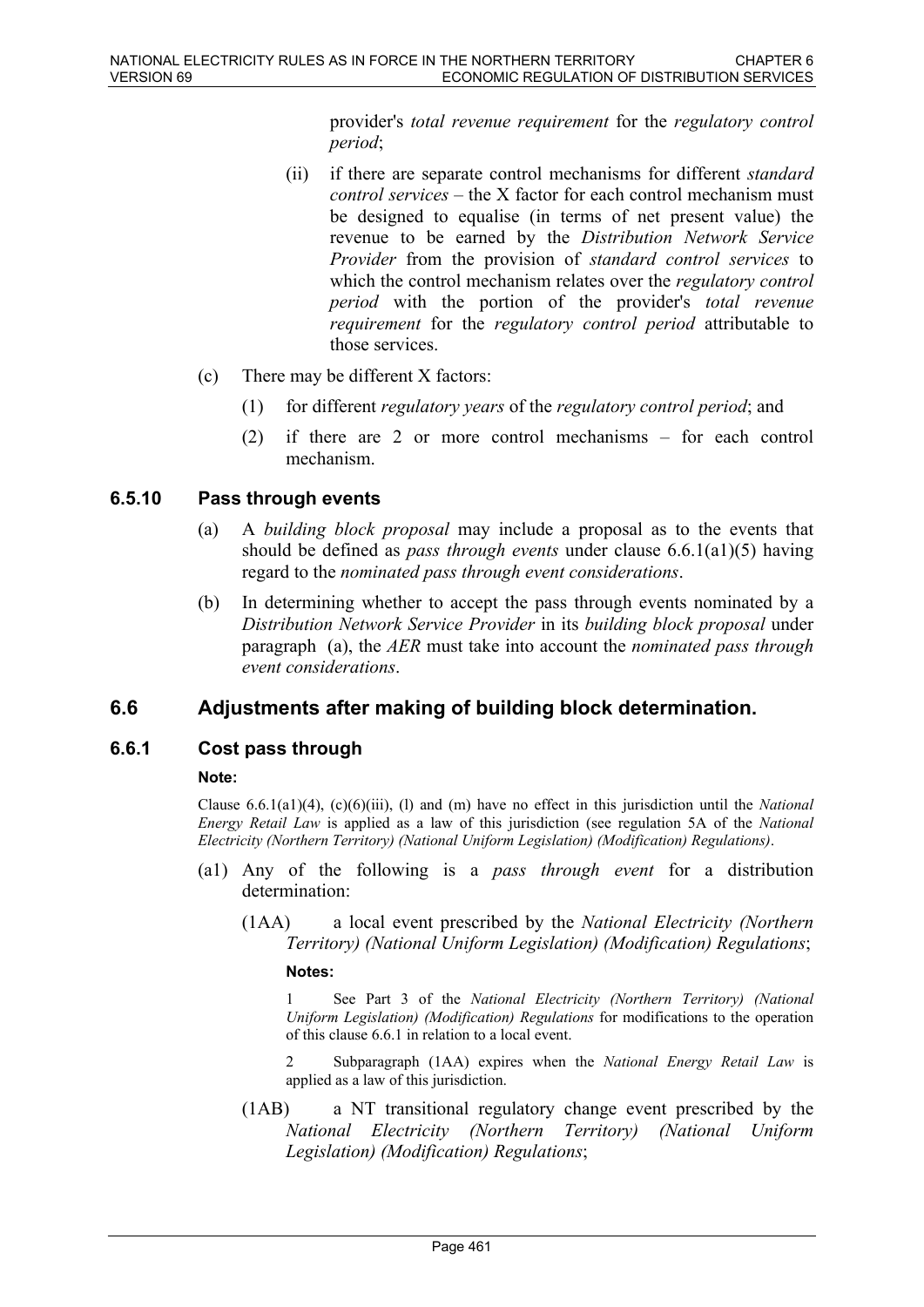#### **Note:**

1 See Part 3 of the National Electricity (Northern Territory) (National Uniform Legislation) (Modification) Regulations for modifications to the operation of this clause 6.6.1 in relation to a NT transitional regulatory change event

- 2 Subparagraph (1AB) expires on 1 July 2024.
- (1) a *regulatory change event*;
- (2) a *service standard event*;
- (3) a *tax change event*;
- (4) a *retailer insolvency event*; and
- (5) any other event specified in a distribution determination as a *pass through event* for the determination.
- (a) If a *positive change event* occurs, a *Distribution Network Service Provider* may seek the approval of the *AER* to pass through to *Distribution Network Users* a *positive pass through amount*.
- (b) If a *negative change event* occurs, the *AER* may require the *Distribution Network Service Provider* to pass through to *Distribution Network Users* a *negative pass through amount* as determined by the *AER* under paragraph (g).

#### **Positive pass through**

- (c) To seek the approval of the *AER* to pass through a *positive pass through amount*, a *Distribution Network Service Provider* must submit to the *AER*, within 90 *business days* of the relevant *positive change event* occurring, a written statement which specifies:
	- (1) the details of the *positive change event*;
	- (2) the date on which the *positive change event* occurred;
	- (3) the *eligible pass through amount* in respect of that *positive change event*;
	- (4) the *positive pass through amount* the *Distribution Network Service Provider* proposes in relation to the *positive change event*;
	- (5) the amount of the *positive pass through amount* that the *Distribution Network Service Provider* proposes should be passed through to *Distribution Network Users* in the *regulatory year* in which, and each *regulatory year* after that in which, the *positive change event* occurred;
	- (6) evidence:
		- (i) of the actual and likely increase in costs referred to in subparagraph (3);
		- (ii) that such costs occur solely as a consequence of the *positive change event*; and
		- (iii) in relation to a *retailer insolvency event*, of:
			- (A) the amount to which the *Distribution Network Service Provider* is entitled under any relevant *credit support*;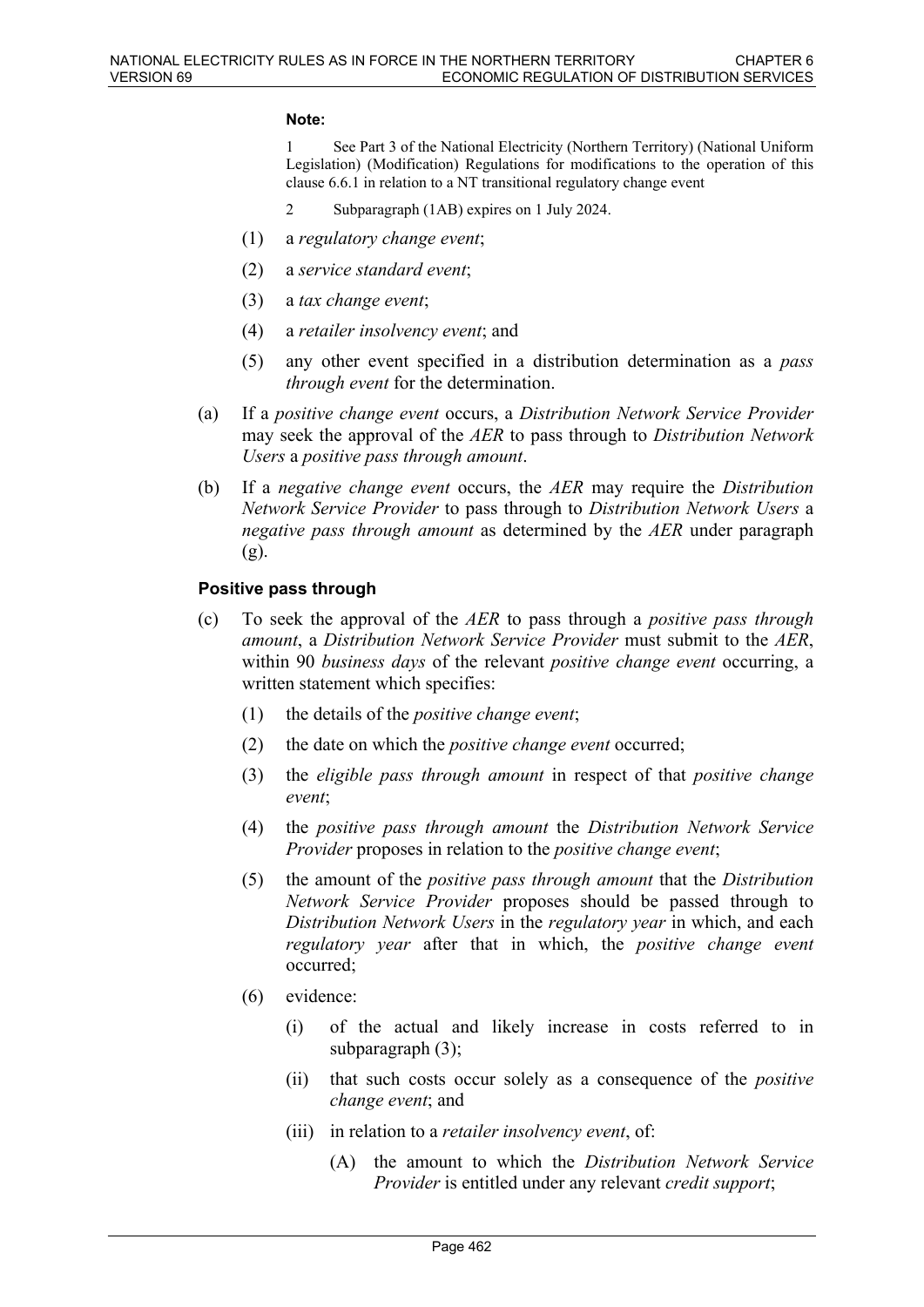- (B) the maximum amount of *credit support* (if any) that the *Distribution Network Service* Provider was entitled to request the *retailer* to provide under the *credit support* rules; and
- (C) any amount that the *Distribution Network Service* Provider is likely to receive on a winding-up of the *retailer*; and
- (7) such other information as may be required under any relevant *regulatory information instrument*.
- (c1) The *positive pass through amount* proposed by the *Distribution Network Service Provider* under subparagraph (c)(4) must not, in whole or in part, be in respect of *expenditure for a restricted asset*, unless the *Distribution Network Service Provider* has submitted an *exemption application* with the statement under paragraph (c), which requests an *asset exemption* under clause 6.4B.1(a)(3) in respect of that asset or class of asset for the *positive pass through amount*.
- (d) If the *AER* determines that a *positive change event* has occurred in respect of a statement under paragraph (c), the *AER* must:
	- (1) determine:
		- (i) the *approved pass through amount*; and
		- (ii) the amount of that *approved pass through amount* that should be passed through to *Distribution Network Users* in the *regulatory year* in which, and each *regulatory year* after that in which, the *positive change event* occurred,

taking into account the matters referred to in paragraph (j); and

- (2) determine whether or not to grant the *asset exemption* requested under paragraph (c1).
- (d1) The *AER* must *publish*:
	- (1) the reasons for its determination under subparagraph  $(d)(2)$ ; and
	- (2) any content required under clause  $6.2.8(c)(2)$ ,

at the same time as making its determination under subparagraph  $(d)(1)$ .

- (d2) The *AER* must not determine an *approved pass through amount* that is, in whole or in part, in respect of *expenditure for a restricted asset*, unless:
	- (1) the *Distribution Network Service Provider* has requested an *asset exemption* under paragraph (c1) in respect of that asset or that class of asset for the *positive pass through amount*; and
	- (2) the *AER* has granted that *asset exemption* under subparagraph (d)(2).
- (e) Subject to paragraph (k1), if the *AER* does not make the determinations referred to in paragraph (d) within 40 *business days* from the later of the date it receives the *Distribution Network Service Provider's* statement and accompanying evidence under paragraph (c), and the date it receives any additional information required under paragraph (e1), then, on the expiry of that period, the *AER* is taken to have determined that: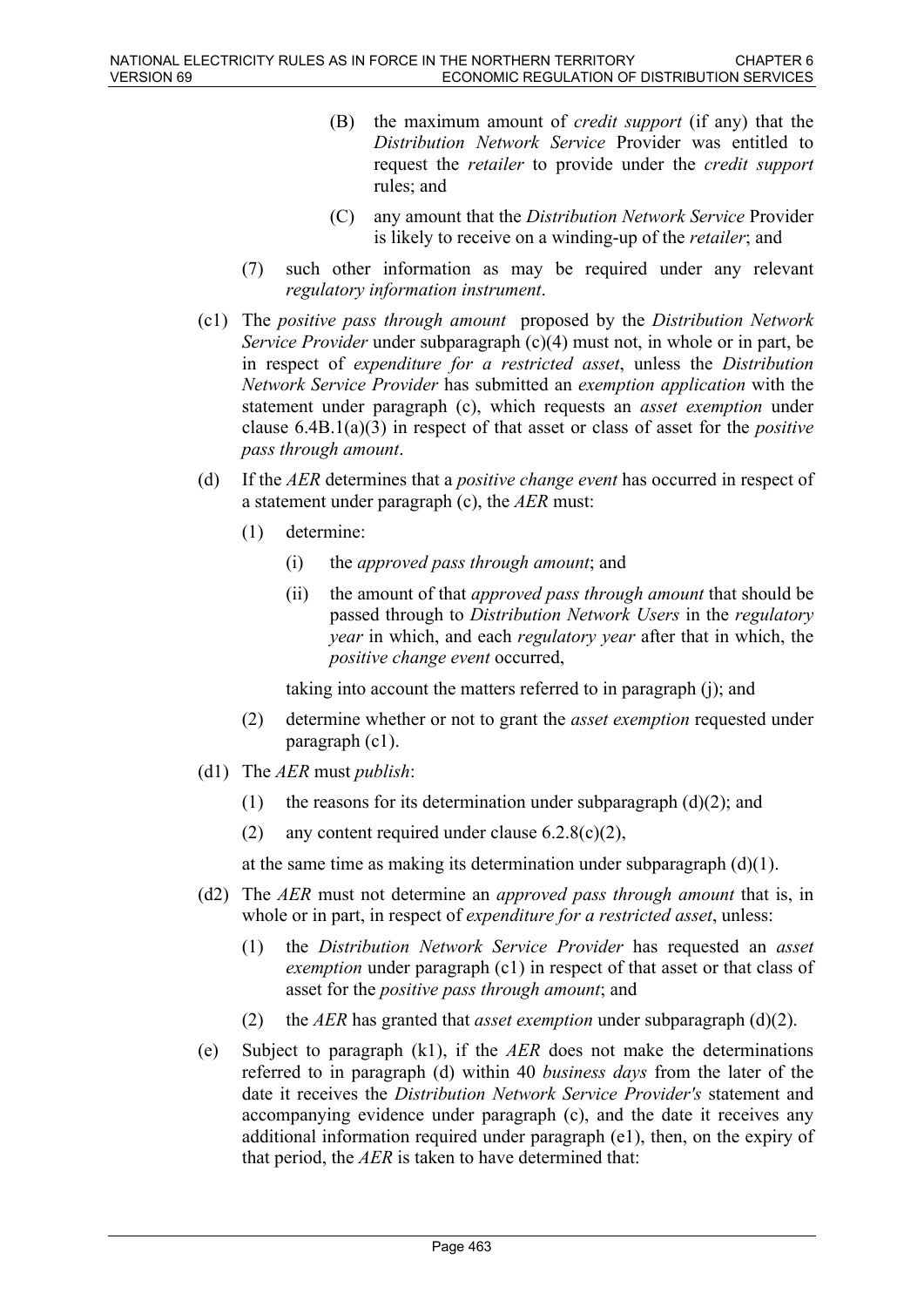- (1) the *positive pass through amount* as proposed in the *Distribution Network Service Provider's* statement under paragraph (c) is the *approved pass through amount* in respect of that *positive change event*;
- (2) the amount of that *positive pass through amount* that the *Distribution Network Service Provider* proposes in its statement under paragraph (c) should be passed through to *Distribution Network Users* in the *regulatory year* in which, and each *regulatory year* after that in which, the *positive change event* occurred, is the amount that should be so passed through in each such *regulatory year*; and
- (3) the *asset exemption* requested under paragraph (c1) is granted.
- (e1) A *Distribution Network Service Provider* must provide the *AER* with such additional information as the *AER* requires for the purpose of making a determination under paragraph (d) within the time specified by the *AER* in a notice provided to the *Distribution Network Service Provider* by the *AER* for that purpose.

### **Negative pass through**

- (f) A *Distribution Network Service Provider* must submit to the *AER*, within 90 *business days* of becoming aware of the occurrence of a *negative change event* for the *Distribution Network Service Provider*, a written statement which specifies:
	- (1) the details of the *negative change event* concerned;
	- (2) the date the *negative change event* occurred;
	- (3) the costs in the provision of *direct control services* that the *Distribution Network Service Provider* has saved and is likely to save as a result of the *negative change event* until:
		- (i) unless subparagraph (ii) applies the end of the *regulatory control period* in which the *negative change event* occurred; or
		- (ii) if the distribution determination for the *regulatory control period* following that in which the *negative change event* occurred does not make any allowance for the pass through of those cost savings - the end of the *regulatory control period* following that in which the *negative change event* occurred;
	- (4) the aggregate amount of those saved costs that the *Distribution Network Service Provider* proposes should be passed through to *Distribution Network Users*;
	- (5) the amount of the costs referred to in subparagraph (4) the *Distribution Network Service Provider* proposes should be passed through to *Distribution Network Users* in the *regulatory year* in which, and each *regulatory year* after that in which, the *negative change event* occurred; and
	- (6) such other information as may be required under any relevant *regulatory information instrument*.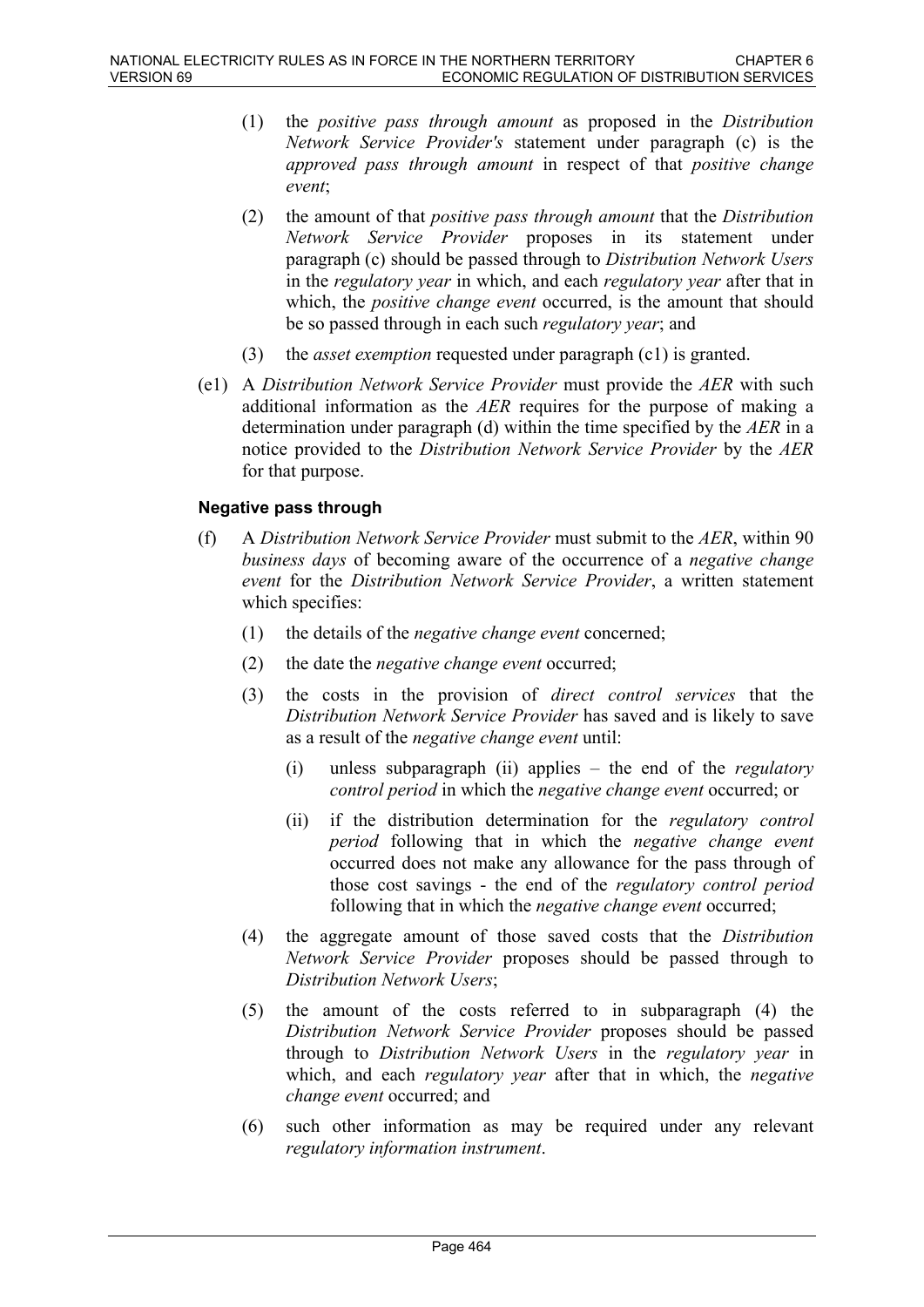- (f1) If the occurrence of the *negative change event* is not notified by the *Distribution Network Service Provider* to the *AER* under paragraph (f) then, as soon as is reasonably practicable and before making a determination referred to in paragraph (g), the *AER* must notify the *Distribution Network Service Provider* of the occurrence of that *negative change event*.
- (g) If a *negative change event* occurs (whether or not the occurrence of that *negative change event* is notified by the *Distribution Network Service Provider* to the *AER* under paragraph (f)) and the *AER* determines to impose a requirement on the provider in relation to that *negative change event* as described in paragraph (b), the *AER* must determine:
	- (1) the *required pass through amount*; and
	- (2) taking into account the matters referred to in paragraph (j):
		- (i) how much of that *required pass through amount* should be passed through to *Distribution Network Users* (the "*negative pass through amount*"); and
		- (ii) the amount of that *negative pass through amount* that should be passed through to *Distribution Network Users* in the *regulatory year* in which, and each *regulatory year* after that in which, the *negative change event* occurred.
- (g1) Subject to paragraph (k1), if the *AER* does not make the determinations referred to in paragraph (g) within 40 *business days* from:
	- (1) where the *Distribution Network Service Provider* notifies the *AER* of the occurrence of the *negative change event* under paragraph (f) - the later of the date the *AER* receives the *Distribution Network Service Provider's* statement under paragraph (f) and the date the *AER* receives any information required by the *AER* under paragraph (h); or
	- (2) where the *Distribution Network Service Provider* does not notify the *AER* of the occurrence of the *negative change event* under paragraph (f) – the later of the date the *AER* notifies the *Distribution Network Service Provider* under paragraph (g1) and the date the *AER* receives any information required by the *AER* under paragraph (h),

then the *AER* is taken to have determined that the *required pass through amount* is zero.

(h) A *Distribution Network Service Provider* must provide the *AER* with such information as the *AER* requires for the purpose of making a determination under paragraph (g) within the time specified by the *AER* in a notice provided to the *Distribution Network Service Provider* by the *AER* for that purpose.

#### **Consultation**

(i) Before making a determination under paragraph (d) or (g), the *AER* may consult with the relevant *Distribution Network Service Provider* and such other persons as the *AER* considers appropriate, on any matters arising out of the relevant *pass through event* the *AER* considers appropriate.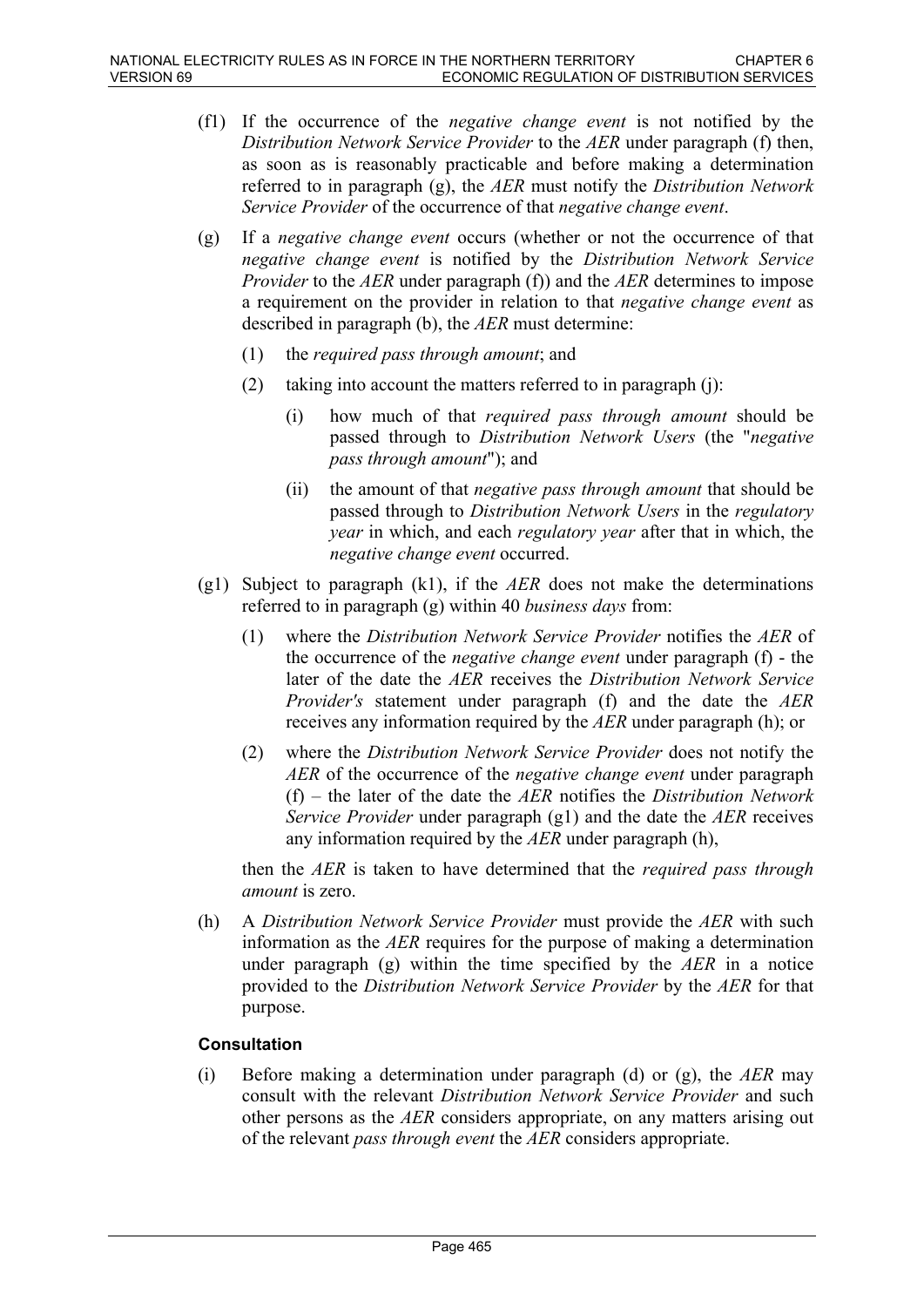### **Relevant factors**

- (j) In making a determination under paragraph (d) or (g) in respect of a *Distribution Network Service Provider*, the *AER* must take into account:
	- (1) the matters and proposals set out in any statement given to the *AER* by the *Distribution Network Service Provider* under paragraph (c) or (f); and
	- (2) in the case of a *positive change event*, the increase in costs in the provision of *direct control services* that, as a result of the *positive change event*, the *Distribution Network Service Provider* has incurred and is likely to incur until:
		- (i) unless subparagraph(ii) applies the end of the *regulatory control period* in which the *positive change event* occurred; or
		- (ii) if the distribution determination for the *regulatory control period* following that in which the *positive change event* occurred does not make any allowance for the recovery of that increase in costs – the end of the *regulatory control period* following that in which the *positive change event* occurred;
	- (2A) in the case of a *negative change event*, the costs in the provision of *direct control services* that, as a result of the *negative change event*, the *Distribution Network Service Provider* has saved and is likely to save until:
		- (i) unless subparagraph(ii) applies the end of the *regulatory control period* in which the *negative change event* occurred; or
		- (ii) if the distribution determination for the *regulatory control period* following that in which the *negative change event* occurred does not make any allowance for the pass through of those cost savings to *Distribution Network Users* – the end of the *regulatory control period* following that in which the *negative change event* occurred;
	- (3) in the case of a *positive change event*, the efficiency of the *Distribution Network Service Provider's* decisions and actions in relation to the risk of the *positive change event*, including whether the *Distribution Network Service Provider* has failed to take any action that could reasonably be taken to reduce the magnitude of the *eligible pass through amount* in respect of that *positive change event* and whether the *Distribution Network Service Provider* has taken or omitted to take any action where such action or omission has increased the magnitude of the amount in respect of that *positive change event*;
	- (4) the time cost of money based on the *allowed rate of return* for the *Distribution Network Service Provider* for the *regulatory control period* in which the *pass through event* occurred;
	- (5) the need to ensure that the *Distribution Network Service Provider* only recovers any actual or likely increment in costs under this paragraph (j) to the extent that such increment is solely as a consequence of a *pass through event*;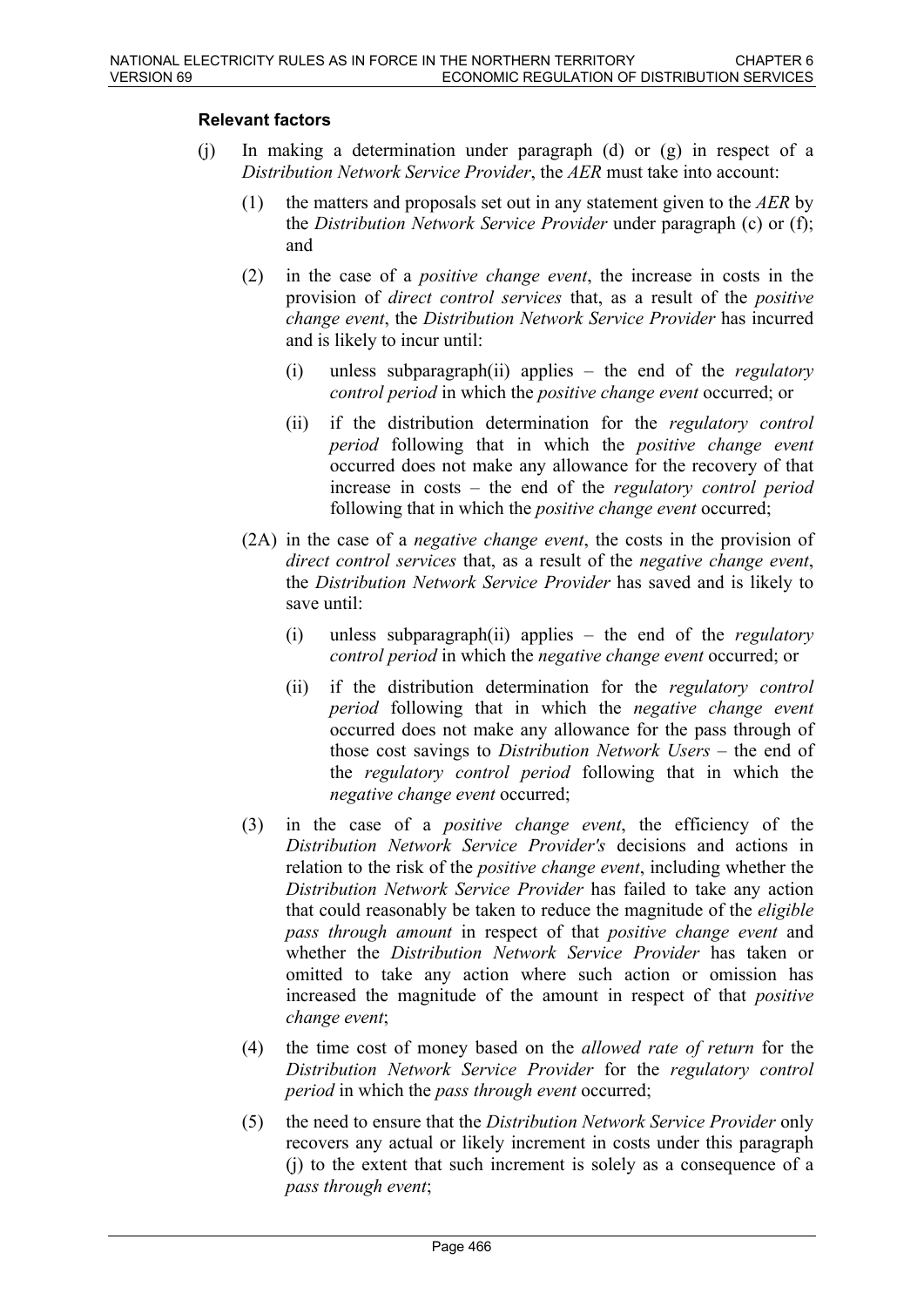- (6) in the case of a *tax change event*, any change in the way another *tax* is calculated, or the removal or imposition of another *tax*, which, in the *AER's* opinion, is complementary to the *tax change event* concerned;
- (7) whether the costs of the *pass through event* have already been factored into the calculation of the *Distribution Network Service Provider's annual revenue requirement* for the *regulatory control period* in which the *pass through event* occurred or will be factored into the calculation of the *Distribution Network Service Provider's annual revenue requirement* for a subsequent *regulatory control period*;
- (7A) the extent to which the costs that the *Distribution Network Service Provider* has incurred and is likely to incur are the subject of a previous determination made by the *AER* under this clause 6.6.1 or clause 6.6.1AB; and

#### **Note:**

The modification to this paragraph (7A) expires on 1 July 2024.

(8) any other factors that the *AER* considers relevant.

#### **Extension of time limits**

- (k) The *AER* must, by written notice to a *Distribution Network Service Provider*, extend a time limit fixed in paragraph (c) or (f) if the *AER* is satisfied that the difficulty of assessing or quantifying the effect of the relevant *pass through event* justifies the extension.
- (k1) If the *AER* is satisfied that the making of a determination under paragraph (d) or (g) involves issues of such complexity or difficulty that the time limit fixed in paragraph (e) or (g1) should be extended, the *AER* may extend that time limit by a further period of up to 60 *business days*, provided that it gives written notice to the *Distribution Network Service Provider* of that extension not later than 10 *business days* before the expiry of that time limit.
- (k2) If the *AER* extends a time limit under paragraph  $(k1)$ , it must make available on its website a notice of that extension as soon as is reasonably practicable.
- (k3) Subject to paragraph (k6), if the *AER* gives a written notice to the *Distribution Network Service Provider* stating that it requires information from an *Authority* in order to make a determination under paragraph (d) or (g) then, for the purpose of calculating elapsed time, the period between when the *AER* gives that notice to the *Distribution Network Service Provider* and when the *AER* receives that information from that *Authority* is to be disregarded.
- (k4) Subject to paragraph (k6), if the *AER* gives a written notice to the *Distribution Network Service Provider* stating that, in order to make a determination under paragraph (d) or (g), it requires information that it anticipates will be made publicly available by a judicial body or royal commission then, for the purpose of calculating elapsed time, the period between when the *AER* gives that notice to the *Distribution Network Service Provider* and when that information is made publicly available is to be disregarded.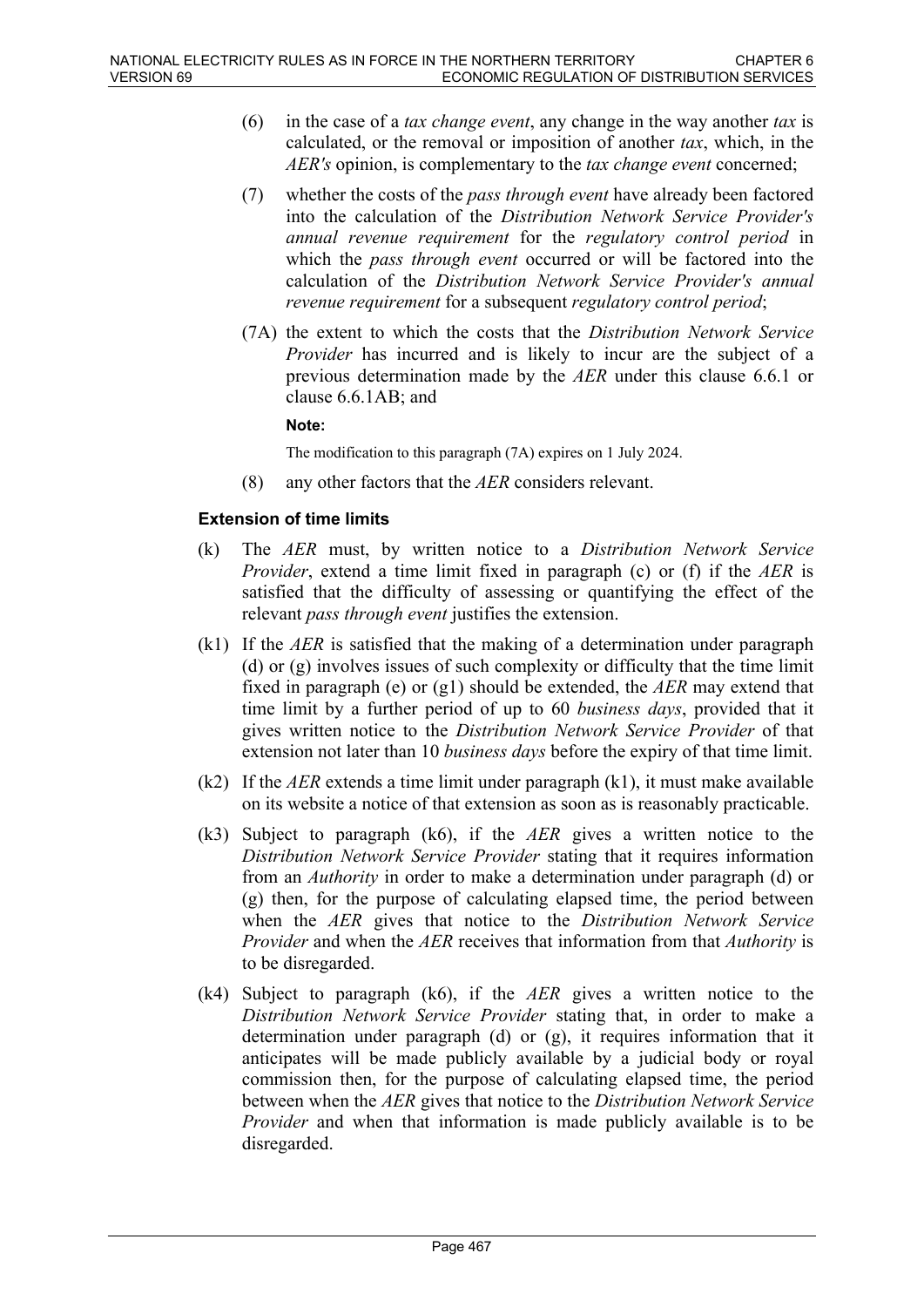- (k5) Where the *AER* gives a notice to the *Distribution Network Service Provider* under paragraph  $(k3)$  or  $(k4)$ , it must:
	- (1) as soon as is reasonably practicable make available on its website a notice stating when the period referred to in paragraph (k3) or (k4), as the case may be, has commenced;
	- (2) as soon as is reasonably practicable make available on its website a notice stating when the period referred to in paragraph (k3) or (k4), as the case may be, has ended; and
	- (3) if the information specified in that notice is required from an *Authority*, promptly request that information from the relevant *Authority*.
- (k6) Paragraphs (k3) and (k4) do not apply if the *AER* gives the notice specified in those paragraphs to the *Distribution Network Service Provider* later than 10 *business days* before the expiry of the time limit fixed in paragraphs (e) or  $(g1)$ .

#### **Retailer insolvency event**

- (l) For the purposes of calculating the *eligible pass through amount* in relation to a *positive change event* which is a *retailer insolvency event*, the increase in costs is the *retailer insolvency costs* excluding:
	- (i) any amount recovered or recoverable from a *retailer* or a guarantor of a *retailer* under any relevant *credit support*; and
	- (ii) amounts that the *Distribution Network Service* Provider is likely to receive on a winding-up of the *retailer*; and
	- (iii) any costs that are recoverable under a *RoLR cost recovery scheme distributor payment determination* .
- (m) The amount the *AER* determines should be passed through to *Distribution Network Users* in respect of a *retailer insolvency event* must be taken to be a cost that can be passed through and not a revenue impact of the event.

#### **6.6.1AA Cost pass through – deemed determinations**

- (a) On and from 1 July 2019, an amount that:
	- (1) under clause 3.1.3(a)(ii) of Part B of the *2014 NT Network Price Determination*, the *AER* had determined, on or after 1 July 2018, should be passed through to network users in a *regulatory year* of the *1st regulatory control period* or a subsequent *regulatory control period*; or
	- (2) under clause 3.1.3(d)(ii) of Part B of the *2014 NT Network Price Determination*, should be passed through to network users in a *regulatory year* of the *1st regulatory control period* or a subsequent *regulatory control period* as a result of the *AER*, on or after 1 July 2018, failing to make a determination within the prescribed period,

is taken to be an amount determined under clause 6.6.1(d)(2).

(b) On and from 1 July 2019, an amount that, under clause  $3.1.5(a)(ii)(B)$  of Part B of the *2014 NT Network Price Determination*, the *AER* had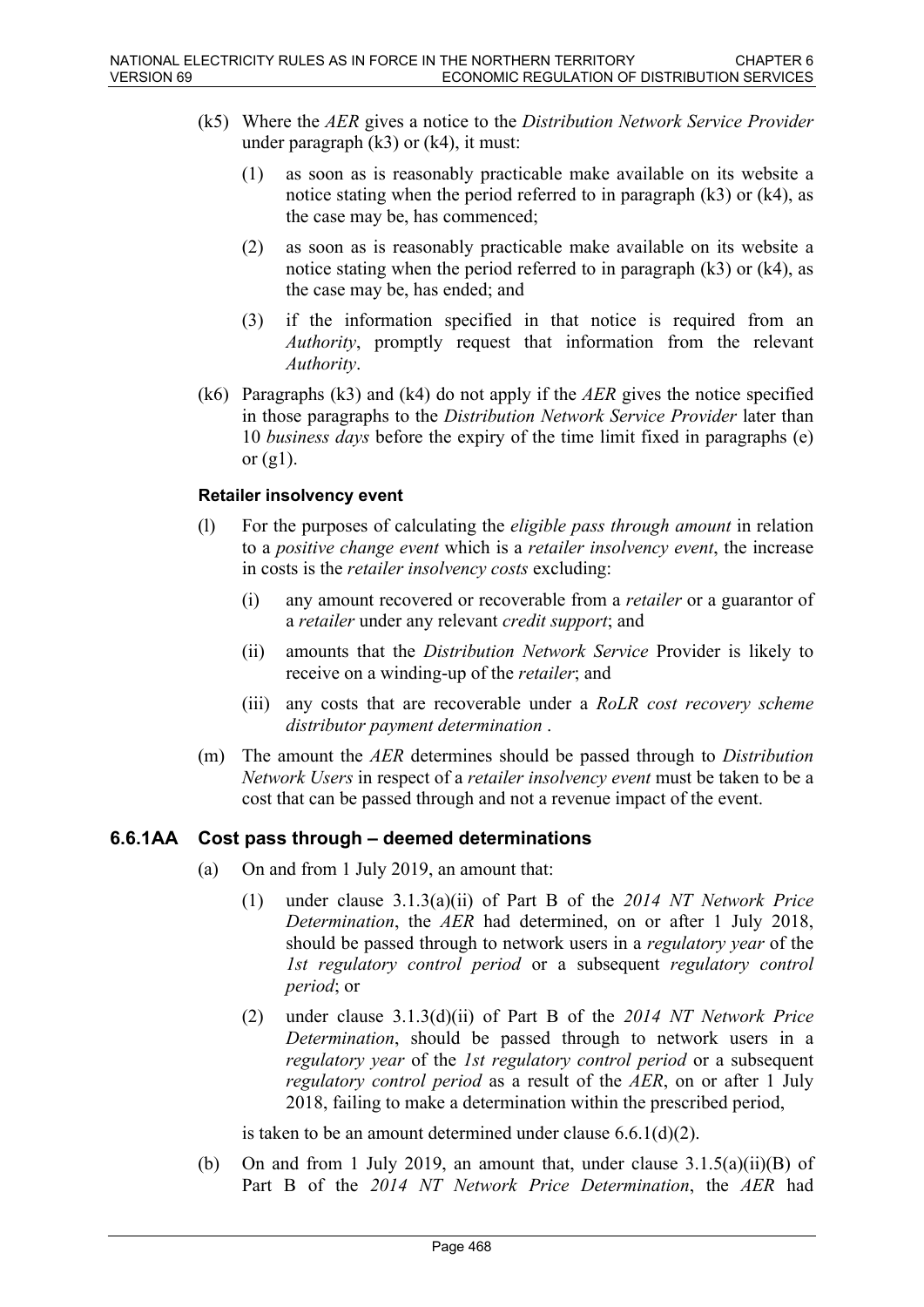determined, on or after 1 July 2018, should be passed through to network users in a *regulatory year* of the *1st regulatory control period* or a subsequent *regulatory control period* is taken to be an amount determined under clause  $6.6.1(g)(2)(ii)$ .

#### **Note:**

This clause expires on 1 July 2024.

### **6.6.1AB Cost pass through – NT events**

(a) A *Distribution Network Service Provider* may seek the approval of the *AER* to pass through to *Distribution Network Users* a *positive pass through amount* in relation to an *NT positive change event*.

#### **Note:**

See Part 3 of the *National Electricity (Northern Territory) (National Uniform Legislation) (Modification) Regulations* for modifications to the operation of this clause 6.6.1AB in relation to certain *NT positive change events*.

(b) The *AER* may require a *Distribution Network Service Provider* to pass through to *Distribution Network Users* a *negative pass through amount* in relation to an *NT negative change event* as determined by the *AER* under paragraph (g).

#### **Positive pass through**

- (c) To seek the approval of the *AER* to pass through a *positive pass through amount* in relation to an *NT positive change event*, a *Distribution Network Service Provider* must submit to the *AER*, within 90 *business days* after the commencement of the *1st regulatory control period*, a written statement that specifies:
	- (1) the details of the *NT positive change event*;
	- (2) the date on which the *NT positive change event* occurred;
	- (3) the *eligible pass through amount* in respect of that *NT positive change event*;
	- (4) the *positive pass through amount* the *Distribution Network Service Provider* proposes in relation to the *NT positive change event*;
	- (5) the amount of the *positive pass through amount* that the *Distribution Network Service Provider* proposes should be passed through to *Distribution Network Users* in each *regulatory year* after the *NT positive change event* occurred;
	- (6) evidence:
		- (i) of the actual and likely increase in costs referred to in subparagraph (3);
		- (ii) that such costs occur solely as a consequence of the *NT positive change event*; and
	- (7) such other information as may be required under any relevant *regulatory information instrument*.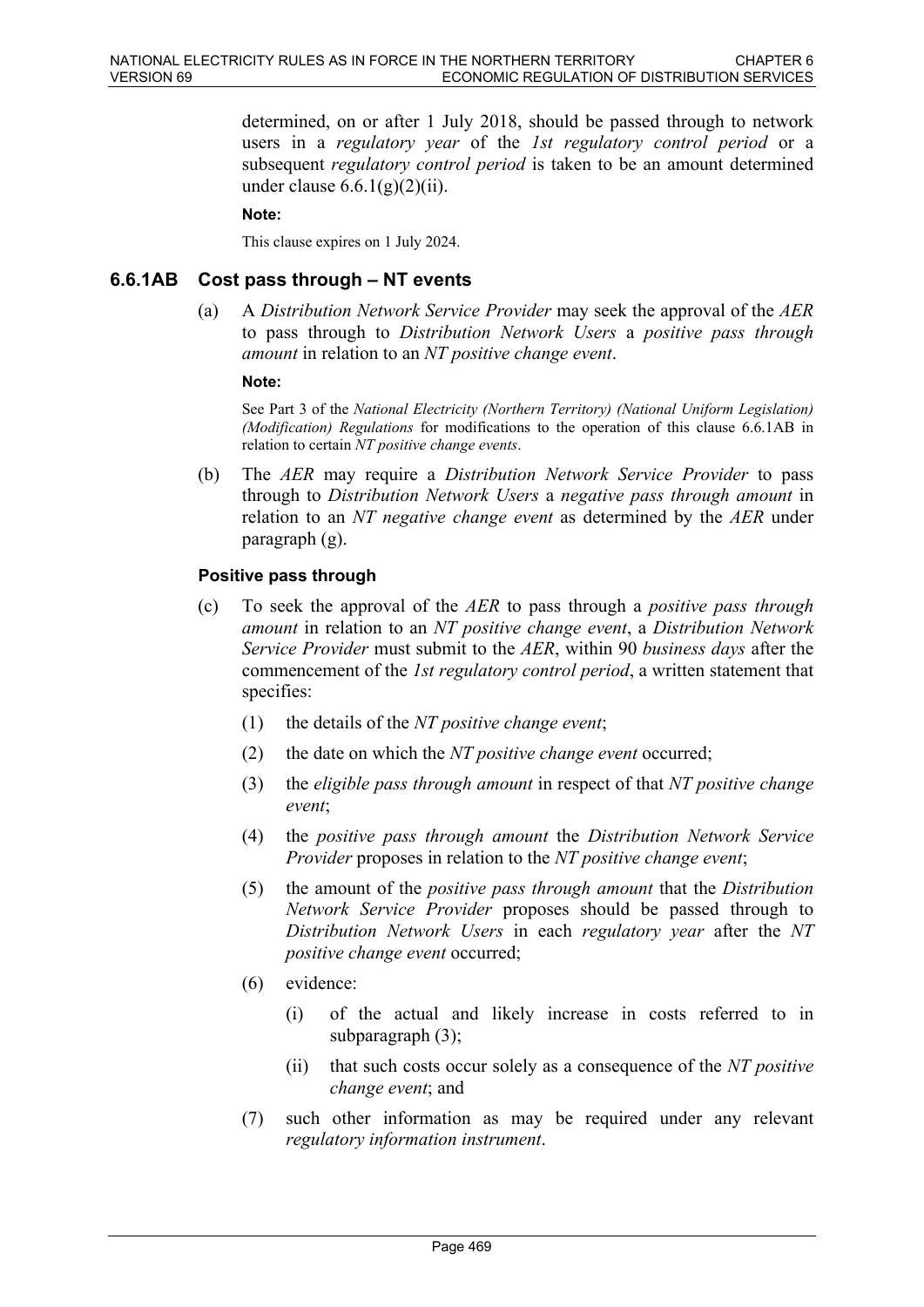- (d) If the *AER* determines that an *NT positive change event* has occurred in respect of a statement under paragraph (c), the *AER* must determine:
	- (1) the *approved pass through amount*; and
	- (2) the amount of that *approved pass through amount* that should be passed through to *Distribution Network Users* in each *regulatory year* after the *NT positive change event* occurred,

taking into account the matters referred to in paragraph (j).

- (e) Subject to paragraph (k1), if the *AER* does not make the determinations referred to in paragraph (d) within 40 *business days* from the later of the date it receives the *Distribution Network Service Provider's* statement and accompanying evidence under paragraph (c), and the date it receives any additional information required under paragraph (e1), then, on the expiry of that period, the AER is taken to have determined that:
	- (1) the *positive pass through amount* as proposed in the *Distribution Network Service Provider's* statement under paragraph (c) is the *approved pass through amount* in respect of that *NT positive change event*; and
	- (2) the amount of that *positive pass through amount* that the *Distribution Network Service Provider* proposes in its statement under paragraph (c) should be passed through to *Distribution Network Users* in each *regulatory year* after the *NT positive change event* occurred, is the amount that should be so passed through in each such *regulatory year*.
- (e1) A *Distribution Network Service Provider* must provide the *AER* with such additional information as the *AER* requires for the purpose of making a determination under paragraph (d) within the time specified by the *AER* in a notice provided to the *Distribution Network Service Provider* by the *AER* for that purpose.

### **Negative pass through**

- (f) A *Distribution Network Service Provider* must submit to the *AER*, within 90 *business days* after the later of the commencement of the *1st regulatory control period* and the date on which the provider becomes aware of the occurrence of an *NT negative change event* for the provider, a written statement that specifies:
	- (1) the details of the *NT negative change event*;
	- (2) the date on which the *NT negative change event* occurred;
	- (3) the costs in the provision of *direct control services* and *NT equivalent services* that the *Distribution Network Service Provider* has saved and is likely to save as a result of the *negative change event* until the end of the *1st regulatory control period*;
	- (4) the aggregate amount of those saved costs that the *Distribution Network Service Provider* proposes should be passed through to *Distribution Network Users*;
	- (5) the amount of the costs referred to in subparagraph (4) the *Distribution Network Service Provider* proposes should be passed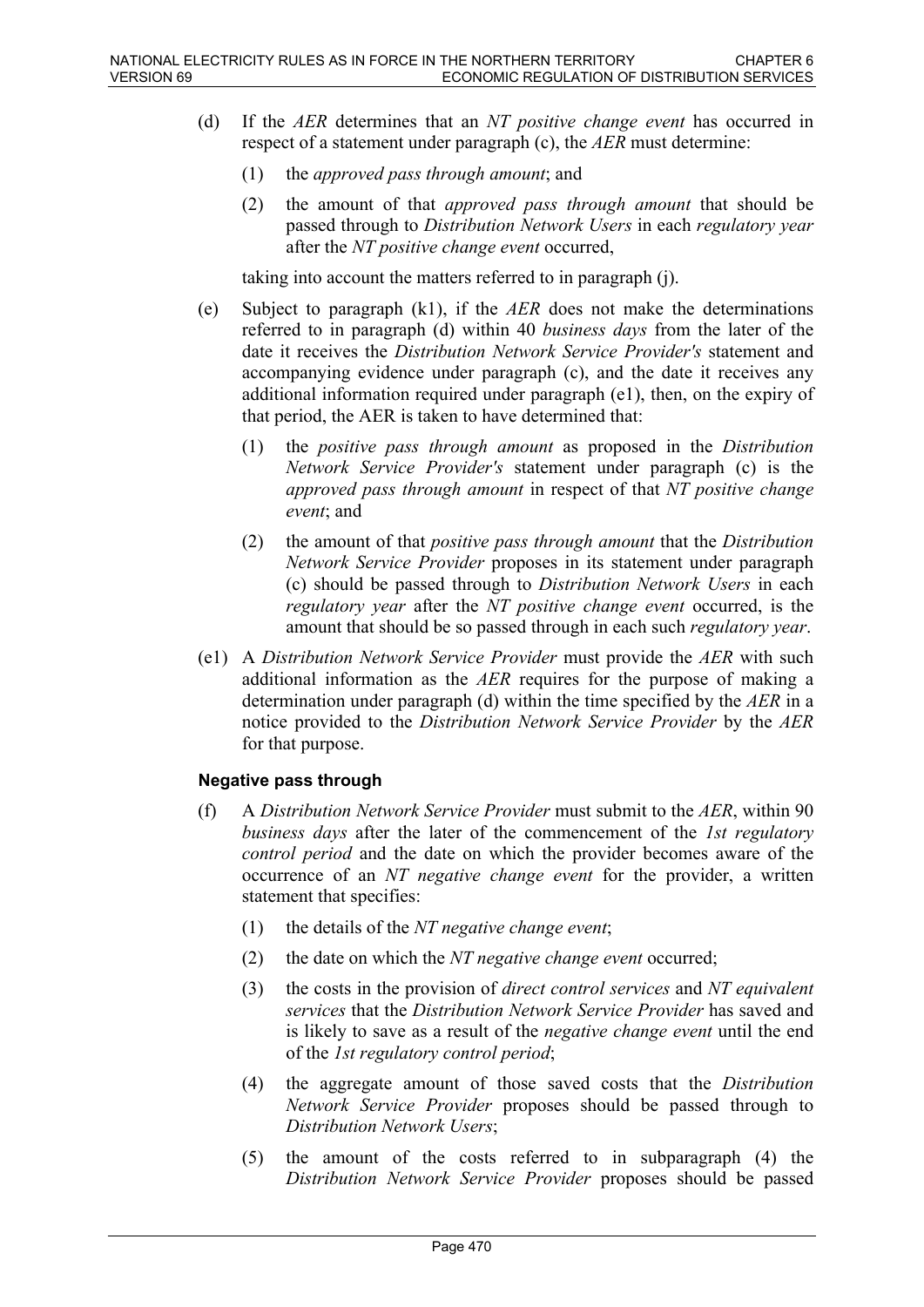through to *Distribution Network Users* in each *regulatory year* after the *NT negative change event* occurred; and

- (6) such other information as may be required under any relevant *regulatory information instrument*.
- (f1) If the occurrence of the *NT negative change event* is not notified by the *Distribution Network Service Provider* to the *AER* under paragraph (f) then, as soon as is reasonably practicable and before making a determination referred to in paragraph (g), the *AER* must notify the *Distribution Network Service Provider* of the occurrence of that *NT negative change event*.
- (g) If an *NT negative change event* occurs (whether or not the occurrence of that *NT negative change event* is notified by the *Distribution Network Service Provider* to the *AER* under paragraph (f)) and the *AER* determines to impose a requirement on the provider in relation to that *NT negative change event* as described in paragraph (b), the *AER* must determine:
	- (1) the *required pass through amount*; and
	- (2) taking into account the matters referred to in paragraph (j):
		- (i) how much of that *required pass through amount* should be passed through to *Distribution Network Users* (the "*negative pass through amount*"); and
		- (ii) the amount of that *negative pass through amount* that should be passed through to *Distribution Network Users* in each *regulatory year* after the *NT negative change event* occurred.
- (g1) Subject to paragraph (k1), if the *AER* does not make the determinations referred to in paragraph (g) within 40 *business days* from:
	- (1) where the *Distribution Network Service Provider* notifies the *AER* of the occurrence of the *NT negative change event* under paragraph (f) – the later of the date the *AER* receives the *Distribution Network Service Provider's* statement under paragraph (f) and the date the *AER* receives any information required by the *AER* under paragraph (h); or
	- (2) where the *Distribution Network Service Provider* does not notify the *AER* of the occurrence of the *NT negative change event* under paragraph (f) – the later of the date the *AER* notifies the *Distribution Network Service Provider* under paragraph (f1) and the date the *AER* receives any information required by the *AER* under paragraph (h),

then the *AER* is taken to have determined that the *required pass through amount* is zero.

(h) A *Distribution Network Service Provider* must provide the *AER* with such information as the *AER* requires for the purpose of making a determination under paragraph (g) within the time specified by the *AER* in a notice provided to the *Distribution Network Service Provider* by the *AER* for that purpose.

#### **Consultation**

(i) Before making a determination under paragraph (d) or (g), the *AER* may consult with the relevant *Distribution Network Service Provider* and such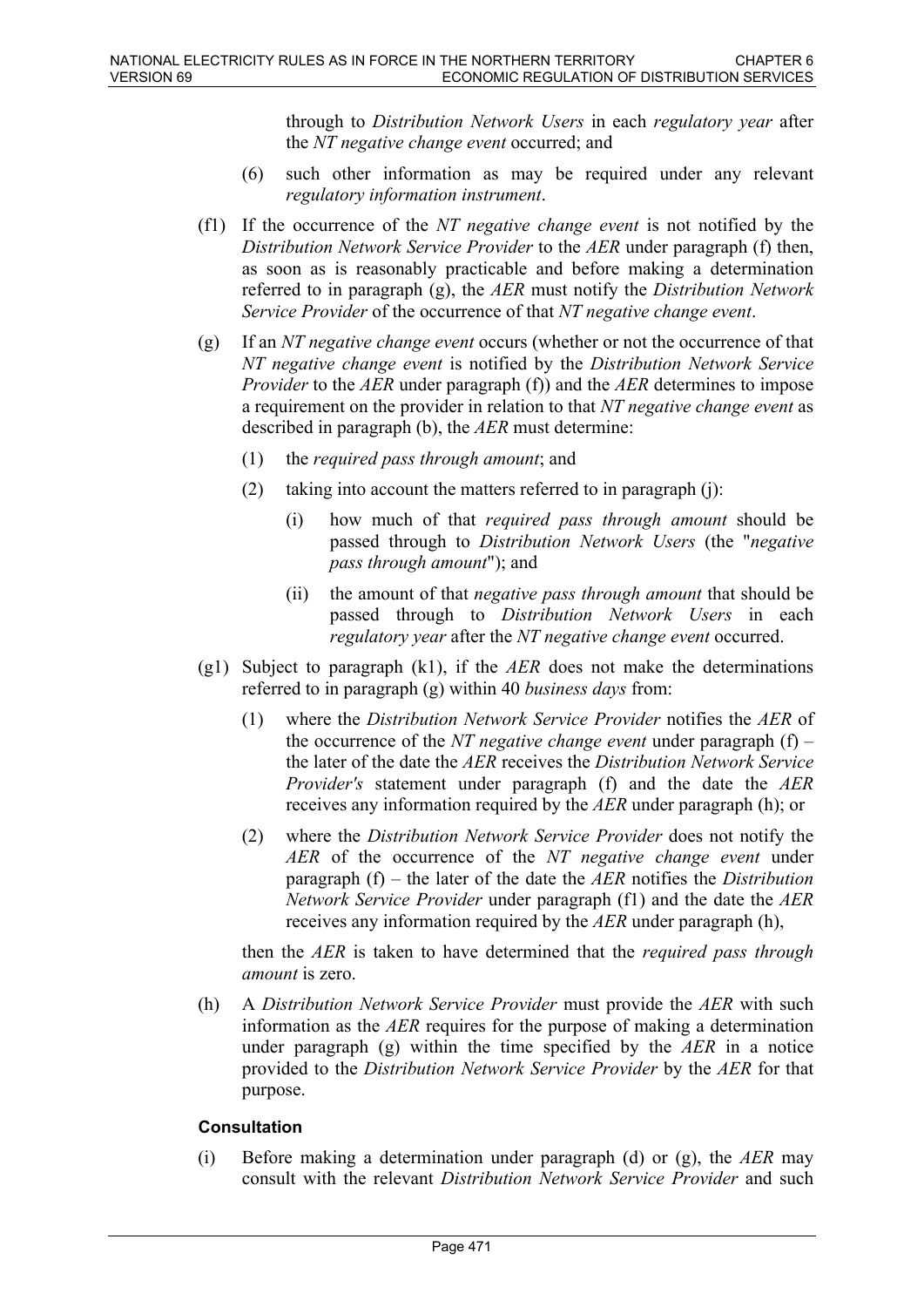other persons as the *AER* considers appropriate, on any matters arising out of the relevant *NT positive change event* or *NT negative change event* the *AER* considers appropriate.

#### **Relevant factors**

- (j) In making a determination under paragraph (d) or (g) in respect of a *Distribution Network Service Provider*, the *AER* must take into account:
	- (1) the matters and proposals set out in any statement given to the *AER* by the *Distribution Network Service Provider* under paragraph (c) or (f); and
	- (2) in the case of an *NT positive change event*, the increase in costs in the provision of *direct control services* or *NT equivalent services* that, as a result of the *NT positive change event*, the *Distribution Network Service Provider* has incurred and is likely to incur until the end of the *1st regulatory control period*;
	- (2A) in the case of a *NT negative change event*, the costs in the provision of *direct control services* or *NT equivalent services* that, as a result of the *NT negative change event*, the *Distribution Network Service Provider*  has saved and is likely to save until the end of the *1st regulatory control period*;
	- (3) in the case of an *NT positive change event*, the efficiency of the *Distribution Network Service Provider's* decisions and actions in relation to the risk of the *NT positive change event*, including whether the *Distribution Network Service Provider* has failed to take any action that could reasonably be taken to reduce the magnitude of the *eligible pass through amount* in respect of that *NT positive change event* and whether the *Distribution Network Service Provider* has taken or omitted to take any action where such action or omission has increased the magnitude of the amount in respect of that *NT positive change event*;
	- (4) the time cost of money based on the *allowed rate of return* for the *Distribution Network Service Provider* for the *1st regulatory control period*;
	- (5) the need to ensure that the *Distribution Network Service Provider* only recovers any actual or likely increment in costs under this paragraph (j) to the extent that such increment is solely as a consequence of an *NT positive change event* or *NT negative change event*;
	- (6) in the case of a tax change event (as defined in Part B of the *2014 NT Network Price Determination*), any change in the way another *tax* is calculated, or the removal or imposition of another *tax*, which, in the *AER's* opinion, is complementary to the tax change event concerned;
	- (7) whether the costs of the *NT positive change event* or *NT negative change event* have already been factored into the calculation of the *Distribution Network Service Provider's annual revenue requirement* for the *1st regulatory control period* or will be factored into the calculation of the *Distribution Network Service Provider's annual revenue requirement* for a subsequent *regulatory control period*;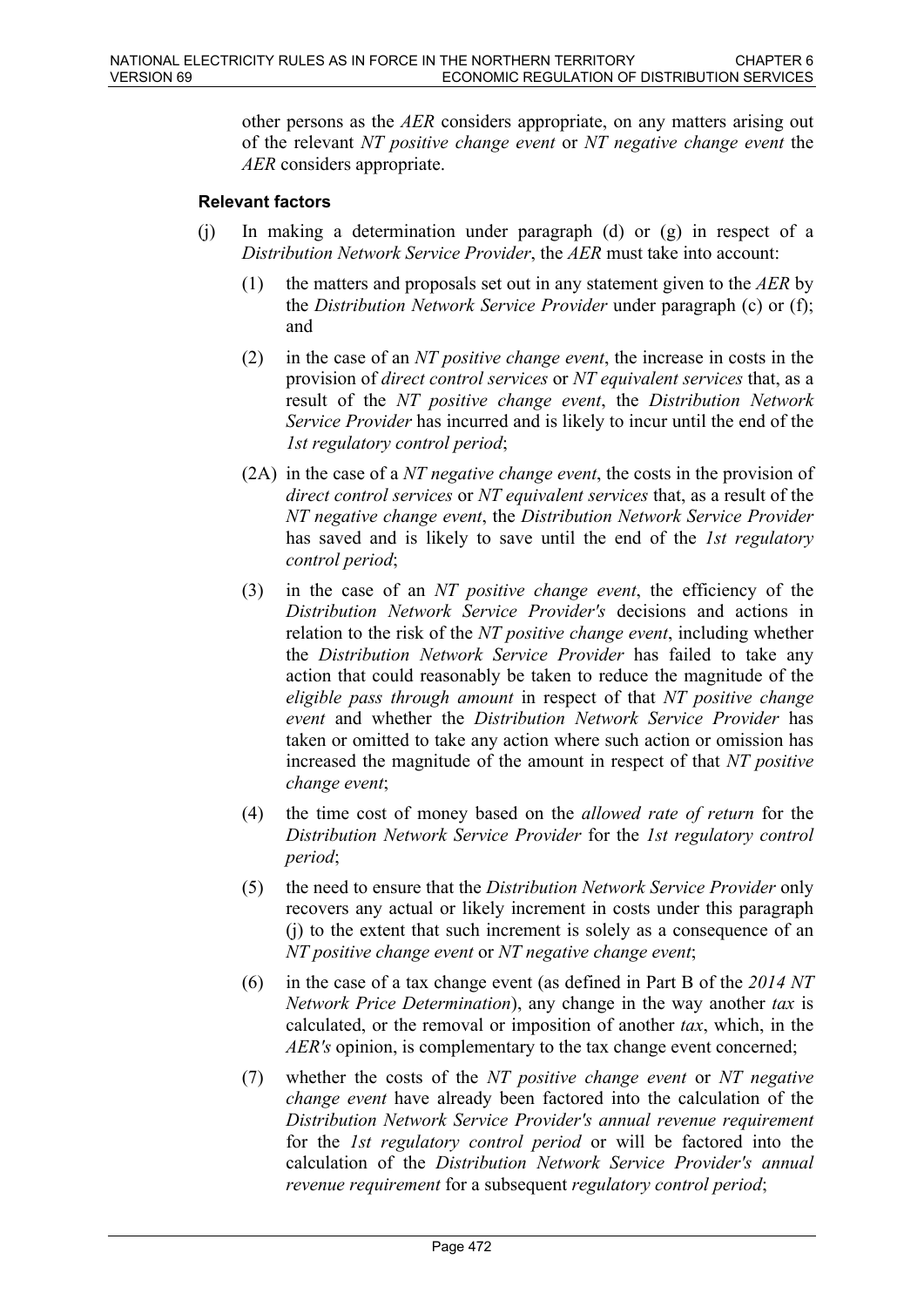- (7A) the extent to which the costs that the *Distribution Network Service Provider* has incurred and is likely to incur are the subject of a previous determination made by the *AER* under this clause or clause 6.6.1; and
- (8) any other factors that the *AER* considers relevant.

#### **Extension of time limits**

- (k) The *AER* must, by written notice to a *Distribution Network Service Provider*, extend a time limit fixed in paragraph (c) or (f) if the *AER* is satisfied that the difficulty of assessing or quantifying the effect of the relevant *NT positive change event* or *NT negative change event* justifies the extension
- (k1) If the *AER* is satisfied that the making of a determination under paragraph (d) or (g) involves issues of such complexity or difficulty that the time limit fixed in paragraph (e) or (g1) should be extended, the *AER* may extend that time limit by a further period of up to 60 *business days*, provided that it gives written notice to the *Distribution Network Service Provider* of that extension not later than 10 *business days* before the expiry of that time limit.
- (k2) If the *AER* extends a time limit under paragraph  $(k1)$ , it must make available on its website a notice of that extension as soon as is reasonably practicable.
- (k3) Subject to paragraph (k6), if the *AER* gives a written notice to the *Distribution Network Service Provider* stating that it requires information from an *Authority* in order to make a determination under paragraph (d) or (g) then, for the purpose of calculating elapsed time, the period between when the *AER* gives that notice to the *Distribution Network Service Provider* and when the *AER* receives that information from that *Authority* is to be disregarded.
- (k4) Subject to paragraph (k6), if the *AER* gives a written notice to the *Distribution Network Service Provider* stating that, in order to make a determination under paragraph (d) or (g), it requires information that it anticipates will be made publicly available by a judicial body or royal commission then, for the purpose of calculating elapsed time, the period between when the *AER* gives that notice to the *Distribution Network Service Provider* and when that information is made publicly available is to be disregarded.
- (k5) Where the *AER* gives a notice to the *Distribution Network Service Provider* under paragraph  $(k3)$  or  $(k4)$ , it must:
	- (1) as soon as is reasonably practicable make available on its website a notice stating when the period referred to in paragraph (k3) or (k4), as the case may be, has commenced;
	- (2) as soon as is reasonably practicable make available on its website a notice stating when the period referred to in paragraph (k3) or (k4), as the case may be, has ended; and
	- (3) if the information specified in that notice is required from an *Authority*, promptly request that information from the relevant *Authority*.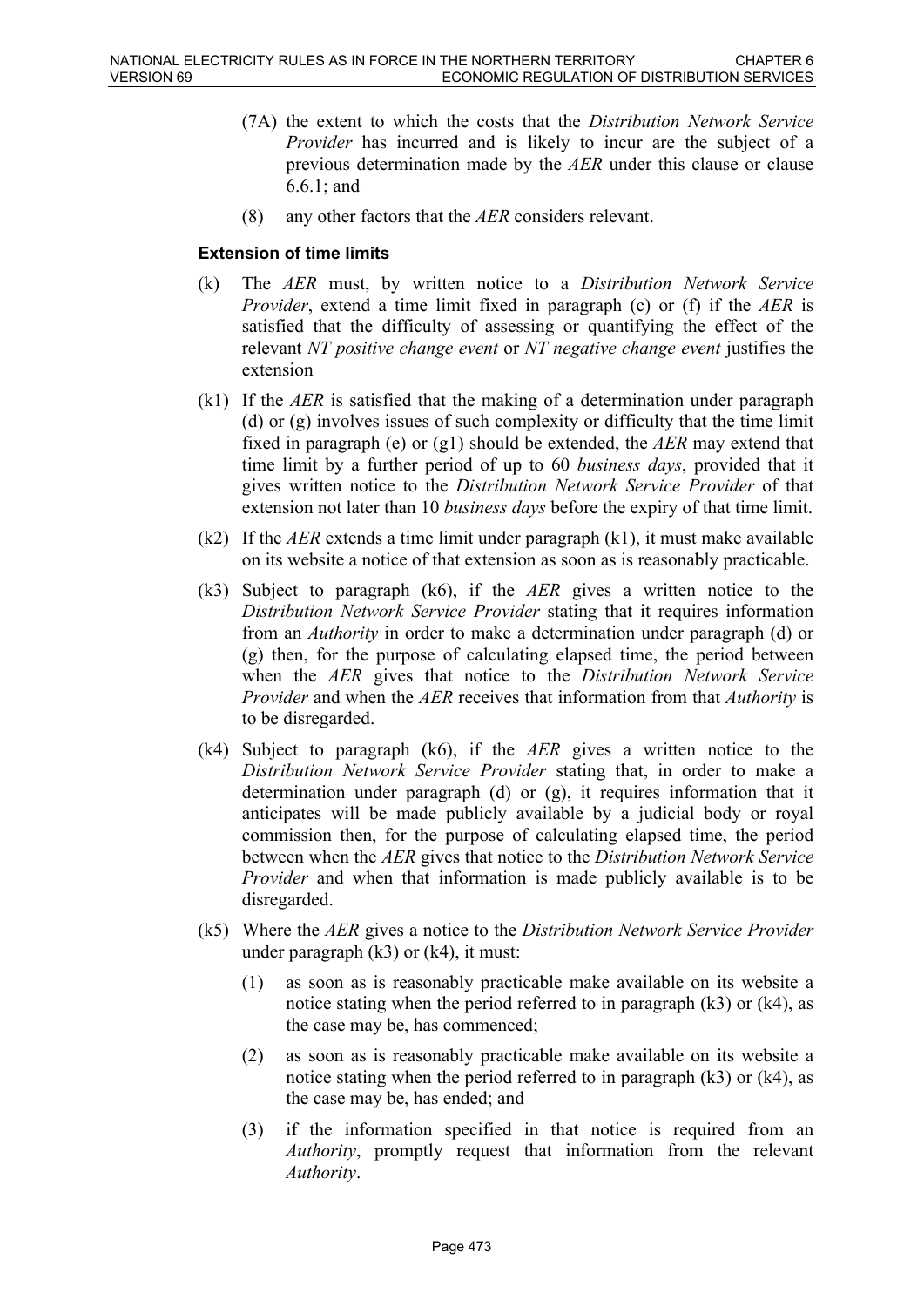(k6) Paragraphs (k3) and (k4) do not apply if the *AER* gives the notice specified in those paragraphs to the *Distribution Network Service Provider* later than 10 *business days* before the expiry of the time limit fixed in paragraphs (e) or  $(g1)$ .

**Note:**

This clause expires on 1 July 2024.

#### **6.6.1A Reporting on jurisdictional schemes**

- (a) If during a *regulatory control period*:
	- (1) a scheme becomes a *jurisdictional scheme*; or
	- (2) a *Distribution Network Service Provider* first becomes subject to *jurisdictional scheme obligations* under a *jurisdictional scheme*; and
	- (3) the relevant *jurisdictional scheme* is not an *approved jurisdictional scheme*,

then a *Distribution Network Service Provider* may request the *AER* to determine how the *Distribution Network Service Provider* is to report to the *AER* on its recovery of *jurisdictional scheme amounts* in respect of that scheme for each *regulatory year* of the *regulatory control period* and on the adjustments to be made to subsequent *pricing proposals* to account for over or under recovery of those amounts.

- (b) To make a request under paragraph (a), a *Distribution Network Service Provider* must submit to the *AER*, as soon as practicable after the event referred to in subparagraph  $(a)(1)$  or  $(2)$ , a written statement which specifies:
	- (1) the name of the relevant *jurisdictional scheme*;
	- (2) the date of the event referred to in subparagraph (a)(1) or (2);
	- (3) details of how the *Distribution Network Service Provider* proposes to:
		- (i) estimate the *jurisdictional scheme amounts* for the relevant *jurisdictional scheme* for the purposes of clause 6.18.7A(b);
		- (ii) carry out any adjustments to *jurisdictional scheme amounts* for the relevant *jurisdictional scheme* for the purposes of clause 6.18.7A(b); and
		- (iii) report to the *AER* on the recovery process under clause 6.18.7A (a) to (c).
- (c) The *AER* must as soon as practicable after receiving a statement under paragraph (b), *publish* the statement.
- (d) Before making a determination under paragraph (e), the *AER* may consult with the relevant *Distribution Network Service Provider* and such other persons as the *AER* considers appropriate, on any matters arising out of the statement the *AER* considers appropriate.
- (e) Within 60 *business days* of receiving the statement under paragraph (b), the *AER* must make a determination on how the *Distribution Network Service Provider* is to report to the *AER* on its recovery of *jurisdictional scheme*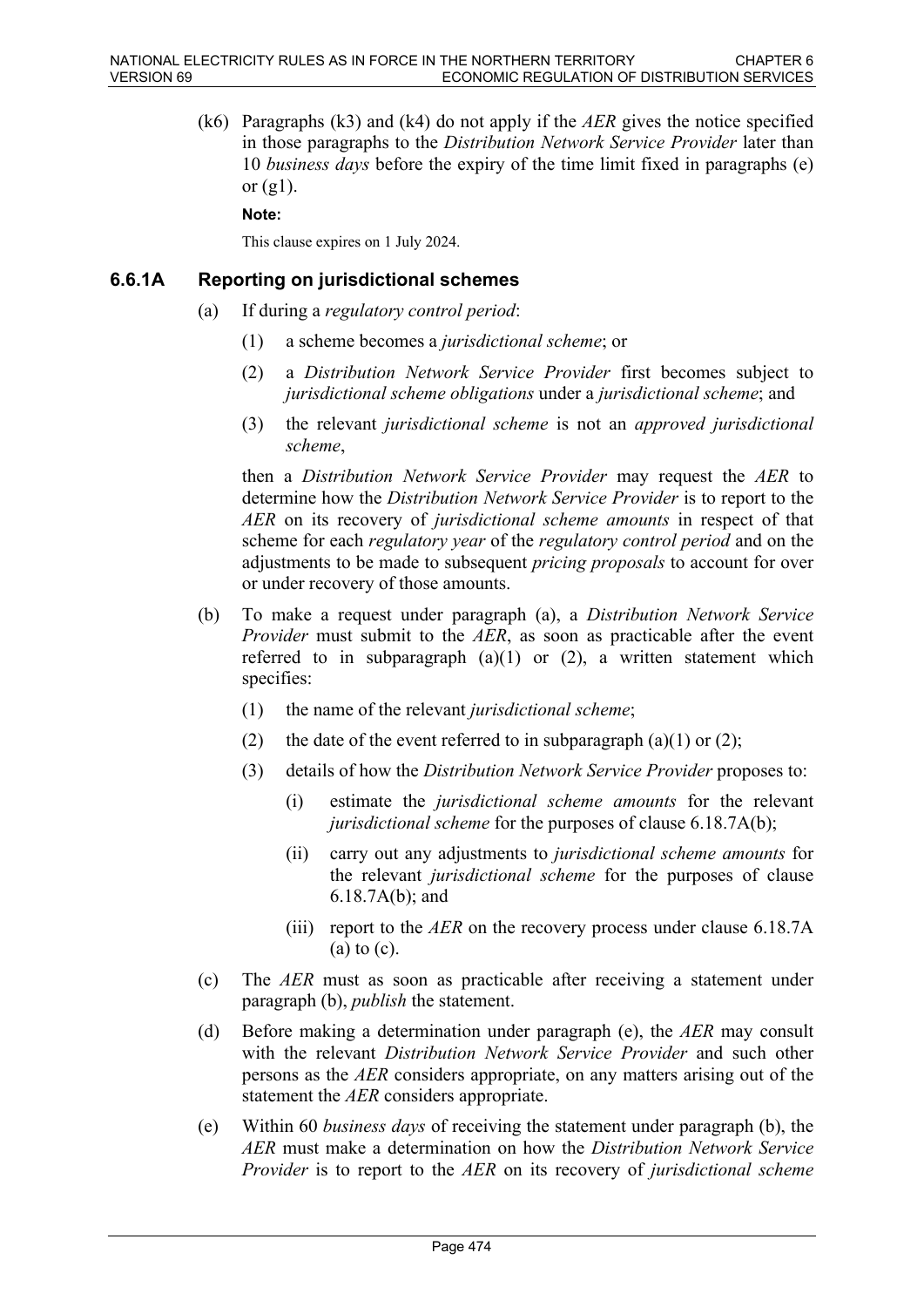*amounts* for the relevant *jurisdictional scheme* for each *regulatory year* of the *regulatory control period* and on the adjustments to be made to subsequent *pricing proposals* to account for over or under recovery of those amounts.

(f) If the *AER* does not make the determination referred to in paragraph (e) within 60 *business days* of receiving the statement under paragraph (b) then, on expiry of that period, the *AER* is taken to have approved the process proposed in the *Distribution Network Service Provider's* statement.

### **6.6.2 Service target performance incentive scheme**

- (a) The *AER* must, in accordance with the *distribution consultation procedures*, develop and *publish* an incentive scheme or schemes (*service target performance incentive scheme*) to provide incentives (which may include targets) for *Distribution Network Service Providers* to maintain and improve performance.
- (b) In developing and implementing a *service target performance incentive scheme*, the *AER*:
	- (1) must consult with the authorities responsible for the administration of relevant *jurisdictional electricity legislation*; and
	- (2) must ensure that service standards and service targets (including guaranteed service levels) set by the scheme do not put at risk the *Distribution Network Service Provider's* ability to comply with relevant service standards and service targets (including guaranteed service levels) as specified in *jurisdictional electricity legislation*; and

#### **Note:**

A *service target performance incentive scheme* operates concurrently with any average or minimum service standards and guaranteed service level schemes that apply to the *Distribution Network Service Provider* under *jurisdictional electricity legislation*.

- (3) must take into account:
	- (i) the need to ensure that benefits to electricity consumers likely to result from the scheme are sufficient to warrant any reward or penalty under the scheme for *Distribution Network Service Providers*; and
	- (ii) any *regulatory obligation or requirement* to which the *Distribution Network Service Provider* is subject; and
	- (iii) the past performance of the *distribution network*; and
	- (iv) any other incentives available to the *Distribution Network Service Provider* under the *Rules* or a relevant distribution determination; and
	- (v) the need to ensure that the incentives are sufficient to offset any financial incentives the *Distribution Network Service Provider* may have to reduce costs at the expense of service levels; and
	- (vi) the willingness of the customer or end user to pay for improved performance in the delivery of services; and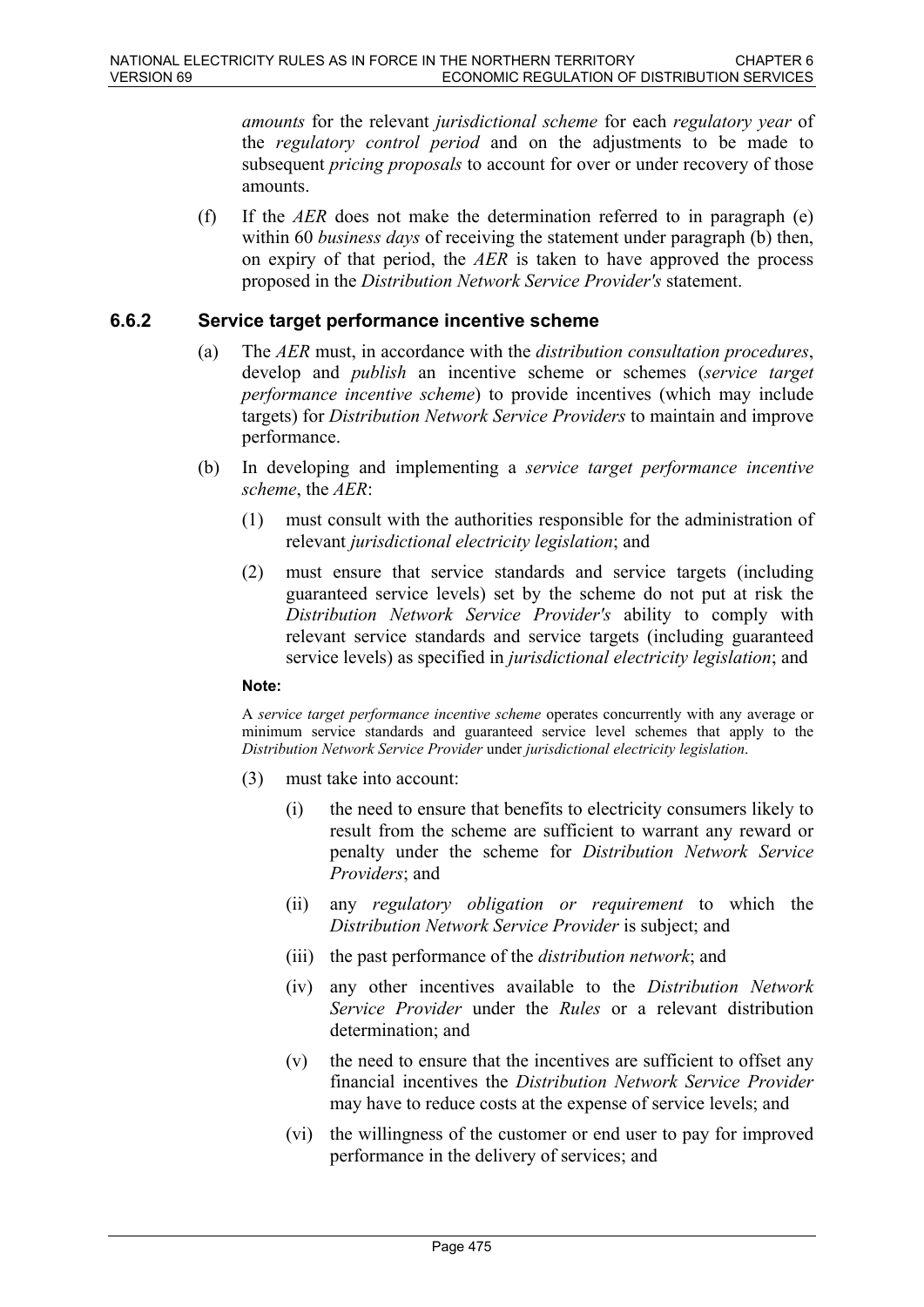- (vii) the possible effects of the scheme on incentives for the implementation of *non-network options*; and
- (4) must have regard to the *Distribution Reliability Measures Guidelines*.
- (c) The *AER* may, from time to time and in accordance with the *distribution consultation procedures*, amend or replace any scheme that is developed and *published* under this clause.

#### **Note:**

A *Distribution Network Service Provider* is not precluded from entering into a contract with a third party (such as a network support service provider) under which the benefits of a *service target performance incentive scheme* are passed on to the third party, or the third party is required to indemnify the provider for penalties to which the provider becomes liable under the scheme.

- (ca) For the application of these *Rules* in this jurisdiction:
	- (1) the *service target performance incentive scheme* that is in force in the other *participating jurisdictions* on 1 July 2016 is taken:
		- (i) to be the *service target performance incentive scheme* in force in this jurisdiction (subject to any amendment or replacement under these *Rules*); and
		- (ii) to have been developed and *published* by the *AER* on 1 July 2016; and
	- (2) the *AER* is taken to have complied with the requirements of paragraphs (a) and (b) in developing and *publishing* the *service target performance incentive scheme*.

#### **6.6.3 Demand management incentive scheme**

- (a) The *AER* must develop a *demand management incentive scheme* consistent with the *demand management incentive scheme objective*.
- (b) The objective of the *demand management incentive scheme* is to provide *Distribution Network Service Providers* with an incentive to undertake efficient expenditure on relevant *non-network options* relating to demand management (the *demand management incentive scheme objective*).
- (c) In developing, and applying, any *demand management incentive scheme*, the *AER* must take into account the following:
	- (1) the scheme should be applied in a manner that contributes to the achievement of the *demand management incentive scheme objective*;
	- (2) the scheme should reward *Distribution Network Service Providers* for implementing relevant *non-network options* that deliver net cost savings to *retail customers*;
	- (3) the scheme should balance the incentives between expenditure on *network options* and *non-network options* relating to demand management. In doing so, the *AER* may take into account the net economic benefits delivered to all those who produce, consume and transport electricity via a *transmission or distribution system* in this jurisdiction associated with implementing relevant *non-network options*;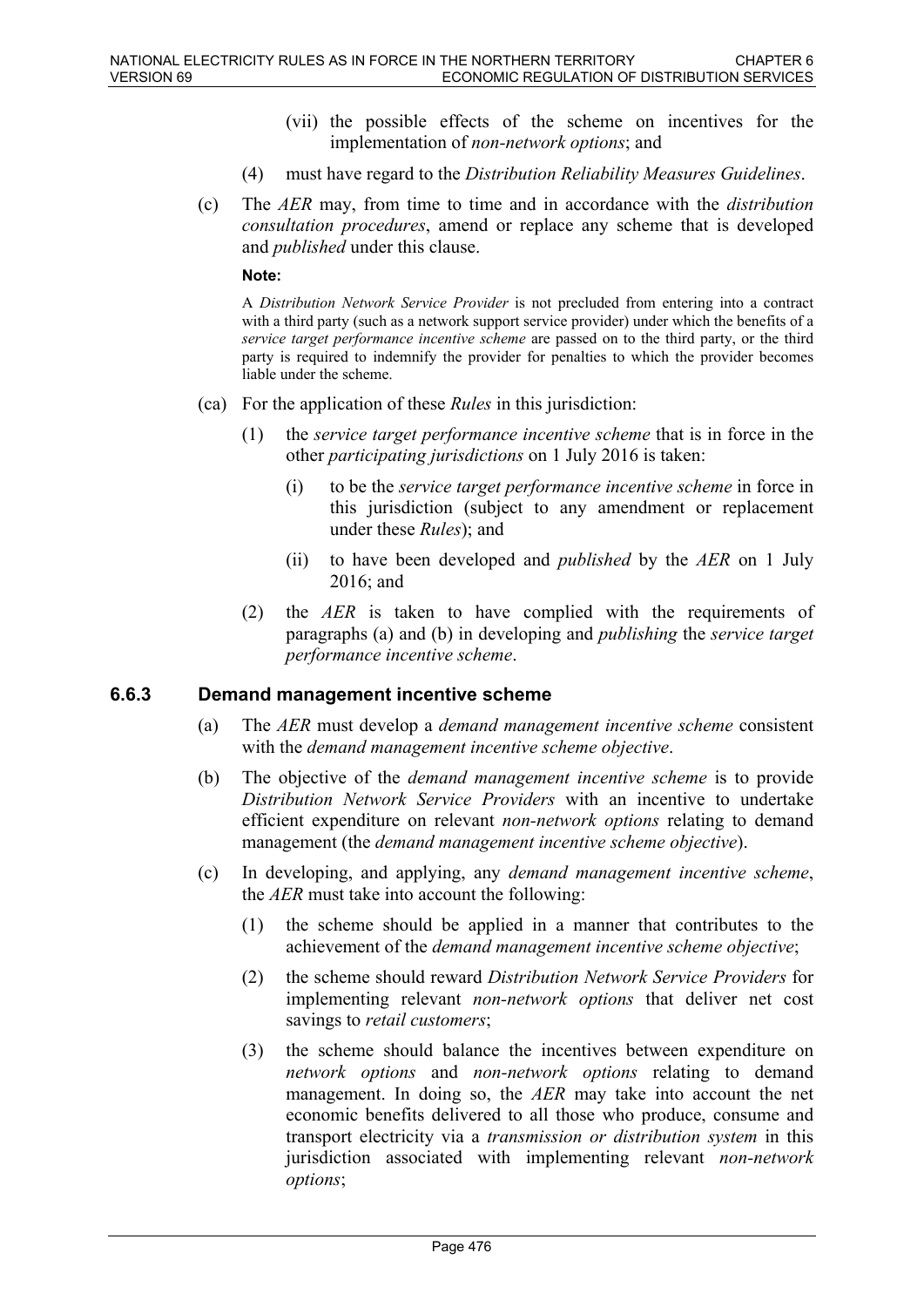- (4) the level of the incentive:
	- (i) should be reasonable, considering the long term benefit to *retail customers*;
	- (ii) should not include costs that are otherwise recoverable from any another source, including under a relevant distribution determination; and
	- (iii) may vary by *Distribution Network Service Provider* and over time;
- (5) penalties should not be imposed on *Distribution Network Service Providers* under any scheme;
- (6) the incentives should not be limited by the length of a *regulatory control period*, if such limitations would not contribute to the achievement of the *demand management incentive scheme objective*; and
- (7) the possible interaction between the scheme and:
	- (i) any other incentives available to the *Distribution Network Service Provider* in relation to undertaking efficient expenditure on, or implementation of, relevant *non-network options*;
	- (ii) particular control mechanisms and their effect on a *Distribution Network Service Provider's* available incentives referred to in sub-paragraph (i); and
	- (iii) meeting any *regulatory obligation or requirement*.
- (d) The *AER*:
	- (1) must develop and *publish* the scheme; and
	- (2) may, from time to time, amend or replace the scheme developed and *published* under this clause,

in accordance with the *distribution consultation procedures*.

#### **6.6.3A Demand management innovation allowance mechanism**

- (a) The *AER* must develop a *demand management innovation allowance mechanism* for *Distribution Network Service Providers* consistent with the *demand management innovation allowance objective*.
- (b) The objective of the *demand management innovation allowance mechanism* is to provide *Distribution Network Service Providers* with funding for research and development in demand management projects that have the potential to reduce long term *network* costs (the *demand management innovation allowance objective*).
- (c) In developing and applying any *demand management innovation allowance mechanism*, the *AER* must take into account the following:
	- (1) the mechanism should be applied in a manner that contributes to the achievement of the *demand management innovation allowance objective*;
	- (2) demand management projects, the subject of the allowance, should: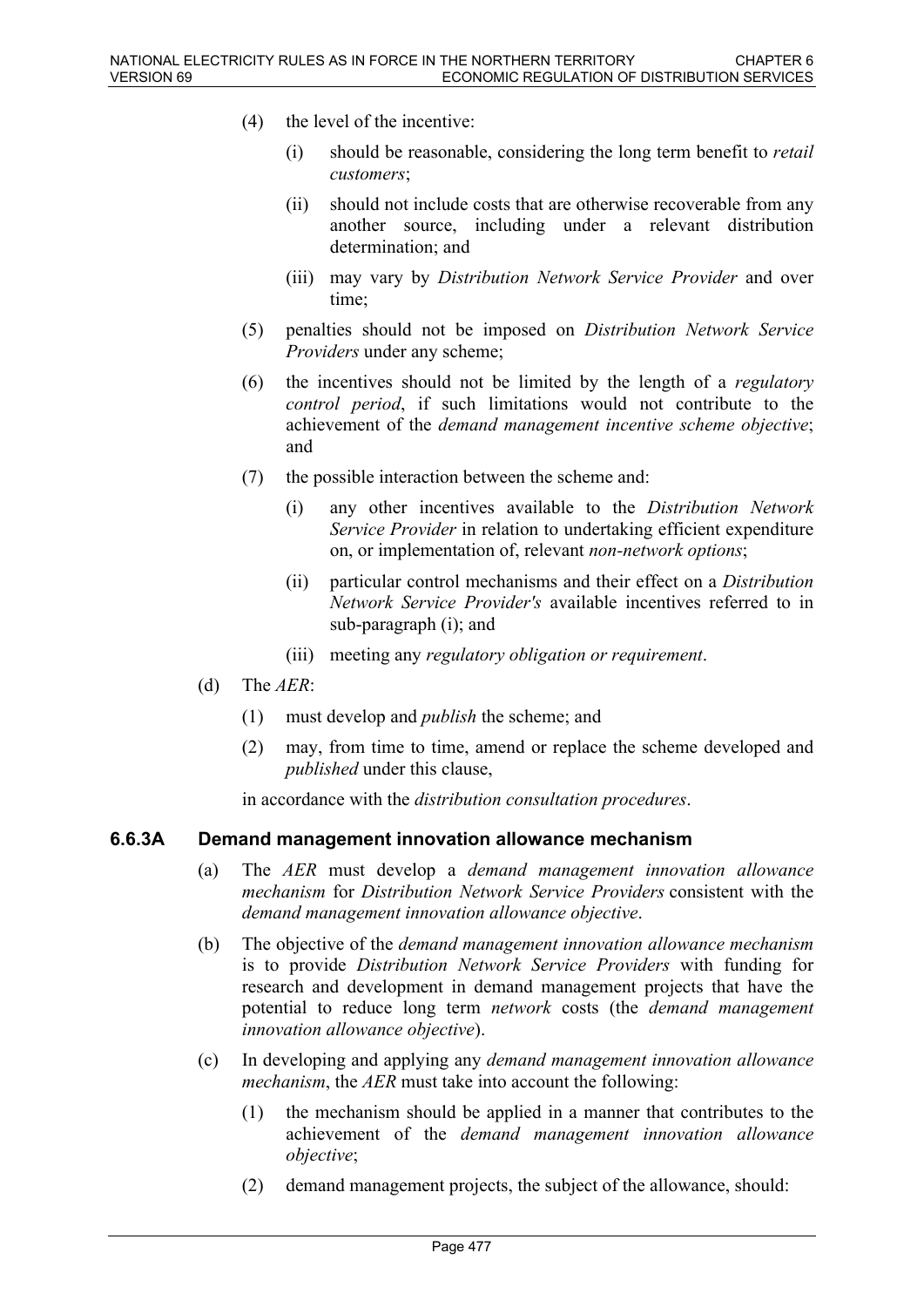- (i) have the potential to deliver ongoing reductions in demand or peak demand; and
- (ii) be innovative and not be otherwise efficient and prudent *nonnetwork options* that a *Distribution Network Service Providers* should have provided for in its *regulatory proposal*;
- (3) the level of the allowance:
	- (i) should be reasonable, considering the long term benefit to *retail customers*;
	- (ii) should only provide funding that is not available from any another source, including under a relevant distribution determination; and
	- (iii) may vary by *Distribution Network Service Provider* and over time;
- (4) the allowance may fund demand management projects which occur over a period longer than a *regulatory control period*.
- (d) Any mechanism developed and applied by the *AER* must require *Distribution Network Service Providers* to *publish* reports on the nature and results of demand management projects the subject of the allowance.
- (e) The *AER*:
	- (1) must develop and *publish* the mechanism; and
	- (2) may, from time to time, amend or replace any mechanism developed and *published* under this clause,

in accordance with the *distribution consultation procedures*.

## **6.6.4 Small-scale incentive scheme**

- (a) The *AER* may, in accordance with the *distribution consultation procedures*, develop and *publish* an incentive scheme or schemes (*small-scale incentive scheme*) that provides *Distribution Network Service Providers* with incentives to provide *standard control services* in a manner that contributes to the achievement of the *national electricity objective*.
- (ab) For the purposes of paragraph (a), the *AER* must regard the reference to "the national electricity system" in the national electricity objective stated in section 7 of the Law as including a reference to one or more, or all, of the local electricity systems, as the case requires.
- (b) In developing and applying a *small-scale incentive scheme*, the *AER* must have regard to the following matters:
	- (1) *Distribution Network Service Providers* should be rewarded or penalised for efficiency gains or losses in respect of their *distribution systems*;
	- (2) the rewards and penalties should be commensurate with the efficiency gains or efficiency losses in respect of a *distribution system*, but a reward for efficiency gains need not correspond in amount to a penalty for efficiency losses;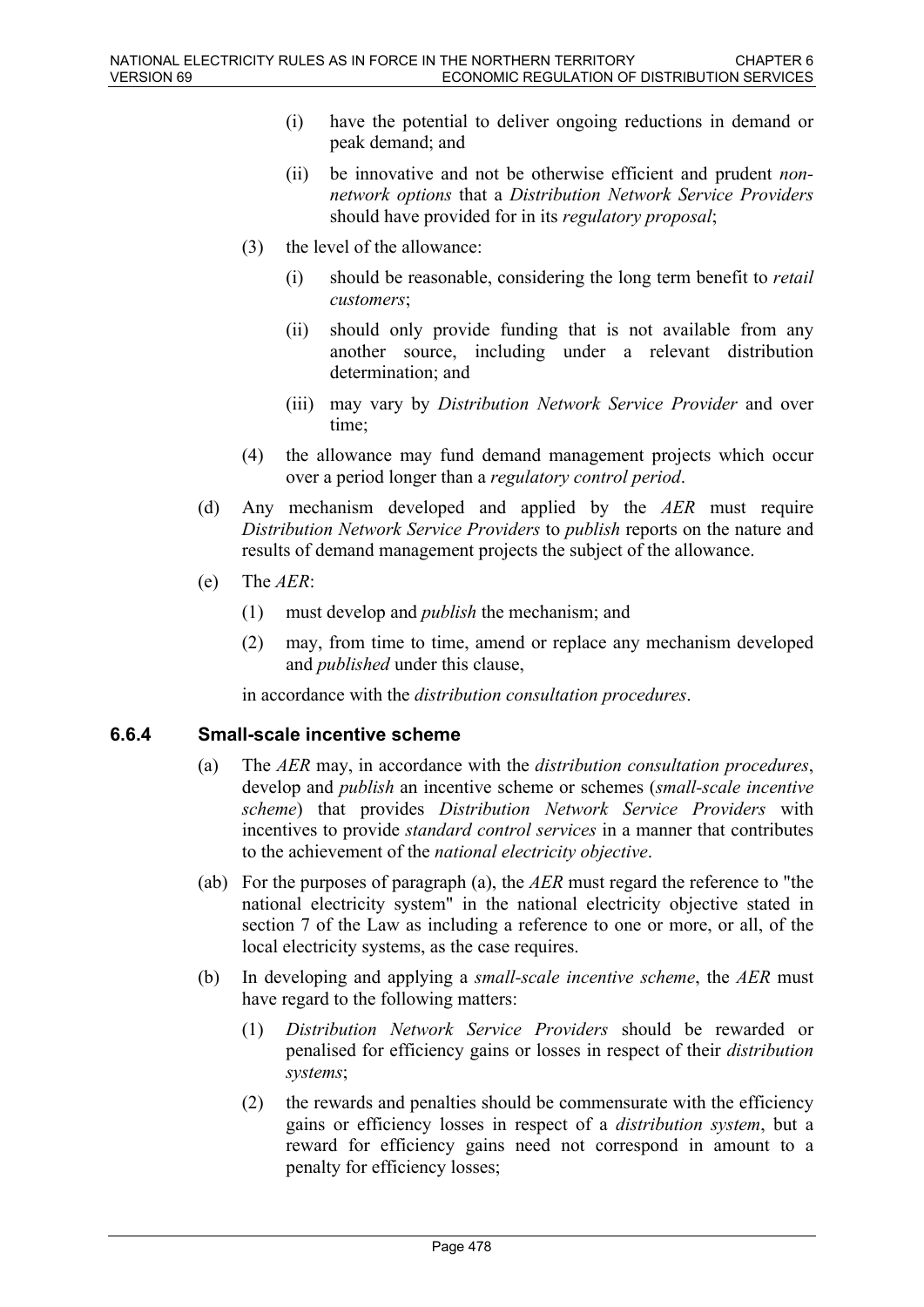- (3) the benefits to electricity consumers that are likely to result from efficiency gains in respect of a *distribution system* should warrant the rewards provided under the scheme, and the detriments to electricity consumers that are likely to result from efficiency losses in respect of a *distribution system* should warrant the penalties provided under the scheme;
- (4) the interaction of the scheme with other incentives that *Distribution Network Service Providers* may have under the *Rules*; and
- (5) the *capital expenditure objectives* and the *operating expenditure objectives*.
- (c) The *AER* may, from time to time and in accordance with the *distribution consultation procedures*, amend or replace any *small-scale incentive scheme*.
- (d) Where the *AER* applies a *small-scale incentive scheme* to a *Distribution Network Service Provider* for a *regulatory control period*:
	- (1) the aggregate rewards or penalties for a *regulatory year* in that *regulatory control period* that are provided or imposed under that scheme and any other *small-scale incentive schemes* that apply to that *Distribution Network Service Provider* must not exceed 0.5% of the *annual revenue requirement* for the *Distribution Network Service Provider* for that *regulatory year* unless the *Distribution Network Service Provider* consents to the contrary, in which case that aggregate must not exceed 1% of the *annual revenue requirement* for the *Distribution Network Service Provider* for that *regulatory year*; and
	- (2) the *small-scale incentive scheme* must cease to provide rewards or impose penalties in respect of a *regulatory year* after the expiry of such a period as is determined by the *AER*, being a period that is not more than two *regulatory control periods* after the commencement of that scheme.
- (e) Notwithstanding anything else contained in this clause, the *AER* may require a *Distribution Network Service Provider* to participate in a trial of a *smallscale incentive scheme* under which, for the duration of that trial, the *Distribution Network Service Provider* is not required to bear any penalty and is not entitled to earn any reward.

### **6.6.5 Reopening of distribution determination for capital expenditure**

- (a) Subject to paragraph (b), a *Distribution Network Service Provider* may, during a *regulatory control period*, apply to the *AER* to revoke and substitute a distribution determination that applies to it where:
	- (1) an event that is beyond the reasonable control of the *Distribution Network Service Provider* has occurred during that *regulatory control period* and the occurrence of that event during that period (or of an event of a similar kind) could not reasonably have been foreseen by the *Distribution Network Service Provider* at the time of the making of the distribution determination ('**the event**');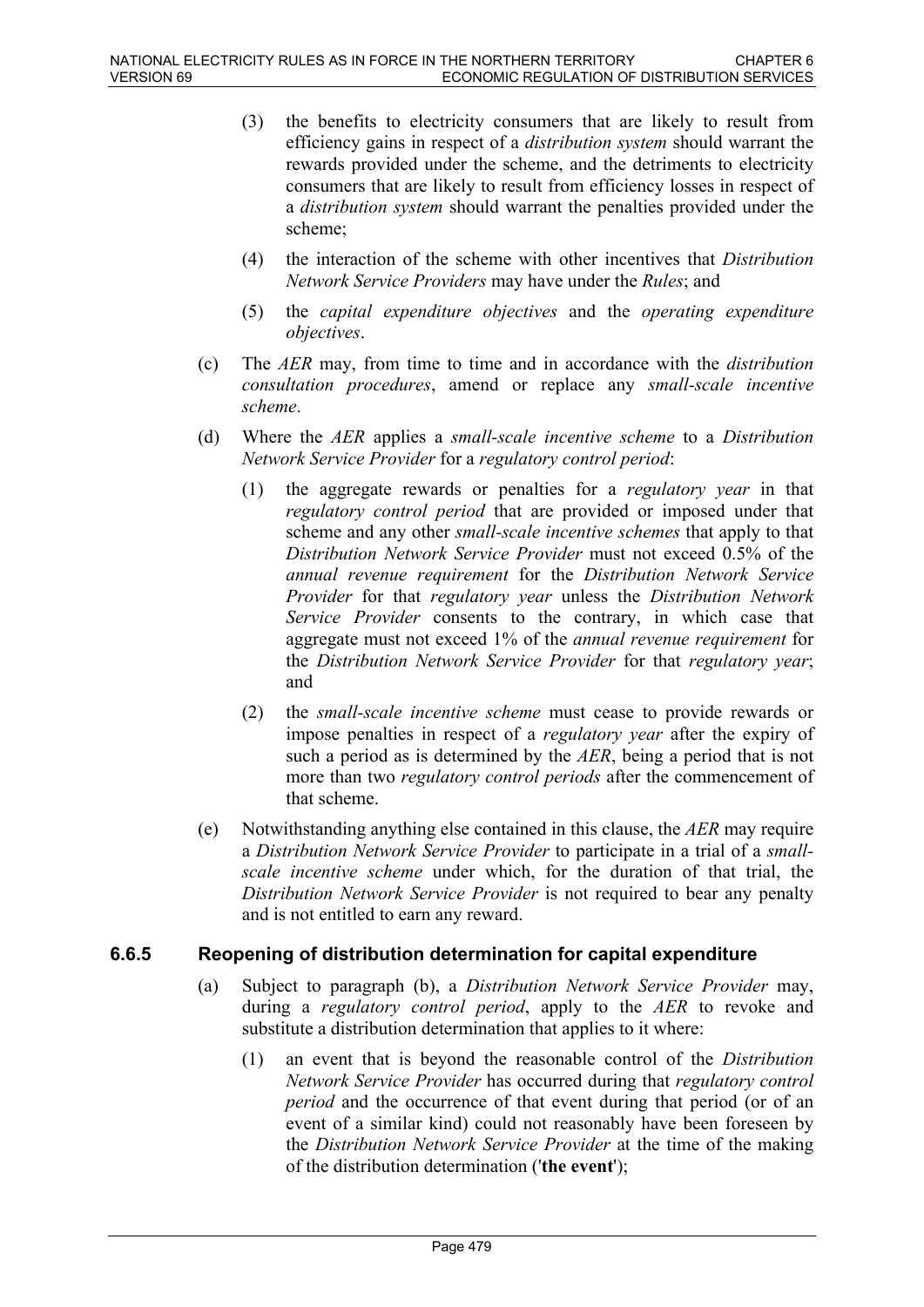- (2) no forecast capital expenditure was accepted or substituted by the *AER* for that period under clauses  $6.5.7(c)$  or  $6.12.1(3)(ii)$  (as the case may be) in relation to the event that has occurred;
- (3) the *Distribution Network Service Provider* proposes to undertake capital expenditure to rectify the adverse consequences of the event;
- (4) the total of the capital expenditure required during the *regulatory control period* to rectify the adverse consequences of the event:
	- (i) exceeds 5% of the value of the regulatory asset base for the relevant *Distribution Network Service Provider* for the first year of the relevant *regulatory control period*;
	- (ii) is such that, if undertaken, it is reasonably likely (in the absence of any other reduction in capital expenditure) to result in the total actual capital expenditure for that *regulatory control period* exceeding the total of the forecast capital expenditure for that *regulatory control period* as accepted or substituted by the *AER* in accordance with clauses  $6.5.7(c)$  or  $6.12.1(3)(ii)$  (as the case may be);
- (5) the *Distribution Network Service Provider* can demonstrate that it is not able to reduce capital expenditure in other areas to avoid the consequence referred to in subparagraph  $(a)(4)(ii)$  without materially adversely affecting the *reliability* and security of the relevant *distribution system*;
- (6) a failure to rectify the adverse consequences of the event would be likely to materially adversely affect the *reliability* and security of the relevant *distribution system*; and
- (7) the event is not a *pass through event* or a *contingent project*.

In this paragraph (a), a reference to an event includes a series of events or a state of affairs, which may include a greater than anticipated increase in demand.

- (b) An application referred to in paragraph (a) must not be made within 90 *business days* prior to the end of a *regulatory year*.
- (b1) The capital expenditure that the *Distribution Network Service Provider* proposes to undertake for the purposes of subparagraph (a)(3) must not include *expenditure for a restricted asset*, unless that *Distribution Network Service Provider* has submitted an *exemption application* with the application referred to in paragraph (a), which requests an *asset exemption* under clause 6.4B.1(a)(4) for the *regulatory control period* in respect of that asset or class of asset.
- (c) Following its receipt of an application made in accordance with paragraphs (a) and (b) and an *exemption application* (if any) made in accordance with paragraph (b1),, the *AER* must:
	- (1) consult with the *Distribution Network Service Provider* and such other persons as it considers appropriate in relation to the applications; and
	- (2) make its decision on the application made in accordance with paragraphs (a) and (b) and the *exemption application* (if any) within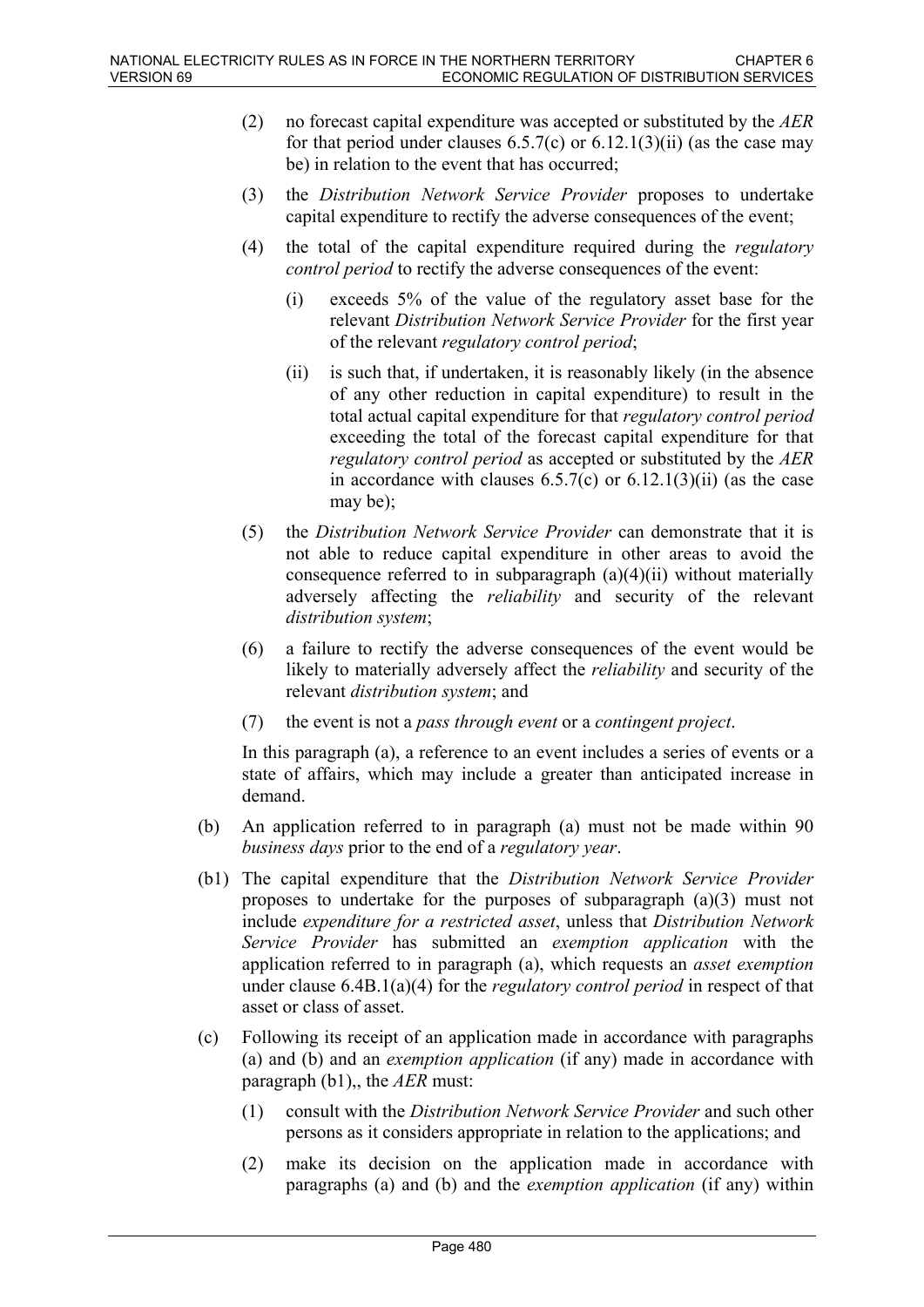40 *business days* from the later of the date the *AER* receives the applications and the date the *AER* receives any information required by the *AER* under paragraph (g).

- (c1) The *AER* must *publish*:
	- (1) the reasons for its decision on the *exemption application* under subparagraph  $(c)(2)$ ; and
	- (2) any content required under clause  $6.2.8(c)(2)$ ,

at the same time as making its decision on the application made under paragraph (a).

- (d) The *AER* must, and must only, revoke a distribution determination following an application made in accordance with paragraphs (a) and (b) if the *AER* is satisfied of each of the matters referred to in paragraph (a).
- (e) If the *AER* revokes a distribution determination under paragraph (d), the *AER* must make a new distribution determination in substitution for the revoked determination to apply for the remainder of the *regulatory control period* for which the revoked determination was to apply.
- (f) The substituted distribution determination must only vary from the revoked distribution determination to the extent necessary:
	- (1) to adjust the forecast capital expenditure for that *regulatory control period* to accommodate the amount of such additional capital expenditure as the *AER* determines is appropriate (in which case the amount of that adjustment will be taken to be accepted by the *AER* under clause  $6.5.7(c)$ ; and
	- (2) to reflect the effect of any resultant increase in forecast capital expenditure on:
		- (i) the forecast operating expenditure for the remainder of the *regulatory control period*;
		- (ii) the *annual revenue requirement* for each *regulatory year* in the remainder of the *regulatory control period*; and
		- (iii) the X factor for each of the remaining *regulatory years* of the *regulatory control period*.
- (f1) The *AER* must not include an adjustment for additional expenditure under subparagraph (f)(1) that includes *expenditure for a restricted asset*, unless:
	- (1) the *Distribution Network Service Provider* has requested an *asset exemption* under paragraph (b1) for the *regulatory control period* in respect of that asset or that class of asset; and
	- (2) the *AER* has granted that *asset exemption* under paragraph (c).
- (g) A *Distribution Network Service Provider* must provide the *AER* with such additional information as the *AER* requires for the purpose of making a decision on an application made by that *Distribution Network Service Provider* under paragraph (a) within the time specified by the *AER* in a notice provided to the *Distribution Network Service Provider* by the *AER*  for that purpose.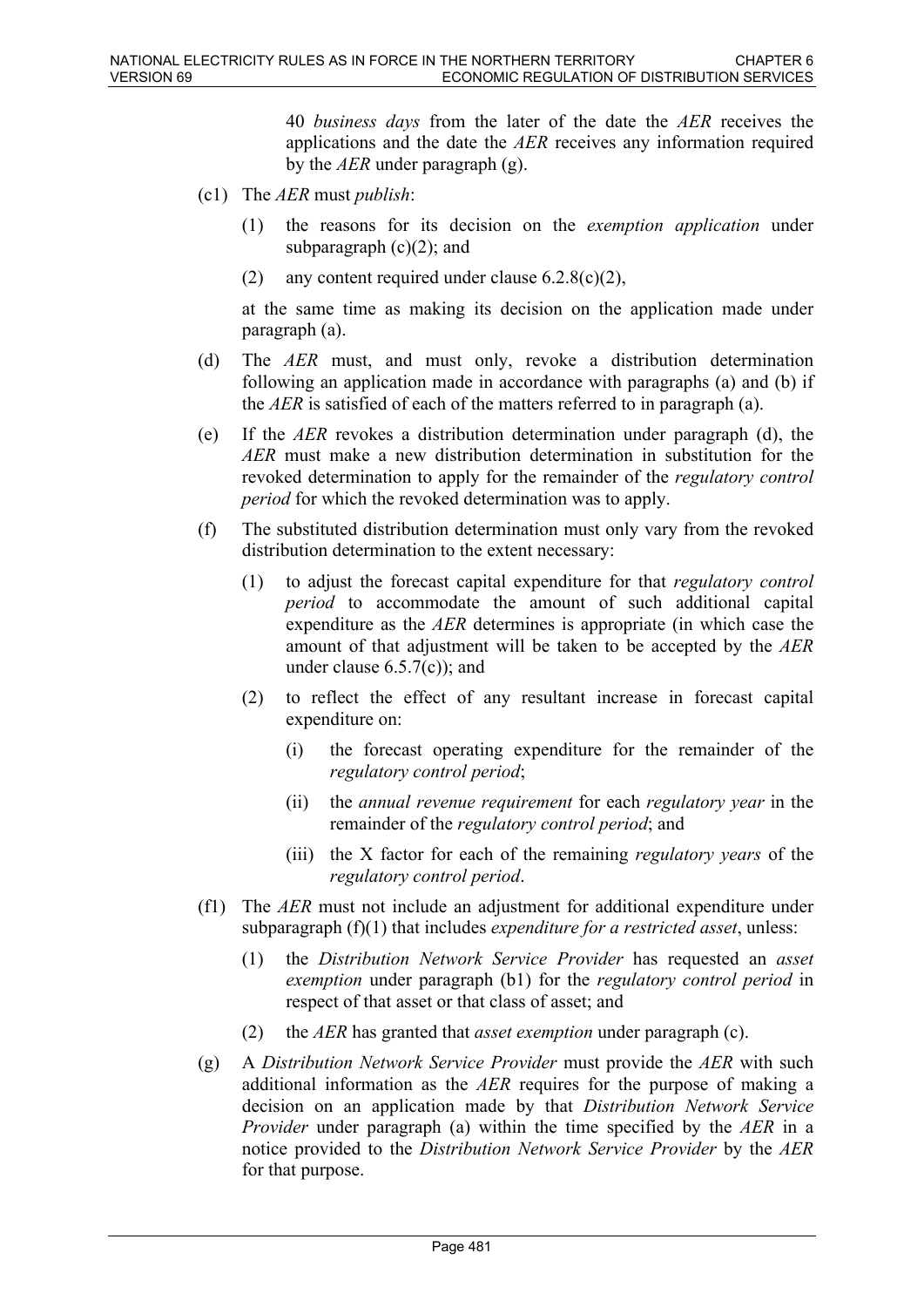#### **Extension of time limit**

- (h) If the *AER* is satisfied that the revocation and substitution of a distribution determination under paragraphs (d) and (e) involves issues of such complexity or difficulty that the time limit fixed in subparagraph  $(c)(2)$ should be extended, the *AER* may extend that time limit by a further period of up to 60 *business days*, provided that it gives written notice to the *Distribution Network Service Provider* of that extension not later than 10 *business days* before the expiry of that time limit.
- (i) If the *AER* extends the time limit under paragraph (h), it must make available on its website a notice of that extension as soon as is reasonably practicable.
- (j) Subject to paragraph (l1), if the *AER* gives a written notice to the *Distribution Network Service Provider* stating that it requires information from an *Authority* in order to make a decision on an application made by the *Distribution Network Service Provider* under paragraph (a) then, for the purpose of calculating elapsed time, the period between when the *AER* gives that notice to the *Distribution Network Service Provider* and when the *AER* receives that information from that *Authority* is to be disregarded.
- (k) Subject to paragraph (l1), if the *AER* gives a written notice to the *Distribution Network Service Provider* stating that, in order to make a decision on an application made by the *Distribution Network Service Provider* under paragraph (a), it requires information that it anticipates will be made publicly available by a judicial body or royal commission then, for the purpose of calculating elapsed time, the period between when the *AER* gives that notice to the *Distribution Network Service Provider* and when that information is made publicly available is to be disregarded.
- (l) Where the *AER* gives a notice to the *Distribution Network Service Provider* under paragraph (j) or (k), it must:
	- (1) as soon as is reasonably practicable make available on its website a notice stating when the period referred to in paragraph (j) or (k), as the case may be, has commenced;
	- (2) as soon as is reasonably practicable make available on its website a notice stating when the period referred to in paragraph (j) or (k), as the case may be, has ended; and
	- (3) if the information specified in that notice is required from an *Authority*, promptly request that information from the relevant *Authority*.
- (l1) Paragraphs (j) and (k) do not apply if the *AER* gives the notice specified in those paragraphs to the *Distribution Network Service Provider* later than 10 *business days* before the expiry of the time limit fixed in subparagraph  $(c)(2)$ .

#### **Revocation and substitution of distribution determination**

(m) If the *AER* revokes and substitutes a distribution determination under paragraph (e), that revocation and substitution must take effect from the commencement of the next *regulatory year*.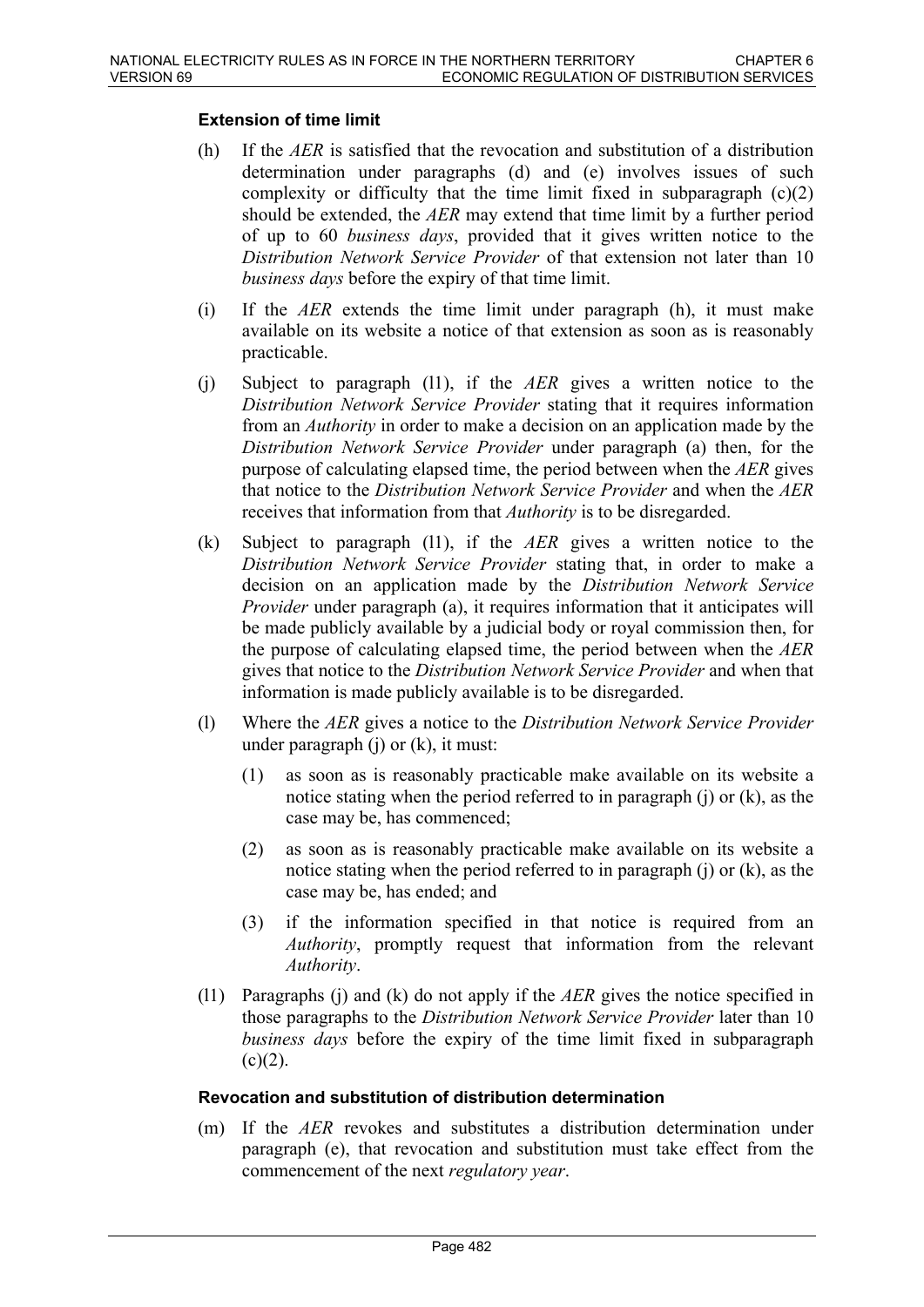# **6.6A Contingent Projects**

#### **6.6A.1 Acceptance of a contingent project in a distribution determination**

- (a) Subject to paragraph (a1), a *regulatory proposal* may include *proposed contingent capital expenditure*, which the *Distribution Network Service Provider* considers is reasonably required for the purpose of undertaking a *proposed contingent project*.
- (a1) *Proposed contingent capital expenditure* that is included in a *regulatory proposal* of a *Distribution Network Service Provider* must not include *expenditure for a restricted asset*, unless that *Distribution Network Service Provider* has submitted an *exemption application* with the *regulatory proposal*, which requests an *asset exemption* under clause 6.4B.1(a)(2) in respect of that asset or class of asset for the *contingent project*.
- (b) Subject to paragraph (b1), the *AER* must determine that a *proposed contingent project* is a *contingent project* if the *AER* is satisfied that:
	- (1) the *proposed contingent project* is reasonably required to be undertaken in order to achieve any of the *capital expenditure objectives*;
	- (2) the *proposed contingent capital expenditure*:
		- (i) is not otherwise provided for (either in part or in whole) in the total of the forecast capital expenditure for the relevant *regulatory control period* which is accepted in accordance with clause 6.5.7(c) or substituted in accordance with clause  $6.12.1(3)(ii)$  (as the case may be);
		- (ii) reasonably reflects the *capital expenditure criteria*, taking into account the *capital expenditure factors*, in the context of the *proposed contingent project* as described in the *regulatory proposal*; and
		- (iii) exceeds either \$15 million or 5% of the value of the *annual revenue requirement* for the relevant *Distribution Network Service Provider* for the first year of the relevant *regulatory control period*, whichever is the larger amount;
	- (3) the *proposed contingent project* and the *proposed contingent capital expenditure*, as described or set out in the *regulatory proposal*, and the information provided in relation to these matters, complies with the relevant requirements of any relevant *regulatory information instrument*; and
	- (4) the *trigger events* in relation to the *proposed contingent project* which are proposed by the *Distribution Network Service Provider* in its *regulatory proposal* are appropriate.
- (b1) The *AER* must not determine that a *proposed contingent project* is a *contingent project* if the *proposed contingent capital expenditure* for that *proposed contingent project* includes *expenditure for a restricted asset*, unless: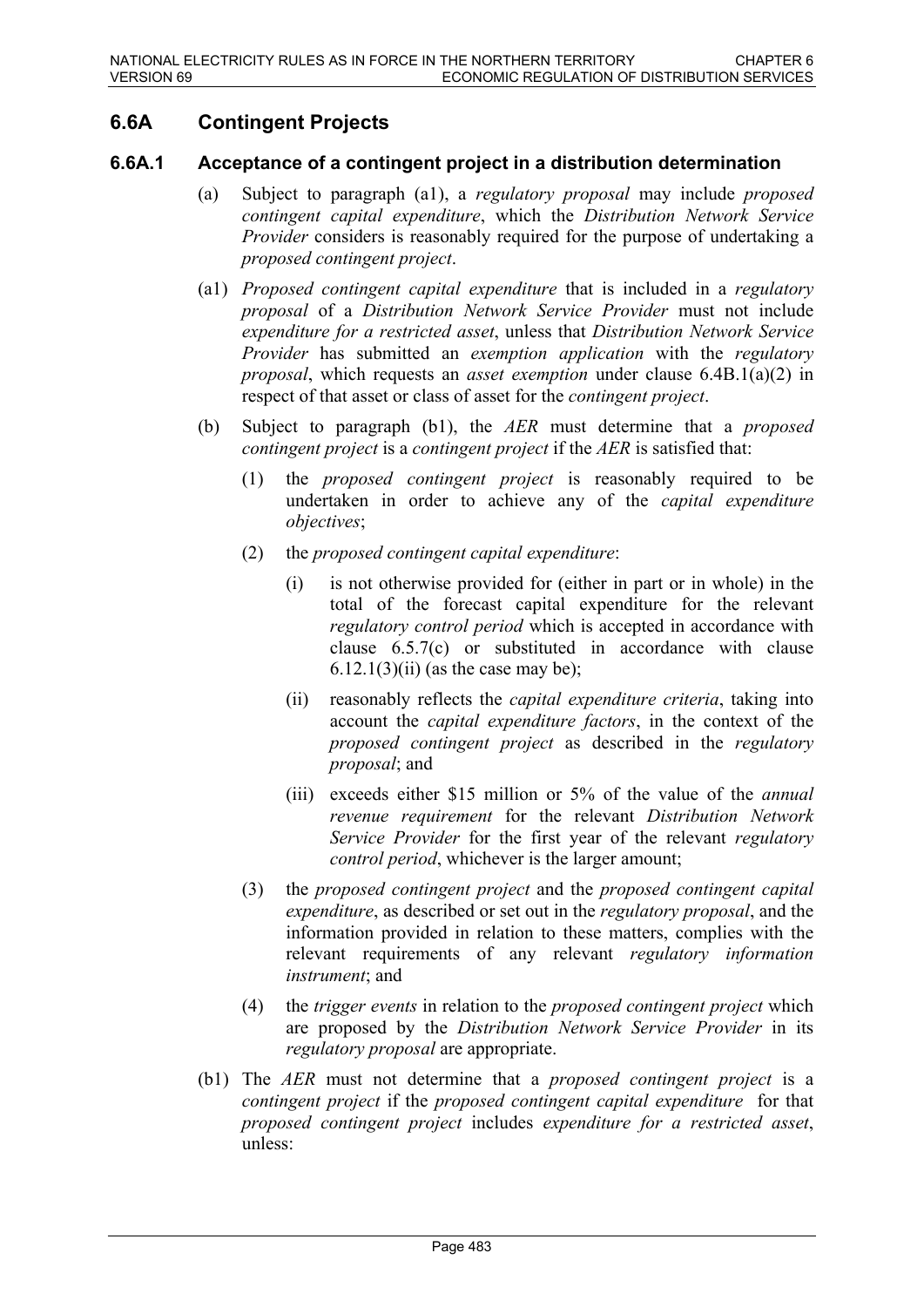- (1) the relevant *Distribution Network Service Provider* has requested an *asset exemption* under paragraph (a1) in respect of that asset or that class of asset; and
- (2) the *AER* has granted that *asset exemption*.
- (c) In determining whether a *trigger event* in relation to a *proposed contingent project* is appropriate for the purposes of subparagraph (b)(4), the *AER* must have regard to the need for a *trigger event*:
	- (1) to be reasonably specific and capable of objective verification;
	- (2) to be a condition or event, which, if it occurs, makes the undertaking of the *proposed contingent project* reasonably necessary in order to achieve any of the *capital expenditure objectives*;
	- (3) to be a condition or event that generates increased costs or categories of costs that relate to a specific location rather than a condition or event that affects the *distribution network* as a whole;
	- (4) to be described in such terms that the occurrence of that event or condition is all that is required for the distribution determination to be amended under clause 6.6A.2; and
	- (5) to be an event or condition, the occurrence of which is probable during the *regulatory control period*, but the inclusion of capital expenditure in relation to it under clause 6.5.7 is not appropriate because:
		- (i) it is not sufficiently certain that the event or condition will occur during the *regulatory control period* or if it may occur after that *regulatory control period* or not at all; or
		- (ii) subject to the requirement to satisfy subparagraph  $(b)(2)(iii)$ , the costs associated with the event or condition are not sufficiently certain.

### **6.6A.2 Amendment of distribution determination for contingent project**

- (a) Subject to paragraph (a1), a *Distribution Network Service Provider* may, during a *regulatory control period*, apply to the *AER* to amend a distribution determination that applies to that *Distribution Network Service Provider* where a *trigger event* for a *contingent project* in relation to that distribution determination has occurred.
- (a1) An application referred to in paragraph (a) must be made as soon as practicable after the occurrence of the *trigger event*, but cannot be made:
	- (1) within 90 *business days* prior to the end of the penultimate *regulatory year* of the *regulatory control period*; and
	- (2) at any time in the final *regulatory year* of the *regulatory control period*.
- (b) Subject to paragraph (b1), an application made under paragraph (a) must contain the following information:
	- (1) an explanation that substantiates the occurrence of the *trigger event*;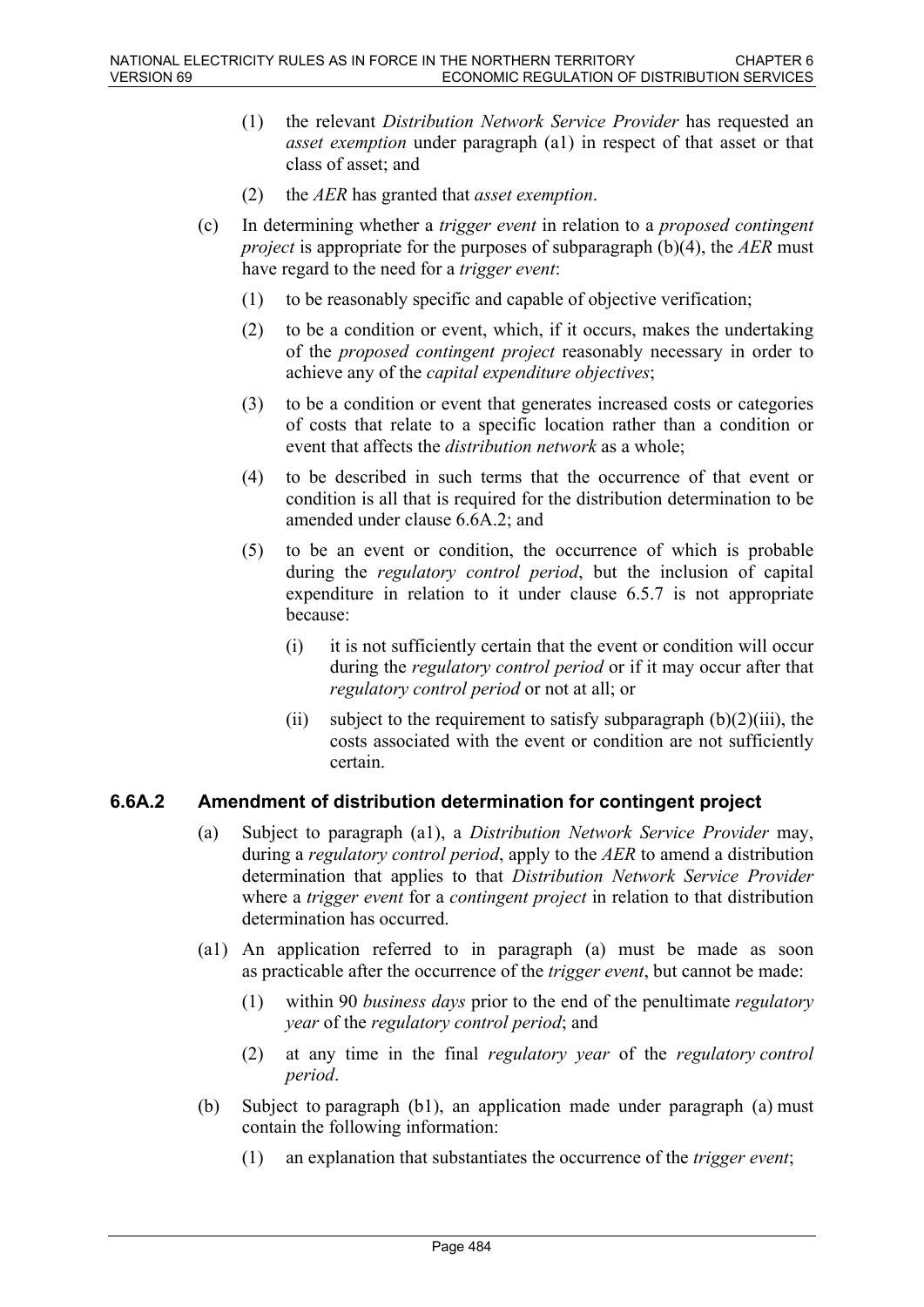- (2) a forecast of the total capital expenditure for the *contingent project*;
- (3) a forecast of the capital and incremental operating expenditure, for each remaining *regulatory year* which the *Distribution Network Service Provider* considers is reasonably required for the purpose of undertaking the *contingent project*;
- (4) how the forecast of the total capital expenditure for the *contingent project* meets the threshold as referred to in clause 6.6A.1(b)(2)(iii);
- (5) the intended date for commencing the *contingent project* (which must be during the *regulatory control period*);
- (6) the anticipated date for completing the *contingent project* (which may be after the end of the *regulatory control period*); and
- (7) an estimate of the incremental revenue which the *Distribution Network Service Provider* considers is likely to be required to be earned in each remaining *regulatory year* of the *regulatory control period* as a result of the *contingent project* being undertaken as described in subparagraph (3), which must be calculated:
	- (i) in accordance with the requirements of the *post-tax revenue model* referred to in clause 6.4.1;
	- (ii) in accordance with the requirements of the *roll forward model* referred to in clause 6.5.1(b);
	- (iii) using the *allowed rate of return* for that *Distribution Network Service Provider* for the *regulatory control period* as determined in accordance with clause 6.5.2;
	- (iv) in accordance with the requirements for depreciation referred to in clause 6.5.5; and
	- (v) on the basis of the capital expenditure and incremental operating expenditure referred to in subparagraph (b)(3).
- (b1) The forecast total capital expenditure referred to in paragraph (b) must not include *expenditure for a restricted asset*, unless:
	- (1) the relevant *Distribution Network Service Provider* has requested an *asset exemption* under clause 6.6A.1(a1) for that asset or class of asset in respect of the *contingent project*; and
	- (2) the *AER* has granted that *asset exemption*.
- (c) As soon as practicable after its receipt of an application made in accordance with paragraphs (a), (a1) and (b), the *AER* must *publish* the application, together with an invitation for written submissions on the application.
- (d) The *AER* must consider any written submissions made under paragraph (c) and must make its decision on the application within 40 *business days* from the later of the date the *AER* receives the application and the date the *AER* receives any information required by the *AER* under paragraph (i). In doing so the *AER* may also take into account such other information as it considers appropriate, including any analysis (such as benchmarking) that is undertaken by it for that purpose.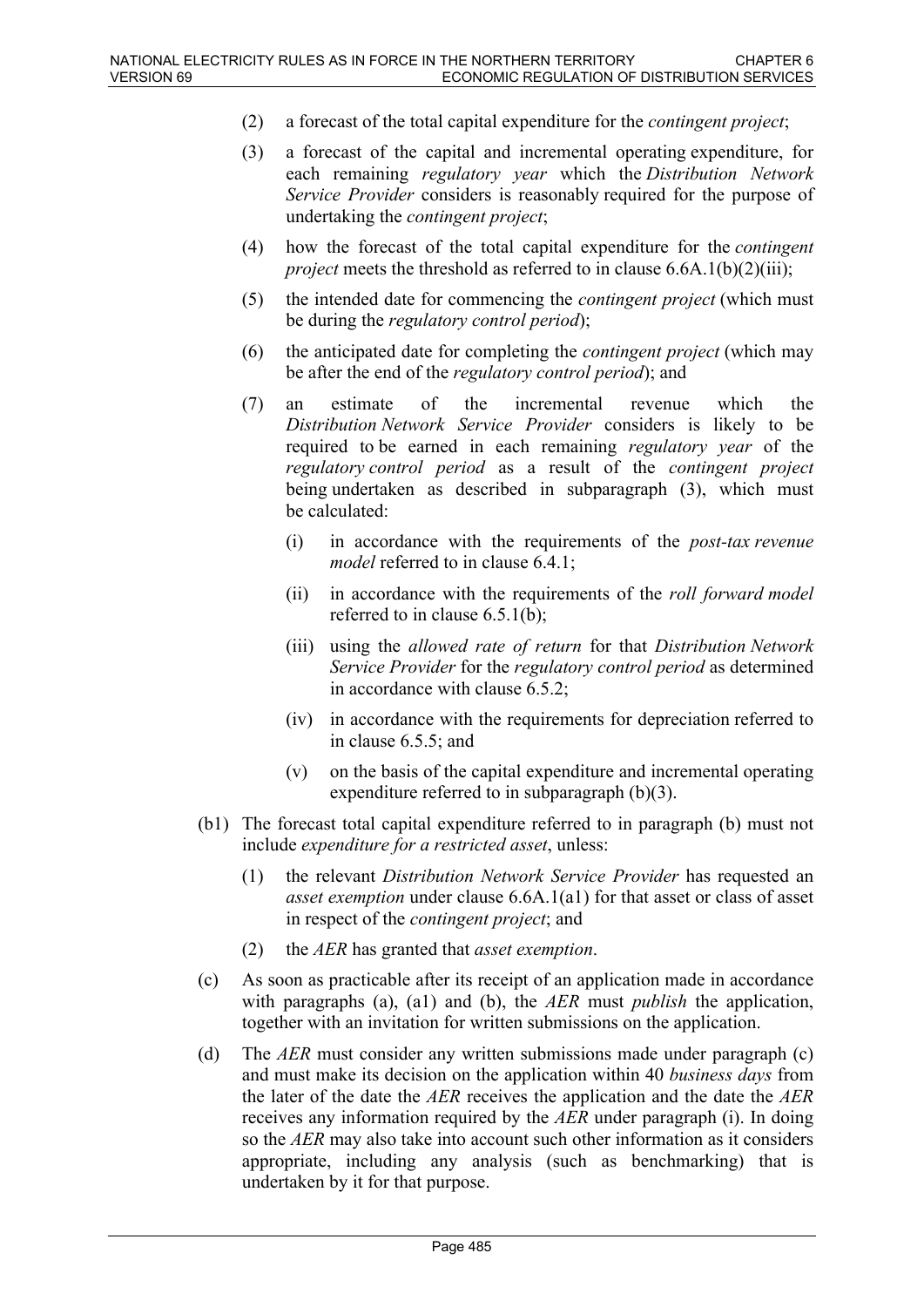- (e) Subject to paragraph (e1), if the *AER* is satisfied that the *trigger event* has occurred, and that the forecast of the total capital expenditure for the *contingent project* meets the threshold as referred to in clause  $6.6A.1(b)(2)(iii)$ , it must:
	- (1) determine:
		- (i) the amount of capital and incremental operating expenditure, for each remaining *regulatory year*, which the *AER* considers is reasonably required for the purpose of undertaking the *contingent project*;
		- (ii) the total capital expenditure which the *AER* considers is reasonably required for the purpose of undertaking the *contingent project*;
		- (iii) the likely commencement and completion dates for the *contingent project*; and
		- (iv) the incremental revenue which is likely to be required by the *Distribution Network Service Provider* in each remaining *regulatory year* as a result of the *contingent project* being undertaken as described in subparagraphs (i) and (ii), such estimate being calculated in accordance with subparagraph (2);
	- (2) calculate the estimate referred to in subparagraph  $(1)(iv)$ :
		- (i) on the basis of the capital expenditure and incremental operating expenditure referred to in subparagraph (1)(i); and
		- (ii) otherwise in accordance with subparagraph  $(b)(7)$ ; and
	- (3) amend the distribution determination in accordance with paragraph (h).
- (e1) The capital expenditure referred to in subparagraph (e)(1) must not include *expenditure for a restricted asset*, unless:
	- (1) the relevant *Distribution Network Service Provider* requested an *asset exemption* under clause 6.6A.1(a1) for that asset or class of asset in respect of the *contingent project*; and
	- (2) the *AER* granted that *asset exemption*.
- (f) In making the determinations referred to in subparagraph (e)(1), the *AER* must accept the relevant amounts and dates, contained in the *Distribution Network Service Provider's* application, as referred to in subparagraph (b)(2) to (b)(7), if the *AER* is satisfied that:
	- (1) the forecast of the total capital expenditure for the *contingent project* meets the threshold as referred to in clause  $6.6A.1(b)(2)(iii)$  and complies with paragraph (b1);
	- (2) the amounts of forecast capital expenditure and incremental operating expenditure reasonably reflect the *capital expenditure criteria* and the *operating expenditure criteria*, taking into account the *capital expenditure factors* and the *operating expenditure factors* respectively, in the context of the *contingent project*;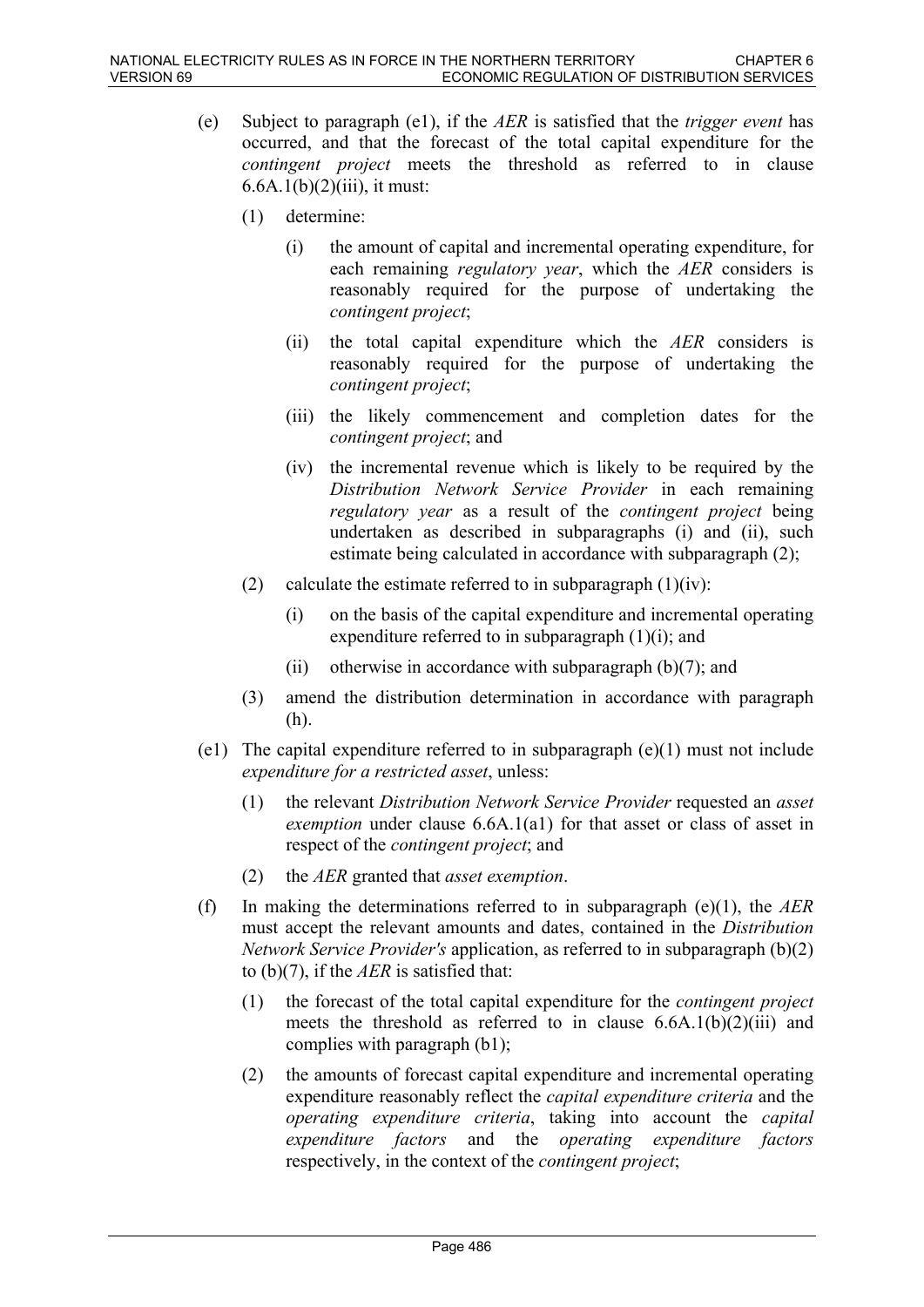- (3) the estimates of incremental revenue are reasonable; and
- (4) the dates are reasonable.
- (g) In making the determinations referred to in subparagraph (e)(1) and paragraph (f), the *AER* must have regard to:
	- (1) the information included in or accompanying the application;
	- (2) submissions received in the course of consulting on the application;
	- (3) such analysis as is undertaken by or for the *AER*;
	- (4) the expenditure that would be incurred in respect of a *contingent project* by an efficient and prudent *Distribution Network Service Provider* in the circumstances of the *Distribution Network Service Provider*;
	- (5) the actual and expected capital expenditure of the *Distribution Network Service Provider* for *contingent projects* during any preceding *regulatory control periods*;
	- (6) the extent to which the forecast capital expenditure for the *contingent project* is referable to arrangements with a person other than the *Distribution Network Service Provider* that, in the opinion of the *AER*, do not reflect arm's length terms;
	- (7) the relative prices of operating and capital inputs in relation to the *contingent project*;
	- (8) the substitution possibilities between operating and capital expenditure in relation to the *contingent project*; and
	- (9) whether the capital and operating expenditure forecasts for the *contingent project* are consistent with any incentive scheme or schemes that apply to the *Distribution Network Service Provider* under clauses 6.5.8, 6.5.8A or 6.6.2 to 6.6.4.
- (h) Amendments to a distribution determination referred to in subparagraph (e)(3) must only vary the determination to the extent necessary:
	- (1) to adjust the forecast capital expenditure for that *regulatory control period* to accommodate the amount of capital expenditure determined under subparagraph  $(e)(1)(i)$  (in which case the amount of that adjustment will be taken to be accepted by the *AER* under clause 6.5.7(c));
	- (2) to adjust the forecast operating expenditure for that *regulatory control period* to accommodate the amount of incremental operating expenditure determined under subparagraph  $(e)(1)(i)$  (in which case the amount of that adjustment will be taken to be accepted by the *AER* under clause  $6.5.6(c)$ ;
	- (3) to reflect the effect of any resultant increase in forecast capital and operating expenditure on:
		- (i) the *annual revenue requirement* for each *regulatory year* in the remainder of the *regulatory control period*; and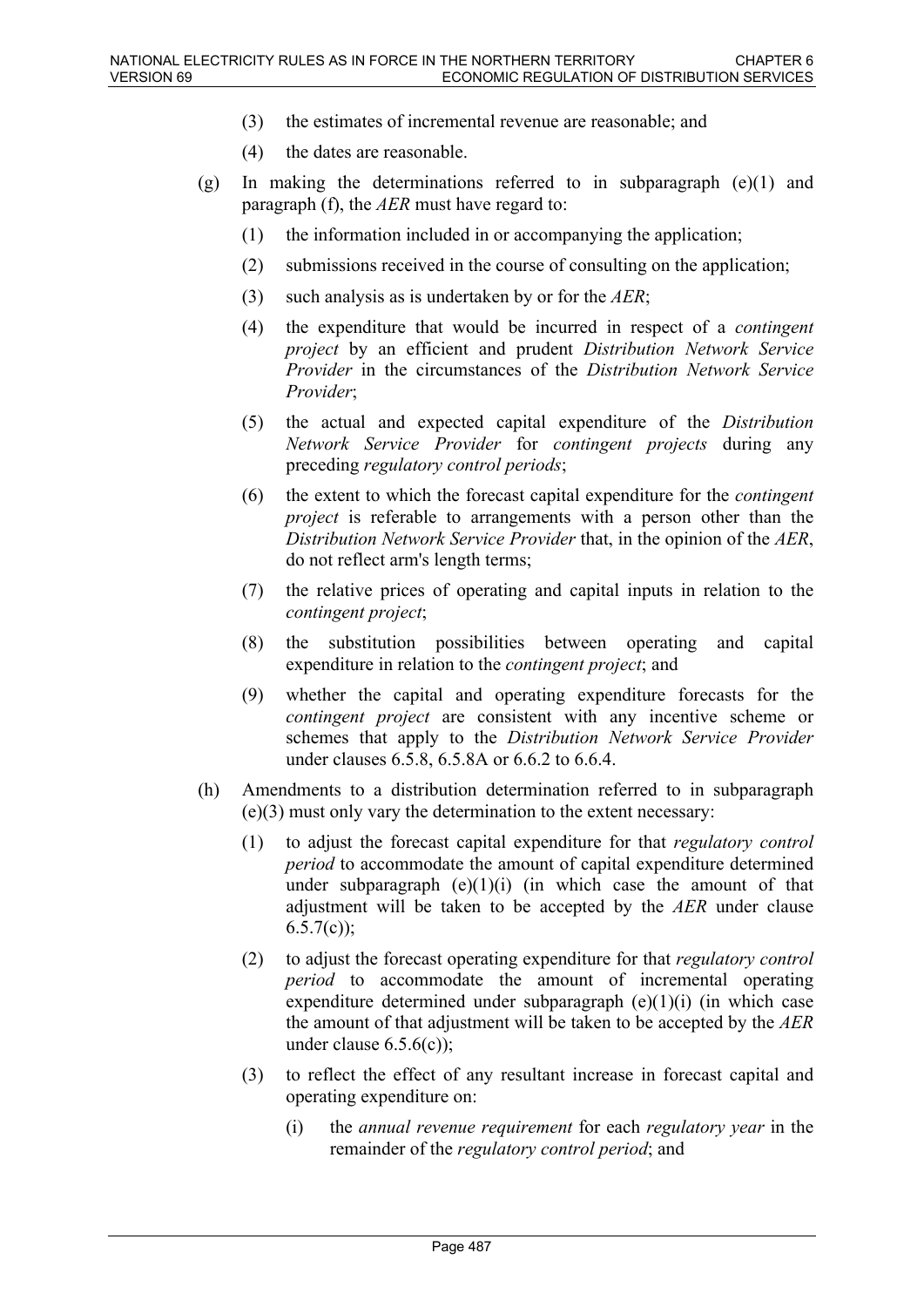- (ii) the X factor for each *regulatory year* in the remainder of the *regulatory control period*.
- (i) A *Distribution Network Service Provider* must provide the *AER* with such additional information as the *AER* requires for the purpose of making a decision on an application made by that *Distribution Network Service Provider* under paragraph (a) within the time specified by the *AER* in a notice provided to the *Distribution Network Service Provider* by the *AER* for that purpose.

#### **Extension of time limit**

- (j) If the *AER* is satisfied that amending a distribution determination under subparagraph  $(e)(3)$  and paragraph (h) involves issues of such complexity or difficulty that the time limit fixed in paragraph (d) should be extended, the *AER* may extend that time limit by a further period of up to 60 *business days*, provided that it gives written notice to the *Distribution Network Service Provider* of that extension no later than 10 *business days* before the expiry of that time limit.
- (k) If the *AER* extends the time limit under paragraph (j), it must make available on its website a notice of that extension as soon as is reasonably practicable.
- (l) Subject to paragraph (n1), if the *AER* gives a written notice to the *Distribution Network Service Provider* stating that it requires information from an *Authority* in order to make a decision on an application made by the *Distribution Network Service Provider* under paragraph (a) then, for the purpose of calculating elapsed time, the period between when the *AER* gives that notice to the *Distribution Network Service Provider* and when the *AER* receives that information from that *Authority* is to be disregarded.
- (m) Subject to paragraph (n1), if the *AER* gives a written notice to the *Distribution Network Service Provider* stating that, in order to make a decision on an application made by the *Distribution Network Service Provider* under paragraph (a), it requires information from a judicial body or royal commission then, for the purpose of calculating elapsed time, the period between when the *AER* gives that notice to the *Distribution Network Service Provider* and when that information is made publicly available is to be disregarded.
- (n) Where the *AER* gives a notice to the *Distribution Network Service Provider* under paragraph (l) or (m), it must:
	- (1) as soon as is reasonably practicable make available on its website a notice stating when the period referred to in paragraph (l) or (m), as the case may be, has commenced;
	- (2) as soon as is reasonably practicable make available on its website a notice stating when the period referred to in paragraph (l) or (m), as the case may be, has ended; and
	- (3) if the information specified in that notice is required from an *Authority*, promptly request that information from the relevant *Authority*.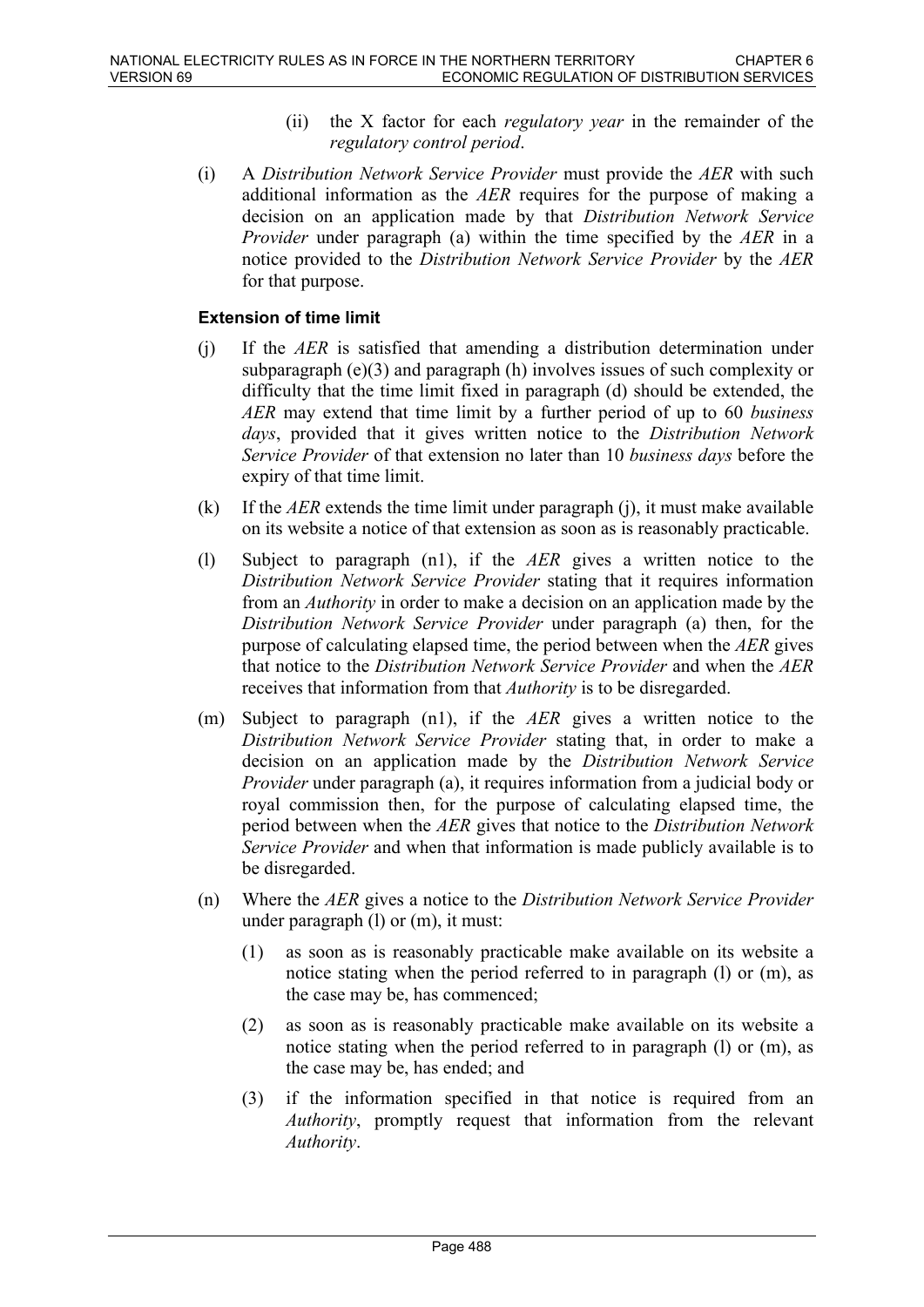(n1) Paragraphs (l) and (m) do not apply if the *AER* gives the notice specified in those paragraphs to the *Distribution Network Service Provider* later than 10 *business days* before the expiry of the time limit fixed in paragraph (d).

#### **Amendment of distribution determination**

- (o) Except where paragraph (p) applies, if the *AER* amends a distribution determination under paragraph (h), that amendment must take effect from the commencement of the next *regulatory year*.
- (p) If a *Distribution Network Service Provider* submits an application under paragraph (a) within 90 *business days* of the end of a *regulatory year* (where this is permitted in accordance with paragraph (a1)), an amendment to the distribution determination must take effect from the second *regulatory year* that commences after the application is submitted.

# **Part D Negotiated distribution services**

### **6.7 Negotiated distribution services**

#### **6.7.1 Principles relating to access to negotiated distribution services**

The following principles constitute the *Negotiated Distribution Service Principles*:

- (1) the price for a *negotiated distribution service* should be based on the costs incurred in providing that service, determined in accordance with the principles and policies set out in the *Cost Allocation Method* for the relevant *Distribution Network Service Provider*;
- (2) subject to subparagraphs (3) and (4), the price for a *negotiated distribution service* should be at least equal to the cost that would be avoided by not providing the service but no more than the cost of providing it on a stand alone basis;
- (3) if the negotiated distribution service is the provision of a shared distribution service that exceeds the network performance requirements (if any) which that shared distribution service is required to meet under any jurisdictional electricity legislation, then the differential between the price for that service and the price for the shared distribution service which meets (but does not exceed) the network performance requirements under any jurisdictional electricity legislation should reflect the increase in the Distribution Network Service Provider's incremental cost of providing that service;
- (4) if the *negotiated distribution service* is the provision of a *shared distribution service* that does not meet (and does not exceed) the *network* performance requirements set out in *jurisdictional electricity legislation*, the differential between the price for that service and the price for the *shared distribution service* which meets (but does not exceed) the *network* performance requirements set out in schedules 5.1a and 5.1 should reflect the cost the *Distribution Network Service Provider* would avoid by not providing that service;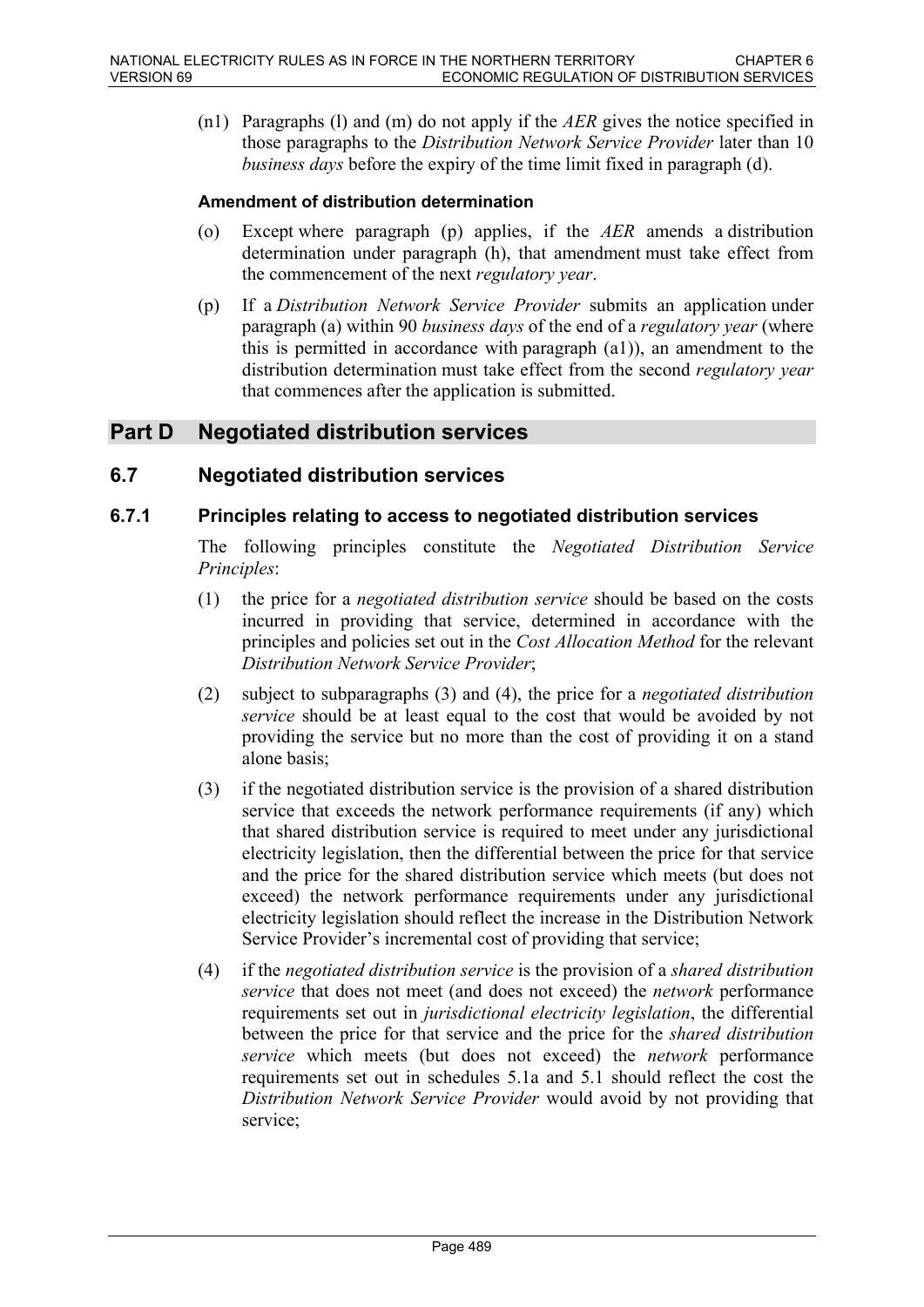#### **Note:**

The performance requirements in *jurisdiction electricity legislation* will be performance requirements that correspond to matters set out in schedules 5.1a and 5.1 of the *Rules* applying in other *participating jurisdictions*.

- (5) the price for a *negotiated distribution service* must be the same for all *Distribution Network Users* unless there is a material difference in the costs of providing the *negotiated distribution service* to different *Distribution Network Users* or classes of *Distribution Network Users*;
- (6) the price for a *negotiated distribution service* should be subject to adjustment over time to the extent that the assets used to provide that service are subsequently used to provide services to another person, in which case the adjustment should reflect the extent to which the costs of that asset are being recovered through charges to that other person;
- (7) the price for a *negotiated distribution service* should be such as to enable the *Distribution Network Service Provider* to recover the efficient costs of complying with all *regulatory obligations or requirements* associated with the provision of the *negotiated distribution service*;
- (8) any *access charges*:
	- (A) in respect of providing *distribution network user access* to *distribution services* should be based on the costs reasonably incurred by the *Distribution Network Service Provider* in providing that access and, in the case of compensation referred to in clauses  $5.3AA(f)(4)(ii)$  and (iii), on the revenue that is likely to be foregone and the costs that are likely to be incurred by a person referred to in those provisions where an event referred to in those provisions occurs; and
	- (B) for the *declared transmission system* of an *adoptive jurisdiction*, in respect of providing *transmission network user access* to *negotiated distribution services* which would have been treated as *negotiated transmission services* were it not for the operation of clause 6.24.2(c), should be based on the costs reasonably incurred by the *Distribution Network Service Provider* in providing that access and, in the case of compensation referred to in clauses 5.4A(h) - (j) (as preserved under clause  $11.98.8(a)(2)$ , on the revenue that is likely to be foregone and the costs that are likely to be incurred by a person referred to in those provisions where an event referred to in those provisions occurs;
- (9) the *terms and conditions of access* for a *negotiated distribution service* should be fair and reasonable and consistent with the safe and reliable operation of the *power system* in accordance with the *Rules* (for these purposes, the price for a *negotiated distribution service* is to be treated as being fair and reasonable if it complies with principles (1) to (7) of this clause);
- (10) the *terms and conditions of access* for a *negotiated distribution service* (including, in particular, any exclusions and limitations of liability and indemnities) must not be unreasonably onerous taking into account the allocation of risk between the *Distribution Network Service Provider* and the other party, the price for the *negotiated distribution service* and the costs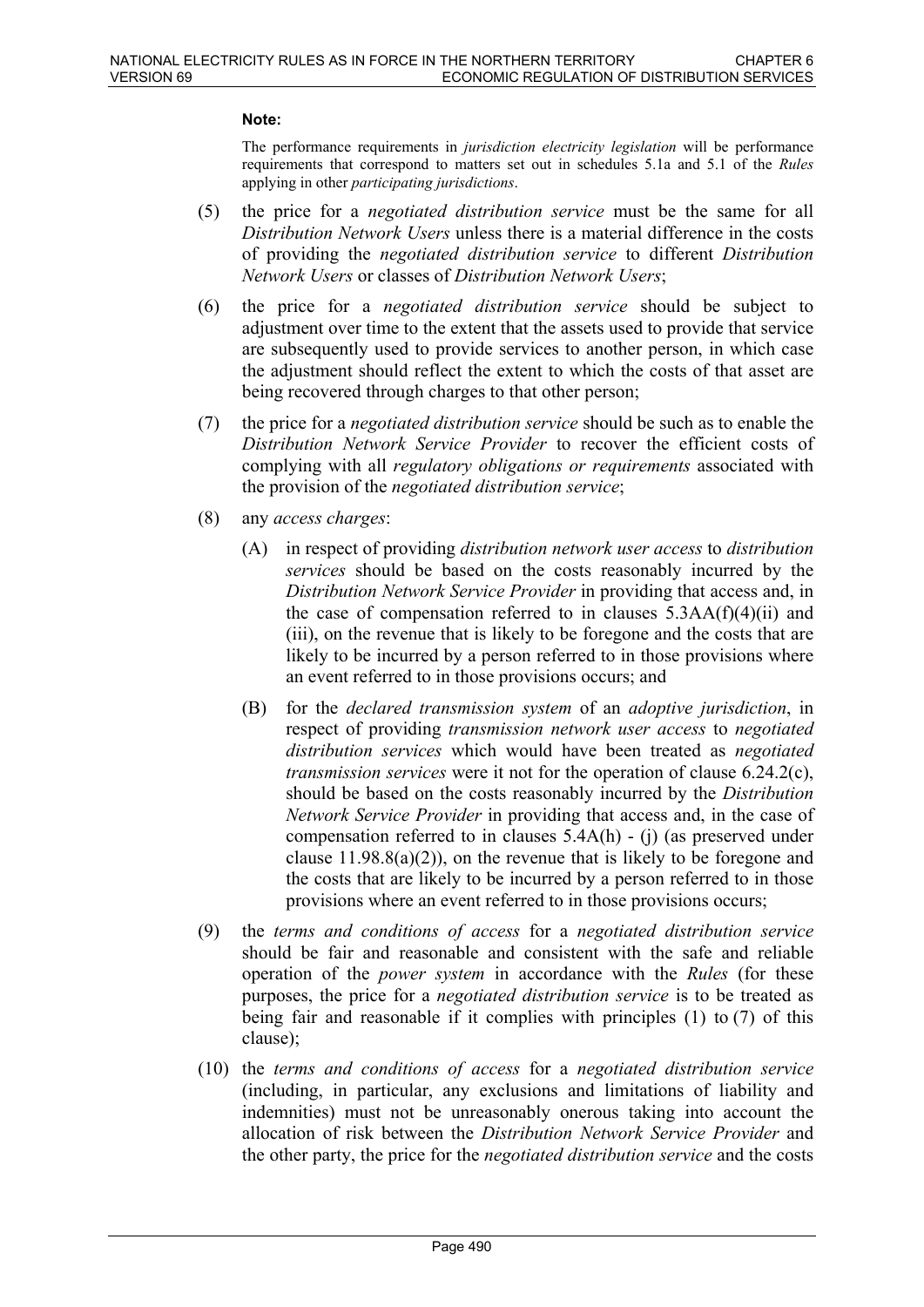to the *Distribution Network Service Provider* of providing the *negotiated distribution service*;

- (11) the *terms and conditions of access* for a *negotiated distribution service* should take into account the need for the service to be provided in a manner that does not adversely affect the safe and reliable operation of the *power system* in accordance with the *Rules*.
- (12) in relation to *negotiated transmission services* that are taken to be *negotiated distribution services*, principles (11), (12) and (13) in schedule 5.11 that apply for the purposes of this Chapter.

#### **6.7.2 Determination of terms and conditions of access for negotiated distribution services**

- (a) A *Distribution Network Service Provider* must comply with:
	- (1) the provider's *negotiating framework*; and
	- (2) the provider's *Negotiated Distribution Service Criteria*,

when the provider is negotiating the *terms and conditions of access* to *negotiated distribution services*.

- (b) The *Distribution Network Service Provider* must also comply with any other applicable requirements of the *Rules*, including the requirements of:
	- (1) rules 5.3, 5.3A and 5.3AA, when negotiating for the provision of *connection services* and the associated *connection service* charges in respect of the provision of *negotiated distribution services*;
	- (2) rules 5.3 and 5.3A, when negotiating for the provision of *connection* services and the associated *connection service* charges in respect of the provision of *negotiated transmission services* that are taken to be *negotiated distribution services*;
	- (3) rule 5.3AA, when negotiating the *use of system services charges* and *access charges* to be paid to or by a *Distribution Network User* in respect of the provision of *negotiated distribution services*; and
	- (4) for the *declared transmission system* of an *adoptive jurisdiction*, rule 5.4A (as preserved under clause 11.98.8(a)(2)), when negotiating the *use of system services charges* and *access charges* to be paid to or by a *Distribution Network User* in respect of the provision of *negotiated distribution services* which would have been treated as *negotiated transmission services* were it not for the operation of clause 6.24.2(c).

### **6.7.3 Negotiating framework determination**

The determination specifying requirements relating to the *negotiating framework* forming part of a distribution determination for a *Distribution Network Service Provider* is to set out requirements that are to be complied with in respect of the preparation, replacement, application or operation of its *negotiating framework*.

### **6.7.4 Negotiated Distribution Service Criteria determination**

(a) The determination by the *AER* specifying the *Negotiated Distribution Service Criteria* forming part of a distribution determination for a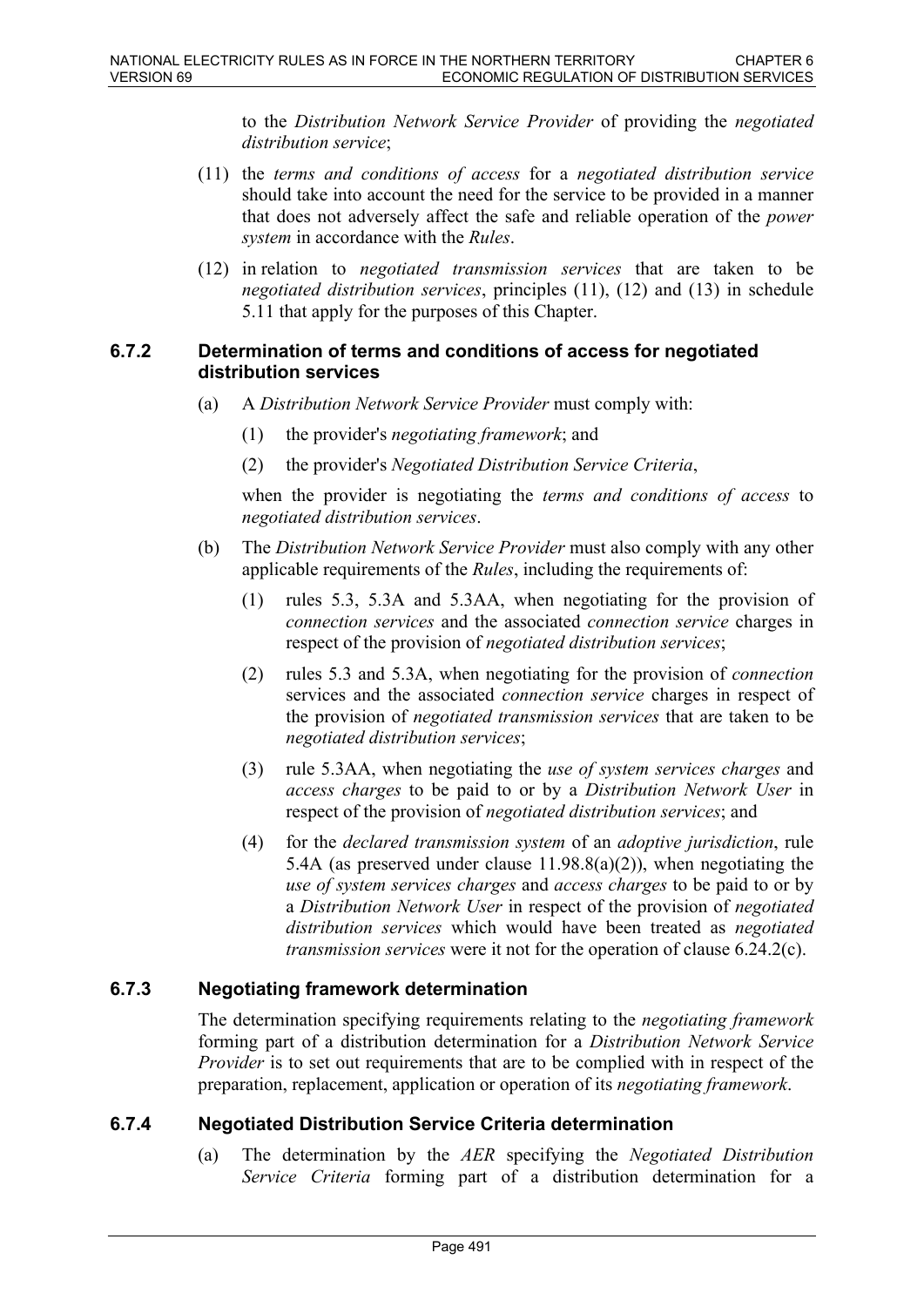*Distribution Network Service Provider* is to set out the criteria that are to be applied:

- (1) by the provider in negotiating *terms and conditions of access* including:
	- (i) the prices that are to be charged for the provision of *negotiated distribution services* by the provider for the relevant *regulatory control period*; or
	- (ii) any *access charges* which are negotiated by the provider during that *regulatory control period*; and
- (2) by the *AER* in resolving an access dispute about *terms and conditions of access* including:
	- (i) the price that is to be charged for the provision of a *negotiated distribution service* by the provider; or
	- (ii) any *access charges* that are to be paid to or by the provider.
- (b) The *Negotiated Distribution Service Criteria* must give effect to and be consistent with the *Negotiated Distribution Service Principles* set out in clause 6.7.1.

## **6.7.5 Preparation of and requirements for negotiating framework for negotiated distribution services**

- (a) A *Distribution Network Service Provider* must prepare a document (the *negotiating framework*) setting out the procedure to be followed during negotiations between that provider and any person (the *Service Applicant* or applicant) who wishes to receive a *negotiated distribution service* from the provider, as to the *terms and conditions of access* for the provision of the service.
- (b) The *negotiating framework* for a *Distribution Network Service Provider* must comply with and be consistent with:
	- (1) the applicable requirements of the relevant distribution determination; and

**Note:**

See clause 6.7.3.

- (2) paragraph (c), which sets out the minimum requirements for a *negotiating framework*.
- (c) The *negotiating framework* for a *Distribution Network Service Provider* must specify:
	- (1) a requirement for the provider and a *Service Applicant* to negotiate in good faith the *terms and conditions of access* to a *negotiated distribution service*; and
	- (2) a requirement for the provider to provide all such commercial information a *Service Applicant* may reasonably require to enable that applicant to engage in effective negotiation with the provider for the provision of the *negotiated distribution service*, including the cost information described in subparagraph (3); and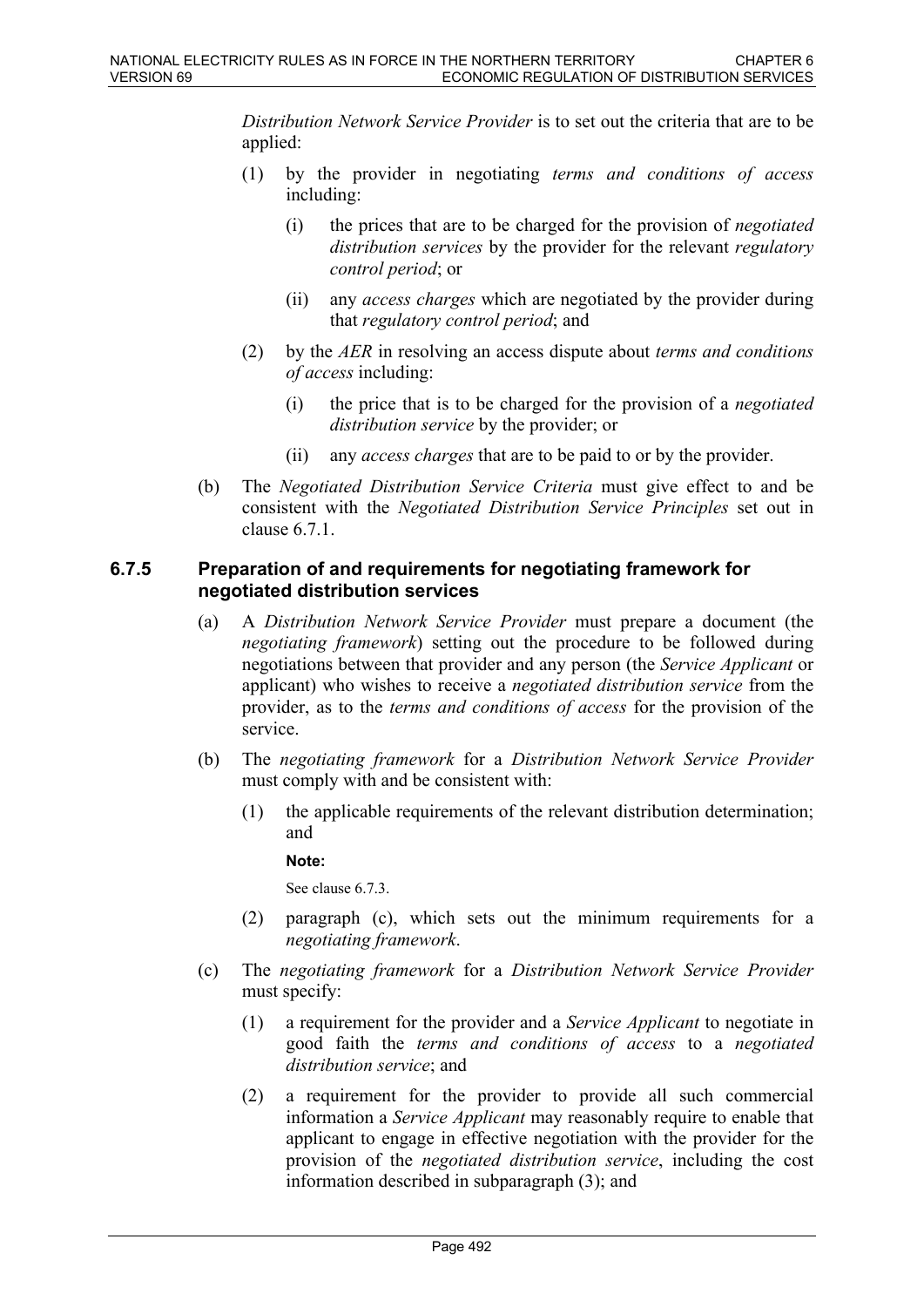- (3) a requirement for the provider:
	- (i) to identify and inform a *Service Applicant* of the reasonable costs and/or the increase or decrease in costs (as appropriate) of providing the *negotiated distribution service*; and
	- (ii) to demonstrate to a *Service Applicant* that the charges for providing the *negotiated distribution service* reflect those costs and/or the cost increment or decrement (as appropriate); and
	- (iii) to have appropriate arrangements for assessment and review of the charges and the basis on which they are made; and

#### **Note:**

If (for example) a charge, or an element of a charge, is based on a customer's actual or assumed *maximum demand*, the assessment and review arrangements should allow for a change to the basis of the charge so that it more closely reflects the customer's *load* profile where a reduction or increase in *maximum demand* has been demonstrated.

- (4) a requirement for a *Service Applicant* to provide all commercial information the provider may reasonably require to enable the provider to engage in effective negotiation with that applicant for the provision of the *negotiated distribution service*; and
- (5) a requirement that negotiations with a *Service Applicant* for the provision of the *negotiated distribution service* be commenced and finalised within specified periods and a requirement that each party to the negotiations must make reasonable endeavours to adhere to the specified time limits; and
- (6) a process for dispute resolution which provides that all disputes as to the *terms and conditions of access* for the provision of *negotiated distribution services* are to be dealt with in accordance with the relevant provisions of the Law and the *Rules* for dispute resolution; and
- (7) the arrangements for payment by a *Service Applicant* of the provider's reasonable direct expenses incurred in processing the application to provide the *negotiated distribution service*; and
- (8) a requirement that the *Distribution Network Service Provider* determine the potential impact on other *Distribution Network Users* of the provision of the *negotiated distribution service*; and
- (9) a requirement that the *Distribution Network Service Provider* must notify and consult with any affected *Distribution Network Users* and ensure that the provision of *negotiated distribution services* does not result in non-compliance with obligations in relation to other *Distribution Network Users* under the *Rules*; and
- (10) a requirement that the *Distribution Network Service Provider publish* the results of negotiations on its website.
- (d) Notwithstanding the foregoing, the *negotiating framework* must not be inconsistent with any of the requirements of:
	- (1) rules 5.3, 5.3A and 5.3AA insofar as the *negotiating framework* applies to *negotiated distribution services*; and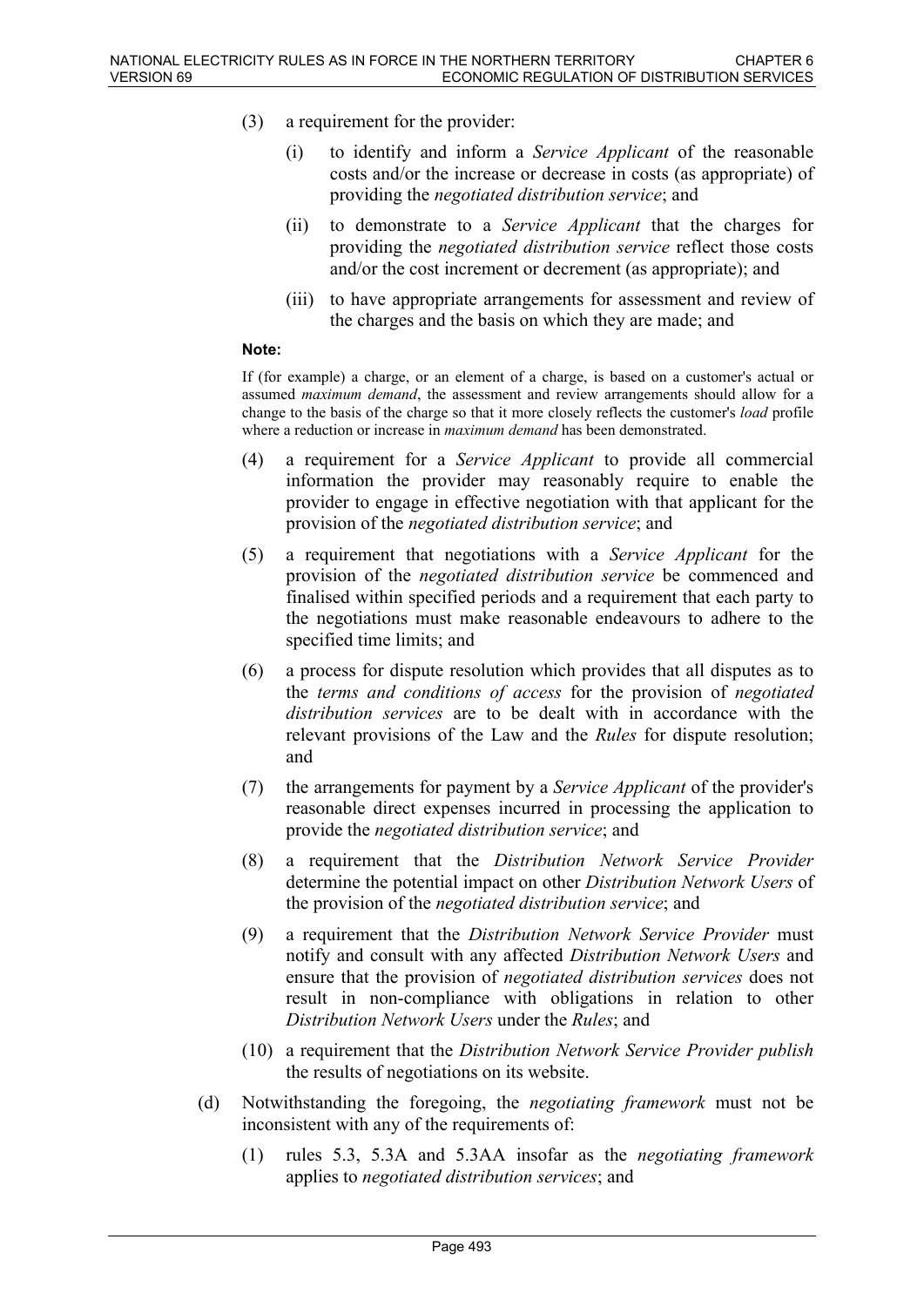(2) rules 5.3 and 5.3A, insofar as the *negotiating framework* applies to *negotiated transmission services* that are taken to be *negotiated distribution services*,

and any other relevant provisions of this Chapter 6 and, in the event of any inconsistency, those requirements prevail.

(e) Each *Distribution Network Service Provider* and *Service Applicant* who is negotiating for the provision of a *negotiated distribution service* by the provider must comply with the requirements of the *negotiating framework* in accordance with its terms.

# **6.7.6 Confidential information**

- (a) Commercial information to be provided to a *Service Applicant* in accordance with clause  $6.7.5(c)(2)$ :
	- (1) does not include *confidential information* provided to the *Distribution Network Service Provider* by another person; and
	- (2) may be provided subject to a condition that the *Service Applicant* must not provide any part of that commercial information to any other person without the consent of the *Distribution Network Service Provider*.
- (b) Commercial information to be provided to a *Distribution Network Service Provider* in accordance with clause 6.7.5(c)(4):
	- (1) does not include *confidential information* provided to a *Service Applicant* by another person; and
	- (2) may be provided subject to a condition that the provider must not provide any part of that commercial information to any other person without the consent of the *Service Applicant*.

# **Part DA Connection policies**

### **6.7A Connection policy requirements**

This *Rule* deals with the preparation of, requirements for and approval of *connection policies*.

### **6.7A.1 Preparation of, and requirements for, connection policy**

- (a) A *Distribution Network Service Provider* must prepare a document (its proposed *connection policy*) setting out the circumstances in which it may require a *retail customer* or *real estate developer* to pay a *connection charge*, for the provision of a *connection service* under Chapter 5A.
- (b) The proposed *connection policy*:
	- (1) must be consistent with:
		- (i) the *connection charge principles*; and
		- (ii) the *connection charge guidelines*; and
	- (2) must specify: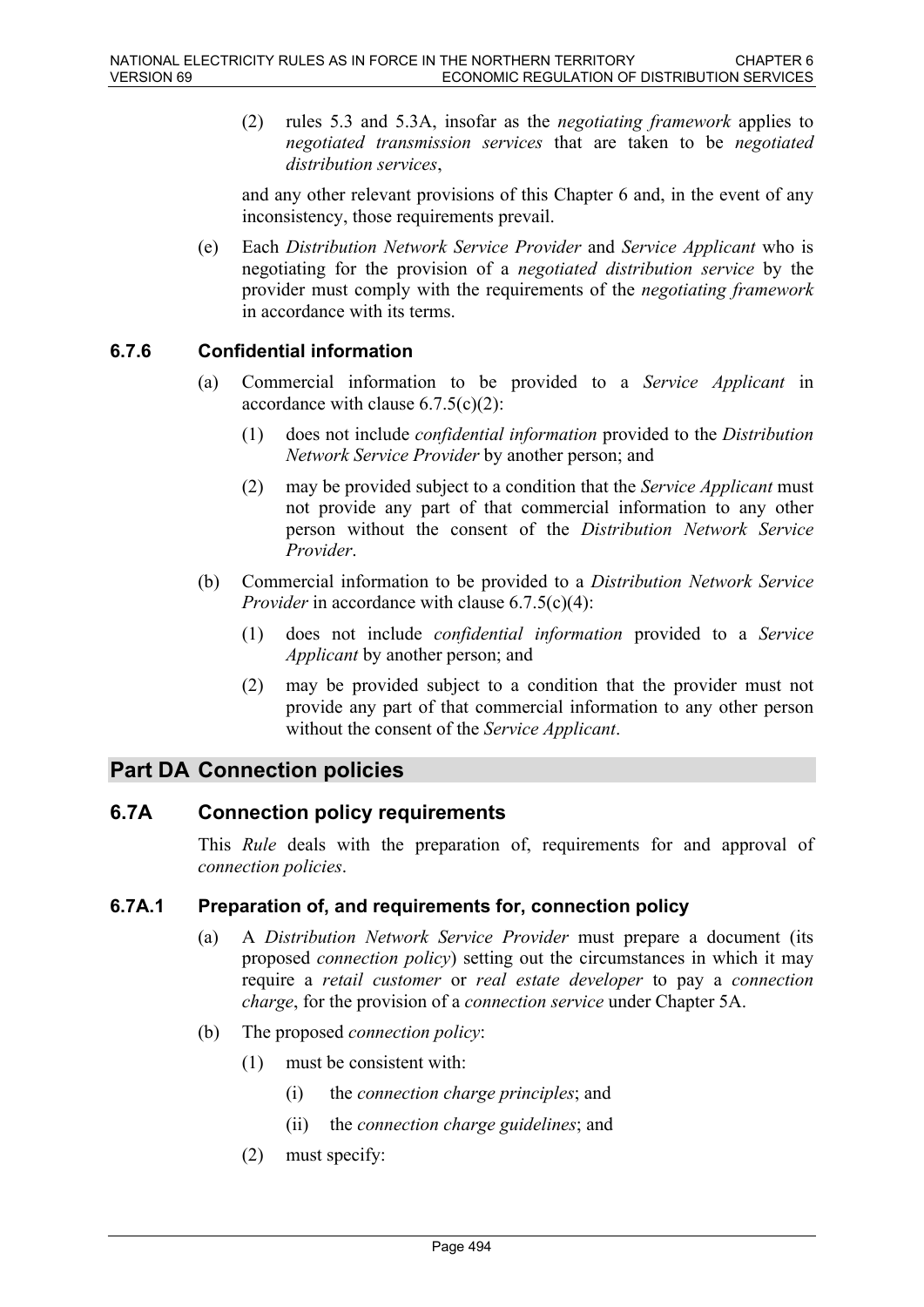- (i) the categories of persons that may be required to pay a *connection charge* and the circumstances in which such a requirement may be imposed; and
- (ii) the aspects of a *connection service* for which a *connection charge* may be made; and

#### **Example**

The *Distribution Network Service Provider* might (for example) make separate *connection charges* for the provision of a *distribution connection asset* and for making a necessary *extension* to, or other *augmentation* of, the *distribution network*.

- (iii) the basis on which *connection charges* are determined; and
- (iv) the manner in which *connection charges* are to be paid (or equivalent consideration is to be given); and

#### **Examples**

The payment (or equivalent consideration) might take the form of a capital contribution, prepayment or financial guarantee.

(v) a threshold (based on capacity or any other measure identified in the *connection charge guidelines*) below which a *retail customer* (not being a non-registered *embedded generator* or a *real estate developer*) will not be liable for a *connection charge* for an *augmentation* other than an *extension*.

# **Part E Regulatory proposal and proposed tariff structure statement**

## **6.8 Regulatory proposal and proposed tariff structure statement**

### **6.8.1 AER's framework and approach paper**

- (a) The *AER* must make and *publish* a document (a *framework and approach paper*) that applies in respect of a distribution determination for a matter listed in paragraph (b) in accordance with this clause if:
	- (1) there is no *framework and approach paper* that applies in respect of that distribution determination for that matter; or
	- (2) there is a *framework and approach paper* that would apply in respect of that distribution determination for that matter, but the *AER* has *published* a notice under paragraph (c)(3) stating that it will make an amended or replacement *framework and approach paper* with respect to that matter.
- (b) A *framework and approach paper* that applies in respect of a distribution determination must set out:
	- (1) the *AER's* decision (together with its reasons for the decision), for the purposes of the forthcoming distribution determination, on the following matters:
		- (i) the form (or forms) of the control mechanisms; and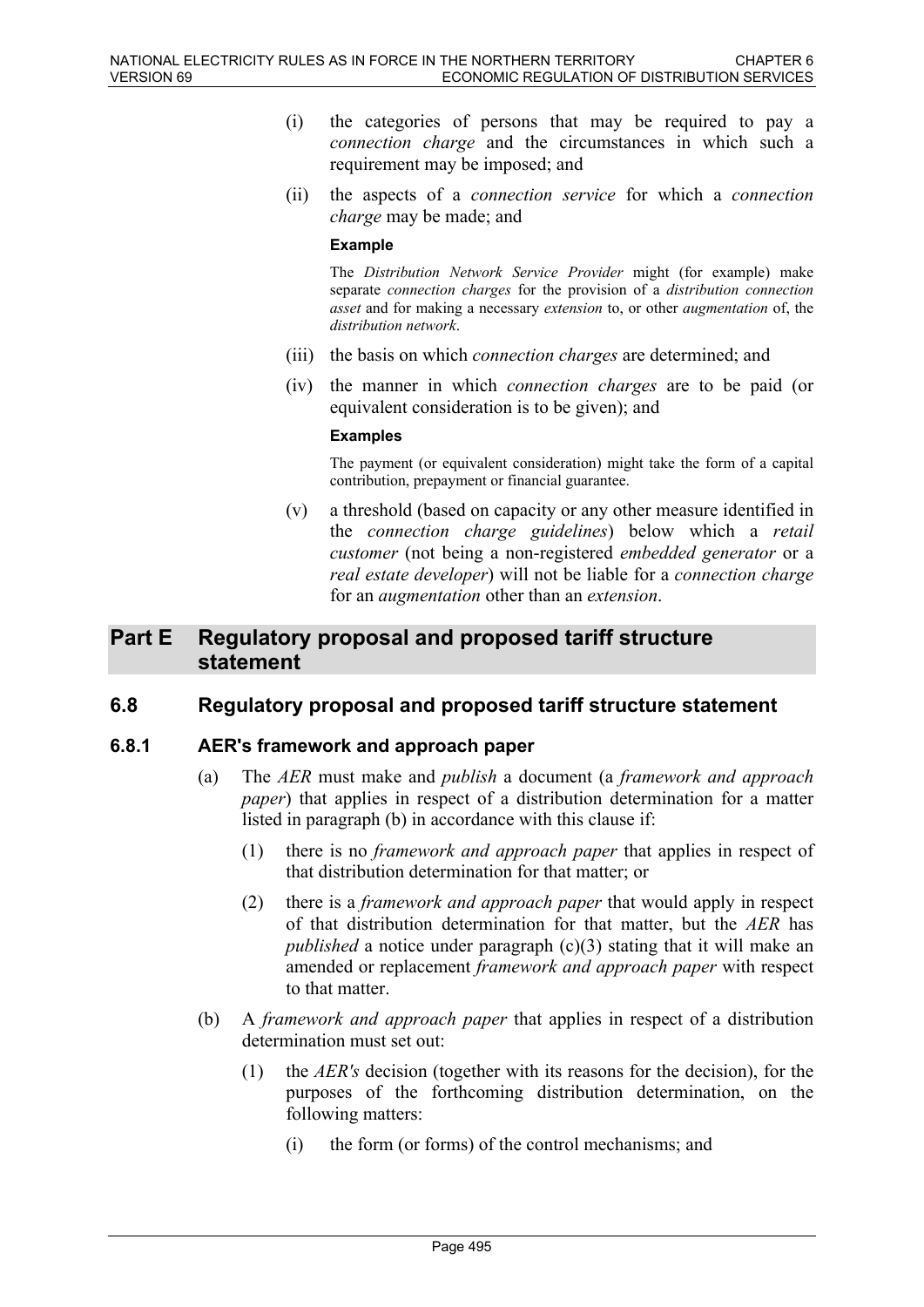(ii) as to whether or not Part J of Chapter 6A is to be applied to determine the pricing of *transmission standard control services* provided by any *dual function assets* owned, controlled or operated by the *Distribution Network Service Provider*; and **Note:**

See clause  $6.25(b)$ .

- (2) the *AER's* proposed approach (together with its reasons for the proposed approach), in the forthcoming distribution determination, to the following matters:
	- (i) the classification of *distribution services* under this Chapter;
	- (ii) the formulae that give effect to the control mechanisms referred to in subparagraph  $(1)(i)$ ;
	- (iii) the application to the *Distribution Network Service Provider* of any *service target performance incentive scheme*;
	- (iv) the application to the *Distribution Network Service Provider* of any *efficiency benefit sharing scheme*;
	- (v) the application to the *Distribution Network Service Provider* of any *capital expenditure sharing scheme*;
	- (vi) the application to the *Distribution Network Service Provider* of any *demand management incentive scheme* or *demand management innovation allowance mechanism*;
	- (vii) the application to the *Distribution Network Service Provider* of any *small-scale incentive scheme*;
	- (viii) the application to the *Distribution Network Service Provider* of the *Expenditure Forecast Assessment Guidelines*;
	- (ix) whether depreciation for establishing the regulatory asset base for the relevant *distribution system* as at the commencement of the following *regulatory control period* is to be based on actual or forecast capital expenditure in accordance with clause S6.2.2B; and
- (3) any content required under clause  $6.2.8(c)(3)$ .
- (c) If there is a *framework and approach paper* that would apply in respect of the distribution determination for a matter listed in paragraph (b) then:
	- (1) no later than 32 months before the end of the *regulatory control period* that precedes that for which the distribution determination is to be made, the *Distribution Network Service Provider* may request the *AER* in writing to make an amended or replacement *framework and approach paper* in respect of a matter. The request must specify the *Distribution Network Service Provider's* reasons for making that request;
	- (2) no later than 31 months before the end of the *regulatory control period* that precedes that for which the distribution determination is to be made, the *AER* must *publish* a notice inviting submissions on whether it is necessary or desirable to amend or replace that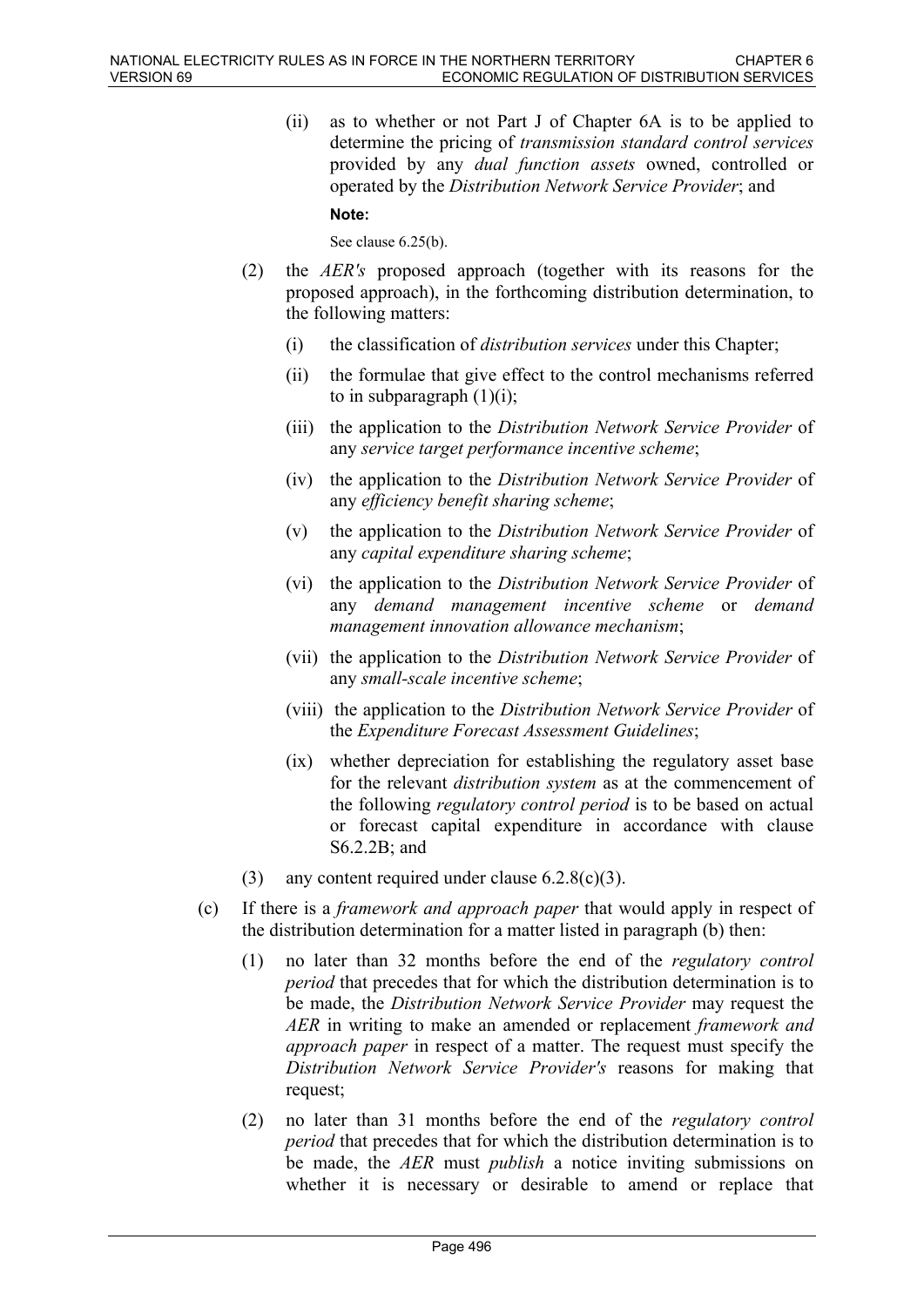*framework and approach paper* in so far as it relates to a matter (other than any matter specified in a request from the *Distribution Network Service Provider* under subparagraph (1)); and

- (3) no later than 30 months before the end of the *regulatory control period* that precedes that for which the distribution determination is to be made, the *AER* must make and *publish* a notice that:
	- (i) states that it will make an amended or replacement *framework and approach paper* in respect of the matters specified in a request from the *Distribution Network Service Provider* under subparagraph (1) (if any);
	- (ii) if subparagraph (i) applies, is accompanied by a copy of the request from the *Distribution Network Service Provider* under subparagraph (1); and
	- (iii) states whether it will make an amended or replacement *framework and approach paper* in respect of any matter other than any matters referred to in subparagraph (i) above and, if so, the reasons why it considers that it is necessary or desirable to make an amended or replacement *framework and approach paper* in respect of that matter.
- (d) In making the decision referred to in paragraph  $(c)(3)(iii)$ , the *AER* must have regard to any submissions made in response to the invitation under paragraph  $(c)(2)$ .
- (e) Where paragraph (a) applies then, at least 23 months before the end of the current *regulatory control period*, the *AER* must, after consulting with the relevant *Distribution Network Service Provider* and other persons as the *AER* considers appropriate, make, amend or replace the *framework and approach paper*, as the case may be, and:
	- (1) give a copy of it to the relevant *Distribution Network Service Provider*; and
	- (2) *publish* it,

as soon as is reasonably practicable.

- (f) Subject to clauses 6.12.3 and 6.25(d), a *framework and approach paper* is not binding on the *AER* or a *Distribution Network Service Provider*.
- (g) The *AER* may make and *publish* a *framework and approach paper* that applies in respect of a distribution determination for a matter that is not listed in paragraph (b) and, if it does so, this clause 6.8.1 applies as if that matter were listed in paragraph (b).

### **6.8.1A Notification of approach to forecasting expenditure**

- (a) A *Distribution Network Service Provider* must inform the *AER* of the methodology it proposes to use to prepare the forecasts of operating expenditure and capital expenditure that form part of its *regulatory proposal*.
- (b) A *Distribution Network Service Provider* must submit the information referred to in paragraph (a):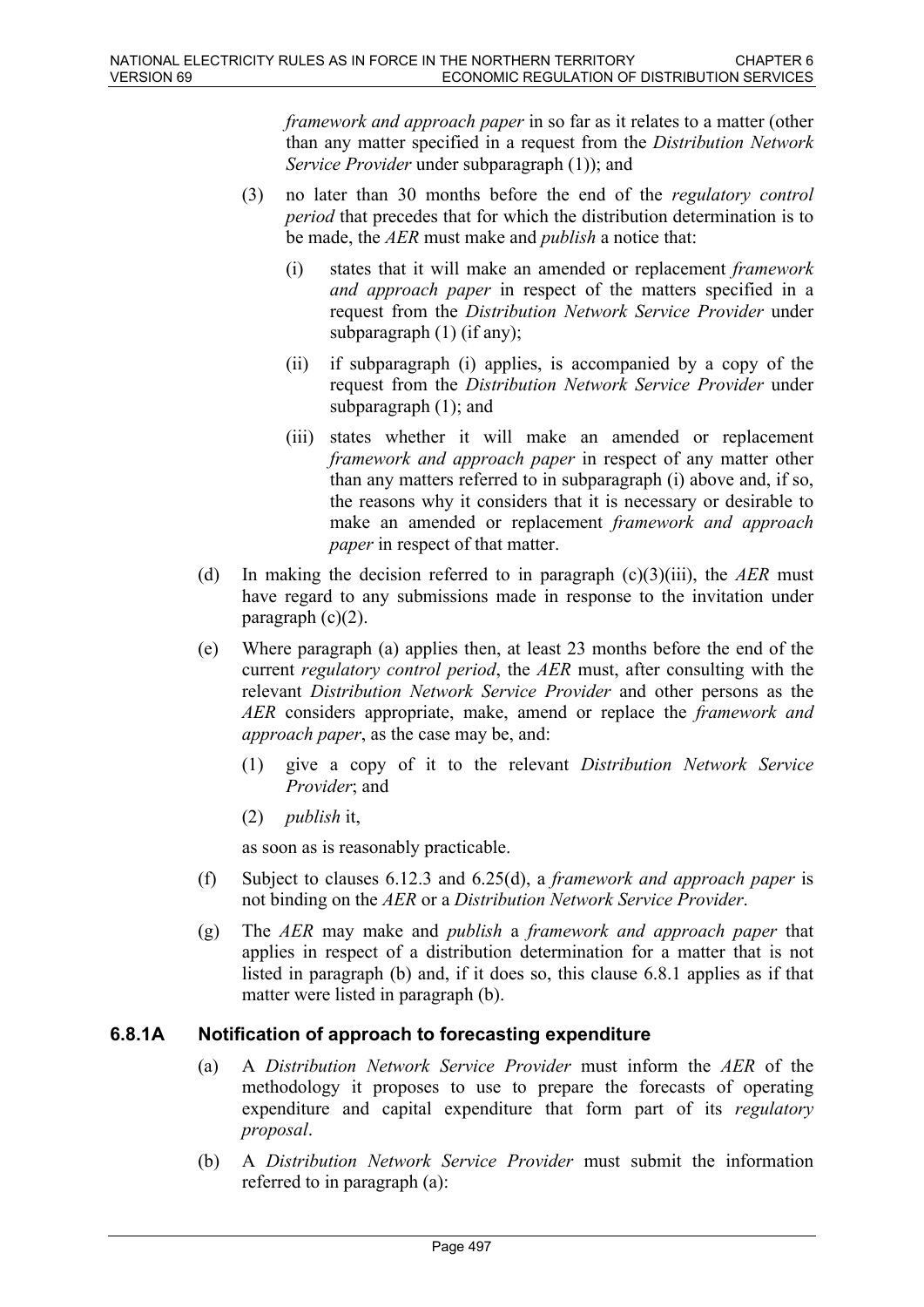- (1) at least 24 months before the expiry of a distribution determination that applies to the *Distribution Network Service Provider*; or
- (2) if no distribution determination applies to the *Distribution Network Service Provider*, within 3 months after being required to do so by the *AER*.

#### **6.8.2 Submission of regulatory proposal, tariff structure statement and exemption application**

- (a) A *Distribution Network Service Provider* must, whenever required to do so under paragraph (b), submit to the *AER* a *regulatory proposal* and a proposed *tariff structure statement* related to the *distribution services* provided by means of, or in connection with, the *Distribution Network Service Provider's distribution system*.
- (a1) A *Distribution Network Service Provider* must submit to the *AER* any *exemption application* for an *asset exemption* under clause 6.4B.1(a)(1) or 6.4B.1(a)(2) for the *regulatory control period* at the same time as submitting the relevant *regulatory proposal* under paragraph (a).
- (b) A *regulatory proposal*, a proposed *tariff structure statement* and, if required under paragraph (a1), an *exemption application* must be submitted:
	- (1) at least 17 months before the expiry of a distribution determination that applies to the *Distribution Network Service Provider*; or
	- (2) if no distribution determination applies to the *Distribution Network Service Provider*, within 3 months after being required to do so by the *AER*.
- (c) A *regulatory proposal* must include (but need not be limited to) the following elements:
	- (1) a classification proposal:
		- (i) showing how the *distribution services* to be provided by the *Distribution Network Service Provider* should, in the *Distribution Network Service Provider's* opinion, be classified under this Chapter; and
		- (ii) if the proposed classification differs from the classification suggested in the relevant *framework and approach paper* – including the reasons for the difference;
	- (2) for *direct control services* classified under the proposal as *standard control services* – a *building block proposal*;
	- (3) for *direct control services* classified under the proposal as *alternative control services* – a demonstration of the application of the control mechanism, as set out in the *framework and approach paper*, and the necessary supporting information;
	- (4) **[Deleted]**.
	- (5) for services classified under the proposal as *negotiated distribution services* – the proposed *negotiating framework*;
	- (5A) the proposed *connection policy*;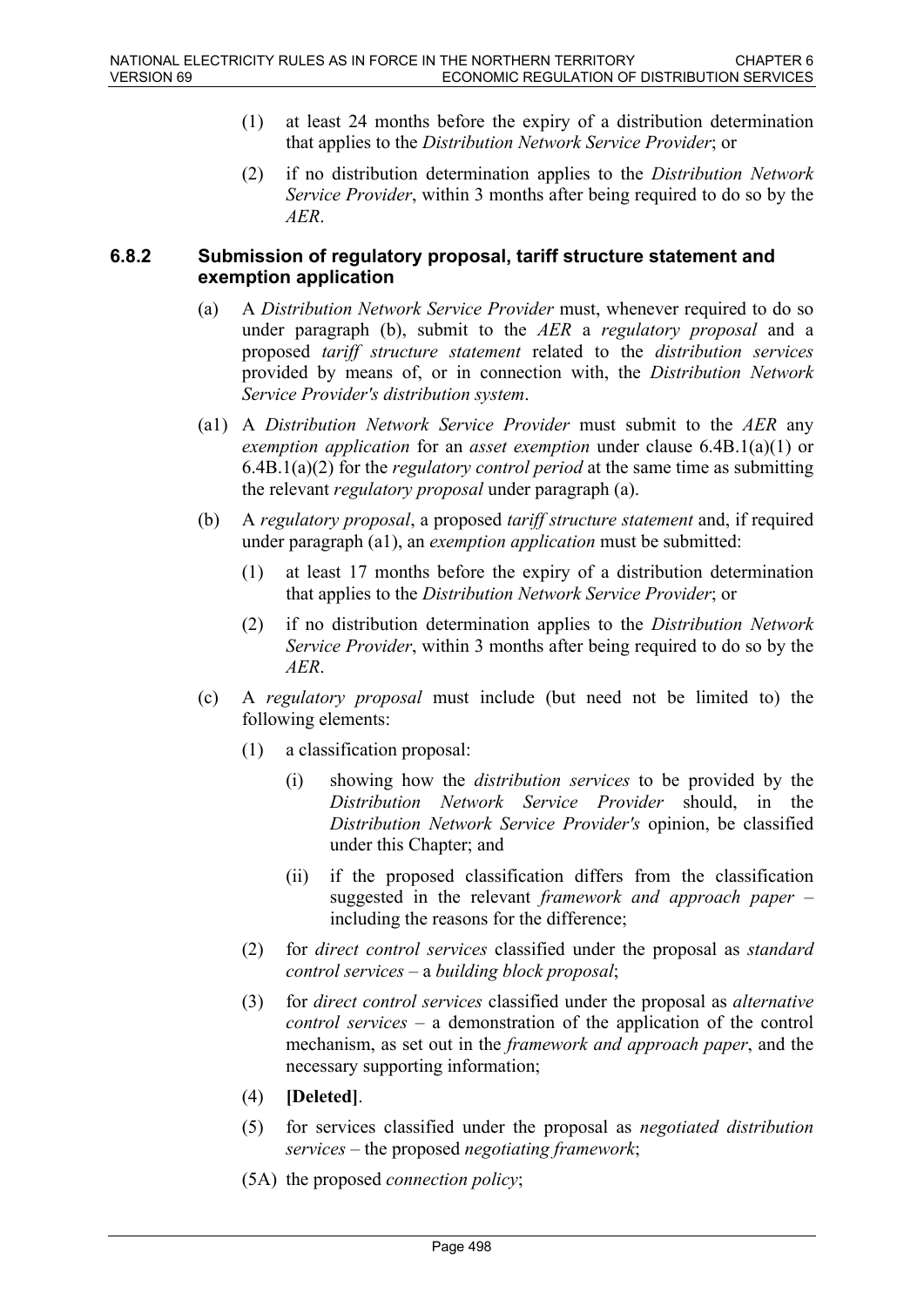(6) an identification of any parts of the *regulatory proposal* the *Distribution Network Service Provider* claims to be confidential and wants suppressed from publication on that ground in accordance with the *Distribution Confidentiality Guidelines*; and

#### **Note:**

Additional information that must be included in a *regulatory proposal* is referred to in clause 6.3.1(c) and Schedule 6.1.

- (7) a description (with supporting materials) of how the proposed *tariff structure statement* complies with the *pricing principles for direct control services* including:
	- (i) a description of where there has been any departure from the pricing principles set out in paragraphs 6.18.5(e) to (g); and
	- (ii) an explanation of how that departure complies with clause 6.18.5(c).
- (c1) The *regulatory proposal* must be accompanied by an overview paper which includes each of the following matters:
	- (1) a summary of the *regulatory proposal* the purpose of which is to explain the *regulatory proposal* in reasonably plain language to electricity consumers;
	- (2) a description of how the *Distribution Network Service Provider* has engaged with electricity consumers in developing the *regulatory proposal* and has sought to address any relevant concerns identified as a result of that engagement;
	- (3) a description of the key risks and benefits of the *regulatory proposal* for electricity consumers; and
	- (4) a comparison of the *Distribution Network Service Provider's* proposed *total revenue requirement* with its *total revenue requirement* for the current *regulatory control period* and an explanation for any material differences between the two amounts;
- (c1a) The overview paper must also include a description of how the *Distribution Network Service Provider* has engaged with *retail customers* and *retailers* in developing the proposed *tariff structure statement* and has sought to address any relevant concerns identified as a result of that engagement.
- (c2) The *regulatory proposal* must be accompanied by information required by the *Expenditure Forecast Assessment Guidelines* as set out in the *framework and approach paper*.
- (d) The *regulatory proposal* must comply with the requirements of, and must contain or be accompanied by the information required by any relevant *regulatory information instrument*.
- (d1) The proposed *tariff structure statement* must be accompanied by an *indicative pricing schedule*.
- (d2) The proposed *tariff structure statement* must comply with the *pricing principles for direct control services*.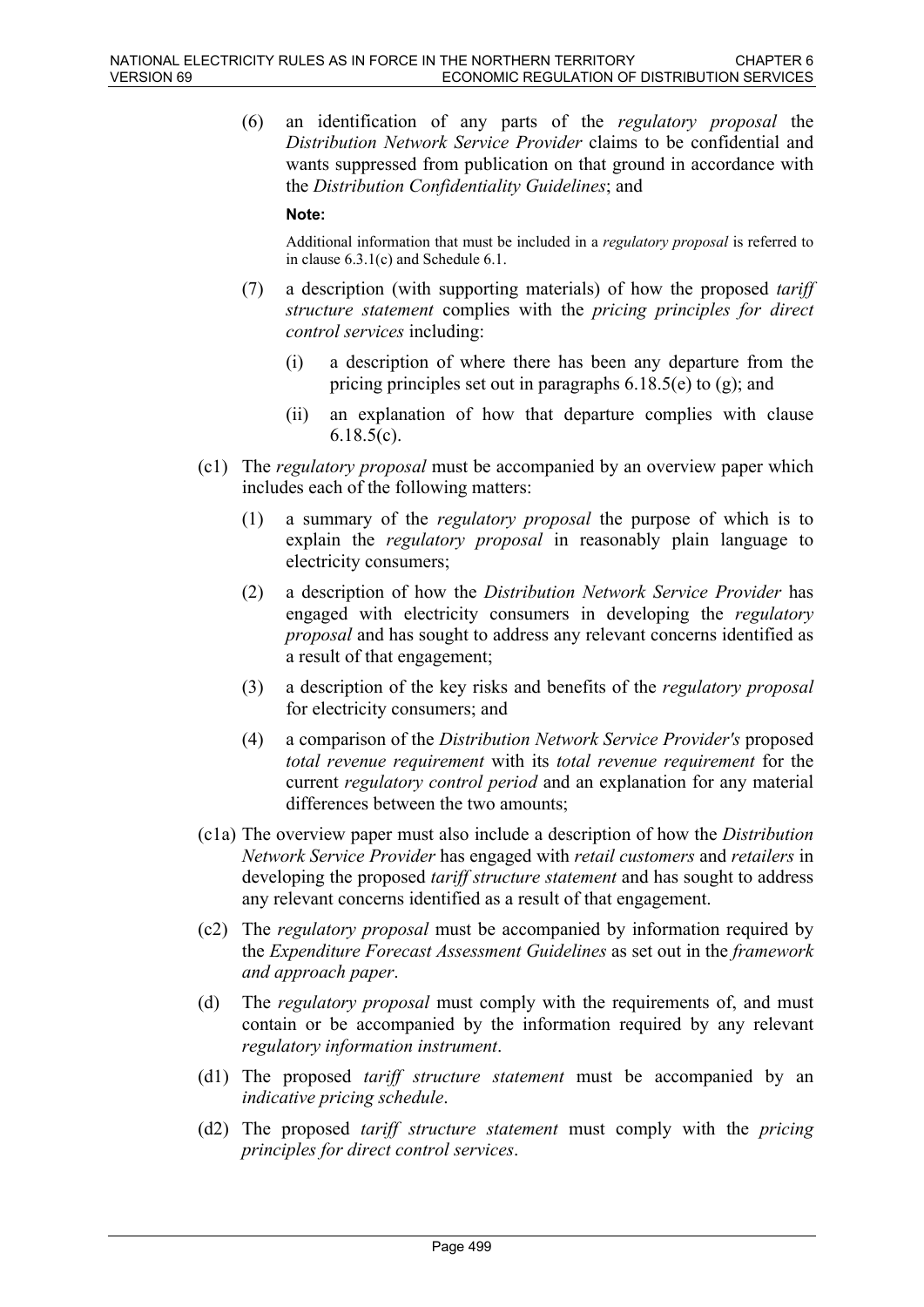- (e) If more than one *distribution system* is owned, controlled or operated by a *Distribution Network Service Provider*, then, unless the *AER* otherwise determines, a separate *regulatory proposal* and a separate *tariff structure statement* are to be submitted for each *distribution system*.
- (f) If, at the commencement of this Chapter, different parts of the same *distribution system* were separately regulated, then, unless the *AER* otherwise determines, a separate *regulatory proposal* and a separate *tariff structure statement* are to be submitted for each part as if it were a separate *distribution system*.

# **6.9 Preliminary examination and consultation**

#### **6.9.1 Preliminary examination**

- (a) If the *AER* considers that:
	- (1) a *regulatory proposal* submitted by a *Distribution Network Service Provider*;
	- (2) a proposed *tariff structure statement* submitted by a *Distribution Network Service Provider*;
	- (3) any *exemption application* submitted with the *regulatory proposal*; or
	- (4) any information accompanying such a *regulatory proposal*, proposed *tariff structure statement* or *exemption application*,

does not comply, in any respect, with a requirement of the Law or the *Rules*, the *AER* may notify the *Distribution Network Service Provider* that it requires resubmission of the relevant *regulatory proposal*, proposed *tariff structure statement*, *exemption application* or accompanying information.

(b) The notice must be given as soon as practicable and must state why, and in what respects, the *AER* considers the *regulatory proposal*, proposed *tariff structure statement*, *exemption application* or the accompanying information (as the case may be) to be non-compliant.

### **6.9.2 Resubmission of proposal**

- (a) A *Distribution Network Service Provider* must, within 20 *business days* after receiving a notice under clause 6.9.1, resubmit its *regulatory proposal*, proposed *tariff structure statement*, *exemption application* or the accompanying information (as the case may be) in an amended form that complies with the relevant requirements set out in the notice.
- (b) A *Distribution Network Service Provider* may only make changes to its *regulatory proposal*, proposed *tariff structure statement*, *exemption application* or the accompanying information (as the case may be) to address the deficiencies identified in the notice.

### **6.9.2A Confidential information**

If the *Distribution Network Service Provider* has identified any part of the *regulatory proposal* as submitted or resubmitted to the *AER* (as the case may be) under this Part to be confidential, the *AER* must, as soon as is reasonably practicable, include on its website a notice that sets out: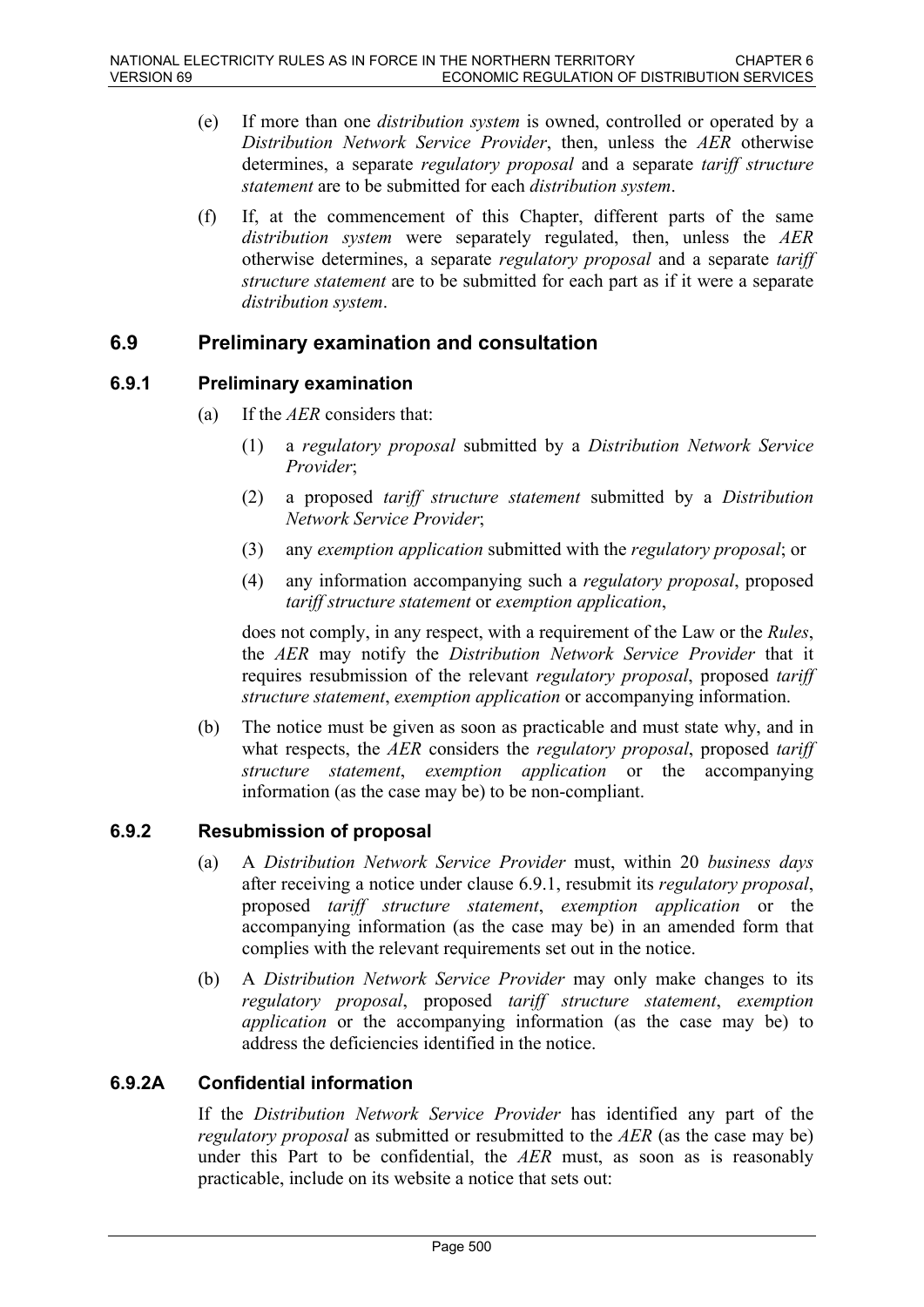- (a) the fact that the *regulatory proposal* contains information over which a claim of confidentiality has been made;
- (b) the proportion of material in the *regulatory proposal* that is subject to any claim of confidentiality compared to that which is not subject to any such claim; and
- (c) the comparative proportion of material in the *regulatory proposal* that is subject to any claim of confidentiality compared to that which is subject to claims of confidentiality in the *regulatory proposals* of other *Distribution Network Service Providers*.

### **6.9.3 Consultation**

- (a) Subject to the provisions of the Law and the *Rules* about the disclosure of *confidential information*, the *AER* must *publish*:
	- (1) a *regulatory proposal*;
	- (2) a proposed *tariff structure statement*;
	- (3) an *exemption application* (if any); and
	- (4) any information accompanying such a *regulatory proposal*, *proposed tariff structure statement* or *exemption application*,

submitted or resubmitted to it (as the case may be) by the *Distribution Network Service Provider* under clause 6.8.2 or 6.9.2, together with:

- (5) the *AER's* proposed *Negotiated Distribution Service Criteria* for the *Distribution Network Service Provider*; and
- (6) an invitation for written submissions on the documents and information referred to in sub-paragraphs (1) to (5),

after the *AER* decides that the *regulatory proposal*, proposed *tariff structure statement*, *exemption application* (if any) and accompanying information comply (or that there is sufficient compliance) with the requirements of the Law and the *Rules*.

- (b) The *AER* must *publish*:
	- (1) an issues paper not more than 40 *business days* after the submission, under clause 6.8.2, of the documents and information, but not any resubmitted documents or information, referred to in sub-paragraphs  $(a)(1)$  to  $(a)(4)$ ;
	- (2) an invitation for written submissions on the issues paper; and
	- (3) an invitation to attend a public forum on the issues paper.
- (b1) The issues paper referred to in paragraph (b) must identify preliminary issues, whether or not arising out of the documents and information referred to in sub-paragraphs (a)(1) to (a)(4), that the *AER* considers are likely to be relevant to its assessment of those documents or that information (however, nothing in this clause is to be taken as precluding the *AER* from considering other issues in making a distribution determination for the *Distribution Network Service Provider*).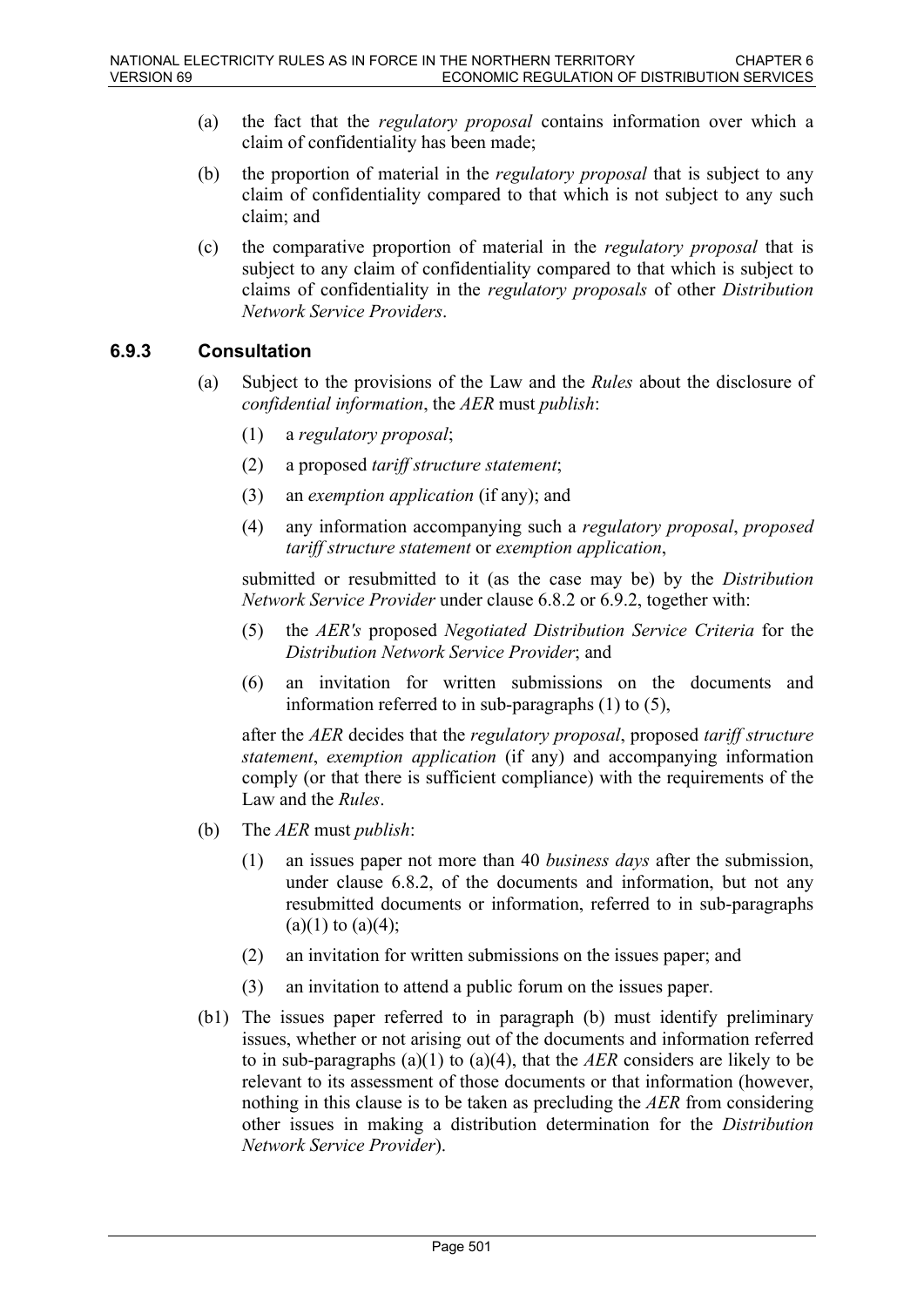- (b2) The *AER* must hold a public forum on the issues paper not more than 10 *business days* after the *publication* of the issues paper.
- (c) Any person may make a written submission to the *AER* on the documents and information referred to in sub-paragraphs  $(a)(1)$  to  $(a)(5)$  or the issues paper within the time specified in the invitations referred to in paragraphs (a)(6) and (b), which in each case must be not earlier than 30 *business days* after the *publication* of the issues paper.

# **6.10 Draft distribution determination and further consultation**

### **6.10.1 Making of draft distribution determination**

- (a) The *AER* must make a draft distribution determination in relation to the *Distribution Network Service Provider*.
- (b) In making a draft distribution determination in relation to the *Distribution Network Service Provider*, and subject to clause 6.14, the *AER* must have regard to each of the following:
	- (1) the information included in or accompanying the *regulatory proposal*, the proposed *tariff structure statement* and the *exemption application*;
	- (2) written submissions on the issues paper received under clause 6.9.3 and on the documents and information referred to in sub-paragraphs 6.9.3(a)(1) to 6.9.3(a)(5); and
	- (3) any analysis undertaken by or for the *AER* that is *published* prior to the making of the draft distribution determination or as part of the draft distribution determination.
- (ba) In addition, if the draft distribution determination will apply to a *distribution system* in this jurisdiction during the *1st regulatory control period*, the *AER* must have regard to:
	- (1) any amount that, under clause  $3.1.3(a)(ii)$  or  $3.1.5(a)(ii)(B)$  of Part B of the *2014 NT Network Price Determination*, the *AER* determined, before 1 July 2018, should be passed through to network users in a *regulatory year* of the *1st regulatory control period* or a subsequent *regulatory control period*; and
	- (2) any amount that, under clause 3.1.3(d)(ii) of Part B of the *2014 NT Network Price Determination*, should be passed through to network users in a *regulatory year* of the *1st regulatory control period* or a subsequent *regulatory control period* as a result of the *AER* failing, before 1 July 2018, to make a determination within the prescribed period.

#### **Note:**

This paragraph expires on 1 July 2024.

### **6.10.2 Publication of draft determination and consultation**

- (a) The *AER* must, as soon as practicable after the relevant date referred to in clause 6.8.2(b), *publish*:
	- (1) the draft distribution determination;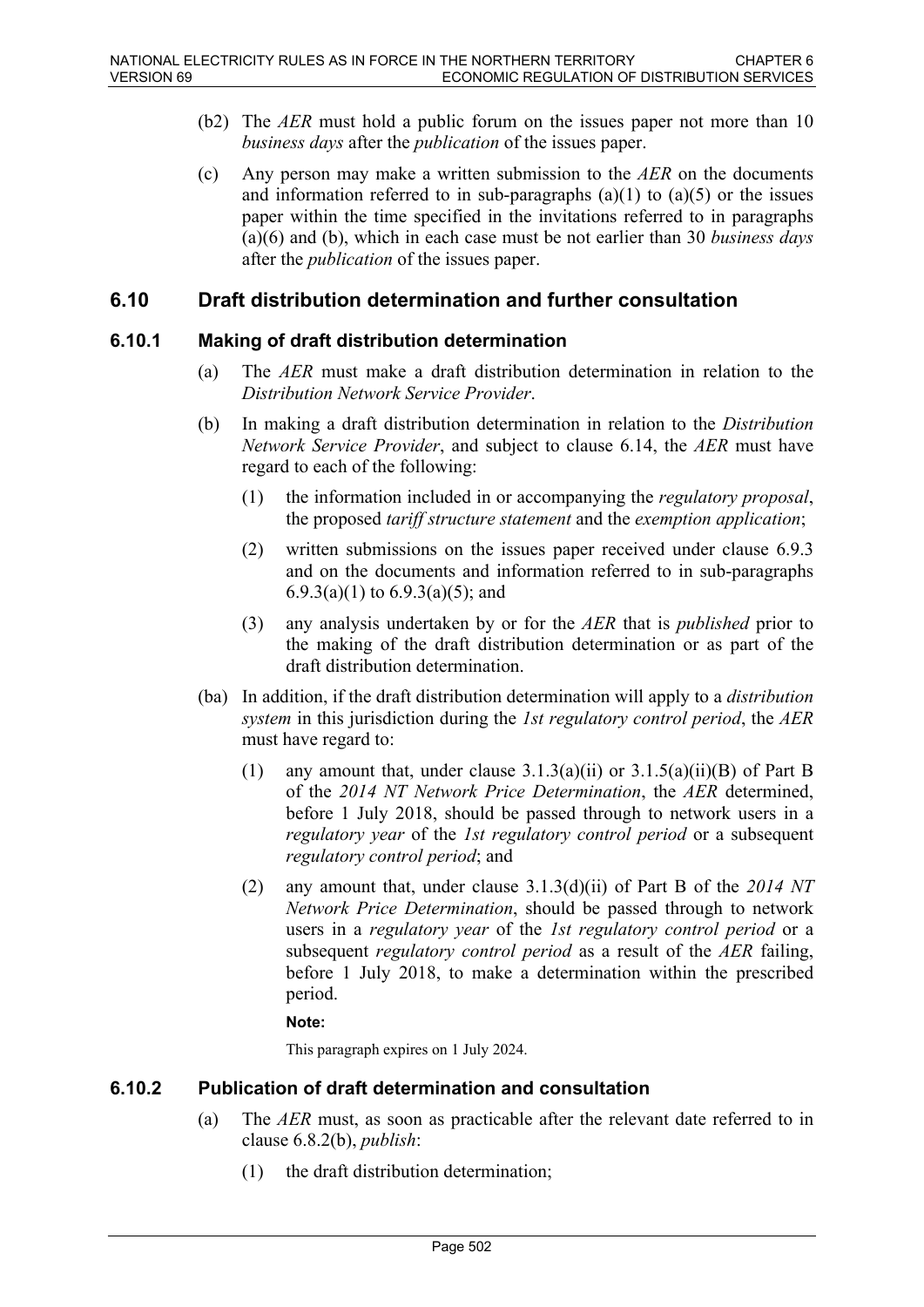- (2) notice of the making of the draft distribution determination;
- (3) the *AER's* reasons for suggesting that the distribution determination should be made as proposed including the draft constituent decisions i.e. the decisions made in accordance with rule 6.12 on which the draft distribution determination is predicated;
- (4) notice of a predetermination conference; and
- (5) an invitation for written submissions on its draft distribution determination.
- (b) The *AER* must hold the predetermination conference at the time, date and place specified in the notice under subparagraph (a)(4) for the purpose of explaining the draft distribution determination.
- (c) Any person may make a written submission to the *AER* on the draft distribution determination within the time specified in the invitation referred to in paragraph (a)(5), which must be not earlier than 45 *business days* after the making of the draft determination.

### **6.10.3 Submission of revised proposal**

- (a) In addition to making written submissions, the *Distribution Network Service Provider* may, not more than 45*business days* after the publication of the draft distribution determination, submit a revised *regulatory proposal* or a revised proposed *tariff structure statement* to the *AER*.
- (b) A *Distribution Network Service Provider* may only make the revisions referred to in paragraph (a) so as to incorporate the substance of any changes required to address matters raised by the draft distribution determination or the *AER's* reasons for it.
- (b1) A revised proposed *tariff structure statement* must comply with the *pricing principles for direct control services* and must be accompanied by a revised *indicative pricing schedule*.
- (c) A revised *regulatory proposal* must comply with the requirements of, and must contain or be accompanied by the information required by, any relevant *regulatory information instrument* or the *Rules*.
- (c1) If the *Distribution Network Service Provider* has identified any part of the revised *regulatory proposal* to the *AER* under this Part to be confidential, the *AER* must, as soon as is reasonably practicable, make available on its website a notice that sets out:
	- (1) the fact that the revised *regulatory proposal* contains information over which a claim of confidentiality has been made;
	- (2) the proportion of material in the revised *regulatory proposal* that is subject to any claim of confidentiality compared to that which is not subject to any such claim; and
	- (3) the comparative proportion of material in the revised *regulatory proposal* that is subject to any claim of confidentiality compared to that which is subject to claims of confidentiality in the revised *regulatory proposals* of other *Distribution Network Service Providers*.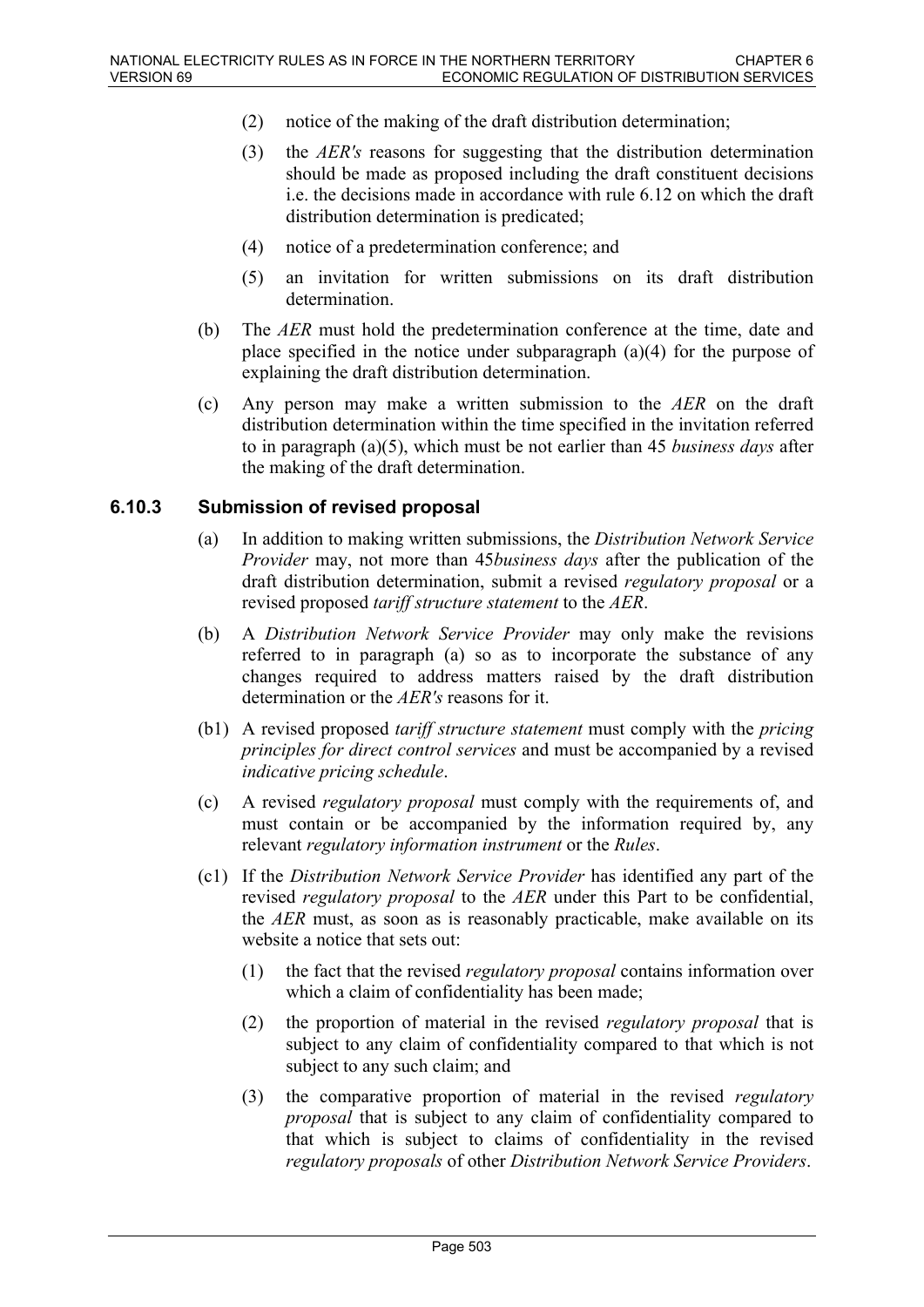- (d) Subject to the provisions of the Law and the *Rules* about the disclosure of *confidential information*, the *AER* must *publish* a revised *regulatory proposal* or a revised proposed *tariff structure statement* submitted by the *Distribution Network Service Provider* under paragraph (a), together with the accompanying information, as soon as practicable after receipt by the *AER*.
- (e) The *AER* may invite written submissions on the revised *regulatory proposal* or the revised proposed *tariff structure statement*.

## **6.10.4 Submissions on specified matters**

If the *AER* invites submissions on a revised *regulatory proposal* or a revised proposed *tariff structure statement* under clause 6.10.3(e), the *AER* may invite further written submissions on the submissions received under clause 6.10.2(c) or 6.10.3(e) by *publishing* an invitation which specifies:

- (a) the matters in respect of which submissions are invited; and
- (b) the time for making submissions, which must not be earlier than 15 *business days* after the date on which the invitation was *published*.

# **6.11 Distribution determination**

### **6.11.1 Making of distribution determination**

- (a) The *AER* must make a distribution determination in relation to the *Distribution Network Service Provider*.
- (b) In making a distribution determination in relation to the *Distribution Network Service Provider*, and subject to rule 6.14, the *AER* must have regard to each of the following:
	- (1) the information included in or accompanying the *regulatory proposal*, the proposed *tariff structure statement* and the *exemption application* (if any);
	- (2) written submissions received under this Part E; and
	- (3) any analysis undertaken by or for the *AER* that is *published* prior to the making of the distribution determination or as part of the distribution determination.
- (ba) In addition, if the distribution determination will apply to a *distribution system* in this jurisdiction during the *1st regulatory control period*, the *AER* must have regard to:
	- (1) any amount that, under clause  $3.1.3(a)(ii)$  or  $3.1.5(a)(ii)(B)$  of Part B of the *2014 NT Network Price Determination*, the *AER* determined, before 1 July 2018, should be passed through to network users in a *regulatory year* of the *1st regulatory control period* or a subsequent *regulatory control period*; and
	- (2) any amount that, under clause 3.1.3(d)(ii) of Part B of the *2014 NT Network Price Determination*, should be passed through to network users in a *regulatory year* of the *1st regulatory control period* or a subsequent *regulatory control period* as a result of the *AER* failing,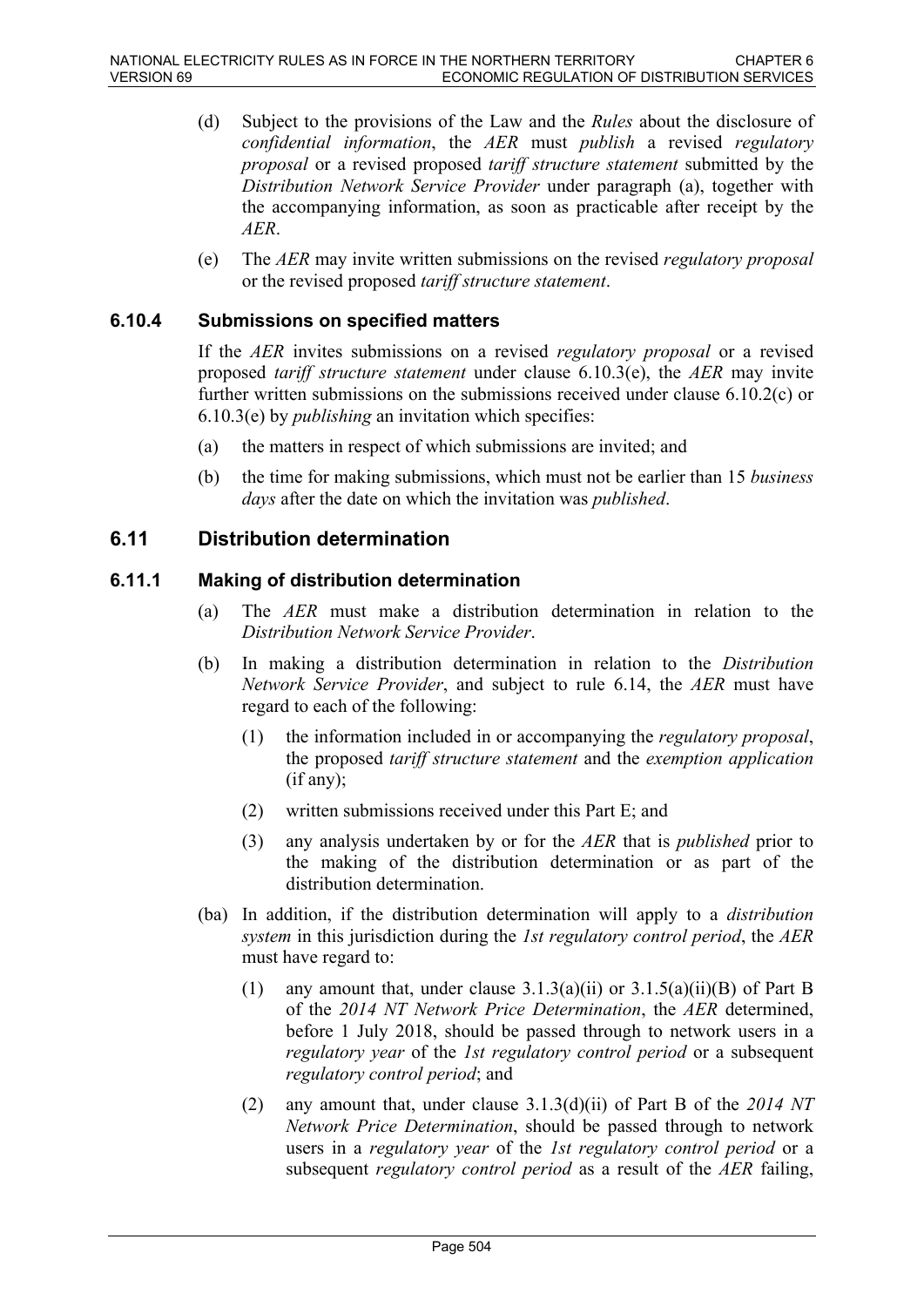before 1 July 2018, to make a determination within the prescribed period.

#### **Note:**

This paragraph (ba) expires on 1 July 2024.

(c) The *AER* must use its best endeavours to *publish*, a reasonable time prior to the making of the distribution determination, any analysis undertaken by or for it on which it proposes to rely, or to which it proposes to refer, for the purposes of the distribution determination.

### **6.11.1A Out of scope revised regulatory proposal or late submissions**

On or before making a distribution determination, the *AER* must make available on its website:

- (a) a summary of any revisions to the relevant *regulatory proposal* or proposed *tariff structure statement* that have been made in a revised *regulatory proposal* or revised proposed *tariff structure statement* that do not comply with clause 6.10.3(b), together with an indication of the amount of that information;
- (b) a summary of any submissions on the draft distribution determination, revised *regulatory proposal* or revised proposed *tariff structure statement* that were made by the *Distribution Network Service Provider* and that contain information that the *Distribution Network Service Provider* was entitled to incorporate in the revised *regulatory proposal* or the revised proposed *tariff structure statement* under clause 6.10.3(b), together with an indication of the amount of that information;
- (c) a summary of any submissions that purport to be made by the *Distribution Network Service Provider* under clause 6.10.4 but are in respect of matters other than those specified by the *AER* under that clause, together with an indication of the length of those submissions; and
- (d) a summary of any submissions on the draft determination, revised *regulatory proposal* or revised proposed *tariff structure statement* that were made by the *Distribution Network Service Provider* after the time for making the submissions has expired, together with an indication of the length of those submissions.

For the purpose of this clause 6.11.1A, revisions or submissions may be summarised by cross-referencing to the relevant *regulatory proposal*, proposed *tariff structure statement* or submissions.

## **6.11.2 Notice of distribution determination**

The *AER* must as soon as practicable, but not later than 2 months before the commencement of the relevant *regulatory control period*, *publish*:

- (1) notice of the making of the distribution determination;
- (2) the distribution determination itself; and
- (3) the *AER's* reasons for making the distribution determination in its final form including the constituent decisions i.e. the decisions made in accordance with rule  $6.12$  on which the distribution determination is predicated.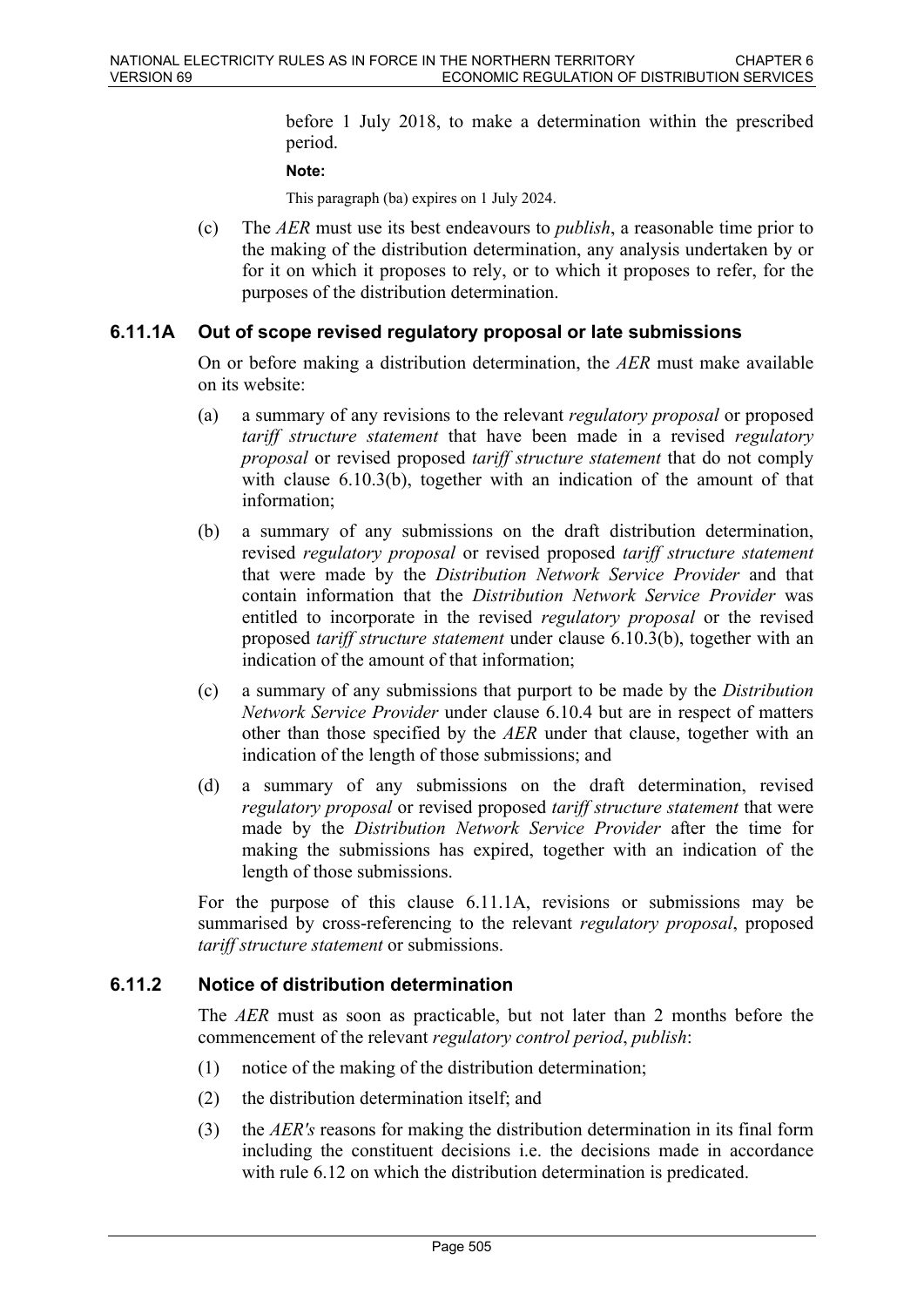# **6.11.3 Commencement of distribution determination**

- (a) A distribution determination takes effect at the commencement of the *regulatory control period* to which it relates.
- (b) If a period intervenes between the end of one *regulatory control period* and the commencement of a new distribution determination providing for the next *regulatory control period*:
	- (1) the previous distribution determination continues in force during the intervening period;
	- (2) the previous *approved pricing proposal* continues in force (despite any contrary provision of the *Rules*) during the intervening period and the first *regulatory year* of the later *regulatory control period*; and
	- (3) the later distribution determination is to make provision for appropriate adjustments to the *approved pricing proposals* for subsequent *regulatory years* of the *regulatory control period*.

# **6.12 Requirements relating to draft and final distribution determinations**

## **6.12.1 Constituent decisions**

A distribution determination is predicated on the following decisions by the *AER* (**constituent decisions**):

- (1) a decision on the classification of the services to be provided by the *Distribution Network Service Provider* during the course of the *regulatory control period*;
- (2) a decision on the *Distribution Network Service Provider's* current *building block proposal* in which the *AER* either approves or refuses to approve:
	- (i) the *annual revenue requirement* for the *Distribution Network Service Provider*, as set out in the *building block proposal*, for each *regulatory year* of the *regulatory control period*; and
	- (ii) the commencement and length of the *regulatory control period* as proposed in the *building block proposal*;
- (2A) a decision in which the *AER* determines to either grant or reject a request for an *asset exemption* under clause 6.4B.1(a)(1) in respect of a *building block proposal* for the *regulatory control period*;
- (3) a decision in which the *AER* either:
	- (i) acting in accordance with clause  $6.5.7(c)$ , accepts the total of the forecast capital expenditure for the *regulatory control period* that is included in the current *building block proposal*; or
	- (ii) acting in accordance with clause  $6.5.7(c)(2)$  or  $6.5.7(d)$ , does not accept the total of the forecast capital expenditure for the *regulatory control period* that is included in the current *building block proposal*, in which case the *AER* must set out its reasons for that decision and an estimate of the total of the *Distribution Network Service Provider's* required capital expenditure for the *regulatory control period* that the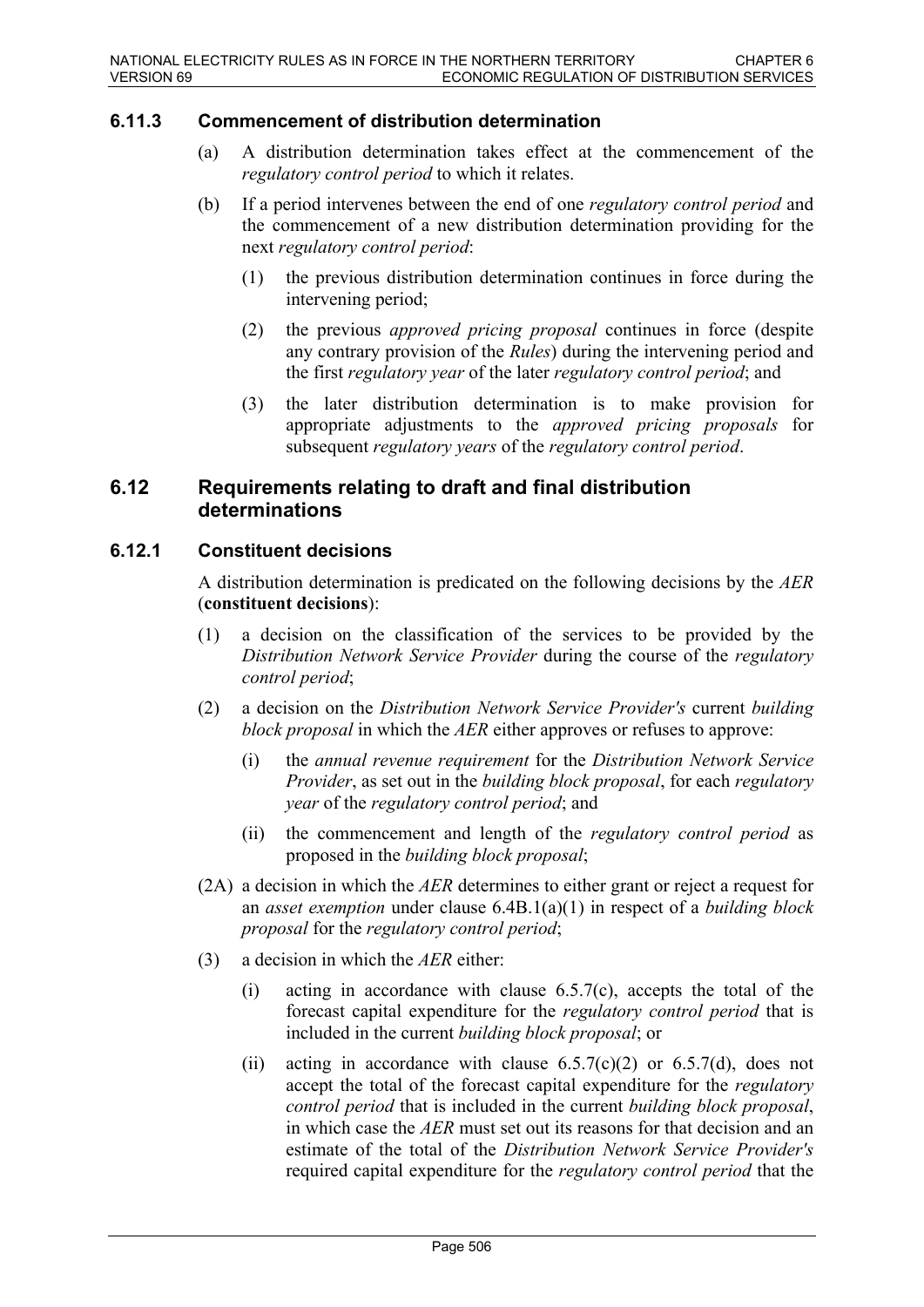*AER* is satisfied reasonably reflects the *capital expenditure criteria*, taking into account the *capital expenditure factors*;

- (3A) the *AER*'s estimate of the total of the *Distribution Network Service Provider's* required capital expenditure referred to in subparagraph (3)(ii) must not include *expenditure for a restricted asset*, unless:
	- (i) the relevant *Distribution Network Service Provider* has requested an *asset exemption* under:
		- (A) clause 6.4B.1(a)(2) for the previous *regulatory control period*, to the extent any of the *AER's* estimate relates to the *Distribution Network Service Provider*'s forecast for unspent capital expenditure under clause 6.5.7(g) for a *contingent project* that commenced in the previous *regulatory control period* and that unspent capital was in respect of *expenditure for a restricted asset*;
		- (B) clause 6.4B.1(a)(3) for the previous *regulatory control period*, to the extent any of the *AER's* estimate relates to an *approved pass through amount* for the *Distribution Network Service Provider* for the *regulatory control period* and that *approved pass through amount* is in respect of *expenditure for a restricted asset*; or
		- (C) clause 6.4B.1(a)(1) for the *regulatory control period*, to the extent any of the *AER*'s estimate otherwise relates to the *Distribution Network Service Provider*'s required capital expenditure for the *regulatory control period* and that capital expenditure is in respect of *expenditure for a restricted asset*,

for that asset or class of asset; and

- (ii) the *AER* has granted the *asset exemption*.
- (4) a decision in which the *AER* either:
	- (i) acting in accordance with clause  $6.5.6(c)$ , accepts the total of the forecast operating expenditure for the *regulatory control period* that is included in the current *building block proposal*; or
	- (ii) acting in accordance with clause 6.5.6(d), does not accept the total of the forecast operating expenditure for the *regulatory control period* that is included in the current *building block proposal*, in which case the *AER* must set out its reasons for that decision and an estimate of the total of the *Distribution Network Service Provider's* required operating expenditure for the *regulatory control period* that the *AER* is satisfied reasonably reflects the *operating expenditure criteria*, taking into account the *operating expenditure factors*;
- (4A) a decision in which the *AER* determines:
	- (i) whether each of the *proposed contingent projects* (if any) described in the current *regulatory proposal* are *contingent projects* for the purposes of the distribution determination in which case the decision must clearly identify each of those *contingent projects*;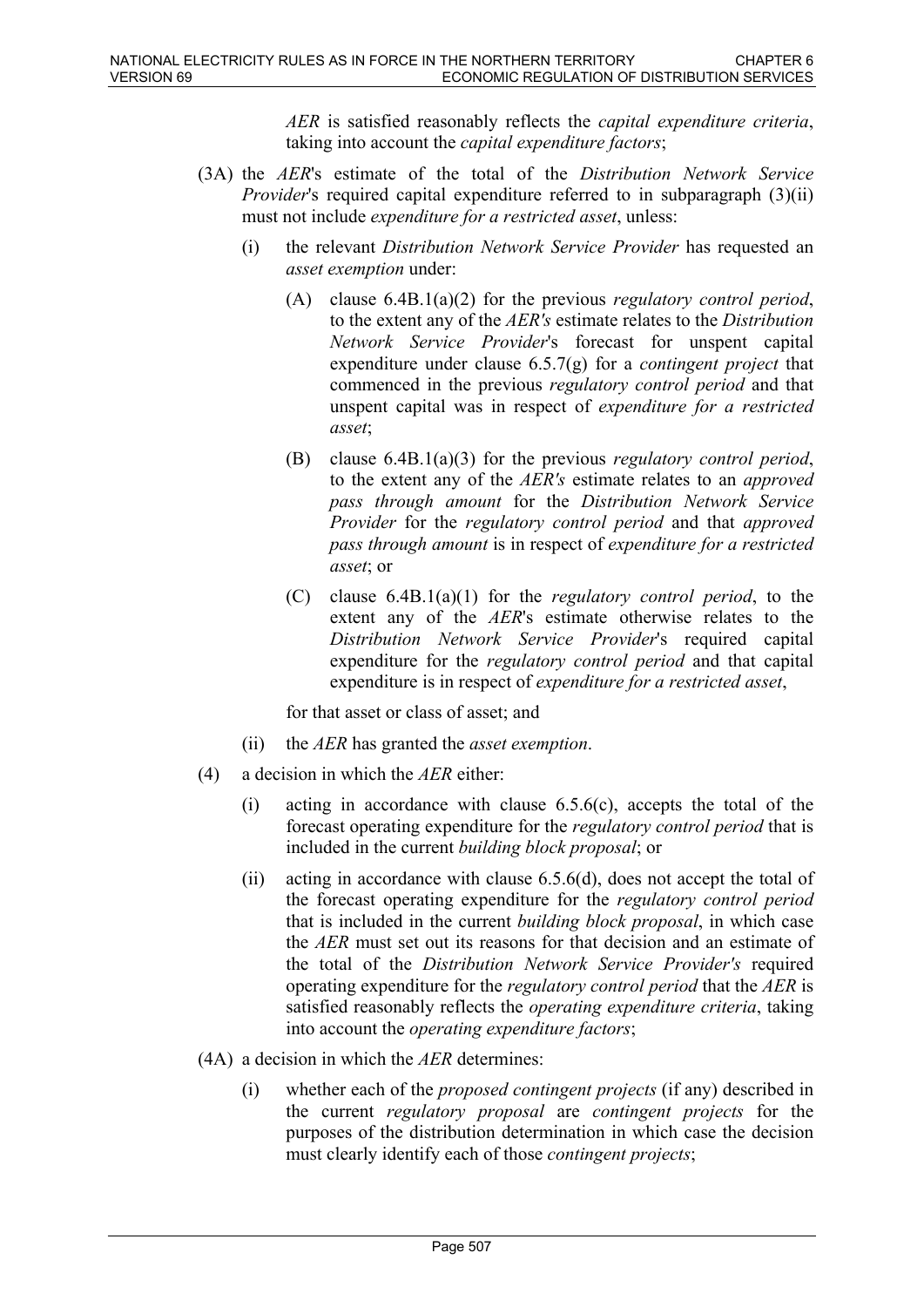- (ii) the capital expenditure that it is satisfied reasonably reflects the *capital expenditure criteria*, taking into account the *capital expenditure factors*, in the context of each *contingent project* as described in the current *regulatory proposal*;
- (iii) the *trigger events* in relation to each *contingent project* (in which case the decision must clearly specify those *trigger events*);
- (iv) if the *AER* determines that such a *proposed contingent project* is not a *contingent project* for the purposes of the distribution determination, its reasons for that conclusion, having regard to the requirements of clause 6.6A.1(b); and
- (v) to grant or reject a request for an *asset exemption* under clause 6.4B.1(a)(2) in respect of a *proposed contingent project*;
- (5) a decision on the *allowed rate of return* for each *regulatory year* of the *regulatory control period*;
- (5A) a decision on the *allowed imputation credits* for each *regulatory year* of the *regulatory control period*;
- (6) a decision on the regulatory asset base as at the commencement of the *regulatory control period* in accordance with clause 6.5.1 and schedule 6.2;
- (7) a decision on the estimated cost of corporate income tax to the *Distribution Network Service Provider* for each *regulatory year* of the *regulatory control period* in accordance with clause 6.5.3;
- (8) a decision on whether or not to approve the depreciation schedules submitted by the *Distribution Network Service Provider* and, if the *AER* decides against approving them, a decision determining depreciation schedules in accordance with clause 6.5.5(b);
- (9) a decision on how any applicable *efficiency benefit sharing scheme*, *capital expenditure sharing scheme*, *service target performance incentive scheme*, *demand management incentive scheme*, *demand management innovation allowance mechanism* or *small-scale incentive scheme* is to apply to the *Distribution Network Service Provider*;
- (10) a decision in which the *AER* decides other appropriate amounts, values or inputs;
- (11) a decision on the form of the control mechanisms (including the X factor) for *standard control services* (to be in accordance with the relevant *framework and approach paper*) and on the formulae that give effect to those control mechanisms;
- (12) a decision on the form of the control mechanisms for *alternative control services* (to be in accordance with the relevant *framework and approach paper*) and on the formulae that give effect to those control mechanisms;
- (13) a decision on how compliance with a relevant control mechanism is to be demonstrated;
- (14) a decision on the additional *pass through events* that are to apply for the *regulatory control period* in accordance with clause 6.5.10;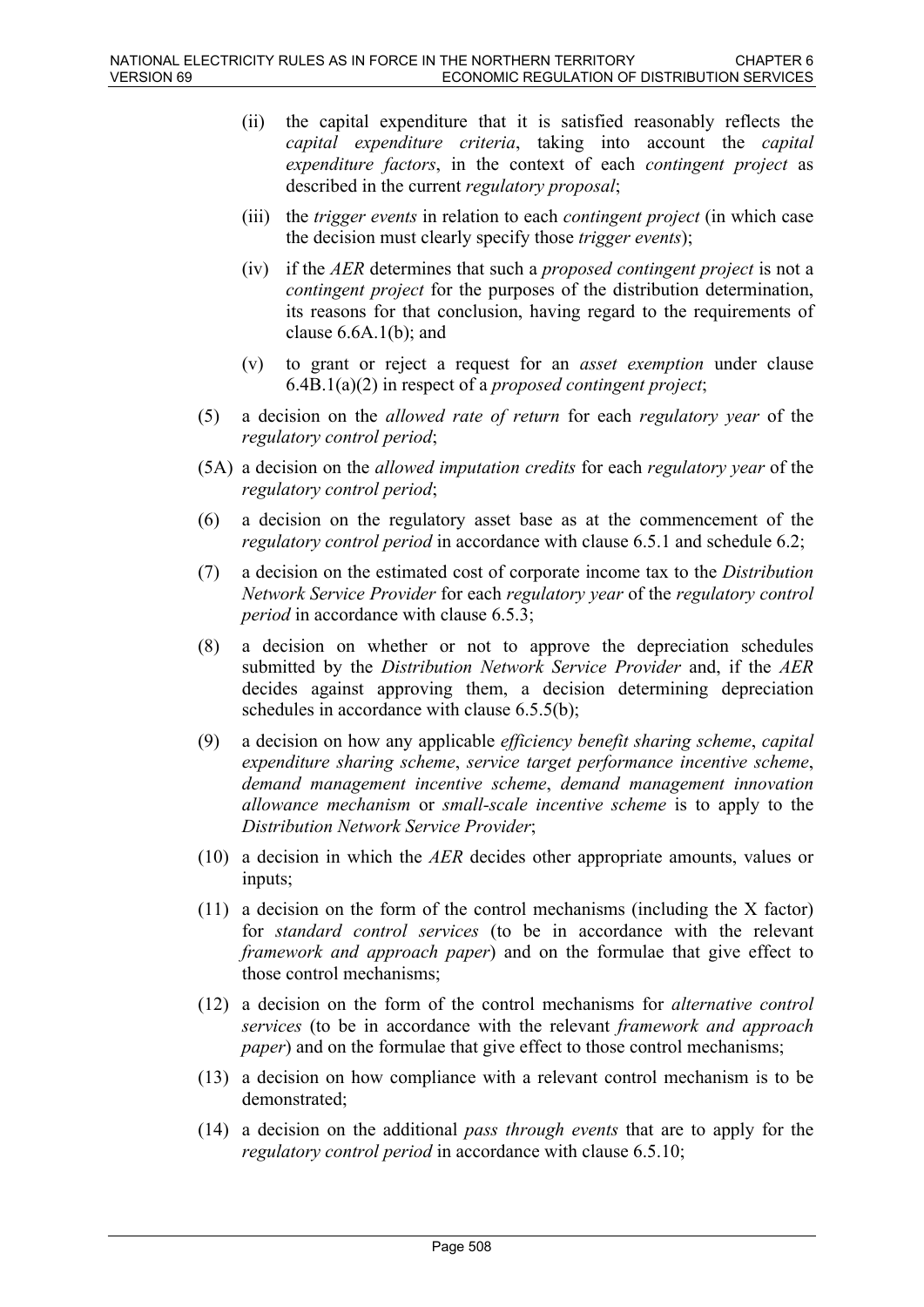- (14A) a decision on the *Distribution Network Service Provider's* proposed *tariff structure statement*, in which the *AER* either approves or refuses to approve that statement;
- (15) a decision on the *negotiating framework* that is to apply to the *Distribution Network Service Provider* for the *regulatory control period* (which may be the *negotiating framework* as proposed by the *Distribution Network Service Provider*, some variant of it, or a framework substituted by the *AER*);
- (16) a decision in which the *AER* decides the *Negotiated Distribution Service Criteria* for the *Distribution Network Service Provider*;
- (17) a decision on the policies and procedures for assigning *retail customers* to *tariff classes*, or reassigning *retail customers* from one *tariff class* to another (including any applicable restrictions);
- (17A) a decision on the approval of the proposed *pricing methodology* for *transmission standard control services* (if rule 6.26 applies);
- (18) a decision on whether depreciation for establishing the regulatory asset base as at the commencement of the following *regulatory control period* is to be based on actual or forecast capital expenditure;

### **Note:**

See clause S6.2.2B.

- (19) a decision on how the *Distribution Network Service Provider* is to report to the *AER* on its recovery of *designated pricing proposal charges* for each *regulatory year* of the *regulatory control period* and on the adjustments to be made to subsequent *pricing proposals* to account for over or under recovery of those charges;
- (20) a decision on how the *Distribution Network Service Provider* is to report to the *AER* on its recovery of *jurisdictional scheme amounts* for each *regulatory year* of the *regulatory control period* and on the adjustments to be made to subsequent *pricing proposals* to account for over or under recovery of those amounts. A decision under this subparagraph (20) must be made in relation to each *jurisdictional scheme* under which the *Distribution Network Service Provider* has *jurisdictional scheme obligations* at the time the decision is made; and
- (21) a decision on the *connection policy* that is to apply to the *Distribution Network Service Provider* for the *regulatory control period* (which may be the *connection policy* as proposed by the *Distribution Network Service Provider*, some variant of it, or a policy substituted by the *AER*).

## **6.12.2 Reasons for decisions**

- (a) The reasons given by the *AER* for a draft distribution determination under rule 6.10 or a final distribution determination under rule 6.11 must set out the basis and rationale of the determination, including:
	- (1) details of the qualitative and quantitative methods applied in any calculations and formulae made or used by the *AER*;
	- (2) the values adopted by the *AER* for each of the input variables in any calculations and formulae, including: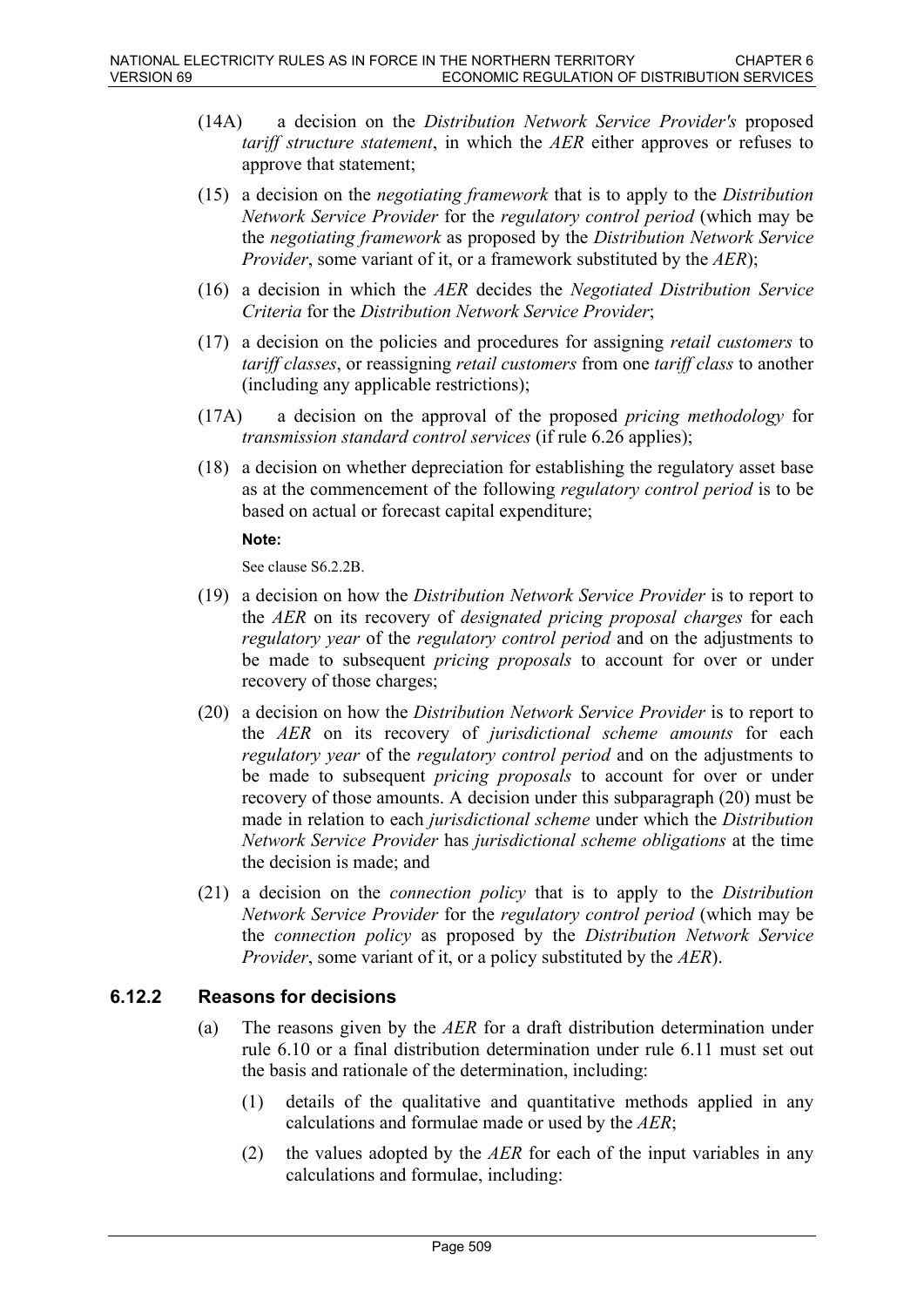- (i) whether those values have been taken or derived from the *Distribution Network Service Provider's* current building block proposal; and
- (ii) if not, the rationale for the adoption of those values;
- (3) details of any assumptions made by the *AER* in undertaking any material qualitative and quantitative analyses; and
- (4) reasons for the making of any decisions, the giving or withholding of any approvals, and the exercise of any discretions as referred to in this Chapter 6, for the purposes of the determination, such reasons being expressed by reference to the requirements relating to such decisions, approvals or discretions as are contained in this Chapter.
- (b) The *AER* must include in its reasons for a draft distribution determination under rule 6.10 or a final distribution determination under rule 6.11 a statement, with supporting reasons, as to the extent to which the roll forward of the regulatory asset base as determined under clause 6.12.1(6) contributes to the achievement of the *capital expenditure incentive objective*.

### **6.12.3 Extent of AER's discretion in making distribution determinations**

- (a) Subject to this clause and other provisions of this Chapter 6 explicitly negating or limiting the *AER*'s discretion, the *AER* has a discretion to accept or approve, or to refuse to accept or approve, any element of:
	- (1) a *regulatory proposal*;
	- (2) proposed *tariff structure statement*; or
	- (3) *exemption application* (if any).
- (b) The classification of *distribution services* must be as set out in the relevant *framework and approach paper* unless the *AER* considers that a material change in circumstances justify departing from the classification as set out in that paper.
- (c) The form of the control mechanism must be as set out in the relevant *framework and approach paper* unless the *AER*:
	- (1) has departed from the classification of a *distribution service* as set out in that paper in accordance with paragraph (b); and
	- (2) considers that no form of control mechanism set out in that paper should apply to that *distribution service*.
- (c1) The formulae that give effect to the control mechanisms set out in the relevant *framework and approach paper* must be as set out in that paper unless the *AER* considers that a material change in circumstances justify departing from the formulae as set out in that paper.
- (d) The *AER* must approve the *total revenue requirement* for a *Distribution Network Service Provider* for a *regulatory control period*, and the *annual revenue requirement* for each *regulatory year* of the *regulatory control period*, as set out in the *Distribution Network Service Provider's* current *building block proposal*, if the *AER* is satisfied that those amounts have been properly calculated using the *post-tax revenue model* on the basis of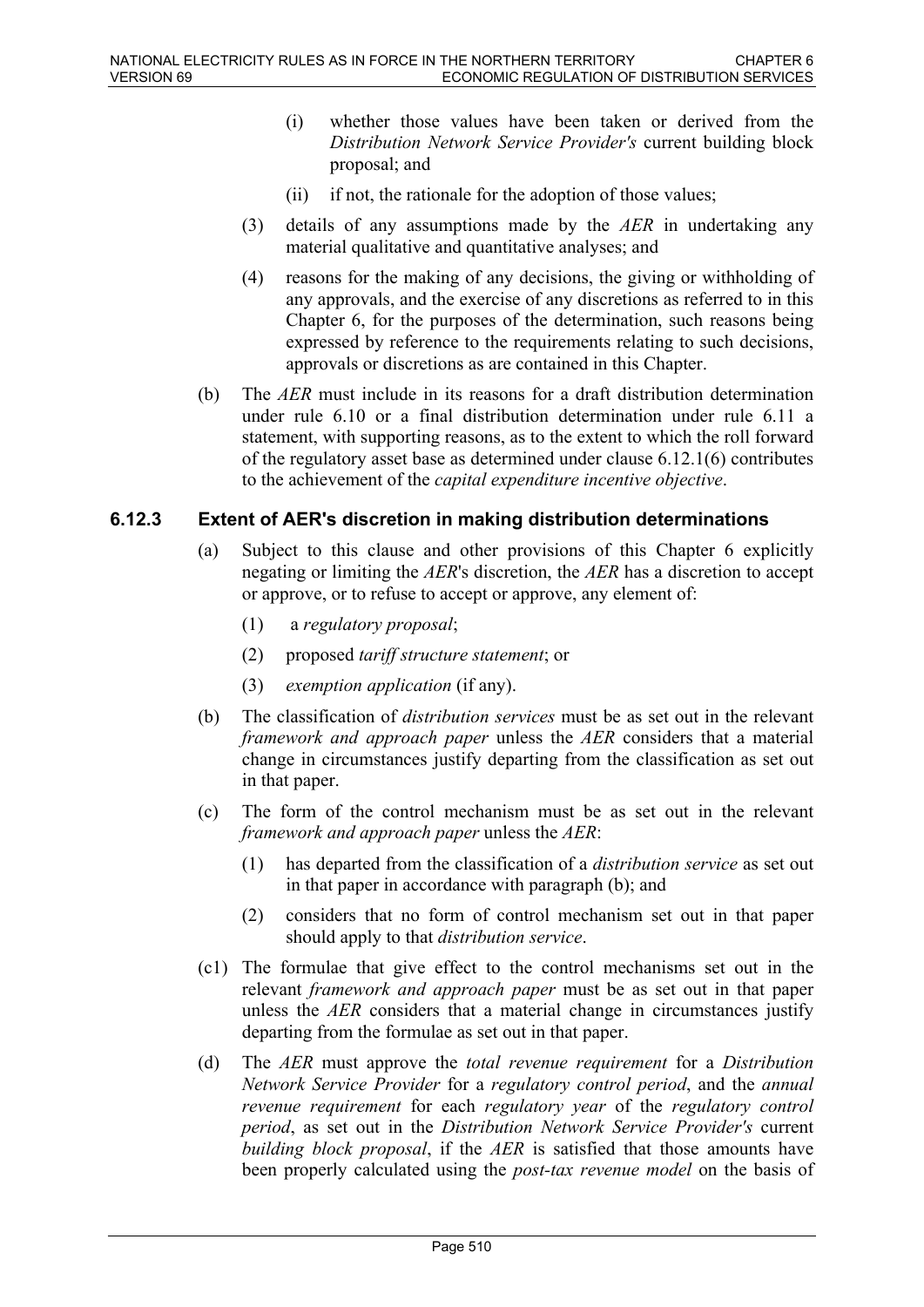amounts calculated, determined or forecast in accordance with the requirements of Part C of this Chapter 6.

- (e) The *AER* must approve a proposed *regulatory control period* if the proposed period consists of 5 *regulatory years*.
- (f) **[Deleted]**
- (g) The *AER* must approve a proposed *negotiating framework* if the *AER* is satisfied that it adequately complies with the requirements of Part D.
- (h) If the *AER* refuses to approve the proposed *negotiating framework*, the approved amended *negotiating framework* must be:
	- (1) determined on the basis of the current proposed *negotiating framework*; and
	- (2) amended from that basis only to the extent necessary to enable it to be approved in accordance with the *Rules*.
- (i) The *AER* must approve the proposed *connection policy* if the *AER* is satisfied that it adequately complies with the requirements of Part DA.
- (j) If the *AER* refuses to approve the proposed *connection policy*, the approved amended *connection policy* must be:
	- (1) determined on the basis of the current proposed *connection policy*; and
	- (2) amended from that basis only to the extent necessary to enable it to be approved in accordance with the *Rules*.
- (k) The *AER* must approve a *Distribution Network Service Provider's* proposed *tariff structure statement* unless the *AER* is reasonably satisfied that the proposed *tariff structure statement* does not comply with the *pricing principles for direct control services* or other applicable requirements of the *Rules*.
- (l) If, in making a distribution determination in relation to a *Distribution Network Service Provider*, the *AER* refuses to approve the *Distribution Network Service Provider's* proposed *tariff structure statement*, the *AER* must include in that distribution determination an amended *tariff structure statement* which is:
	- (1) determined on the basis of the *Distribution Network Service Provider's* proposed *tariff structure statement*; and
	- (2) amended from that basis only to the extent necessary to enable it to be approved in accordance with the *Rules*.

# **6.13 Revocation and substitution of distribution determination for wrong information or error**

- (a) The *AER* may (but is not required to) revoke a distribution determination during a *regulatory control period* if it appears to the *AER* that the distribution determination is affected by a material error or deficiency of one or more of the following kinds:
	- (1) a clerical mistake or an accidental slip or omission;
	- (2) a miscalculation or misdescription;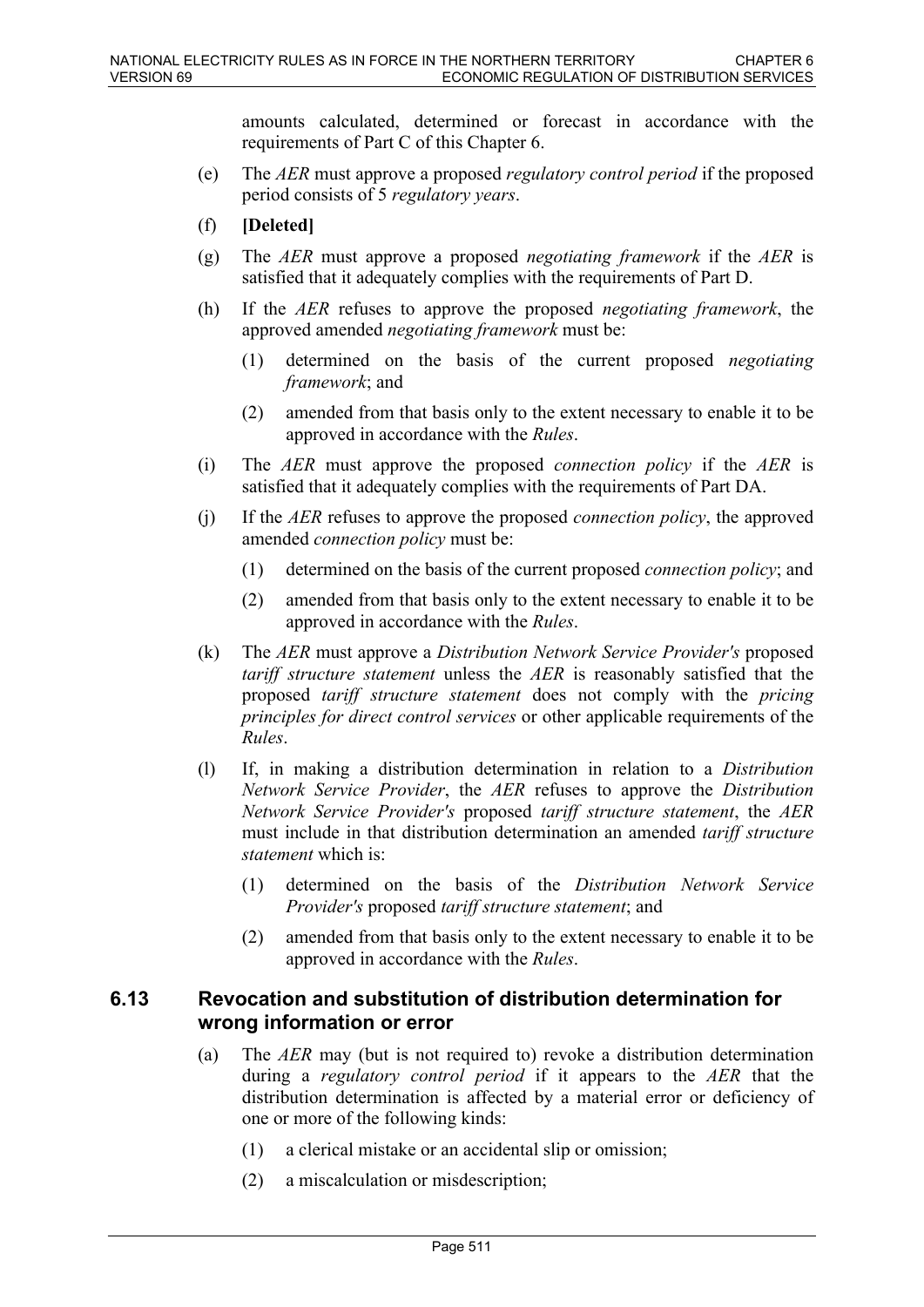- (3) a defect in form; or
- (4) a deficiency resulting from the provision of false or materially misleading information to the *AER*.
- (b) If the *AER* revokes a distribution determination under paragraph (a), the *AER* must make a new distribution determination in substitution for the revoked distribution determination to apply for the remainder of the *regulatory control period* for which the revoked distribution determination was to apply.
- (c) If the *AER* revokes and substitutes a distribution determination under paragraphs (a) and (b), the substituted distribution determination must only vary from the revoked distribution determination to the extent necessary to correct the relevant error or deficiency.
- (d) The *AER* may only revoke and substitute a distribution determination under this rule 6.13, if it has first consulted with the relevant *Distribution Network Service Provider* and such other persons as it considers appropriate.

# **6.14 Miscellaneous**

- (a) The *AER* may, but is not required to, consider any submission made pursuant to an invitation for submissions after the time for making the submission has expired.
- (b) Nothing in this Part E is to be construed as precluding the *AER* from *publishing* any issues, consultation and discussion papers, or holding any conferences and information sessions, that the *AER* considers appropriate.
- (c) Subject to paragraph (d), as soon as practicable after the *AER* receives a submission in response to an invitation for submissions that is made under this Chapter (whether or not the submission was made before the time for making it has expired), the *AER* must *publish* that submission.
- (d) The *AER* must not *publish* a submission referred to in paragraph (c) to the extent it contains information which has been clearly identified as confidential by the person making the submission.
- (e) The *AER* may give such weight to *confidential information* identified in accordance with paragraph (d) in a submission as it considers appropriate, having regard to the fact that such information has not been made publicly available.
- (f) Paragraph (d) does not apply to the extent that any other provision of the Law or the *Rules* permits or requires such information to be publicly released by the *AER*.

# **6.14A Distribution Confidentiality Guidelines**

- (a) The *AER* must, in accordance with the *distribution consultation procedures*, make and *publish* guidelines (*Distribution Confidentiality Guidelines*).
- (b) The *Distribution Confidentiality Guidelines* must specify the manner in which the *Distribution Network Service Provider* may make confidentiality claims in its *regulatory proposal*, which may include categories of confidential information by reference to which *Distribution Network Service*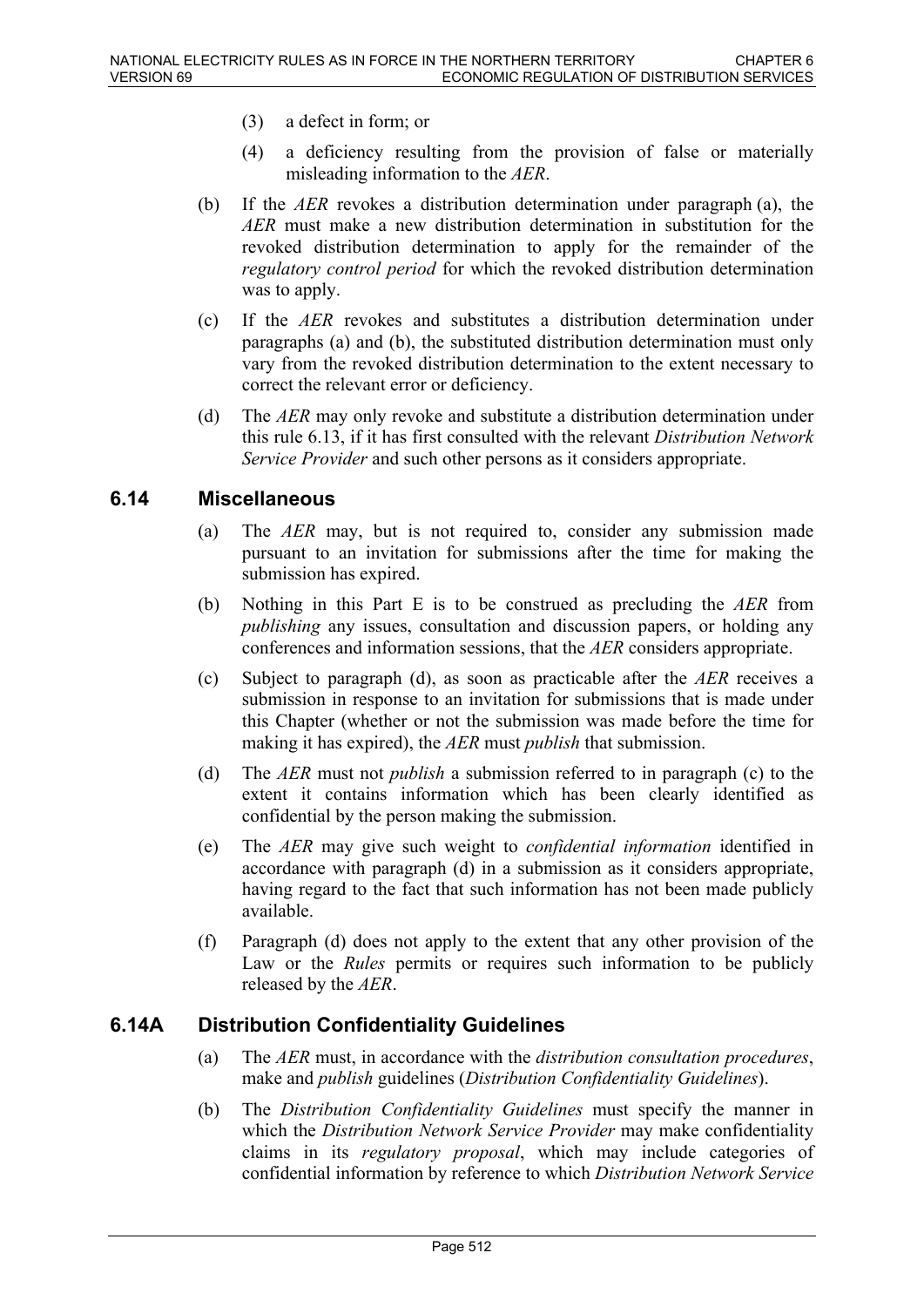*Providers* must classify any claims of confidentiality in their *regulatory proposals*.

- (c) There must be *Distribution Confidentiality Guidelines* in force at all times after the date on which the *AER* first *publishes* the *Distribution Confidentiality Guidelines* under the *Rules*.
- (d) The *Distribution Confidentiality Guidelines* are binding on the *AER* and each *Distribution Network Service Provider* to which they apply.
- (da) For the application of these *Rules* in this jurisdiction:
	- (1) the *Distribution Confidentiality Guidelines* that are in force in the other *participating jurisdictions* on 1 July 2016 are taken:
		- (i) to be the *Distribution Confidentiality Guidelines* in force in this jurisdiction (subject to any amendment or replacement under these *Rules*); and
		- (ii) to have been made and *published* by the *AER* on 1 July 2016; and
	- (2) the *AER* is taken to have complied with the requirements of paragraphs (a) and (b) in making and *publishing* the *Distribution Confidentiality Guidelines*.

# **Part F Cost Allocation**

# **6.15 Cost allocation**

## **6.15.1 Duty to comply with Cost Allocation Method**

A *Distribution Network Service Provider* must comply with the *Cost Allocation Method* that has been approved in respect of that provider from time to time by the *AER* under this rule 6.15.

## **6.15.2 Cost Allocation Principles**

The following principles constitute the *Cost Allocation Principles*:

- (1) the detailed principles and policies used by a *Distribution Network Service Provider* to allocate costs between different categories of *distribution services* must be described in sufficient detail to enable the *AER* to replicate reported outcomes through the application of those principles and policies;
- (2) the allocation of costs must be determined according to the substance of a transaction or event rather than its legal form;
- (3) only the following costs may be allocated to a particular category of *distribution services*:
	- (i) costs which are directly attributable to the provision of those services;
	- (ii) costs which are not directly attributable to the provision of those services but which are incurred in providing those services, in which case such costs must be allocated to the provision of those services using an appropriate allocator which should: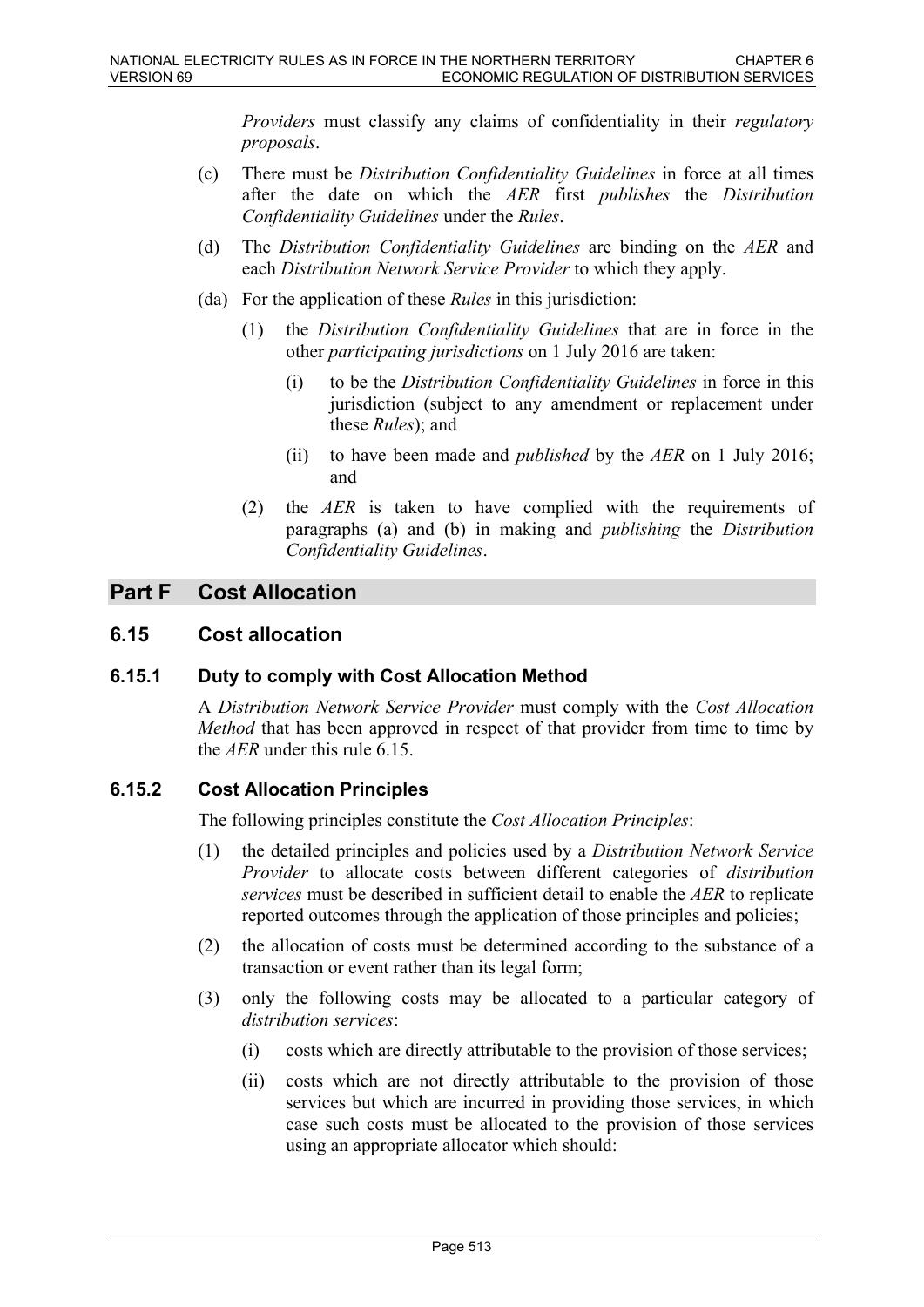- (A) except to the extent the cost is immaterial or a causal based method of allocation cannot be established without undue cost and effort, be causation based; and
- (B) to the extent the cost is immaterial or a causal based method of allocation cannot be established without undue cost and effort, be an allocator that accords with a well accepted cost allocation method;
- (4) any cost allocation method which is used, the reasons for using that method and the numeric quantity (if any) of the chosen allocator must be clearly described;
- (5) the same cost must not be allocated more than once;
- (6) the principles, policies and approach used to allocate costs must be consistent with the *Distribution Ring-Fencing Guidelines*;
- (7) costs which have been allocated to a particular service cannot be reallocated to another service during the course of a *regulatory control period*.

### **Note:**

The *Cost Allocation Guidelines* are required by clause 6.15.3 to give effect to and be consistent with, the *Cost Allocation Principles*.

# **6.15.3 Cost Allocation Guidelines**

- (a) The *AER* must, in accordance with the *distribution consultation procedures*, make and *publish* guidelines (the *Cost Allocation Guidelines*) relating to the preparation by a *Distribution Network Service Provider* of its *Cost Allocation Method*.
- (b) The *Cost Allocation Guidelines* must give effect to and be consistent with the *Cost Allocation Principles*.
- (c) Without limiting the generality of paragraph (b), the *Cost Allocation Guidelines* may specify:
	- (1) the format of a *Cost Allocation Method*;
	- (2) the detailed information that is to be included in a *Cost Allocation Method*;
	- (3) the categories of *distribution services* which are to be separately addressed in a *Cost Allocation Method*, such categories being determined by reference to the nature of those services, the persons to whom those services are provided or such other factors as the *AER* considers appropriate; and
	- (4) the allocation methods which are acceptable and the supporting information that is to be included in relation to such methodologies in a *Cost Allocation Method*.
- (d) The *Cost Allocation Guidelines* are binding on the *AER* and each *Distribution Network Service Provider* to which they apply.
- (e) The *AER* must *publish* the first *Cost Allocation Guidelines* within 6 months after the commencement of the *Rules* and there must be *Cost Allocation Guidelines* in force at all times after that date.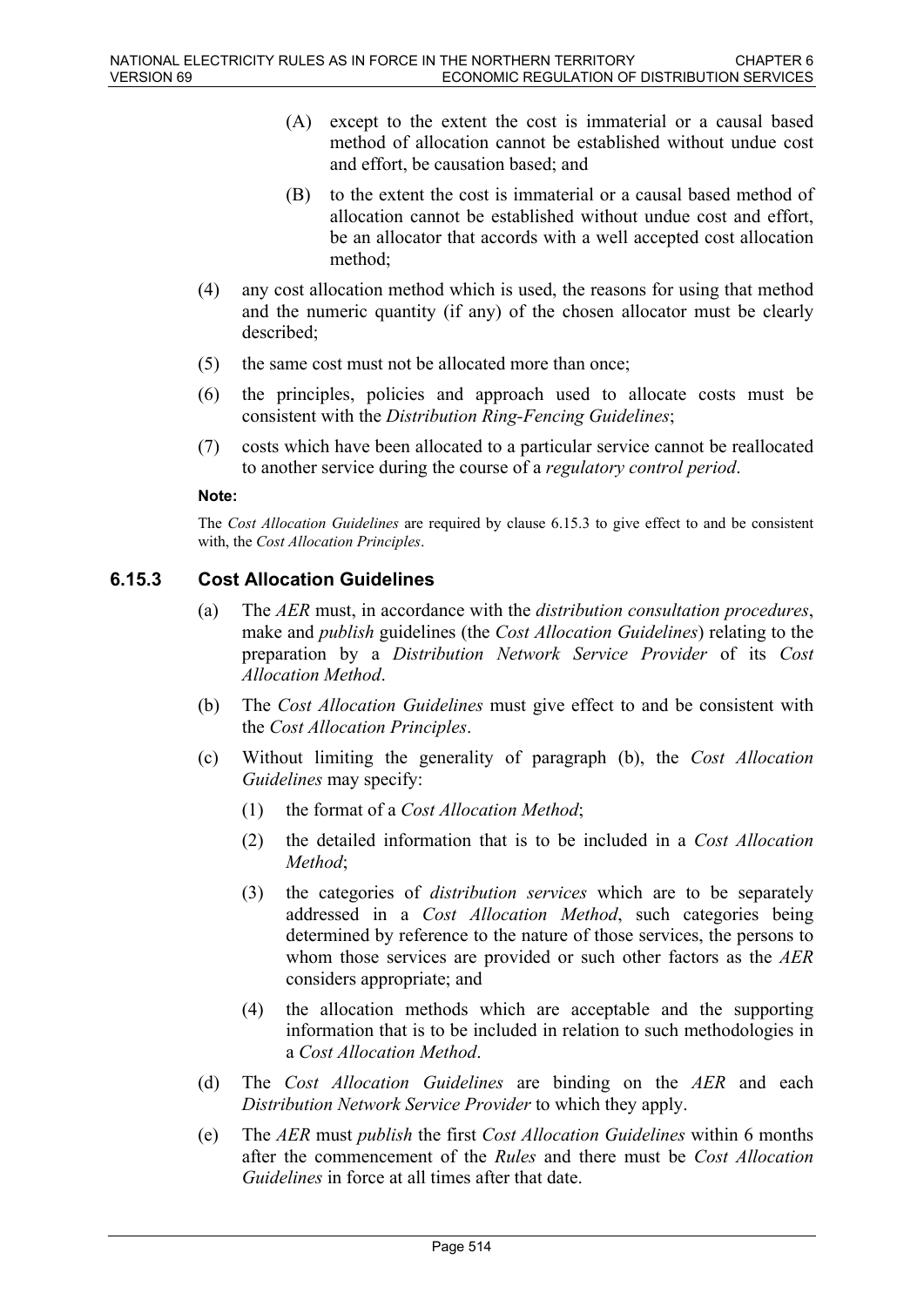- (ea) For the application of these *Rules* in this jurisdiction:
	- (1) the *Cost Allocation Guidelines* that are in force in the other *participating jurisdictions* on 1 July 2016 are taken:
		- (i) to be the *Cost Allocation Guidelines* in force in this jurisdiction (subject to any amendment or replacement under these *Rules*); and
		- (ii) to have been made and *published* by the *AER* on 1 July 2016; and
	- (2) the *AER* is taken to have complied with the requirements of paragraphs (a), (b) and (e) in making and *publishing* the *Cost Allocation Guidelines*.

## **6.15.4 Cost Allocation Method**

- (a) Each *Distribution Network Service Provider* in this jurisdiction must submit to the *AER* for its approval a document setting out its proposed *Cost Allocation Method* within 6 months of being required to do so by the *AER*.
- (b) The *Cost Allocation Method* proposed by a *Distribution Network Service Provider* must give effect to and be consistent with the *Cost Allocation Guidelines*.
- (c) The *AER* may approve or refuse to approve a *Cost Allocation Method* submitted under paragraph (a).
- (d) The *AER* must notify the relevant *Distribution Network Service Provider* of its decision to approve or refuse to approve the *Cost Allocation Method* submitted to it under paragraph (a) within 6 months of its submission, failing which the *AER* will be taken to have approved it.
- (e) As part of giving any approval referred to in paragraph (c), the *AER* may, after consulting with the relevant *Distribution Network Service Provider*, amend the *Cost Allocation Method* submitted to it, in which case the *Cost Allocation Method* as so amended will be taken to be approved by the *AER*.
- (f) A *Distribution Network Service Provider* may, with the *AER's* approval, amend its *Cost Allocation Method* from time to time but:
	- (1) the amendment:
		- (i) may be approved on condition that the *Distribution Network Service Provider* agree to incorporate into the amendment specified additional changes to the *Cost Allocation Method* the *AER* reasonably considers necessary or desirable as a result of the amendment as submitted; and
		- (ii) if approved on such a condition, does not take effect unless and until the *Distribution Network Service Provider* notifies the *AER* of its agreement; and
	- (2) if 6 months elapse from the date of the submission of the amendment and the *AER* has not notified the *Distribution Network Service Provider* within that period of its approval or refusal to approve the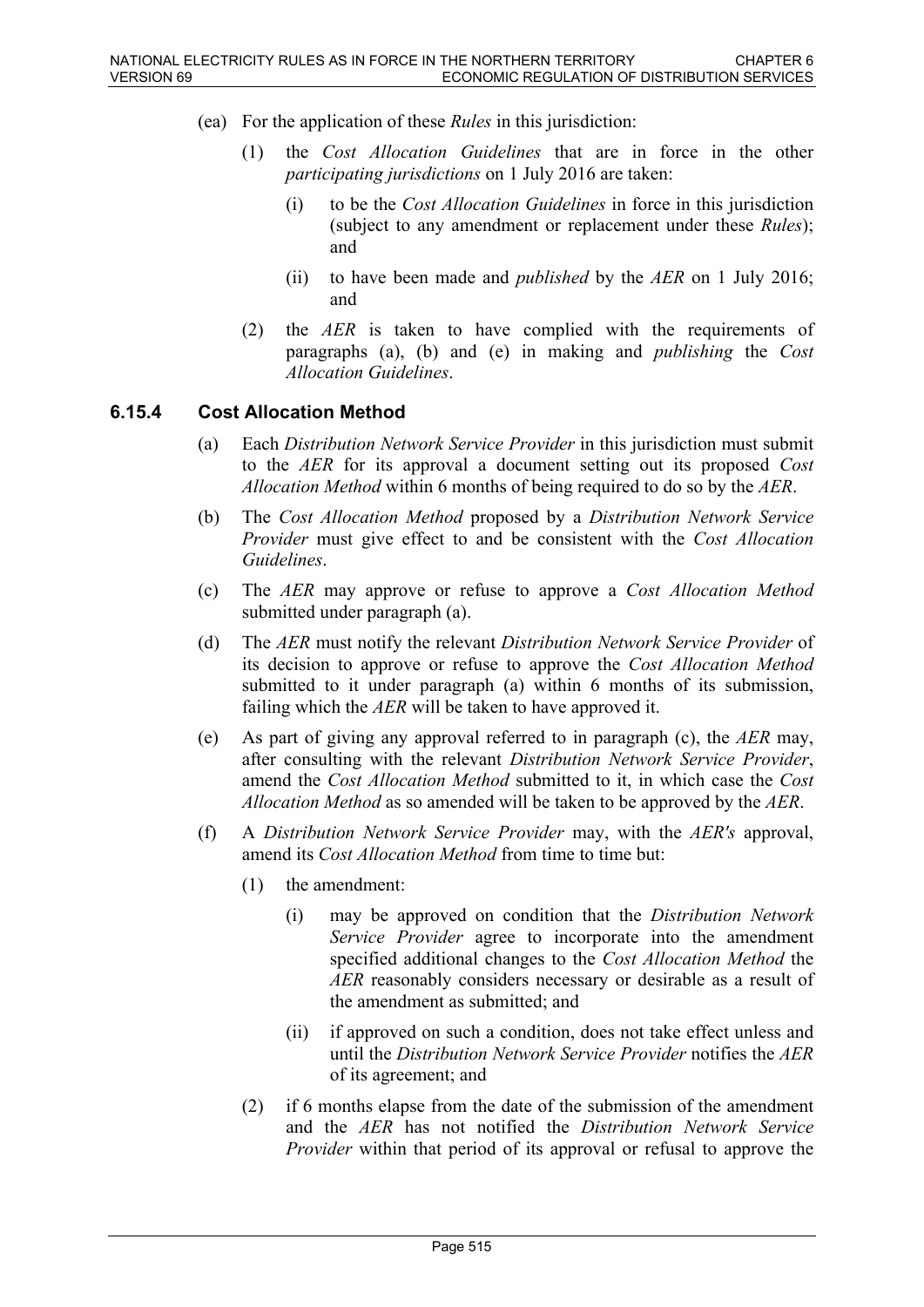amendment, the amendment is, at the end of that period, conclusively presumed to have been unconditionally approved.

- (g) A *Distribution Network Service Provider* must amend its *Cost Allocation Method* where the amendment is required by the *AER* to take into account any change to the *Cost Allocation Guidelines*, but the amendment only comes into effect:
	- (1) on the date that the *AER* approves that amendment, or 3 months after the submission of the amendment, whichever is the earlier; and
	- (2) subject to additional changes to the *Cost Allocation Method* (if any) the *AER* reasonably considers necessary or desirable as a result of the amendment and notifies to the *Distribution Network Service Provider* before the amendment takes effect.
- (h) A *Distribution Network Service Provider* must maintain a current copy of its *Cost Allocation Method* on its website.

# **Part G Distribution consultation procedures**

# **6.16 Distribution consultation procedures**

- (a) This rule 6.16 applies wherever the *AER* is required to comply with the *distribution consultation procedures*. For the avoidance of doubt, the *distribution consultation procedures* are separate from, and (where they are required to be complied with) apply to the exclusion of, the *Rules consultation procedures* under rule 8.9.
- (b) If the *AER* is required to comply with the *distribution consultation procedures* in preparing, making, developing, reviewing, amending or replacing any guidelines, methodologies, models, schemes, or tests, it must *publish*:
	- (1) the proposed guideline, methodology, model, scheme, test or amendment;
	- (2) an explanatory statement that sets out the provision of the *Rules* under or for the purposes of which the guideline, methodology, model, scheme, test or amendment is proposed to be prepared, made or developed or is required to be reviewed, and the reasons for the proposed guideline, methodology, model, scheme, test or amendment; and
	- (3) an invitation for written submissions on the proposed guideline, methodology, model, scheme, test or amendment, or the review, (as the case may be).
- (c) The invitation must allow no less than 30 *business days* for the making of submissions, and the *AER* is not required to consider any submission made pursuant to that invitation after this time period has expired.
- (d) The *AER* may *publish* such issues, consultation and discussion papers, and hold such conferences and information sessions, in relation to the proposed guideline, methodology, model, scheme, test or amendment, or the review, as it considers appropriate.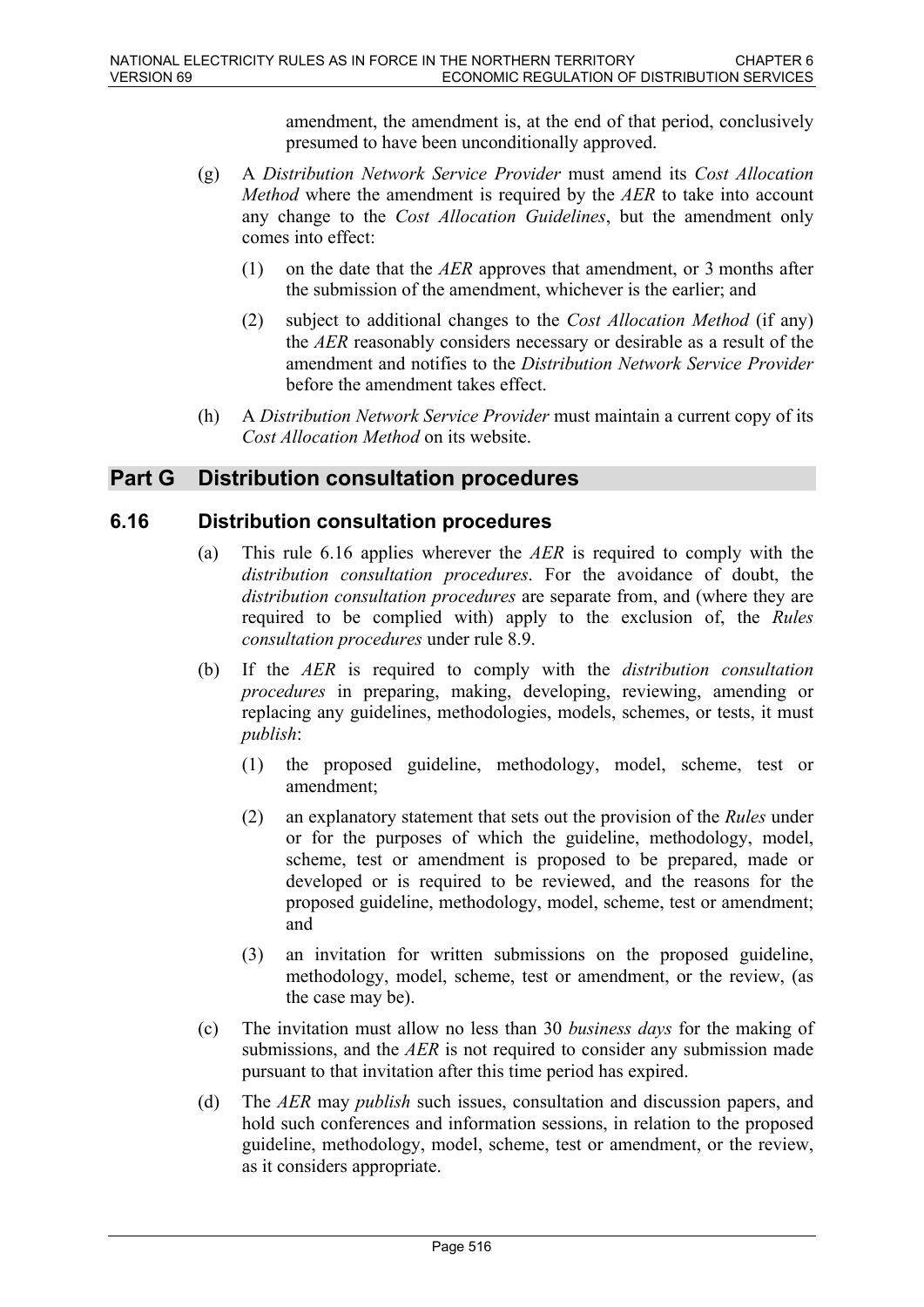- (e) Within 80 *business days* of *publishing* the documents referred to in paragraph (b), the *AER* must *publish*:
	- (1) its final decision on the guideline, methodology, model, scheme, test, amendment or review that sets out:
		- (i) the guideline, methodology, model, scheme, test or amendment (if any);
		- (ii) the provision of the *Rules* under which or for the purposes of which the guideline, methodology, model, scheme, test or amendment is being prepared, made or developed or is being reviewed;
		- (iii) the reasons for the guideline, methodology, model, scheme, test or amendment; and
		- (iv) the reasons for the outcome of any review; and
	- (2) notice of the making of the final decision on the guideline, methodology, model, scheme, test, amendment or review.
- (f) Subject to paragraph (c), the *AER* must, in making its final decision referred to in paragraph  $(e)(1)$ , consider any submissions made pursuant to the invitation for submissions referred to in paragraph  $(b)(3)$ , and the reasons referred to in paragraph  $(e)(1)(iii)$  or (iv) must include:
	- (1) a summary of each issue raised in those submissions that the *AER* reasonably considers to be material; and
	- (2) the *AER's* response to each such issue.
- (g) The *AER* may extend the time within which it is required to publish its final decision if:
	- (1) the consultation involves issues of unusual complexity or difficulty; and
	- (2) the extension of time has become necessary because of circumstances beyond the *AER's* control.

# **Part H Ring-Fencing Arrangements for Distribution Network Service Providers**

# **6.17 Distribution Ring-Fencing Guidelines**

## **6.17.1 Compliance with Distribution Ring-Fencing Guidelines**

All *Distribution Network Service Providers* must comply with the *Distribution Ring-Fencing Guidelines* prepared in accordance with clause 6.17.2.

### **Note**

This clause is classified as a civil penalty provision under the National Electricity (South Australia) Regulations. (See clause 6(1) and Schedule 1 of the National Electricity (South Australia) Regulations.)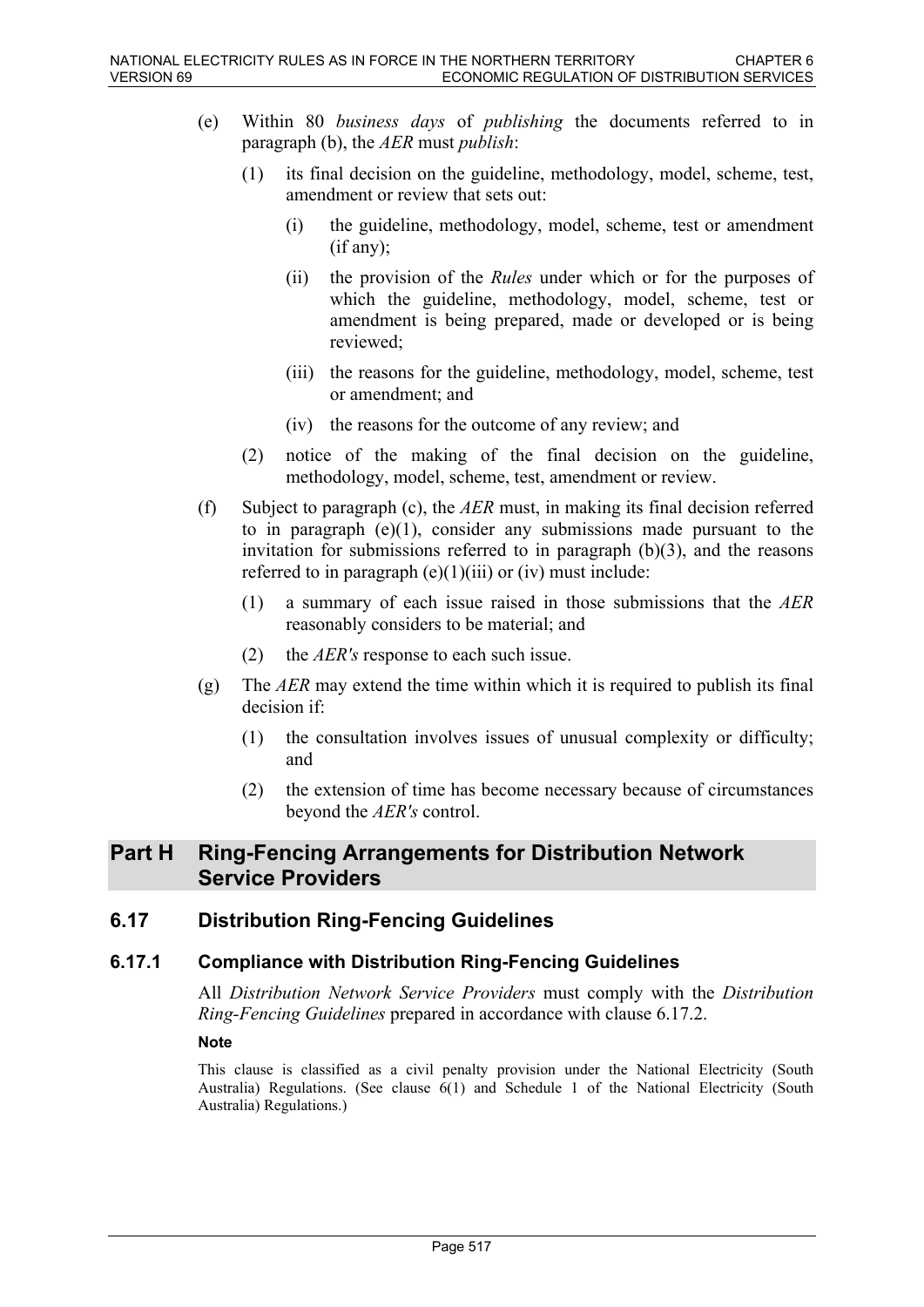### **6.17.1B Application of Distribution Ring-Fencing Guidelines in this jurisdiction**

Despite clause 6.17.1, in this jurisdiction:

- (a) the following provisions of the *Distribution Ring-Fencing Guidelines* have no effect:
	- (1) clause 1.1.1, all words from "For the avoidance" to "**DNSP**s.";
	- (2) clause 1.4, definition **non-distribution services**; and (3)

clauses 3.1, 4.2.1, 4.2.2 and 4.2.3; and

- (b) a reference in the *Distribution Ring-Fencing Guidelines* to "**nondistribution services**" must be regarded as a reference to "**other services**"; and
- (c) a reference in clause 3.2.1(a) of the *Distribution Ring-Fencing Guidelines* and the note to that paragraph to "**affiliated entities**" must be regarded as a reference to "**related electricity service providers**"; and
- (d) a reference in clause 6.2.1(b)(iv) of the *Distribution Ring-Fencing Guidelines* to "**affiliated entity**" must be regarded as a reference to "r**elated electricity service provider**".

**Note:**

This clause, and the operation of the *Distribution Ring-Fencing Guidelines* in this jurisdiction, will be revisited in the event of the introduction of contestable services (including contestable metering services) in this jurisdiction.

## **6.17.2 Development of Distribution Ring-Fencing Guidelines**

(a) Guidelines must be developed by the *AER* for the accounting and functional separation of the provision of *direct control services* by *Distribution Network Service Providers* from the provision of other services by *Distribution Network Service Providers* (the *Distribution Ring-Fencing Guidelines*). The guidelines may vary in application as between different *participating jurisdictions*.

**Note:**

Clause 11.14.5 will have a bearing on the application of these guidelines in certain cases.

- (b) The *Distribution Ring-Fencing Guidelines* may include, but are not limited to:
	- (1) provisions defining the need for and extent of:
		- (i) legal separation of the entity through which a *Distribution Network Service Provider* provides *network services* from any other entity through which it conducts business; and
		- (ii) the establishment and maintenance of consolidated and separate accounts for *standard control services*, *alternative control services* and other services provided by the *Distribution Network Service Provider*; and
		- (iii) allocation of costs between *standard control services*, *alternative control services* and other services provided by the *Distribution Network Service Provider*; and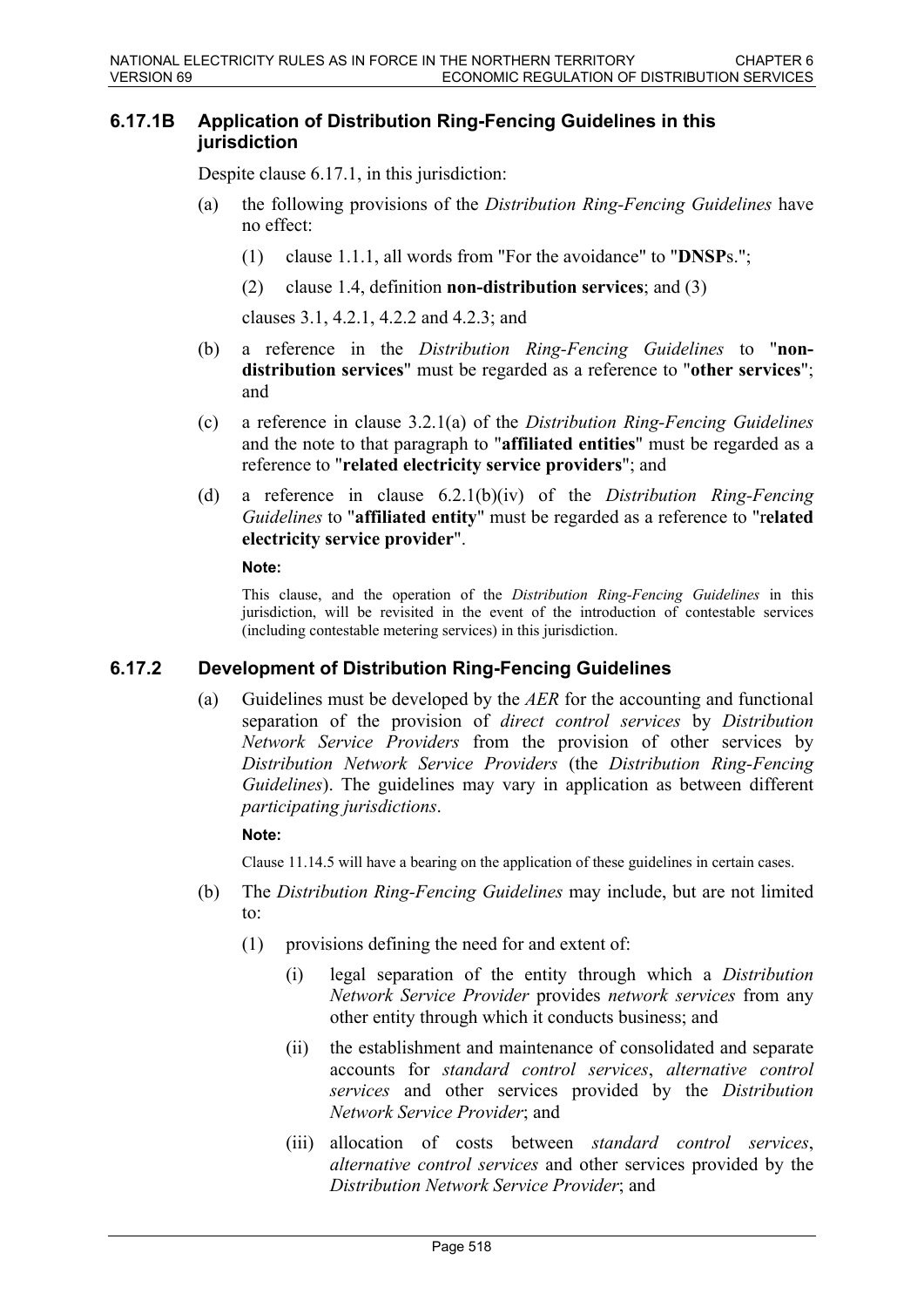- (iv) limitations on the flow of information between the *Distribution Network Service Provider* and any other person; and
- (v) limitations on the flow of information where there is the potential for a competitive disadvantage between those parts of the *Distribution Network Service Provider's* business which provide *direct control services* and parts of the provider's business which provide any other services; and
- (2) provisions allowing the *AER* to add to or to waive a *Distribution Network Service Provider*'s obligations under the *Distribution Ring-Fencing Guidelines*.
- (c) In developing or amending the *Distribution Ring-Fencing Guidelines* the *AER* must consider, without limitation, the need, so far as practicable, for consistency between the *Distribution Ring-Fencing Guidelines* and the *Transmission Ring-Fencing Guidelines*.
- (d) In developing or amending the *Distribution Ring-Fencing Guidelines*, the *AER* must consult with *participating jurisdictions*, *Registered Participants*, *AEMO* and other *interested parties*, and such consultation must be otherwise in accordance with the *distribution consultation procedures*.

# **Part I Distribution Pricing Rules**

# **6.18 Distribution Pricing Rules**

# **6.18.1 Application of this Part**

This Part applies to tariffs and *tariff classes* related to *direct control services*.

# **6.18.1A Tariff structure statement**

- (a) A *tariff structure statement* of a *Distribution Network Service Provider* must include the following elements:
	- (1) the *tariff classes* into which *retail customers* for *direct control services* will be divided during the relevant *regulatory control period*;
	- (2) the policies and procedures the *Distribution Network Service Provider* will apply for assigning *retail customers* to tariffs or reassigning *retail customers* from one tariff to another (including any applicable restrictions);
	- (3) the structures for each proposed tariff;
	- (4) the *charging parameters* for each proposed tariff; and
	- (5) a description of the approach that the *Distribution Network Service Provider* will take in setting each tariff in each *pricing proposal* of the *Distribution Network Service Provider* during the relevant *regulatory control period* in accordance with clause 6.18.5.
- (b) A *tariff structure statement* must comply with the *pricing principles for direct control services*.
- (c) A *Distribution Network Service Provider* must comply with the *tariff structure statement* approved by the *AER* and any other applicable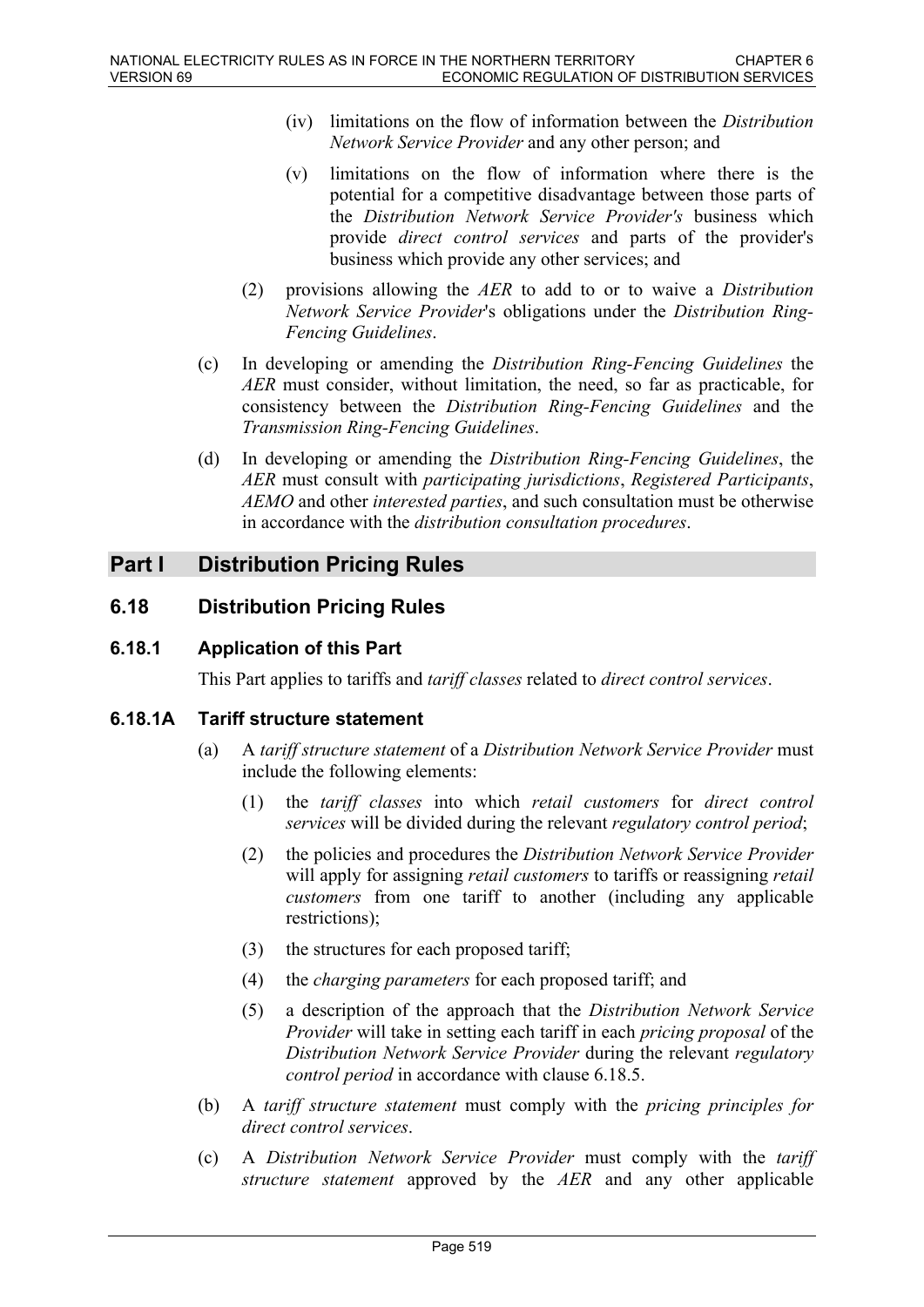requirements in the *Rules*, when the provider is setting the prices that may be charged for *direct control services*.

(d) Subject to clause 6.18.1B, a *tariff structure statement* may not be amended during a *regulatory control period*.

**Note:**

Rule 6.13 still applies in relation to a *tariff structure statement* because that rule deals with the revocation and substitution of a distribution determination (which includes a *tariff structure statement*) as opposed to its amendment.

(e) A *tariff structure statement* must be accompanied by an *indicative pricing schedule* which sets out, for each tariff for each *regulatory year* of the *regulatory control period*, the indicative price levels determined in accordance with the *tariff structure statement*.

## **6.18.1B Amending a tariff structure statement with the AER's approval**

- (a) No later than nine months before the start of a *regulatory year* (other than the first *regulatory year* of a *regulatory control period*) (**relevant regulatory year**), a *Distribution Network Service Provider* may request the *AER* to approve an amendment to its current *tariff structure statement*.
- (b) A request for an amendment to a *tariff structure statement* under paragraph (a) must include:
	- (1) the proposed amended *tariff structure statement*;
	- (2) a description of the event that has occurred to cause the *Distribution Network Service Provider* to seek an amendment to its current *tariff structure statement* and why the event:
		- (i) was beyond the reasonable control of the *Distribution Network Service Provider*; and
		- (ii) could not reasonably have been foreseen by the *Distribution Network Service Provider* at the time its current *tariff structure statement* was approved by the *AER*.
	- (3) a description and justification of the differences between the proposed amended *tariff structure statement* and the *Distribution Network Service Provider's* current *tariff structure statement*;
	- (4) a description of how the differences referred to in sub-paragraph (3) would impact the other elements of the *tariff structure statement*;
	- (5) a description of how the proposed amended *tariff structure statement* would better comply with the *pricing principles for direct control services* than the current *tariff structure statement*; and
	- (6) a description of how the *Distribution Network Service Provider* has engaged with *retail customers* and *retailers* in developing the proposed amended *tariff structure statement* and has sought to address any relevant concerns identified as a result of that engagement.
- (c) The *AER* must, on receipt of a *Distribution Network Service Provider's* request for an amendment to its *tariff structure statement*, *publish* the request.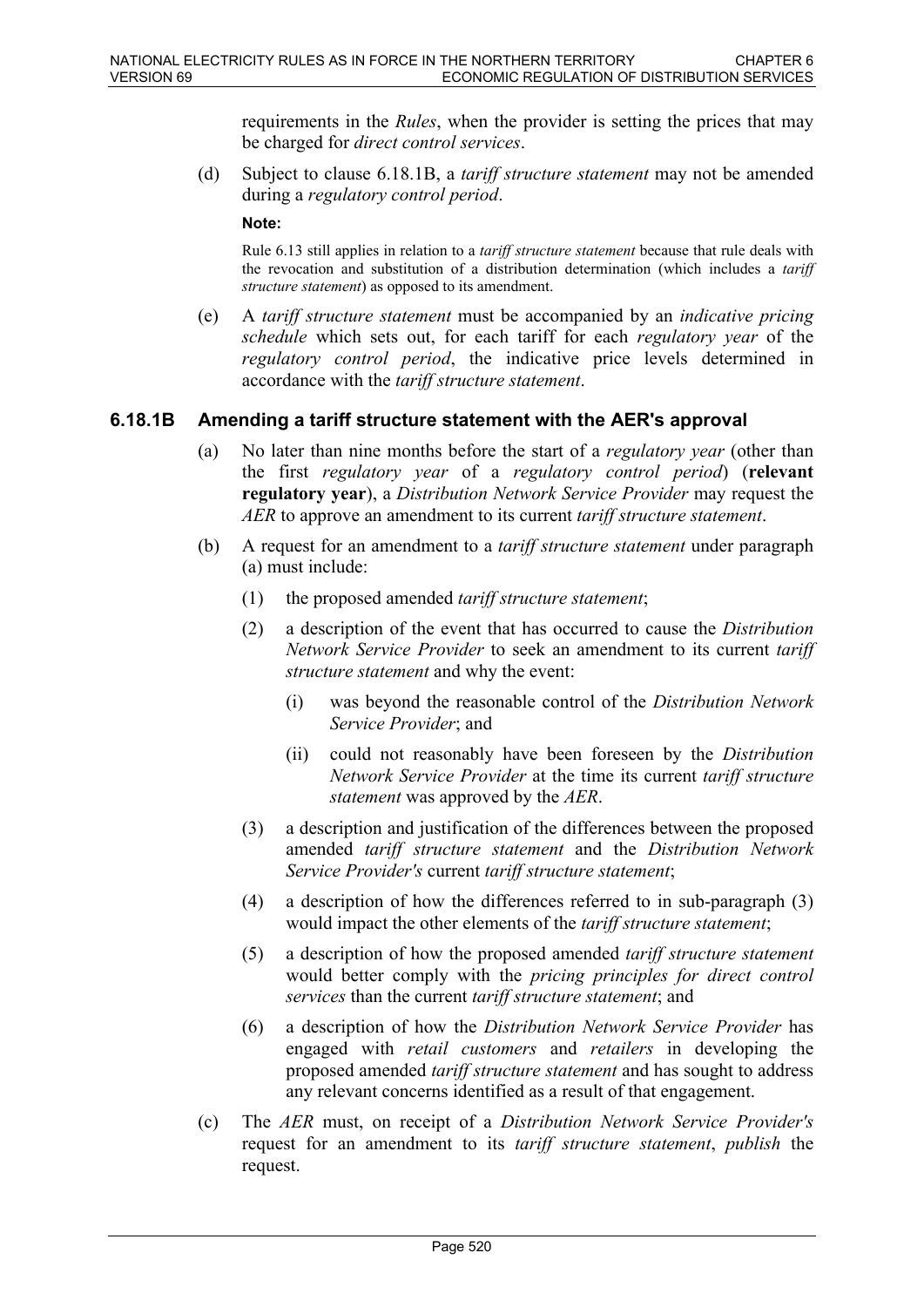- (d) The *AER* must approve the request for an amendment to a *tariff structure statement* under paragraph (a) if the *Distribution Network Service Provider* demonstrates to the reasonable satisfaction of the *AER* that:
	- (1) an event has occurred that:
		- (i) was beyond the reasonable control of the *Distribution Network Service Provider*; and
		- (ii) could not reasonably have been foreseen by the *Distribution Network Service Provider* at the time its current *tariff structure statement* was approved by the *AER*; and
	- (2) as a result of the event referred to in sub-paragraph (1), the proposed amended *tariff structure statement* would, or would be likely to, materially better comply with the *pricing principles for direct control services* than the *Distribution Network Service Provider's* current *tariff structure statement*.
- (e) No later than four months before the start of the relevant *regulatory year*, the *AER* must either approve or refuse to approve the request for an amendment to a *tariff structure statement* under paragraph (a) and set out reasons for its decision.
- (f) If the *AER* refuses to approve the request for an amendment to a *tariff structure statement* under paragraph (a), the current *tariff structure statement* will apply for the relevant *regulatory year* and, subject to any subsequent amendment approved under this clause 6.18.1B, the remainder of the *regulatory control period*.

### **Note:**

Rule 6.13 still applies in relation to a *tariff structure statement* because that rule deals with the revocation and substitution of a distribution determination (which includes a *tariff structure statement*) as opposed to its amendment.

# **6.18.1C Sub-threshold tariffs**

- (a) No later than four months before the start of a *regulatory year* (other than the first *regulatory year* of a *regulatory control period*), a *Distribution Network Service Provider* may notify the *AER*, affected *retailers* and affected *retail customers* of a new proposed tariff (a **relevant tariff**) that is determined otherwise than in accordance with the *Distribution Network Service Provider's* current *tariff structure statement*, if both of the following are satisfied:
	- (1) the *Distribution Network Service Provider's* forecast revenue from the relevant tariff during each *regulatory year* in which the tariff is to apply is no greater than 0.5 per cent of the *Distribution Network Service Provider's annual revenue requirement* for that *regulatory year* (the **individual threshold**); and
	- (2) the *Distribution Network Service Provider's* forecast revenue from the relevant tariff, as well as from all other relevant tariffs, during each *regulatory year* in which those tariffs are to apply is no greater than one per cent of the *Distribution Network Service Provider's annual*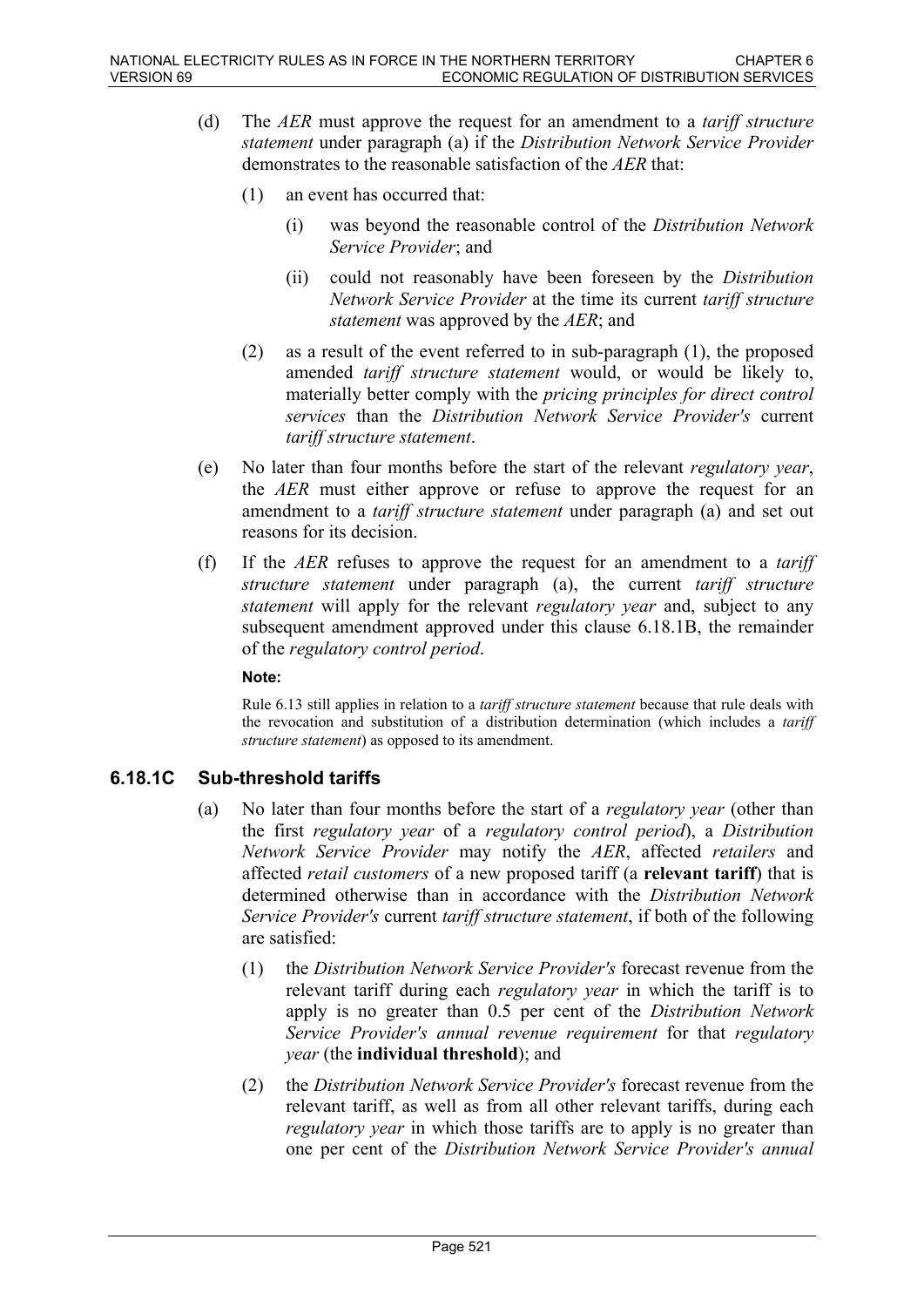*revenue requirement* for that *regulatory year* (the **cumulative threshold**).

- (b) Notwithstanding any other provision in the *Rules* to the contrary, a relevant tariff notified by the *Distribution Network Service Provider* in accordance with paragraph (a) is, for the remainder of the *regulatory control period* in which the notification is given:
	- (1) not required to comply with the *pricing principles for direct control services*; and
	- (2) for the purposes of the submission and approval of a *pricing proposal*, deemed to comply with the *Distribution Network Service Provider's* current *tariff structure statement*,

unless, at any point in time after the notification of the relevant tariff is given under paragraph (a) (the **post-notification point**), either the individual threshold or the cumulative threshold (in each case calculated using actual rather than forecast revenue) are exceeded by virtue of the amount of revenue that is attributable to the relevant tariff, in which case sub-paragraphs (1) and (2) cease to apply to the relevant tariff in relation to the *regulatory years* that commence after the post-notification point.

(c) Where sub-paragraphs (b)(1) and (2) cease to apply to a relevant tariff in accordance with paragraph (b), then sub-paragraphs  $(b)(1)$  and  $(2)$  will be taken to continue to apply to other relevant tariffs that were notified before the post-notification point, but only to the extent that those sub-paragraphs would apply if the first-mentioned relevant tariff were not a relevant tariff.

# **6.18.2 Pricing proposals**

- (a) A *Distribution Network Service Provider* must:
	- (1) submit to the *AER*, as soon as practicable, and in any case within 15 *business days*, after *publication* of the distribution determination, a *pricing proposal* (the **initial** *pricing proposal*) for the first *regulatory year* of the *regulatory control period*; and
	- (2) submit to the *AER*, at least 3 months before the commencement of the second and each subsequent *regulatory year* of the *regulatory control period*, a further *pricing proposal* (an **annual** *pricing proposal*) for the relevant *regulatory year*.
- (b) A *pricing proposal* must:
	- (1) **[Deleted]**;
	- (2) set out the proposed tariffs for each *tariff class* that is specified in the *Distribution Network Service Provider's tariff structure statement* for the relevant *regulatory control period*;
	- (3) set out, for each proposed tariff, the *charging parameters* and the elements of service to which each *charging parameter* relates;
	- (4) set out, for each *tariff class* related to *standard control services*, the expected weighted average revenue for the relevant *regulatory year* and also for the current *regulatory year*;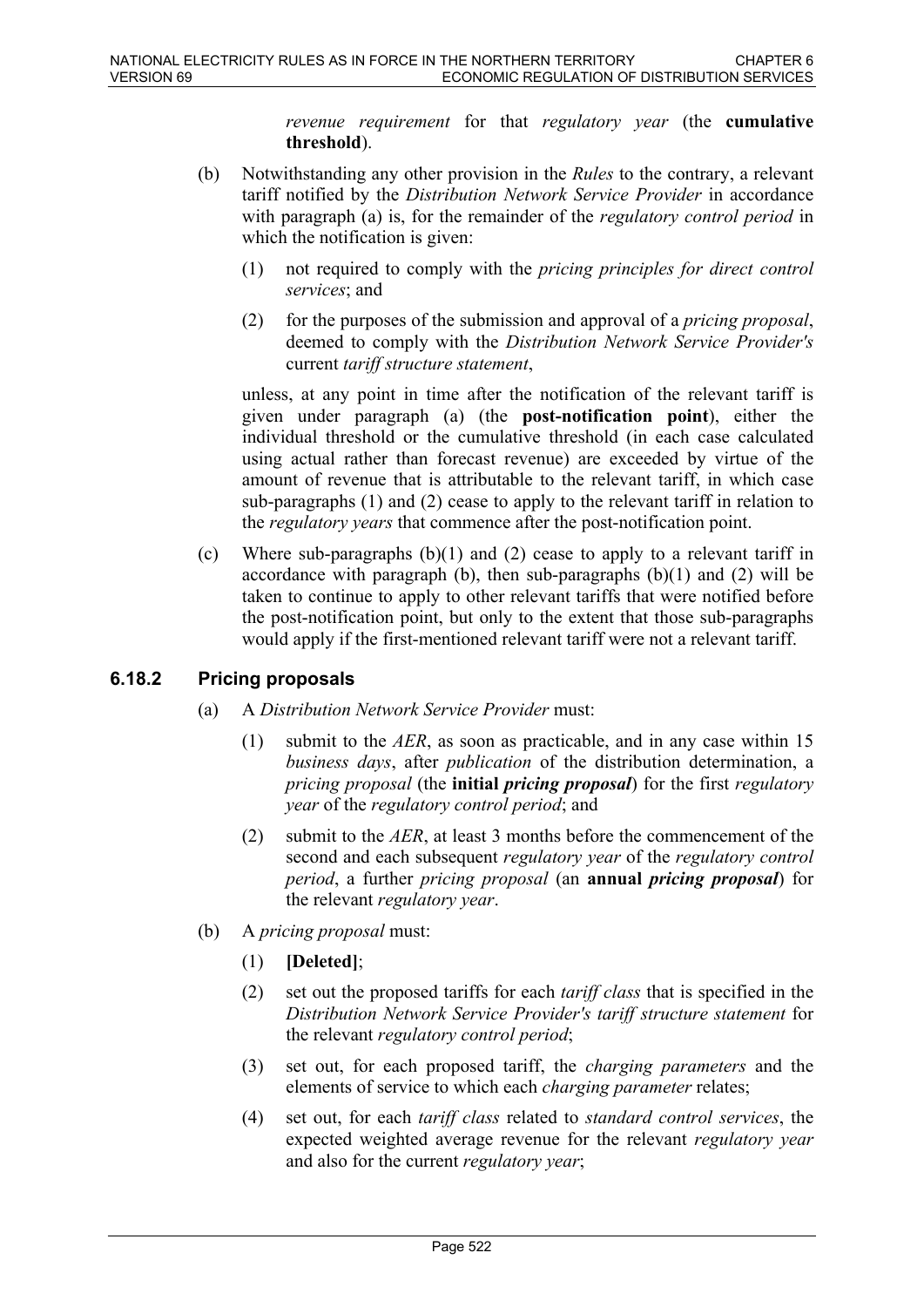- (5) set out the nature of any variation or adjustment to the tariff that could occur during the course of the *regulatory year* and the basis on which it could occur;
- (6) set out how *designated pricing proposal charges* are to be passed on to customers and any adjustments to tariffs resulting from over or under recovery of those charges in the previous *regulatory year*;
- (6A) set out how *jurisdictional scheme amounts* for each *approved jurisdictional scheme* are to be passed on to customers and any adjustments to tariffs resulting from over or under recovery of those amounts;
- (6B) describe how each *approved jurisdictional scheme* that has been amended since the *last jurisdictional scheme approval date* meets the *jurisdictional scheme eligibility criteria*;
- (7) demonstrate compliance with the *Rules* and any applicable distribution determination, including the *Distribution Network Service Provider's tariff structure statement* for the relevant *regulatory control period*;
- (7A) demonstrate how each proposed tariff is consistent with the corresponding indicative pricing levels for the relevant *regulatory year* as set out in the relevant *indicative pricing schedule*, or explain any material differences between them; and
- (8) describe the nature and extent of change from the previous *regulatory year* and demonstrate that the changes comply with the *Rules* and any applicable distribution determination.
- (c) The *AER* must on receipt of a *pricing proposal* from a *Distribution Network Service Provider publish* the proposal.
- (d) At the same time as a *Distribution Network Service Provider* submits a *pricing proposal* under paragraph (a), the *Distribution Network Service Provider* must submit to the *AER* a revised *indicative pricing schedule* which sets out, for each tariff and for each of the remaining *regulatory years* of the *regulatory control period*, the indicative price levels determined in accordance with the *Distribution Network Service Provider's tariff structure statement* for that *regulatory control period* and updated so as to take into account that *pricing proposal*.
- (e) Where the *Distribution Network Service Provide*r submits an annual *pricing proposal*, the revised *indicative pricing schedule* referred to in paragraph (d) must also set out, for each relevant tariff under clause 6.18.1C, the indicative price levels for that relevant tariff for each of the remaining *regulatory years* of the *regulatory control period*, updated so as to take into account that *pricing proposal*.

# **6.18.3 Tariff classes**

- (a) **[Deleted]**.
- (b) Each *retail customer* for *direct control services* must be a member of 1 or more *tariff classes*.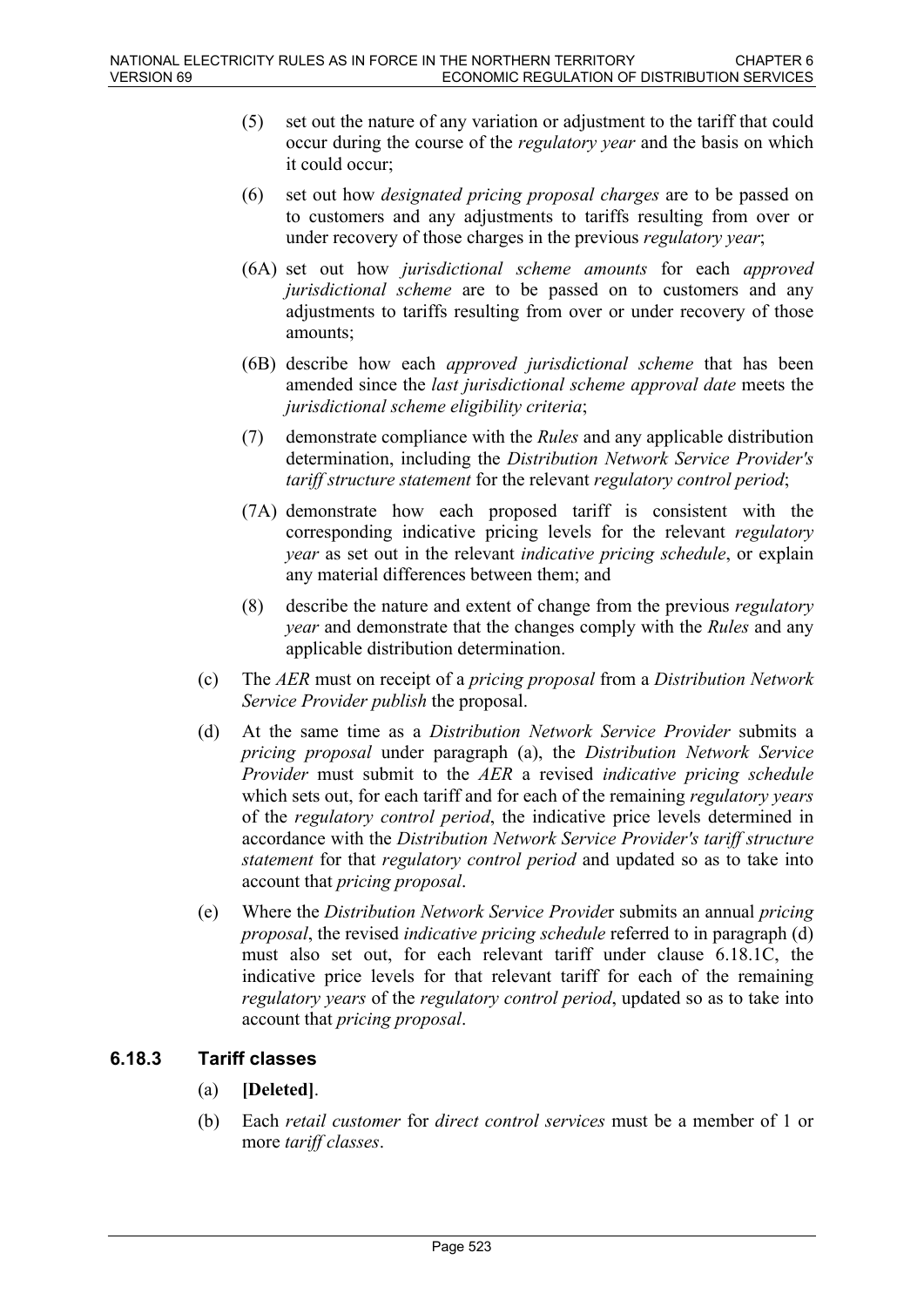- (c) Separate *tariff classes* must be constituted for *retail customers* to whom *standard control services* are supplied and *retail customers* to whom *alternative control services* are supplied (but a *retail customer* for both *standard control services* and *alternative control services* may be a member of 2 or more *tariff classes*).
- (d) A *tariff class* must be constituted with regard to:
	- (1) the need to group *retail customers* together on an economically efficient basis; and
	- (2) the need to avoid unnecessary transaction costs.

## **6.18.4 Principles governing assignment or re-assignment of retail customers to tariff classes and assessment and review of basis of charging**

- (a) In formulating provisions of a distribution determination governing the assignment of *retail customers* to *tariff classes* or the re-assignment of *retail customers* from one *tariff class* to another, the *AER* must have regard to the following principles:
	- (1) *retail customers* should be assigned to *tariff classes* on the basis of one or more of the following factors:
		- (i) the nature and extent of their usage;
		- (ii) the nature of their *connection* to the *network*;
		- (iii) whether remotely-read interval metering or other similar metering technology has been installed at the *retail customer's* premises as a result of a *regulatory obligation or requirement*;
	- (2) *retail customers* with a similar *connection* and usage profile should be treated on an equal basis;
	- (3) however, *retail customers* with micro-generation facilities should be treated no less favourably than *retail customers* without such facilities but with a similar load profile;
	- (4) a *Distribution Network Service Provider's* decision to assign a customer to a particular *tariff class*, or to re-assign a customer from one *tariff class* to another should be subject to an effective system of assessment and review.

#### **Note:**

If (for example) a customer is assigned (or reassigned) to a *tariff class* on the basis of the customer's actual or assumed *maximum demand*, the system of assessment and review should allow for the reassignment of a customer who demonstrates a reduction or increase in *maximum demand* to a *tariff class* that is more appropriate to the customer's *load* profile.

(b) If the *charging parameters* for a particular tariff result in a basis of charge that varies according to the usage or load profile of the customer, a distribution determination must contain provisions for an effective system of assessment and review of the basis on which a customer is charged.

# **6.18.5 Pricing principles**

### **Network pricing objective**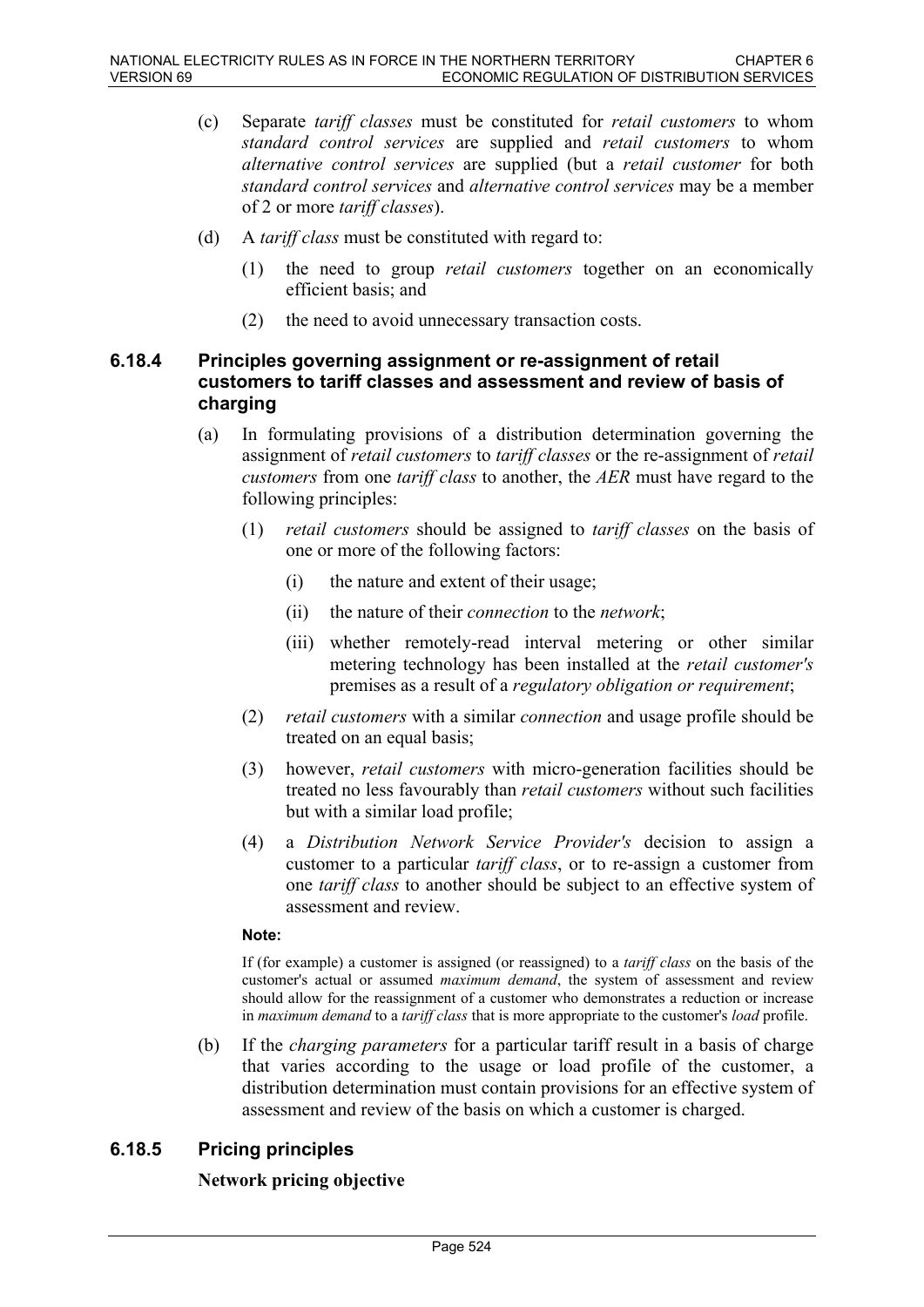(a) The *network pricing objective* is that the tariffs that a *Distribution Network Service Provider* charges in respect of its provision of *direct control services* to a *retail customer* should reflect the *Distribution Network Service Provider's* efficient costs of providing those services to the *retail customer*.

## **Application of the pricing principles**

- (b) Subject to paragraph (c), a *Distribution Network Service Provider's* tariffs must comply with the pricing principles set out in paragraphs (e) to (j).
- (c) A *Distribution Network Service Provider's* tariffs may vary from tariffs which would result from complying with the pricing principles set out in paragraphs (e) to (g) only:
	- (1) to the extent permitted under paragraph (h); and
	- (2) to the extent necessary to give effect to the pricing principles set out in paragraphs (i) to (j).
- (d) A *Distribution Network Service Provider* must comply with paragraph (b) in a manner that will contribute to the achievement of the *network pricing objective*.

### **Pricing principles**

- (e) For each *tariff class*, the revenue expected to be recovered must lie on or between:
	- (1) an upper bound representing the stand alone cost of serving the *retail customers* who belong to that class; and
	- (2) a lower bound representing the avoidable cost of not serving those *retail customers*.
- (f) Each tariff must be based on the *long run marginal cost* of providing the service to which it relates to the *retail customers* assigned to that tariff with the method of calculating such cost and the manner in which that method is applied to be determined having regard to:
	- (1) the costs and benefits associated with calculating, implementing and applying that method as proposed;
	- (2) the additional costs likely to be associated with meeting demand from *retail customers* that are assigned to that tariff at times of greatest utilisation of the relevant part of the *distribution network*; and
	- (3) the location of *retail customers* that are assigned to that tariff and the extent to which costs vary between different locations in the *distribution network*.
- (g) The revenue expected to be recovered from each tariff must:
	- (1) reflect the *Distribution Network Service Provider's* total efficient costs of serving the *retail customers* that are assigned to that tariff;
	- (2) when summed with the revenue expected to be received from all other tariffs, permit the *Distribution Network Service Provider* to recover the expected revenue for the relevant services in accordance with the applicable distribution determination for the *Distribution Network Service Provider*; and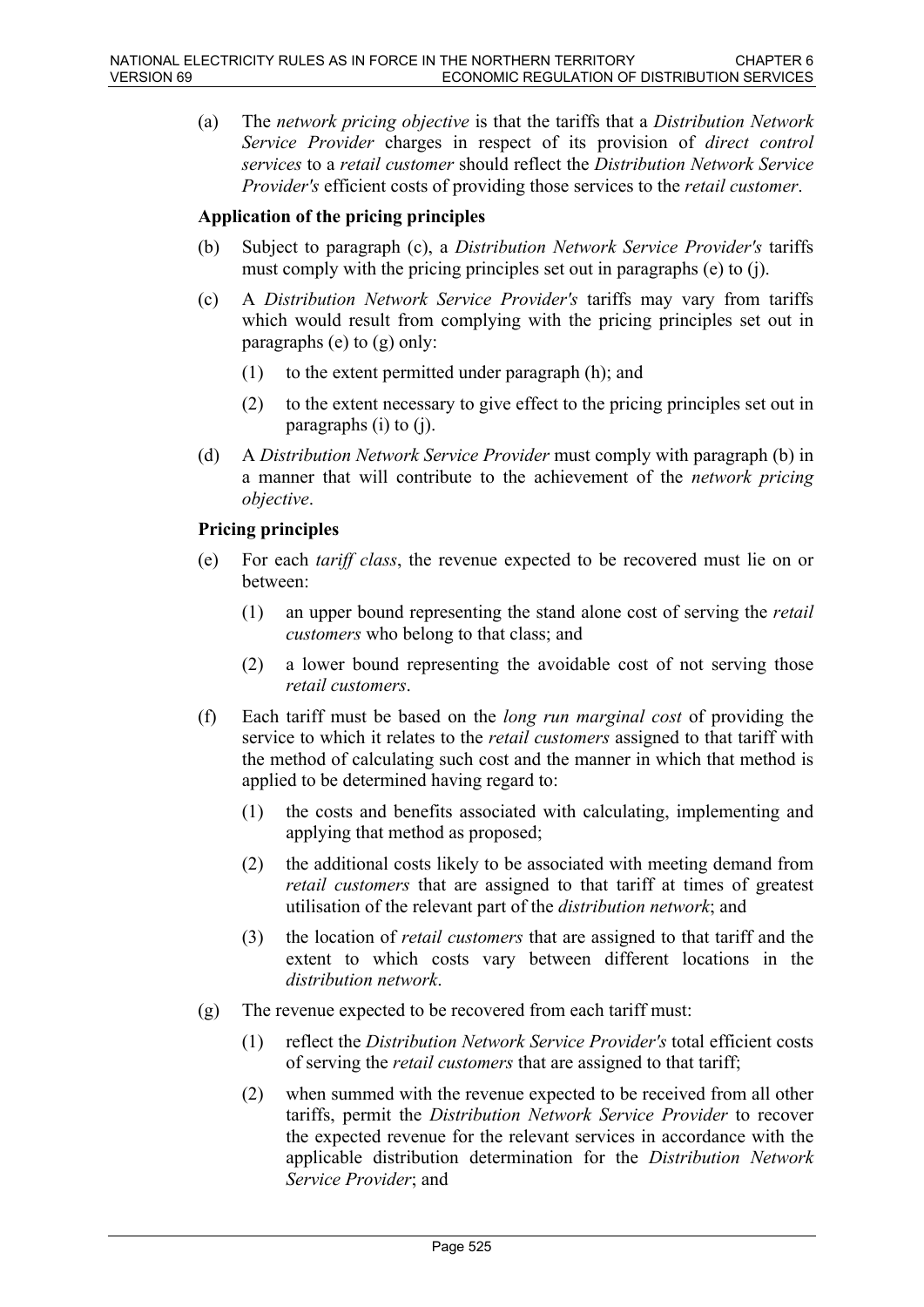- (3) comply with sub-paragraphs (1) and (2) in a way that minimises distortions to the price signals for efficient usage that would result from tariffs that comply with the pricing principle set out in paragraph (f).
- (h) A *Distribution Network Service Provider* must consider the impact on *retail customers* of changes in tariffs from the previous *regulatory year* and may vary tariffs from those that comply with paragraphs (e) to (g) to the extent the *Distribution Network Service Provider* considers reasonably necessary having regard to:
	- (1) the desirability for tariffs to comply with the pricing principles referred to in paragraphs (f) and (g), albeit after a reasonable period of transition (which may extend over more than one *regulatory control period*);
	- (2) the extent to which *retail customers* can choose the tariff to which they are assigned; and
	- (3) the extent to which *retail customers* are able to mitigate the impact of changes in tariffs through their usage decisions.
- (ha) However, for a distribution determination for a *Distribution Network Service Provider* in this jurisdiction that will apply or applies during the *1st regulatory control period*, the reference in paragraph (h) to "the previous *regulatory year*" must be regarded as a reference to "the year that precedes the relevant *regulatory year* of the *1st regulatory control period* (which may be the last year of the *2014-19 NT regulatory control period*)".

### **Note:**

This paragraph expires on 1 July 2024.

- (i) The structure of each tariff must be reasonably capable of being understood by *retail customers* that are assigned to that tariff, having regard to:
	- (1) the type and nature of those *retail customers*; and
	- (2) the information provided to, and the consultation undertaken with, those *retail customers*.
- (j) A tariff must comply with the *Rules* and all *applicable regulatory instruments*.

## **6.18.6 Side constraints on tariffs for standard control services**

- (a) This clause applies only to *tariff classes* related to the provision of *standard control services*.
- (b) The expected weighted average revenue to be raised from a *tariff class* for a particular *regulatory year* of a *regulatory control period* must not exceed the corresponding expected weighted average revenue for the preceding *regulatory year* in that *regulatory control period* by more than the permissible percentage.
- (c) The permissible percentage is the greater of the following: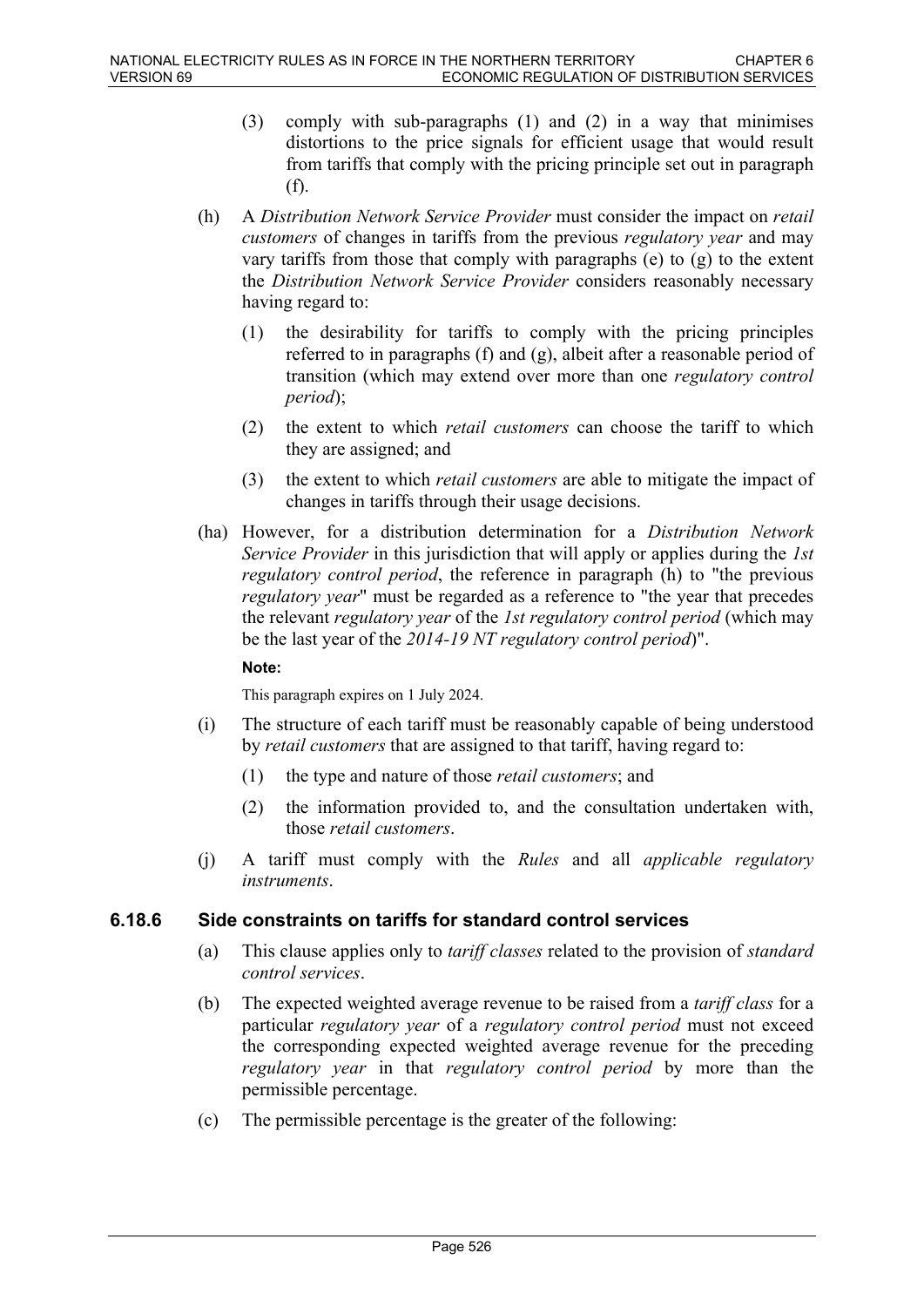(1) the CPI-X limitation on any increase in the *Distribution Network Service Provider's* expected weighted average revenue between the two *regulatory years* plus 2%;

**Note:**

The calculation is of the form  $(1 + \text{CPI})(1 - X)(1 + 2\%)$ 

(2) CPI plus 2%. **Note:**

The calculation is of the form  $(1 + \text{CPI})(1 + 2\%)$ 

- (d) In deciding whether the permissible percentage has been exceeded in a particular *regulatory year*, the following are to be disregarded:
	- (1) the recovery of revenue to accommodate a variation to the distribution determination under rule 6.6 or 6.13;
	- (2) the recovery of revenue to accommodate pass through of *designated pricing proposal charges* to *retail customers*;
	- (3) the recovery of revenue to accommodate pass through of *jurisdictional scheme amounts* for *approved jurisdictional schemes.*
- (e) **[Deleted]**.

### **6.18.7 Recovery of designated pricing proposal charges**

- (a) A *pricing proposal* must provide for tariffs designed to pass on to *retail customers* the *designated pricing proposal charges* to be incurred by the *Distribution Network Service Provider*.
- (b) The amount to be passed on to *retail customers* for a particular *regulatory year* must not exceed the estimated amount of the *designated pricing proposal charges* adjusted for over or under recovery in accordance with paragraph (c).
- (c) The over and under recovery amount must be calculated in a way that:
	- (1) subject to subparagraphs (2) and (3) below, is consistent with the method determined by the *AER* in the relevant distribution determination for the *Distribution Network Service Provider*;
	- (2) ensures a *Distribution Network Service Provider* is able to recover from *retail customers* no more and no less than the *designated pricing proposal charges* it incurs; and
	- (3) adjusts for an appropriate cost of capital that is consistent with the *allowed rate of return* used in the relevant distribution determination for the relevant *regulatory year*.
- (d) Notwithstanding anything else in this clause 6.18.7, a *Distribution Network Service Provider* may not recover charges under this clause to the extent these are:
	- (1) recovered through the *Distribution Network Service Provider's annual revenue requirement*;
	- (2) recovered under clause 6.18.7A; or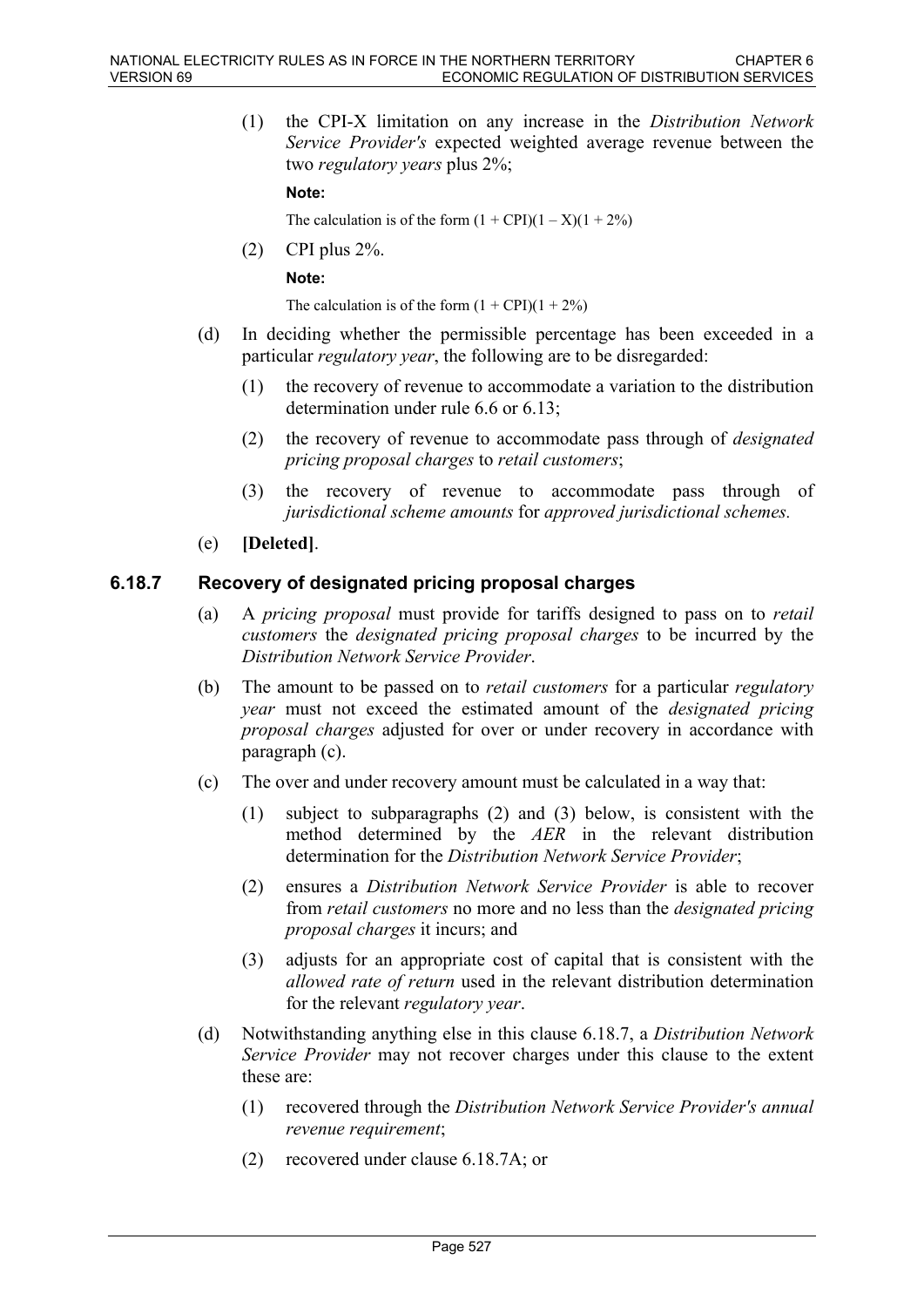(3) recovered from another *Distribution Network Service Provider*.

### **6.18.7A Recovery of jurisdictional scheme amounts**

### **Pricing Proposal**

- (a) A *pricing proposal* must provide for tariffs designed to pass on to customers a *Distribution Network Service Provider's jurisdictional scheme amounts* for *approved jurisdictional schemes*.
- (b) The amount to be passed on to customers for a particular *regulatory year* must not exceed the estimated amount of *jurisdictional scheme amounts* for a *Distribution Network Service Provider's approved jurisdictional schemes* adjusted for over or under recovery in accordance with paragraph (c).
- (c) The over and under recovery amount must be calculated in a way that:
	- (1) subject to subparagraphs (2) and (3) below, is consistent with the method determined by the *AER* for *jurisdictional scheme amounts* in the relevant distribution determination for the *Distribution Network Service Provider*, or where no such method has been determined, with the method determined by the *AER* in the relevant distribution determination in respect of *designated pricing proposal charges*;
	- (2) ensures a *Distribution Network Service Provider* is able to recover from customers no more and no less than the *jurisdictional scheme amounts* it incurs; and
	- (3) adjusts for an appropriate cost of capital that is consistent with the *allowed rate of return* used in the relevant distribution determination for the relevant *regulatory year*.

### **Jurisdictional schemes**

- (d) A scheme is a *jurisdictional scheme* if:
	- (1) the scheme is specified in paragraph (e); or
	- (2) the *AER* has determined under paragraph (l) that the scheme is a *jurisdictional scheme*,

and the *AER* has not determined under paragraph (u) that the scheme has ceased to be a *jurisdictional scheme*.

- (e) For the purposes of paragraph  $(d)(1)$ , the following schemes are *jurisdictional schemes*:
	- (1) schemes established under the following laws of participating jurisdictions:
		- (i) Electricity Feed-in (Renewable Energy Premium) Act 2008  $(ACT);$
		- (ii) Division 3AB of the Electricity Act 1996 (SA);
		- (iii) Section 44A of the Electricity Act 1994 (Qld);
		- (iv) Electricity Industry Amendment (Premium Solar Feed-in Tariff) Act 2009 (Vic);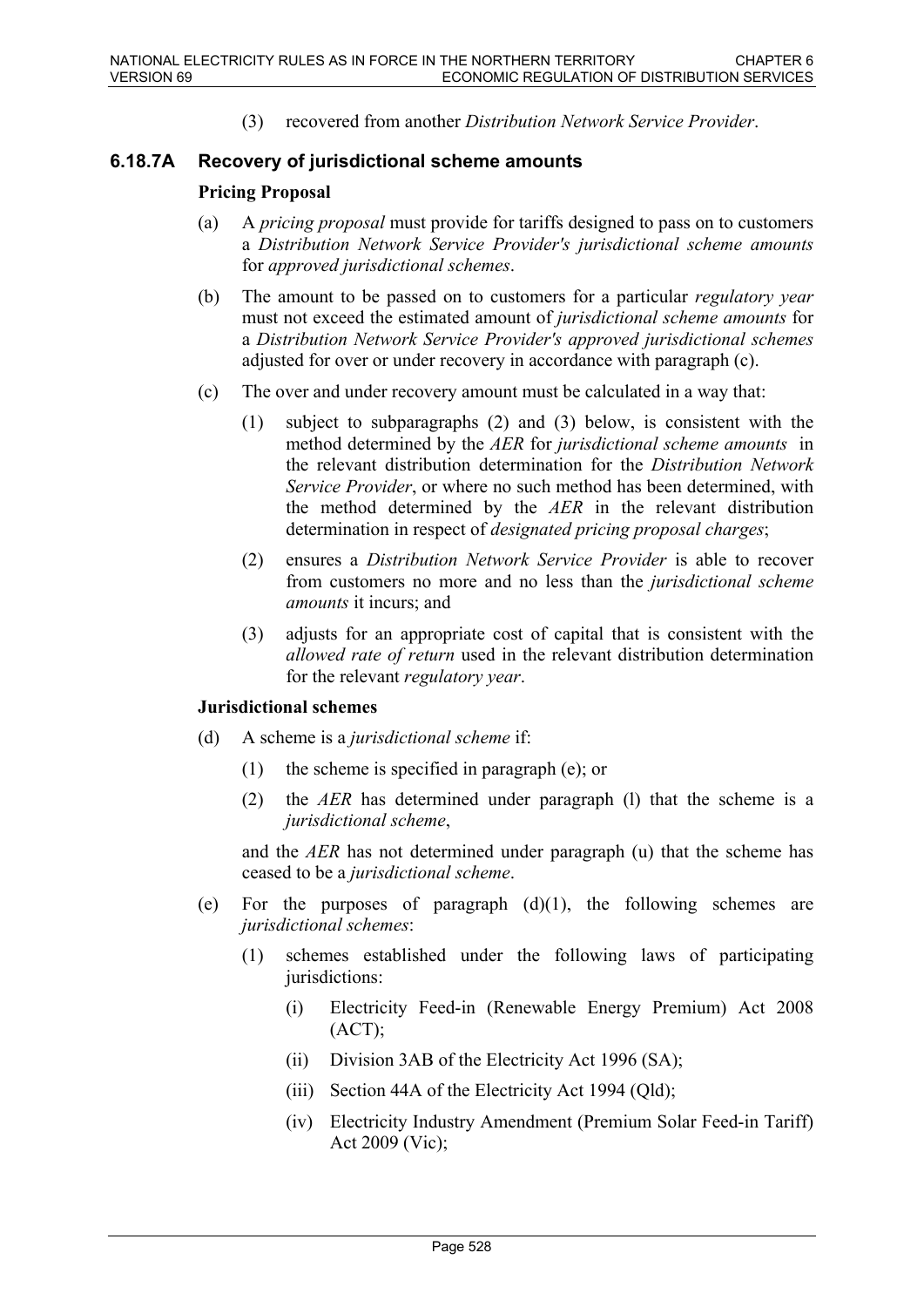- (2) the Solar Bonus Scheme established under the Electricity Supply Act 1995 (NSW); and
- (3) the Climate Change Fund established under the Energy and Utilities Administration Act 1987 (NSW).

#### **AER Requested to determine that scheme is a jurisdictional scheme**

- (f) Any person may request the *AER* to determine whether a scheme is a *jurisdictional scheme*.
- (g) A request made under paragraph (f) must contain the following information:
	- (1) the name and address of the person making the request;
	- (2) details of the law of a *participating jurisdiction* under which the relevant scheme is established;
	- (3) the commencement date of the relevant scheme; and
	- (4) an explanation of how the relevant scheme meets the *jurisdictional scheme eligibility criteria*.
- (h) The *AER* must as soon as practicable after receiving the request under paragraph (f) *publish* the request.

### **AER may assess whether a scheme is a jurisdictional scheme**

- (i) The *AER* may at any time initiate an assessment of whether a scheme is a *jurisdictional scheme*.
- (j) If the *AER* decides to initiate an assessment under paragraph (i) it must *publish* details of the scheme it is considering and the reasons for initiating the assessment.

### **AER to determine whether a scheme is a jurisdictional scheme**

- (k) Before making a determination under paragraph (l), the *AER* may consult with the relevant *Distribution Network Service Provider* and such other persons as the *AER* considers appropriate, on any matters arising out of the request or the assessment the *AER* considers appropriate.
- (l) The *AER* must within 20 *business days* of:
	- (1) receiving a request under paragraph (f); and
	- (2) *publishing* details of an assessment under paragraph (j),

determine in accordance with paragraph (n) if the relevant scheme is a *jurisdictional scheme* and *publish* its decision (including the reasons).

- (m) The *AER* may extend the time limit fixed in paragraph (l) if it considers that the difficulty of assessing whether a scheme is a *jurisdictional scheme*, or the complexity of the issues raised during any consultation under paragraph (k), justifies the extension.
- (n) The *AER* must only determine that a scheme is a *jurisdictional scheme* under paragraph (l) if it considers that the scheme meets the *jurisdictional scheme eligibility criteria*.

### **AER requested to determine that scheme should cease to be a jurisdictional scheme**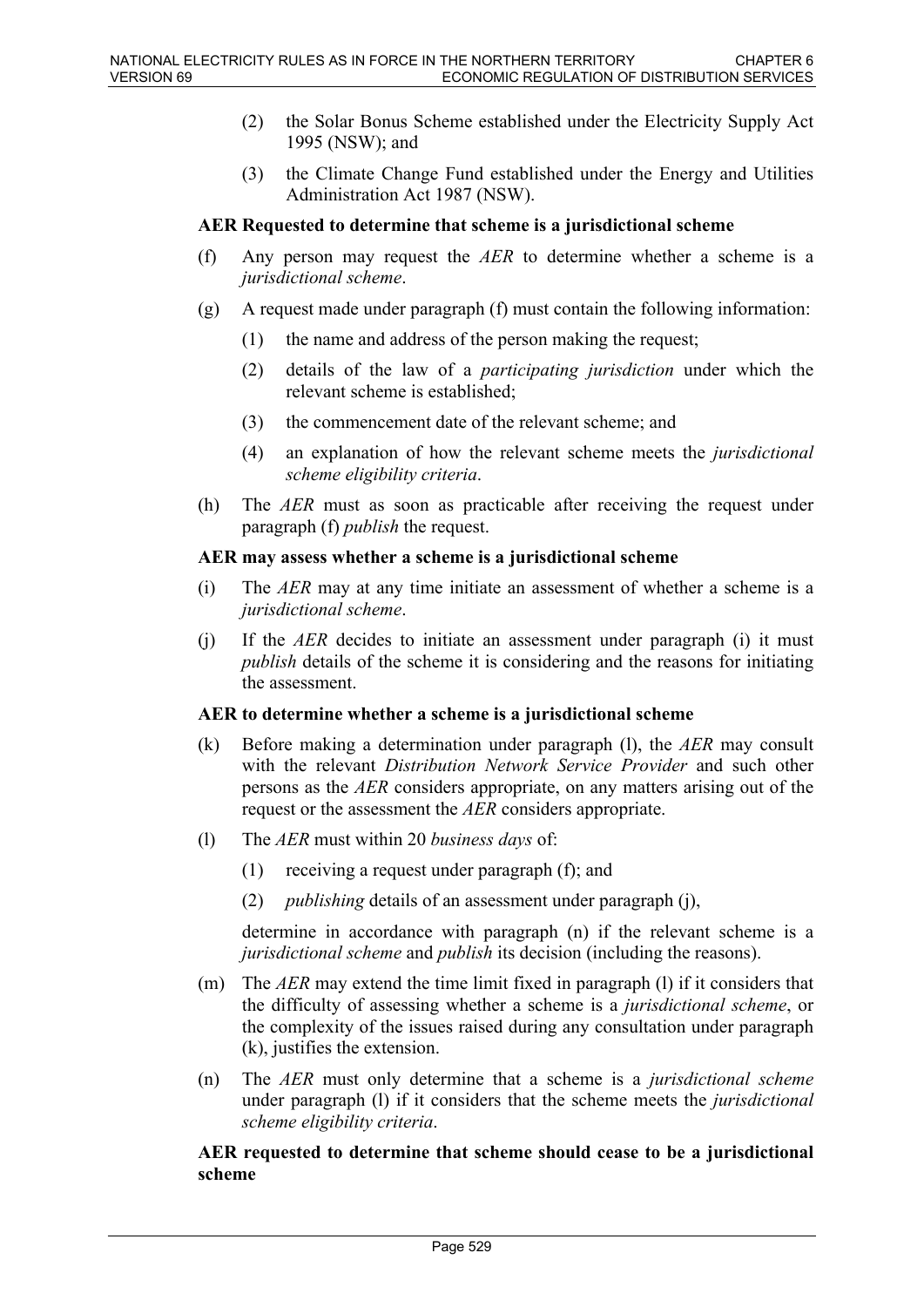- (o) Any person may request the *AER* to determine that a scheme is no longer a *jurisdictional scheme*.
- (p) A request made under paragraph (o) must contain the following information:
	- (1) the name and address of the person making the request;
	- (2) the law of a *participating jurisdiction* under which the relevant scheme is established;
	- (3) the commencement date of the relevant scheme; and
	- (4) an explanation of why the scheme no longer meets the *jurisdictional scheme eligibility criteria*.
- (q) The *AER* must as soon as practicable after receiving the request under paragraph (o) *publish* the request.

#### **AER may assess whether a scheme should cease to a jurisdictional scheme**

- (r) The *AER* may at any time consider whether a scheme should cease to be a *jurisdictional scheme*.
- (s) If the *AER* decides to initiate an assessment of whether a scheme should cease to be *jurisdictional scheme* under paragraph (r) it must *publish* details of the scheme it is considering and the reasons for initiating the assessment.

#### **AER to determine whether a scheme should cease to be a jurisdictional scheme**

- (t) Before making a determination under paragraph (u), the *AER* may consult with the relevant *Distribution Network Service Provider* and such other persons as the *AER* considers appropriate, on any matters arising out of the request or the assessment the *AER* considers appropriate.
- (u) The *AER* must within 20 *business days* of:
	- (i) receiving a request under paragraph (o); or
	- (ii) *publishing* details of an assessment under paragraph (s),

determine in accordance with paragraph (w) if the relevant scheme should cease to be a *jurisdictional scheme* and *publish* its decision (including the reasons).

- (v) The *AER* may extend the time limit fixed in paragraph (u) if it considers that the difficulty of assessing whether a scheme should cease to be a *jurisdictional scheme*, or the complexity of the issues raised during any consultation under paragraph (t), justifies the extension.
- (w) The *AER* must only determine that a scheme has ceased to be a *jurisdictional scheme* under paragraph (u) if it considers that the scheme no longer meets the *jurisdictional scheme eligibility criteria*.

### **Jurisdictional scheme eligibility criteria**

- (x) The following are the *jurisdictional scheme eligibility criteria*:
	- (1) the *jurisdictional scheme obligations* require a *Distribution Network Service Provider* to: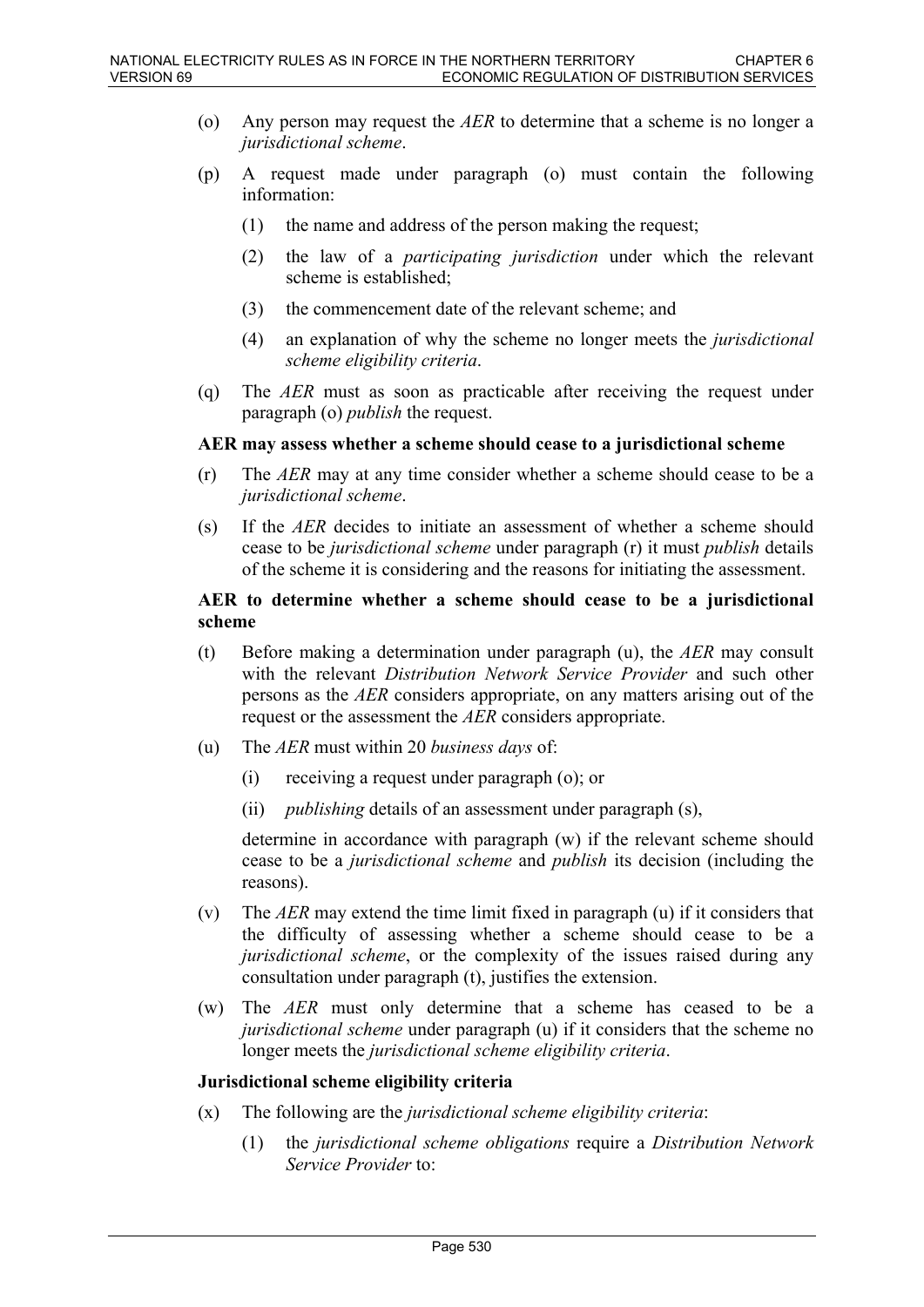- (i) pay a person;
- (ii) pay into a fund established under an Act of a *participating jurisdiction*;
- (iii) credit against charges payable by a person; or
- (iv) reimburse a person,

an amount specified in, or determined in accordance with, the *jurisdictional scheme obligations*;

- (2) the *jurisdictional scheme obligations* are imposed on a *Distribution Network Service Provider* in its capacity as a *Distribution Network Service Provider*;
- (3) the amount referred to in subparagraph (1) is not in the nature of a fine, penalty or incentive payment for the *Distribution Network Service Provider*; and
- (4) except as provided in the *Rules*, the *Distribution Network Service Provider* has no right to recover the amount referred to in subparagraph (1) from any person.

### **6.18.8 Approval of pricing proposal**

- (a) The *AER* must approve a *pricing proposal* if the *AER* is satisfied that:
	- (1) the proposal complies with this Part, any relevant clauses in Chapter 11 and any applicable distribution determination including any applicable *tariff structure statement*;
	- (2) each proposed tariff set out in the proposal is broadly consistent with the corresponding indicative pricing levels for that tariff for the relevant *regulatory year* as set out in any previously applicable *indicative pricing schedule*, or else any material differences between them have been explained by the *Distribution Network Service Provider*; and
	- (3) all forecasts associated with the proposal are reasonable.
- (b) If the *AER* determines that a *pricing proposal* is deficient:
	- (1) the *AER* may require the *Distribution Network Service Provider*, within 10 *business days* after receiving notice of the determination, to re-submit the proposal with the amendments necessary to correct the deficiencies identified in the determination and (unless the *AER* permits further amendment) no further amendment; or
	- (2) the *AER* may itself make the amendments necessary to correct the deficiencies.
- (c) If the *Distribution Network Service Provider* fails to comply with a requirement under paragraph (b), or the resubmitted proposal fails to correct the deficiencies in the former proposal, the *AER* may itself amend the proposal to bring it into conformity with the requirements of this Part, any applicable distribution determination and the *Distribution Network Service Provider's tariff structure statement* for the relevant *regulatory control period*.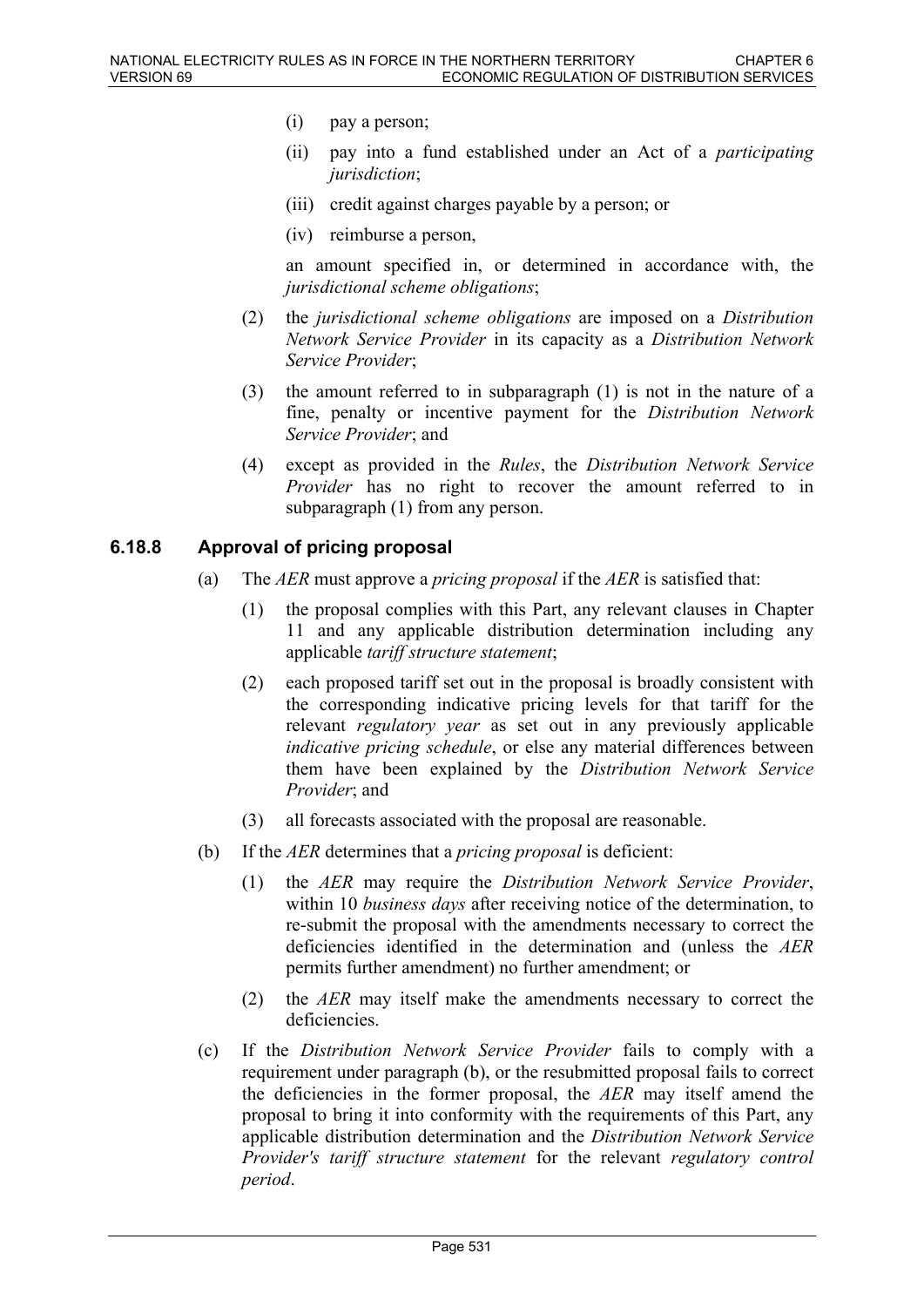- (c1) For the purposes of amending a *pricing proposal* under sub-paragraph (b)(2) or paragraph (c), the *AER* may have regard to the corresponding indicative pricing levels for the relevant *regulatory year* as set out in any previously applicable *indicative pricing schedule*.
- (c2) The *AER* must, as soon as practicable after a *Distribution Network Service Provider* has submitted an initial *pricing proposal* under sub-paragraph 6.18.2(a)(1), *publish* an *approved pricing proposal* (including any amendments made by the *AER* under this clause 6.18.8) with respect to that initial *pricing proposal*.
- (c3) The *AER* must, within 30 *business days* from the date of submission of an annual *pricing proposal* by a *Distribution Network Service Provider* under sub-paragraph 6.18.2(a)(2), *publish* an *approved pricing proposal* (including any amendments made by the *AER* under this clause 6.18.8) with respect to that annual *pricing proposal*.
- (d) An *approved pricing proposal* takes effect:
	- (1) in the case of an initial *pricing proposal* at the commencement of the first *regulatory year* of the *regulatory control period* for which the distribution determination is made; and
	- (2) in the case of an annual *pricing proposal* at the commencement of the *regulatory year* to which the proposal relates.

### **Note:**

The operation of this paragraph may, in some instances, be displaced or modified by clause 6.11.3(b).

## **6.18.9 Publication of information about tariffs and tariff classes**

### **Note:**

Clause 6.18.9(a)(3) has no effect in this jurisdiction until 1 July 2019 (see regulation 5A of the *National Electricity (Northern Territory) (National Uniform Legislation) (Modification) Regulations)*.

- (a) A *Distribution Network Service Provider* must maintain on its website:
	- (1) its current *tariff structure statement*;
	- (2) its current *indicative pricing schedule*; and
	- (3) a statement of the provider's *tariff classes* and the tariffs applicable to each class.
- (b) A *Distribution Network Service Provider* must, within 5 *business days* from the date the *AER publishes* a distribution determination under paragraph 6.11.2(2) for that *Distribution Network Service Provider*, publish on its website the *tariff structure statement* approved or contained in that distribution determination and the accompanying *indicative pricing schedule*.
- (c) A *Distribution Network Service Provider* must publish on its website the information referred to in paragraph (a) within 5 *business days* from the date the *AER publishes* an *approved pricing proposal* under paragraphs 6.18.8(c2) or 6.18.8(c3) (as applicable) for that *Distribution Network Service Provider*.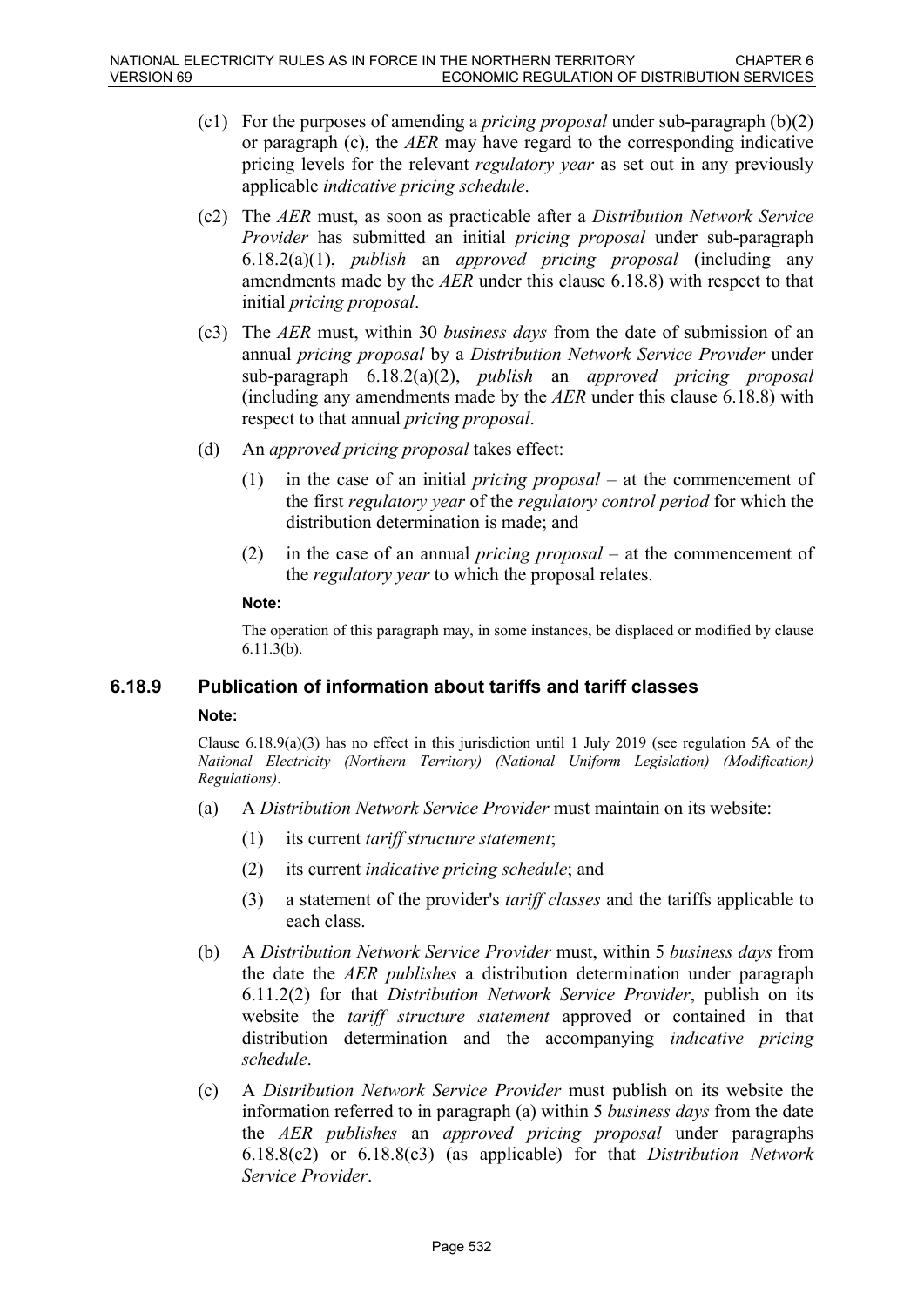# **6.19 Data Required for Distribution Service Pricing**

### **6.19.1 Forecast use of networks by Distribution Customers and Embedded Generators**

Any information required by *Distribution Network Service Providers* must be provided by *Service Applicants* as part of the *connection* and access requirements set out in Chapter 5.

### **6.19.2 Confidentiality of distribution network pricing information**

- (a) Subject to the Law and the *Rules*, all information about a *Service Applicant* or *Distribution Network User* used by *Distribution Network Service Providers* for the purposes of *distribution service* pricing is confidential information.
- (b) No requirement in this Chapter 6 to publish information about a *tariff class* is to be construed as requiring publication of information about an individual *retail customer*.

# **Part J Billing and Settlements**

## **6.20 Billing and Settlements Process**

This clause describes the manner in which *Distribution Customers* and *Embedded Generators* are billed by *Distribution Network Service Providers* for *distribution services* and how payments for *distribution services* are settled.

### **6.20.1 Billing for distribution services**

- (a) A *Distribution Network Service Provider* must bill *Distribution Network Users* for *distribution services* as follows:
	- (1) *Embedded Generators*:
		- (i) by applying the charge for *entry service* as a fixed annual charge to each *Embedded Generator*; and
		- (ii) by applying any other charge the *Distribution Network Service Provider* makes consistently with the *Rules* and the applicable distribution determination.
	- (2) *Distribution Customers*:

The charges to *Distribution Customers* must be determined according to use of the *distribution network* as determined in accordance with schedule 7A.7 or by agreement between the *Distribution Customer* and the *Distribution Network Service Provider* by applying one or more of the following measures:

- (i) demand-based prices to the *Distribution Customer's* metered or agreed half-hourly demand;
- (ii) energy-based prices to the *Distribution Customer's* metered or agreed energy;
- (iii) the *Distribution Customer* charge determined under this clause as a fixed periodic charge to each *Distribution Customer*;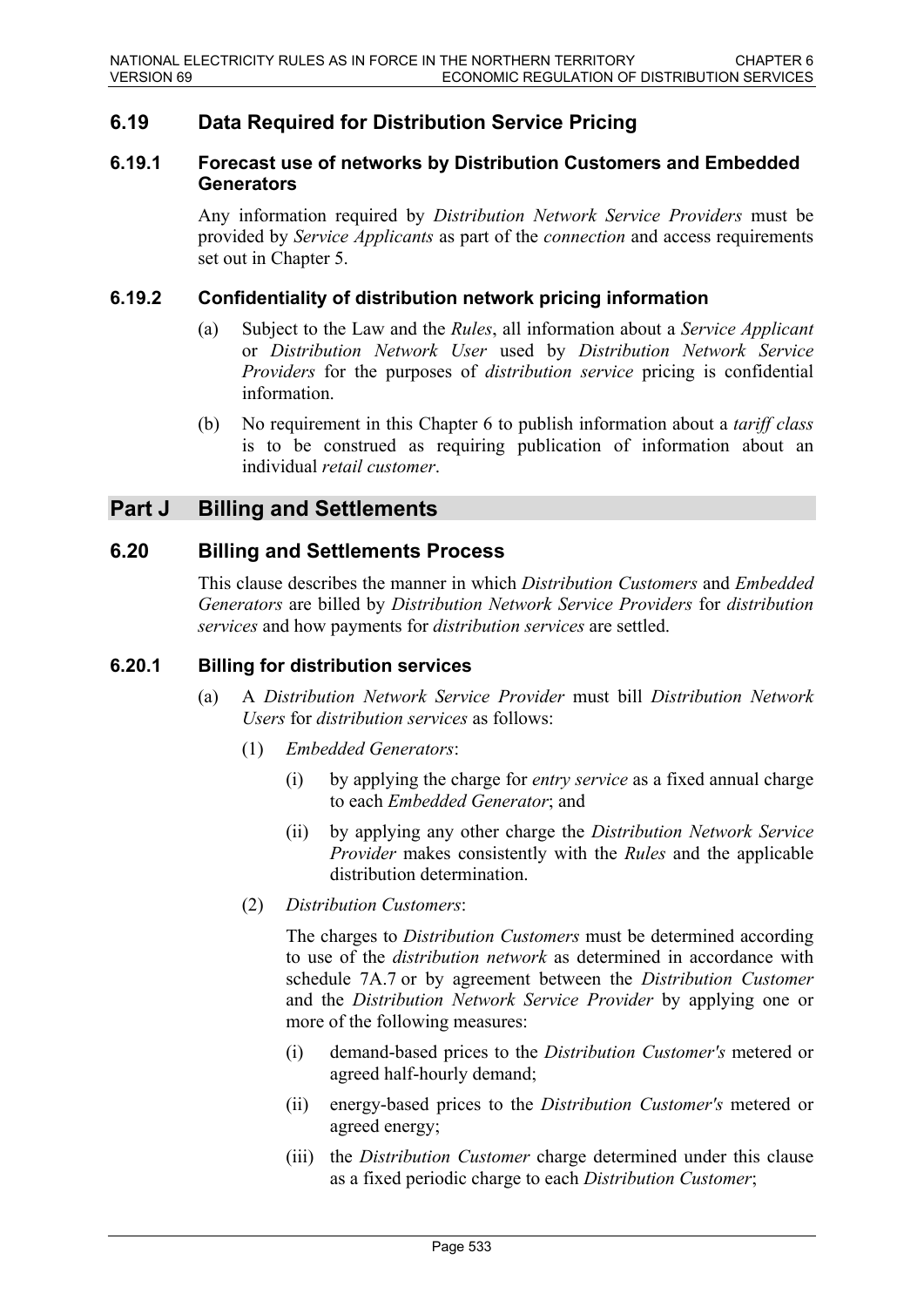- (iv) a fixed periodic charge, a prepayment or other charge determined by agreement with the *Distribution Customer*;
- (v) any other measure the *Distribution Network Service Provider* is authorised to apply by the applicable distribution determination.
- (b) Subject to paragraph (c), where a *Distribution Customer* (other than a *Distribution Customer* who is *financially responsible* for its own connection point) incurs *distribution service* charges, the *Distribution Network Service Provider* must bill the *retailer* from whom the *Distribution Customer* purchases electricity directly or indirectly for such *distribution services* in accordance with paragraph (a)(2).
- (c) If a *Distribution Customer* and the *retailer* from whom it purchases electricity agree, the *Distribution Network Service Provider* may bill the *Distribution Customer* directly for *distribution services* used by that *Distribution Customer* in accordance with paragraph (a)(2).
- (d) *Distribution Network Service Providers* must:
	- (1) calculate *transmission service* charges and *distribution service* charges for all *connection points* in their *distribution network*; and
	- (2) pay to *Transmission Network Service Providers* the *transmission service* charges incurred in respect of use of a *transmission network* at each *connection point* on the relevant *transmission network*.
- (e) Charges for *distribution services* based on metered kW, kWh, kVA, or kVAh for:
	- (1) *Embedded Generators* other than *Embedded Generators* whose sent out generation is not purchased in its entirety by a *Retailer* or *Customer* located at the same connection point; and
	- (2) *Retailer*; and
	- (3) *Second-Tier Customers*;

must be calculated by the *Distribution Network Service Provider* from:

- (4) *settlements ready data* obtained from *NTESMO's metering database*, for those *Embedded Generators*, *Market Loads*, *Retailers* and *Second-Tier Customers* with *connection points* that have a type 1, 2, 3 or 4 *metering installation*; and
- (5) *metering data*, in accordance with schedule 7A.7 that allows the *Distribution Network Service Provider* to use *energy data* for this purpose, or otherwise *settlements ready data* obtained from *NTESMO's metering database*, for those *Embedded Generators*, *Market Loads*, *retailers* and *Second-Tier Customers* with *connection points* that have a type 4A, 5, 6 or 7 *metering installation*.
- (f) Charges for *distribution services* based on metered kW, kWh, kVA or kVAh for:
	- (1) *Embedded Generators* whose sent out generation is not purchased in its entirety by a *Retailer* or *Customer* located at the same connection point; and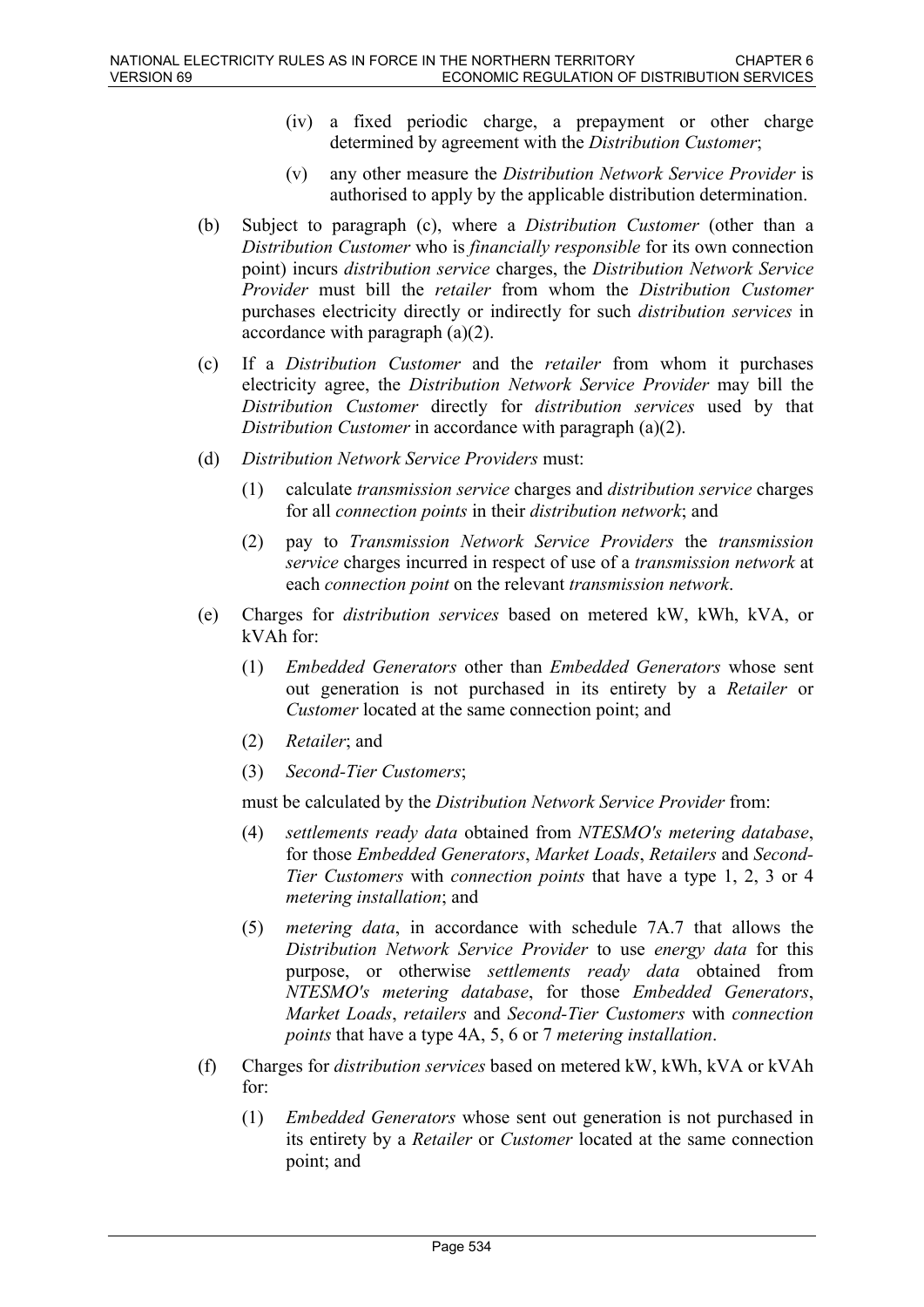- (2) *Non-Registered Customers*; and
- (3) *franchise customers*,

must be calculated by the *Distribution Network Service Provider* using data that is consistent with the *metering data* used by the relevant *Retailer* in determining *energy settlements*.

- (g) The *Distribution Network Service Provider* may bill the relevant *Retailer* for *distribution services* used by *Non-Registered Customers* and *franchise customers*.
- (h) Where the billing for a *Distribution Customer* for a particular *financial year* is based on quantities which are undefined until after the commencement of the *financial year*, charges must be estimated from the previous year's billing quantities with a reconciliation to be made when the actual billing quantities are known.
- (i) Where the previous year's billing quantities are unavailable or no longer suitable, nominated quantities may be used as agreed between the parties.

### **6.20.2 Minimum information to be provided in distribution network service bills**

- (a) The following is the minimum information that must be provided with a bill for a *network coupling point* issued by a *Distribution Network Service Provider* directly to a *Registered Participant*:
	- (1) the *network coupling point* identifier; and
	- (2) the dates on which the billing period starts and ends; and
	- (3) the identifier of the *distribution service* price from which the *network coupling point* charges are calculated; and
	- (4) measured quantities, billed quantities, prices and amounts charged for each component of the total *distribution service* account.
- (b) In addition to the minimum information requirements in paragraph (a), a bill for a *network coupling point* issued by a *Distribution Network Service Provider* directly to another *Distribution Network Service Provider* must separately identify the component of *designated pricing proposal services*, if any, to which each amount charged in the bill relates.

## **6.20.3 Settlement between Distribution Network Service Providers**

The billing and settlement process specified in this clause must be applied to all *Distribution Customers* including other *Distribution Network Service Providers*.

## **6.20.4 Obligation to pay**

A *Distribution Network User* must pay *distribution service* charges properly charged to it and billed in accordance with this clause by the due date specified in the bill.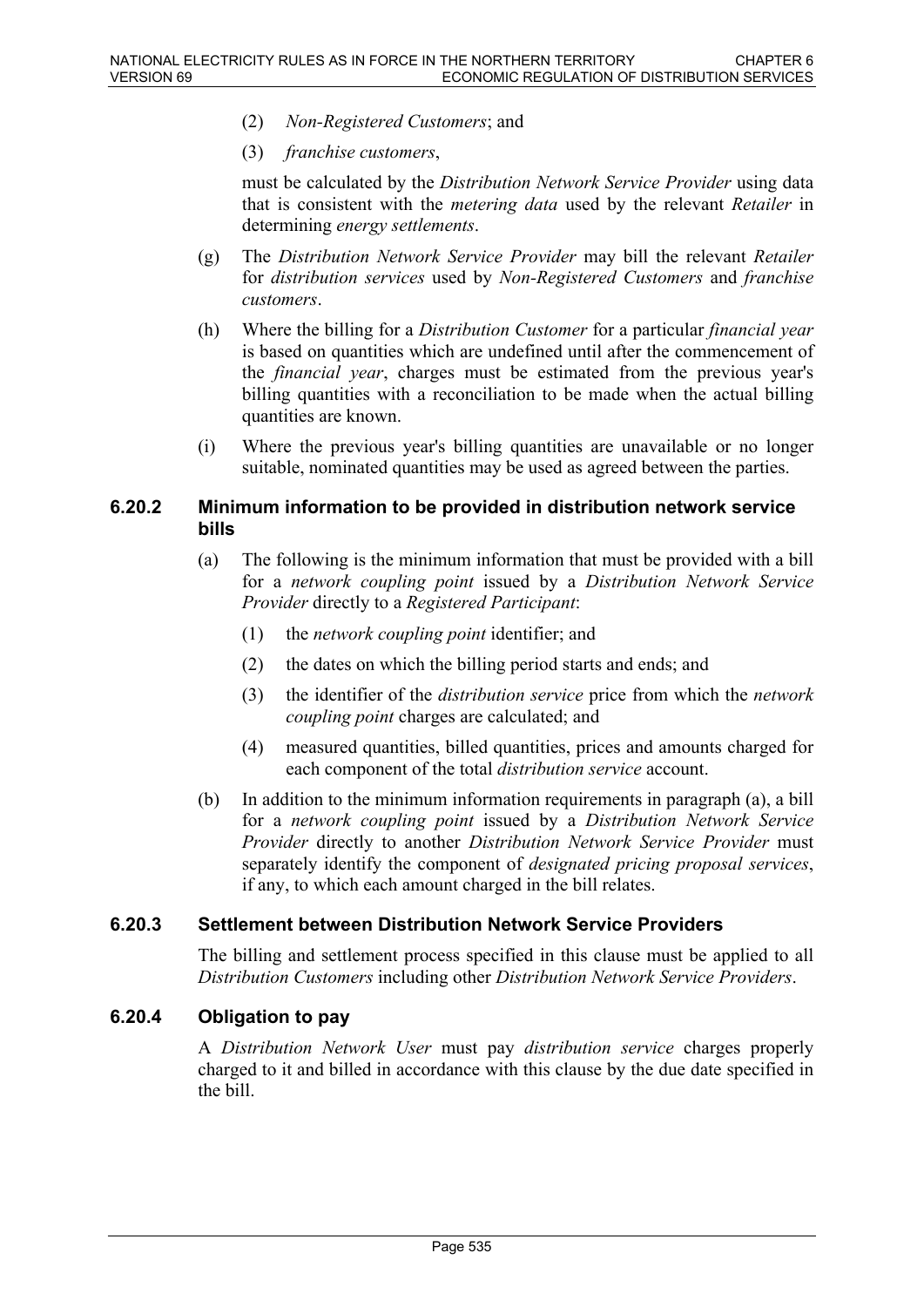# **Part K Prudential requirements, capital contributions and prepayments**

# **6.21 Distribution Network Service Provider Prudential Requirements**

This clause sets out the arrangements by which *Distribution Network Service Providers* may minimise financial risks associated with investment in*network* assets and provides for adoption of cost-reflective payment options in conjunction with the use of average distribution prices. The clause also prevents *Distribution Network Service Providers* from receiving income twice for the same assets through prudential requirements and *distribution service* prices.

## **6.21.1 Prudential requirements for distribution network service**

- (a) A *Distribution Network Service Provider* may require an *Embedded Generator* or *Distribution Customer* that requires a new *connection* or a modification in service for an existing *connection* to establish prudential requirements for *connection service* and/or *distribution use of system service*.
- (b) Prudential requirements for *connection service* and/or *distribution use of system service* are a matter for negotiation between the *Distribution Network Service Provider* and the *Embedded Generator* or *Distribution Customer* and the terms agreed must be set out in the *connection agreement* between the *Distribution Network Service Provider* and the *Embedded Generator* or *Distribution Customer*.
- (c) The *connection agreement* may include one or more of the following provisions:
	- (1) the conditions under which and the time frame within which other *Distribution Network Users* who use that part of the *distribution network* contribute to refunding all or part of the payments;
	- (2) the conditions under which financial arrangements may be terminated; and
	- (3) the conditions applying in the event of default by the *Distribution Customer* or *Embedded Generator*.
- (d) The prudential requirements may incorporate, but are not limited to, one or more of the following arrangements:
	- (1) financial capital contributions;
	- (2) non-cash contributions;
	- (3) *distribution service* charge prepayments;
	- (4) guaranteed minimum *distribution service* charges for an agreed period;
	- (5) guaranteed minimum *distribution service* quantities for an agreed period;
	- (6) provision for financial guarantees for *distribution service* charges.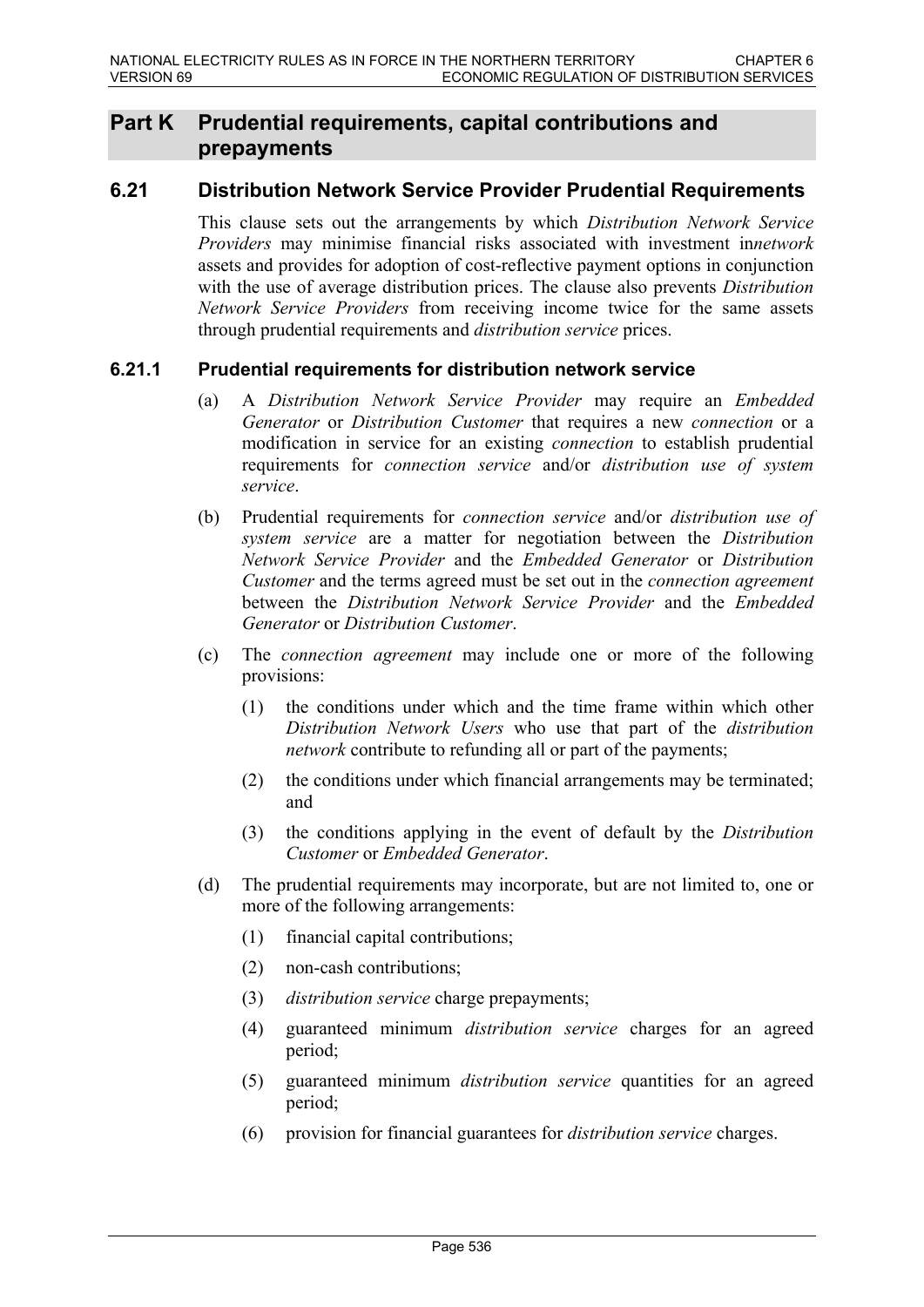### **6.21.2 Capital contributions, prepayments and financial guarantees**

Despite any other provision in this Chapter, in relation to capital contributions, prepayments and financial guarantees:

- (1) the *Distribution Network Service Provider* is not entitled to recover, under a mechanism for the economic regulation of *direct control services*, any component representing asset related costs for assets provided by *Distribution Network Users*; and
- (2) the *Distribution Network Service Provider* may receive a capital contribution, prepayment and/or financial guarantee up to the provider's future revenue related to the provision of *direct control services* for any new assets installed as part of a new *connection* or modification to an existing *connection*, including any *augmentation* to the *distribution network*; and
- (3) where assets have been the subject of a contribution or prepayment, the *Distribution Network Service Provider* must amend the provider's revenue related to the provision of *direct control services*.

### **6.21.3 Treatment of past prepayments and capital contributions**

- (a) Payments made by *Distribution Customers* and *Embedded Generators* for *distribution service* prior to 1 July 2019 must be made in accordance with any contractual arrangements with the relevant *Distribution Network Service Providers* applicable at that time.
- (b) Where contractual arrangements referred to in paragraph (a) are not in place, past *distribution service* prepayments or capital contributions may be incorporated in the capital structure of the *Distribution Network Service Provider's* business.
- (c) The *AER* may intervene in and resolve any dispute under this clause which cannot be resolved between the relevant *Distribution Network Service Provider* and *Distribution Customer* or *Embedded Generator*.

# **Part L Dispute resolution**

## **6.22 Dispute Resolution**

### **6.22.1 Dispute Resolution by the AER**

- (a) A dispute between a *Distribution Network Service Provider* and a *Service Applicant* as to the *terms and conditions of access* to a *direct control service* or to a *negotiated distribution service* is an access dispute for the purposes of Part 10 of the Law.
- (b) A dispute between a *Distribution Network Service Provider* and a *Service Applicant* about *access charges* is an access dispute for the purposes of Part 10 of the Law.
- (c) A dispute between a *Distribution Network Service Provider* and a *Connection Applicant* about matters referred to in clause 5.3AA(f) or clause 5.3AA(h) is an access dispute for the purposes of Part 10 of the Law.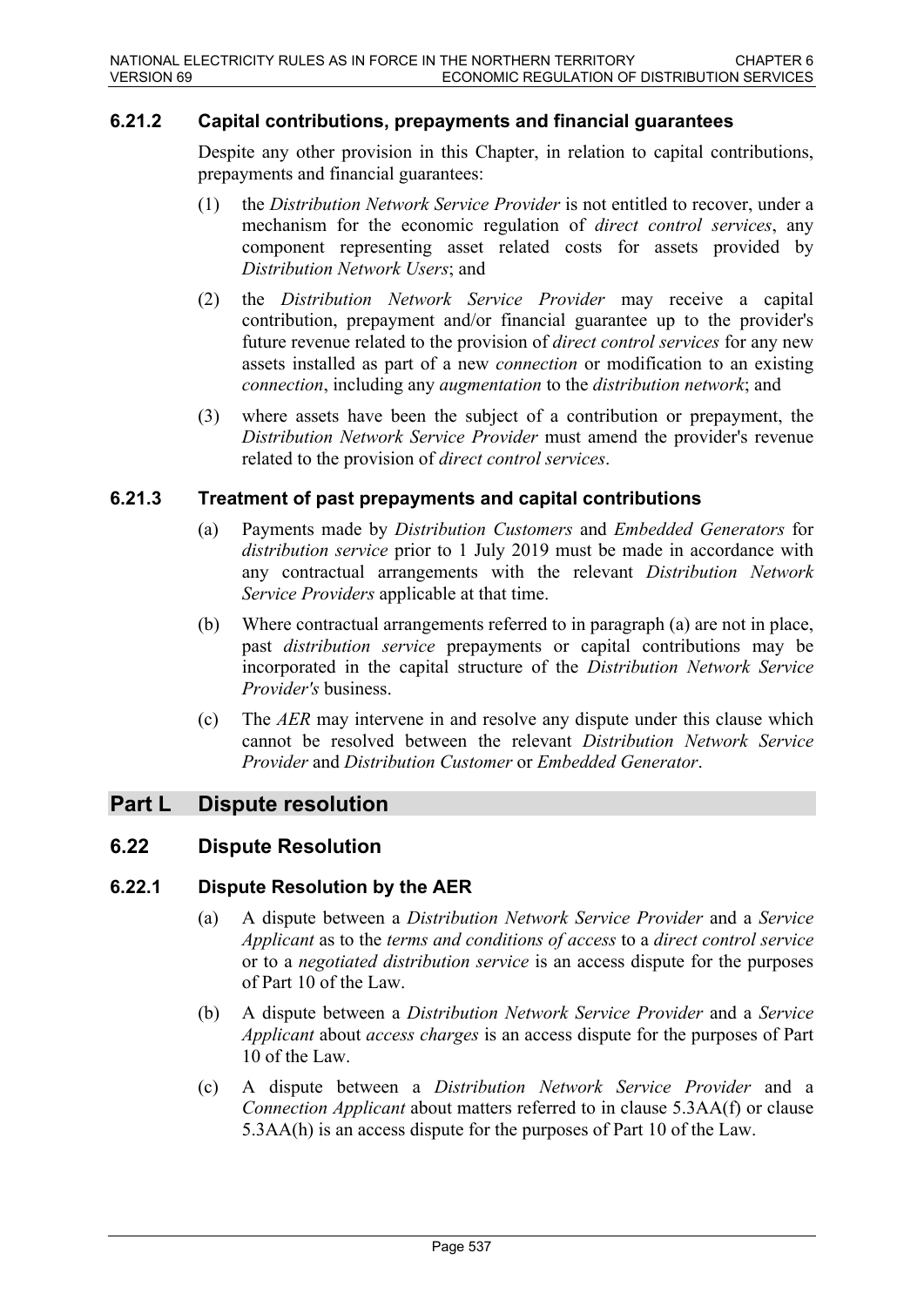# **6.22.2 Determination of dispute**

- (a) In determining an access dispute about *terms and conditions of access* to a *direct control service*, the *AER* must apply:
	- (1) in relation to price, the *Distribution Network Service Provider's approved pricing proposal* and the *Distribution Network Service Provider's tariff structure statement* or, in respect of the *Distribution Network Service Provider's transmission standard control services* in respect of which the AER has made a determination under clause 6.25(b) that pricing in respect of those services should be regulated under Part J of Chapter 6A through the application of rule 6.26, the *Distribution Network Service Provider's* approved *pricing methodology*;
	- (2) in relation to other terms and conditions, Chapter 5, this Chapter 6, Chapter 7A and any other *applicable regulatory instrument* including but not limited to *jurisdictional electricity legislation*; and
	- (3) in relation to all *terms and conditions of access* (including price) the decisions of the *AER* where those decisions relate to those terms and conditions under Chapter 5, this Chapter 6, Chapter 7A and *jurisdictional electricity legislation* and are made under Chapter 5, this Chapter 6 and Chapter 7A.
- (b) In determining an access dispute about the *terms and conditions of access* to a *direct control service*, the *AER* may:
	- (1) have regard to other matters the *AER* considers relevant; and
	- (2) hear evidence or receive submissions from NTESMO about *power system security* and from *Distribution Network Users* who may be adversely affected.

### **Note:**

Section 130 of the Law requires the *AER*, in making an access determination, to give effect to a network revenue or pricing determination applicable to the services that are the subject of the dispute even though the determination may not have been in force when the dispute arose.

- (c) In determining an access dispute about *terms and conditions of access* to a *negotiated distribution service*, the *AER* must apply:
	- (1) in relation to price (including *access charges*), the *Negotiated Distribution Service Criteria* that are applicable to the dispute in accordance with the relevant distribution determination; and
	- (2) in relation to other terms and conditions, the *Negotiated Distribution Service Criteria* that are applicable to the dispute and Chapter 5, this Chapter 6, Chapter 7A and *jurisdictional electricity legislation*; and
	- (3) in relation to all *terms and conditions of access* (including price) the decisions of the *AER* where those decisions relate to those terms and conditions under Chapter 5, this Chapter 6, Chapter 7A and *jurisdictional electricity legislation* and are made under Chapter 5, this Chapter 6 and Chapter 7;

and must have regard: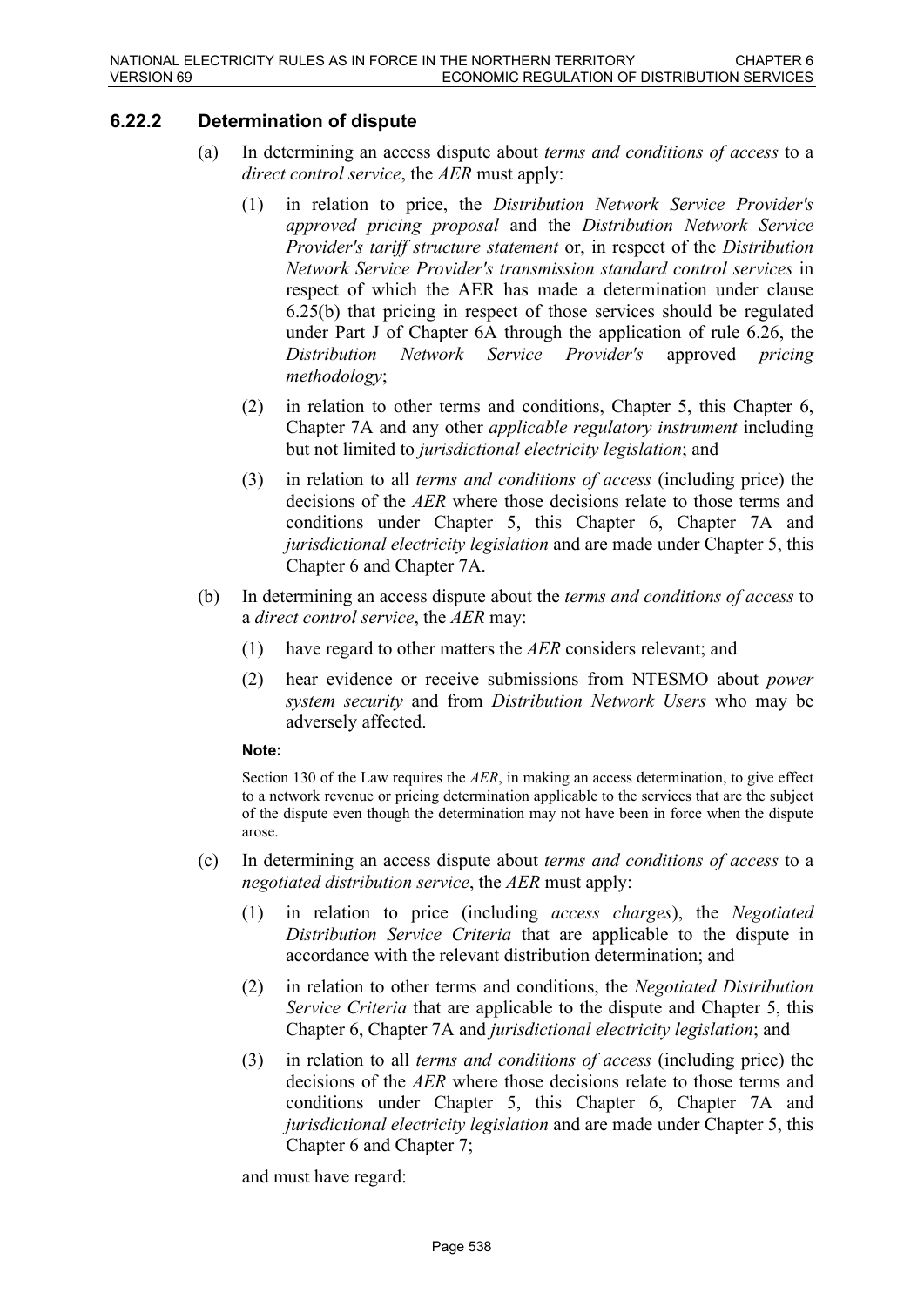- (4) to the relevant *negotiating framework* prepared by the *Distribution Network Service Provider* and approved by the *AER*.
- (d) In determining an access dispute about the *terms and conditions of access* to a *negotiated distribution service*, the *AER* may:
	- (1) have regard to other matters the *AER* considers relevant; and
	- (2) hear evidence or receive submissions from *NTESMO* and *Distribution Network Users* notified and consulted under the *Distribution Network Service Provider's negotiating framework*.
- (e) In determining an access dispute about *access charges*, or involving *access charges*, the *AER* must give effect to the following principle:

*Access charges* should be based on the costs reasonably incurred by the *Distribution Network Service Provider* in providing *distribution network user access* and, where they consist of compensation referred to in clause  $5.5(f)(4)(ii)$  and (iii), on the revenue that is likely to be foregone and the costs that are likely to be incurred by a person referred to in those provisions where an event referred to in those provisions occurs.

#### **Note:**

The terms and conditions of access in *jurisdiction electricity legislation* referred to in paragraphs  $(a)(2)$  and  $(3)$  and  $(c)(2)$  and  $(3)$  will be terms and conditions that correspond to matters set out in Chapter 4 of the *Rules* applying in other *participating jurisdictions*. The application of those paragraphs will be revisited as part of the phased implementation of the *Rules* in this jurisdiction.

### **6.22.3 Termination of access dispute without access determination**

- (a) If the *AER* considers that an access dispute could be effectively resolved by some means other than an access determination, the *AER* may give the parties to the dispute notice of the alternative means of resolving the dispute.
- (b) The giving of such a notice is a specified dispute termination circumstance for the purposes of section 131(3) of the Law.

#### **Note:**

It follows that the *AER* may exercise its power to terminate the dispute without making an access determination (See section 131(1)(d) of the Law).

# **Part M Separate disclosure of transmission and distribution charges**

#### **Note:**

This Part has no effect in this jurisdiction. The application of this Part will be revisited as part of the phased implementation of the *Rules* in this jurisdiction.

## **6.23 Separate disclosure of transmission and distribution charges**

- (a) A *Distribution Customer*:
	- (1) with a *load* greater than 10MW or 40GWh per annum; or
	- (2) with metering equipment capable of capturing relevant *transmission* and *distribution system* usage data,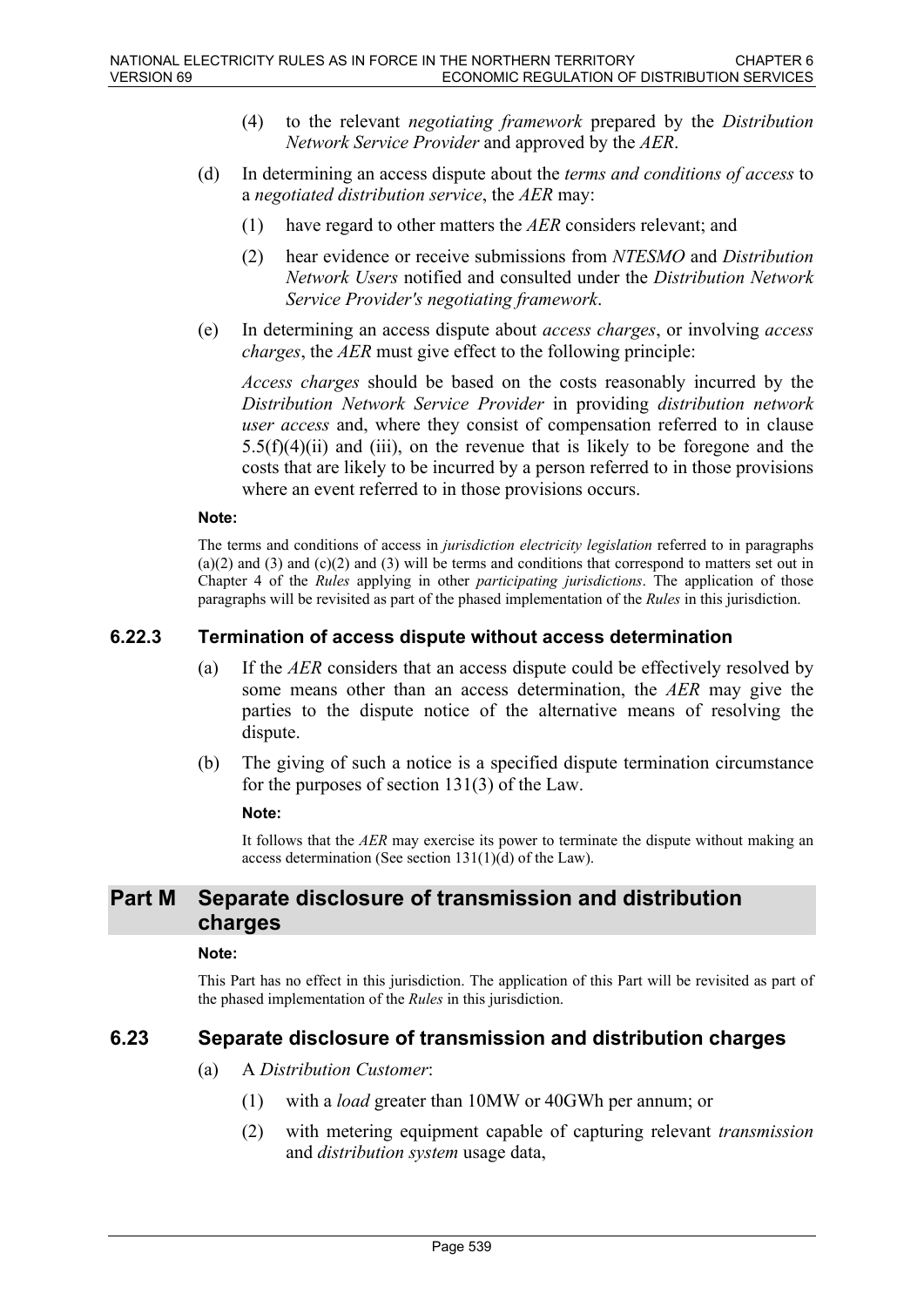may make a request (a **TUOS/DUOS disclosure request**) to a *Distribution Network Service Provider* to provide the *Distribution Customer* with a statement (a **TUOS/DUOS disclosure statement**) identifying the separate components of the *designated pricing proposal charges* and *distribution use of system* charges comprised in the charges for electricity supplied to the *Distribution Customer's connection points*.

- (b) Within 10 *business days* of receipt of a TUOS/DUOS disclosure request, a *Distribution Network Service Provider* must notify the *Distribution Customer* of the estimated charge (including details of how the charge is calculated) for providing the TUOS/DUOS disclosure statement. The charge must be no greater than the reasonable costs directly incurred by the *Distribution Network Service Provider* in preparing the statement for the *Distribution Customer*.
- (c) If the *Distribution Customer* advises the *Distribution Network Service Provider* within 20 *business days* of receipt of the notice referred to in paragraph (b) that it still requires the requested TUOS/DUOS disclosure statement, the *Distribution Network Service Provider* must prepare the statement and provide it to the *Distribution Customer* within 20 *business days* of being so advised. The TUOS/DUOS disclosure statement must include detailed information on the method used to determine the *distribution use of system* charges and the allocation of the *designated pricing proposal charges* to the *Distribution Customer* for electricity supplied to its *connection points*. The information must be sufficient to allow the *Distribution Customer* to assess the impact on its *network* charges of a change in its *network* use.
- (d) The TUOS/DUOS disclosure statement must also separately identify the amounts that have been allocated to the *Distribution Customer's connection points* under Part J of Chapter 6A in respect of each of the *categories of prescribed transmission services*, where the *Distribution Customer* requests this information.
- (e) Where the *Distribution Customer* requests the information referred to in paragraph (d), the *Distribution Network Service Provider* must separately identify the component of the charge notified under paragraph (b) that relates to the provision of the additional information.
- (f) Each *Distribution Network Service Provider* must publish information annually disclosing the *designated pricing proposal charges* and *distribution use of system* charges for each of the classes of *Distribution Customers* identified for this purpose by the *Distribution Network Service Provider*, or as required by the *AER*.

## **Part N Dual Function Assets**

#### **Note:**

This Part has no effect in this jurisdiction. The application of this Part will be revisited as part of the phased implementation of the *Rules* in this jurisdiction.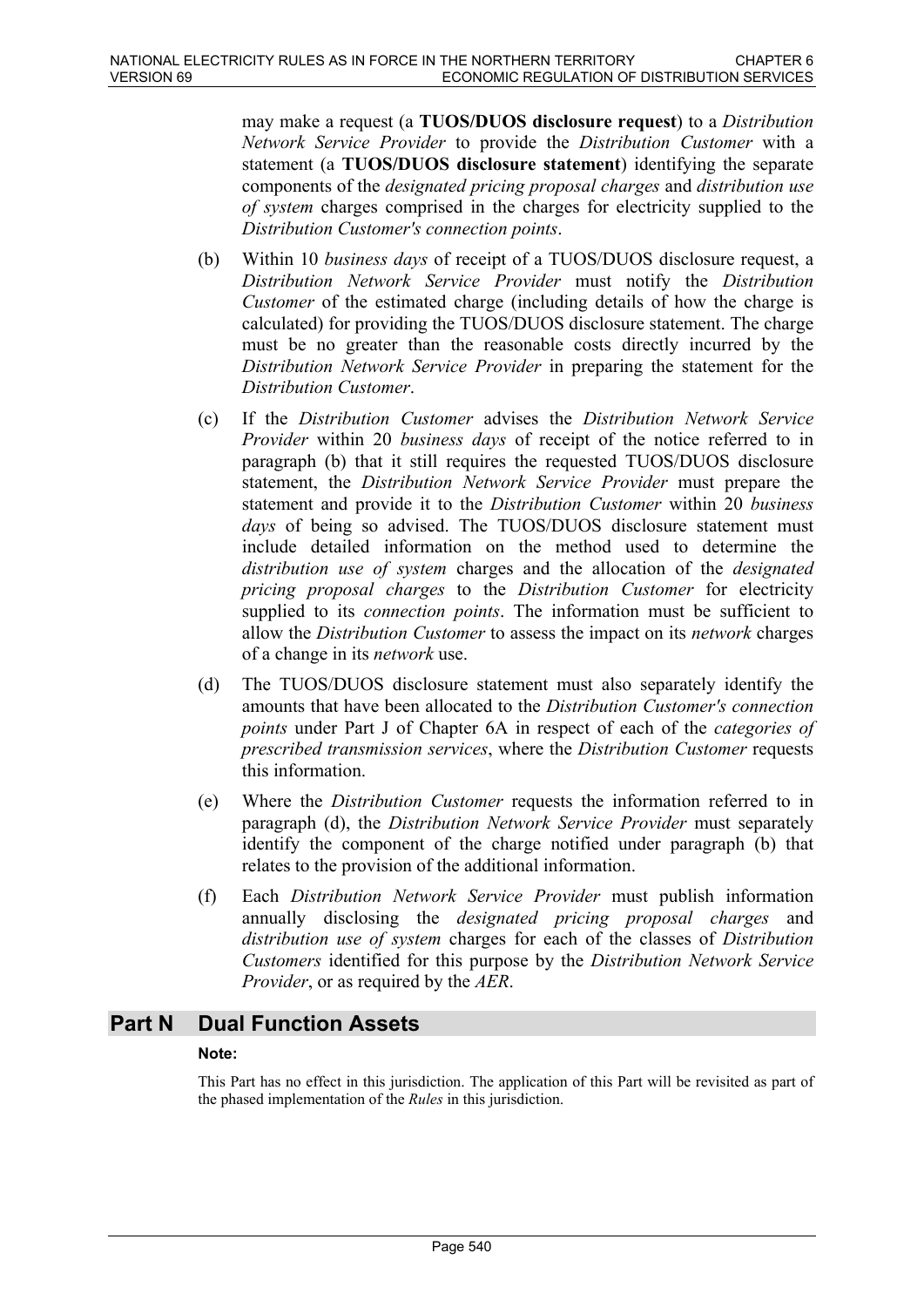# **6.24 Dual Function Assets**

## **6.24.1 Application of this Part**

This Part applies to *Distribution Network Service Providers* which own, control or operate both a *distribution system* and a *dual function asset*.

## **6.24.2 Dual Function Assets**

Subject to rule 6.26, for the purposes of Chapters 6 and 6A:

- (a) any part of a *network* owned, operated or controlled by a *Distribution Network Service Provider* which operates between 66 kV and 220 kV and which operates in parallel, and provides support, to the higher voltage *transmission network* is deemed to be a *dual function asset*;
- (b) any service that is provided by a *Distribution Network Service Provider* by means of, or in connection with, the *Distribution Network Service Provider's dual function assets* that, but for this Part, would be a *prescribed transmission service* for the purposes of Chapter 6A is deemed to be a *standard control service*;
- (c) any service that is provided by a *Distribution Network Service Provider* by means of, or in connection with, the *Distribution Network Service Provider's dual function assets* that, but for this Part, would be a *negotiated transmission service* under Chapter 6A is deemed to be a *negotiated distribution service*; and
- (d) references to *prescribed transmission services* do not include a service provided by means of, or in connection with, a *dual function asset*.

## **6.25 AER determination of applicable pricing regime for Dual Function Assets**

- (a) A *Distribution Network Service Provider* which owns, controls or operates *dual function assets* must advise the *AER* at least 32 months prior to the end of the current *regulatory control period* of the value of that *Distribution Network Service Provider's dual function assets* which provide *standard control services* that would be *prescribed transmission services* were it not for the operation of clause 6.24.2 (referred to as *transmission standard control services*). The value to be advised is the value ascribed to the relevant *dual function assets* in the relevant *Distribution Network Service Provider's* regulatory asset base as at the start of the *regulatory year* which commences 36 months prior to the end of the current *regulatory control period*.
- (b) The *AER* must review the information provided under paragraph (a) and determine, in accordance with clause 6.8.1, whether the value of that *Distribution Network Service Provider's dual function assets* which provide *transmission standard control services* comprise such a material proportion of that *Distribution Network Service Provider's* regulatory asset base that pricing in respect of those services should be regulated under Part J of Chapter 6A through the application of rule 6.26.
- (c) In making its determination under paragraph (b) the *AER* must consider: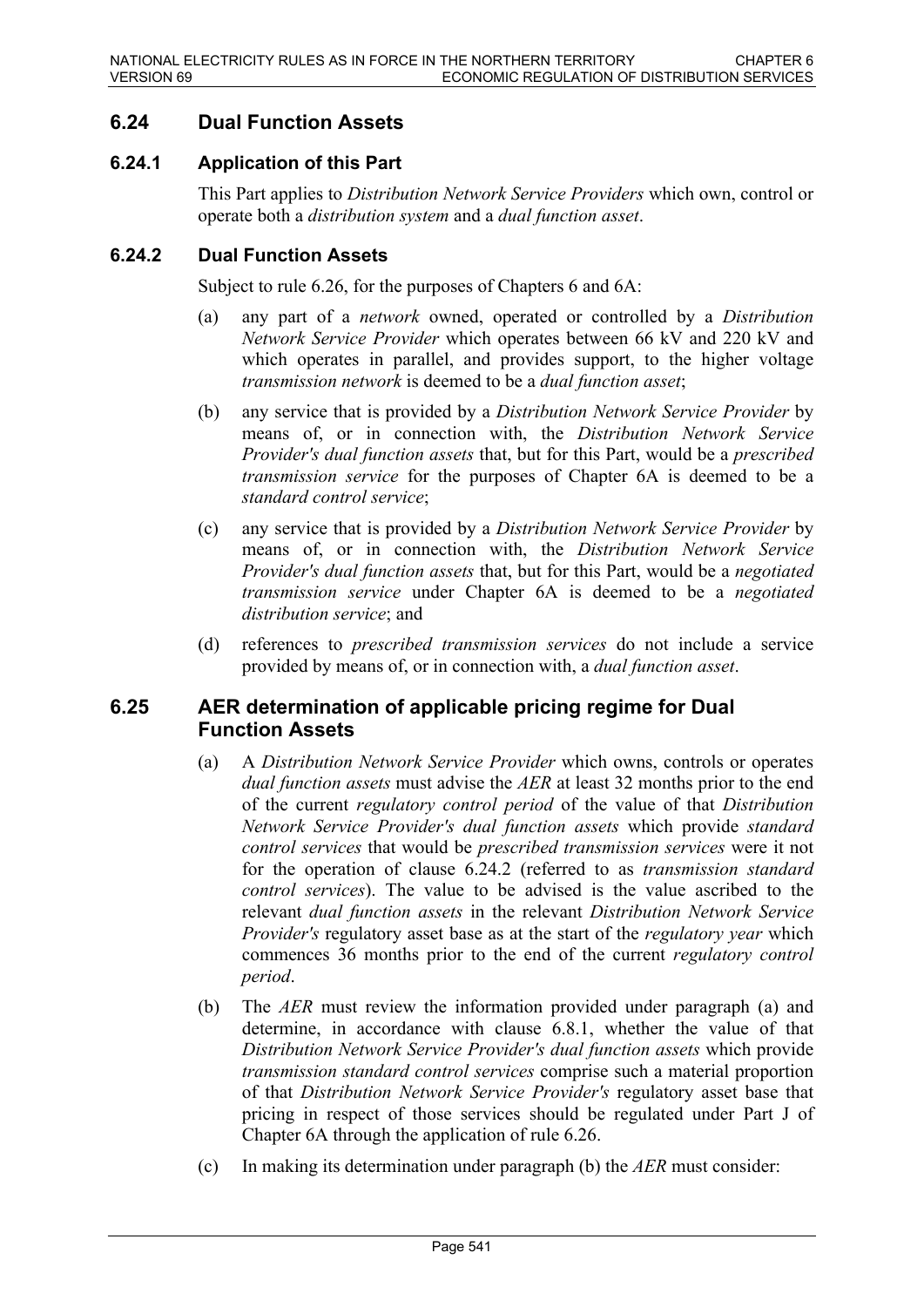- (1) whether regulating the pricing of the *transmission standard control services* provided by a *Distribution Network Service Provider's dual function assets*:
	- (i) under Part I of Chapter 6 as though they were *prescribed distribution services*; rather than
	- (ii) under Part J of Chapter 6A as though they were *prescribed transmission services*,

will result in materially different prices for *Distribution Customers* (including those connected directly to the relevant *dual function assets* and those connected to other *distribution networks*);

- (2) whether the materiality of the different prices is likely to impact on future consumption, production and investment decisions by actual or potential *Network Users*; and
- (3) any other matter that the *AER* considers relevant.
- (d) The *AER's* determination under paragraph (b), which is binding, must be included in a *framework and approach paper* that applies in respect of the distribution determination for the next *regulatory control period*.

## **6.26 Division of Distribution Network Service Provider's revenue**

- (a) This rule 6.26 applies if the *AER* has determined under rule 6.25(b) that pricing in respect of *transmission standard control services* provided by a *Distribution Network Service Provider's dual function assets* should be regulated under Part J of Chapter 6A.
- (b) The *AER* must, for the purposes of the distribution determination for the relevant *Distribution Network Service Provider*, divide the revenue calculated under Part C of Chapter 6 into the following two portions:
	- (1) a portion relevant to the *Distribution Network Service Provider's transmission standard control services* provided by its *dual function assets*. This portion is defined as its *transmission standard control service revenue*; and
	- (2) a portion relevant to the other *standard control services* provided by the *Distribution Network Service Provider*. This portion is defined as its *distribution standard control service revenue*,

based on the *Distribution Network Service Provider's* approved *Cost Allocation Method*.

- (c) The relevant *Distribution Network Service Provider* must submit a proposed *pricing methodology* to the *AER* in respect of its *transmission standard control service revenue* as if it were a *Transmission Network Service Provider* as part of its regulatory proposal under Chapter 6, and Part E of Chapter 6A applies in respect of that *pricing methodology* (with the necessary changes).
- (d) The *AER* and the relevant *Distribution Network Service Provider* must apply and comply with all aspects of Part J of Chapter 6A instead of, and to the exclusion of, Parts I, J and K of Chapter 6 in respect of the *dual function*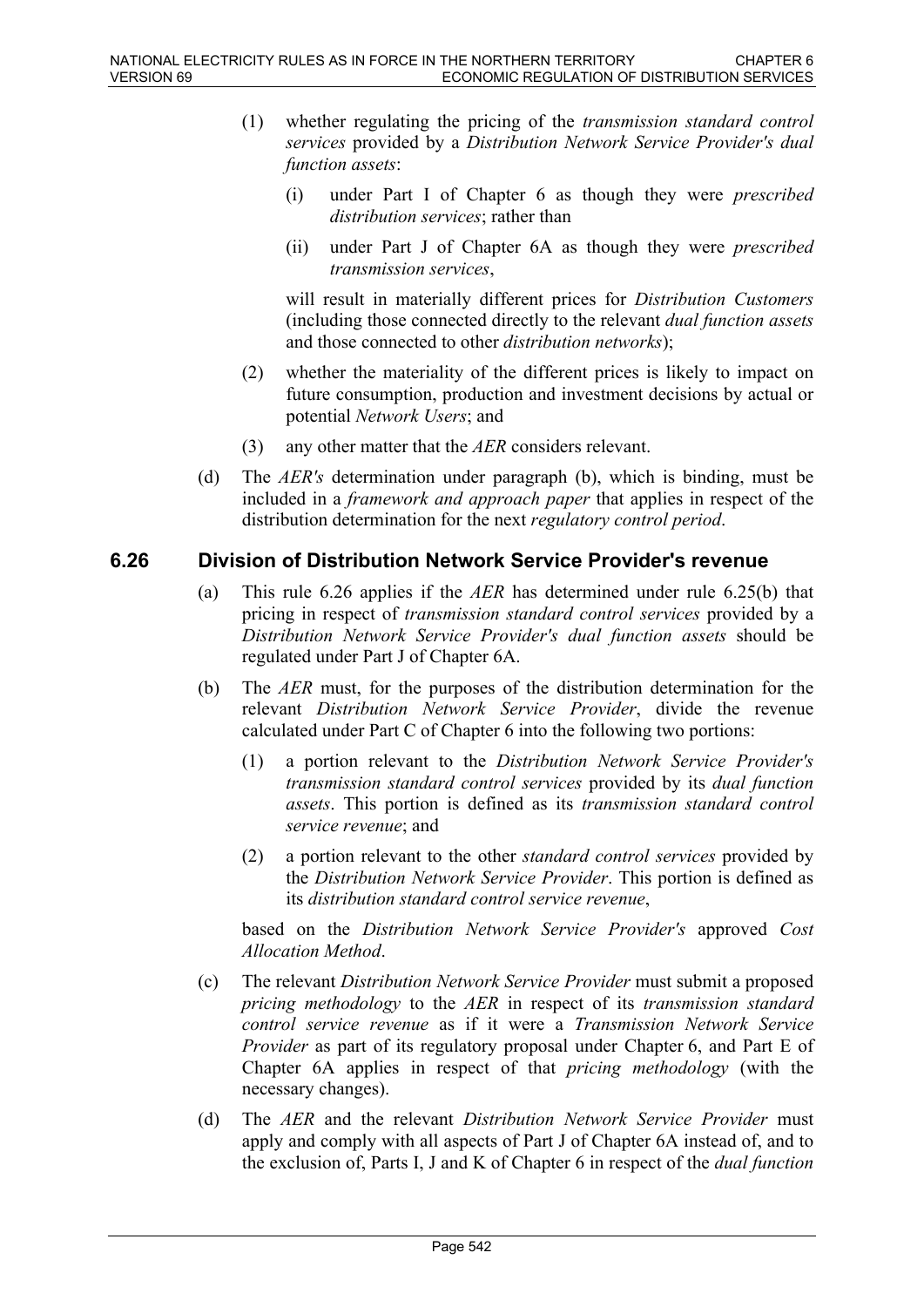*assets* which provide *transmission standard control services*, subject to the following:

- (1) for the purposes of Part J of Chapter 6A:
	- (i) the *dual function assets* are relevantly deemed to be *transmission network* assets which provide *prescribed transmission services*;
	- (ii) the *Distribution Network Service Provider* which owns, controls or operates the relevant *dual function assets* is relevantly deemed to be a *Transmission Network Service Provider*;
- (2) the *maximum allowed revenue* referred to in clause 6A.22.1 is taken to be the *transmission standard control service revenue*;
- (3) the reference in clause 6A.22.1(1) to clause 6A.3.2 is taken to be a reference to rules 6.6 and 6.13;
- (4) references to "*transmission determination*" are to be read as references to the relevant "distribution determination", with the *AER* being required to include in the distribution determination a decision to approve a proposed *pricing methodology* in relation to the *transmission standard control services* provided by the relevant *dual function assets*; and
- (5) if there is no previous method to establish prices under clause 6A.24.3(b)(3), the relevant *Distribution Network Service Provider* must apply the *pricing methodology* of the largest *Transmission Network Service Provider* operating in the *participating jurisdiction* in which that *Distribution Network Service Provider* operates the relevant *dual function assets*.
- (e) The pricing rules in Part I of Chapter 6 are to be applied to the *Distribution Network Service Provider's distribution standard control service revenue*.

## **Part O Annual Benchmarking Report**

## **6.27 Annual Benchmarking Report**

- (a) The *AER* must prepare and *publish* a *network service provider performance report* (an *annual benchmarking report*) the purpose of which is to describe, in reasonably plain language, the relative efficiency of each *Distribution Network Service Provider* in providing *direct control services* over a 12 month period.
- (b) Clause 8.7.4 (excluding clause 8.7.4(a)) applies in respect of the preparation of an *annual benchmarking report*.
- (c) Subject to paragraphs (d) and (e), the *AER* must *publish* an *annual benchmarking report* at least every 12 months.
- (d) The first *annual benchmarking report* must be *published* by 30 September 2014.
- (e) The second *annual benchmarking report* must be *published* by 30 November 2015.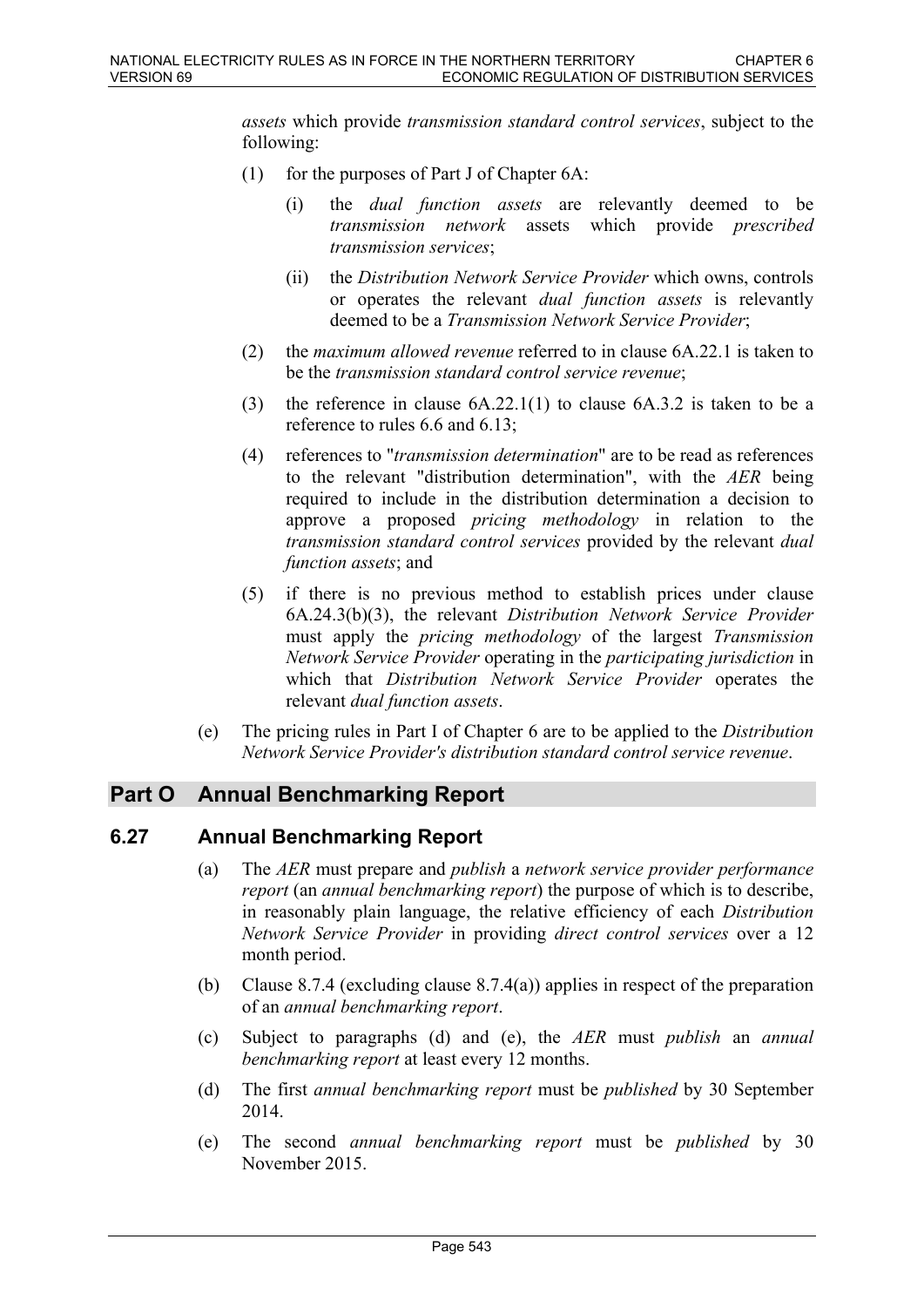# **Part P Distribution Reliability Measures Guidelines**

## **6.28 Distribution Reliability Measures Guidelines**

- (a) The *AER* must in accordance with the *distribution consultation procedures* make and *publish* guidelines (the *Distribution Reliability Measures Guidelines*) that describe a set of common definitions of reliability measures that can be used to assess and compare the reliability performance of *Distribution Network Service Providers*.
- (b) There must be *Distribution Reliability Measures Guidelines* in force at all times after the date on which the *AER* first *publishes Distribution Reliability Measures Guidelines* under the *Rules*.
- (c) The *AER* must review the *Distribution Reliability Measures Guidelines* at least every 5 years.

# **Schedule 6.1 Contents of building block proposals**

### **S6.1.1 Information and matters relating to capital expenditure**

A *building block proposal* must contain at least the following information and matters relating to capital expenditure:

- (1) a forecast of the required capital expenditure that complies with the requirements of clause 6.5.7 and identifies the forecast capital expenditure by reference to well accepted categories such as:
	- (i) asset class (eg. *distribution lines*, *substations* etc); or
	- (ii) category driver (eg. *regulatory obligation or requirement*, replacement, *reliability*, net market benefit, business support etc),

and identifies, in respect of proposed material assets:

- (iii) the location of the proposed asset;
- (iv) the anticipated or known cost of the proposed asset; and
- (v) the categories of *distribution services* which are to be provided by the proposed asset;
- (2) the method used for developing the capital expenditure forecast;
- (3) the forecasts of load growth relied upon to derive the capital expenditure forecasts and the method used for developing those forecasts of load growth;
- (4) the key assumptions that underlie the capital expenditure forecast;
- (5) a certification of the reasonableness of the key assumptions by the directors of the *Distribution Network Service Provider*;
- (5A) in the case of a *building block proposal* for a distribution determination for a *Distribution Network Service Provider* in this jurisdiction that will apply during the *1st regulatory control period*:
	- (i) capital expenditure for each of the past years of the *2009-14 NT regulatory control period* and *2014-19 NT regulatory control period*, and the expected capital expenditure for each of the last two years of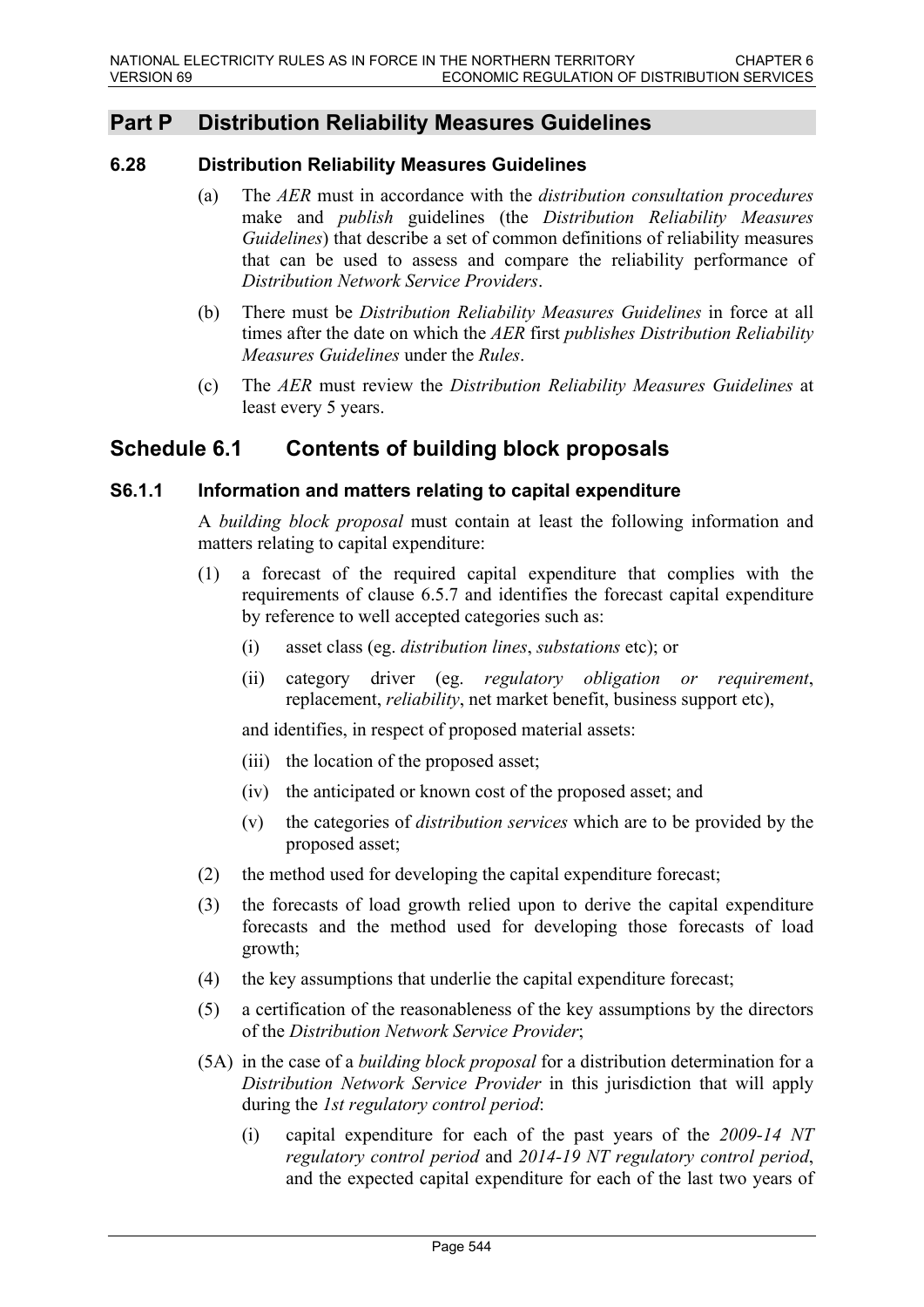the *2014-19 NT regulatory control period*, categorised in the same way as for the capital expenditure forecast and separately identifying for each such year:

- (A) margins paid or expected to be paid by the *Distribution Network Service Provider* in circumstances where those margins are referable to arrangements that do not reflect arm's length terms; and
- (B) expenditure that should have been treated as operating expenditure in accordance with the policy submitted under paragraph (8) for that year; and
- (ii) an explanation of any significant variations in the forecast capital expenditure from capital expenditure in the *2009-14 NT regulatory control period* and *2014-19 NT regulatory control period*;
- (5B) in the case of a *building block proposal* for a distribution determination for a *Distribution Network Service Provider* in this jurisdiction that will apply during the *2nd regulatory control period*:
	- (i) capital expenditure for each of the past years of the *2014-19 NT regulatory control period* and each of the past regulatory years of the *1st regulatory control period*, and the expected capital expenditure for each of the last two *regulatory years* of the *1st regulatory control period*, categorised in the same way as for the capital expenditure forecast and separately identifying for each such year:
		- (A) margins paid or expected to be paid by the *Distribution Network Service Provider* in circumstances where those margins are referable to arrangements that do not reflect arm's length terms; and
		- (B) expenditure that should have been treated as operating expenditure in accordance with the policy submitted under paragraph (8) for that year; and
	- (ii) an explanation of any significant variations in the forecast capital expenditure from capital expenditure in the *2014–19 NT regulatory control period* and *1st regulatory control period*; and
- (6) in the case of a *building block proposal* for a distribution determination for a *Distribution Network Service Provider* in this jurisdiction that will apply after the *2nd regulatory control period* – capital expenditure for each of the past *regulatory years* of the previous and current *regulatory control period*, and the expected capital expenditure for each of the last two *regulatory years* of the current *regulatory control period*, categorised in the same way as for the capital expenditure forecast and separately identifying for each such *regulatory year*:
	- (i) margins paid or expected to be paid by the *Distribution Network Service Provider* in circumstances where those margins are referable to arrangements that do not reflect arm's length terms; and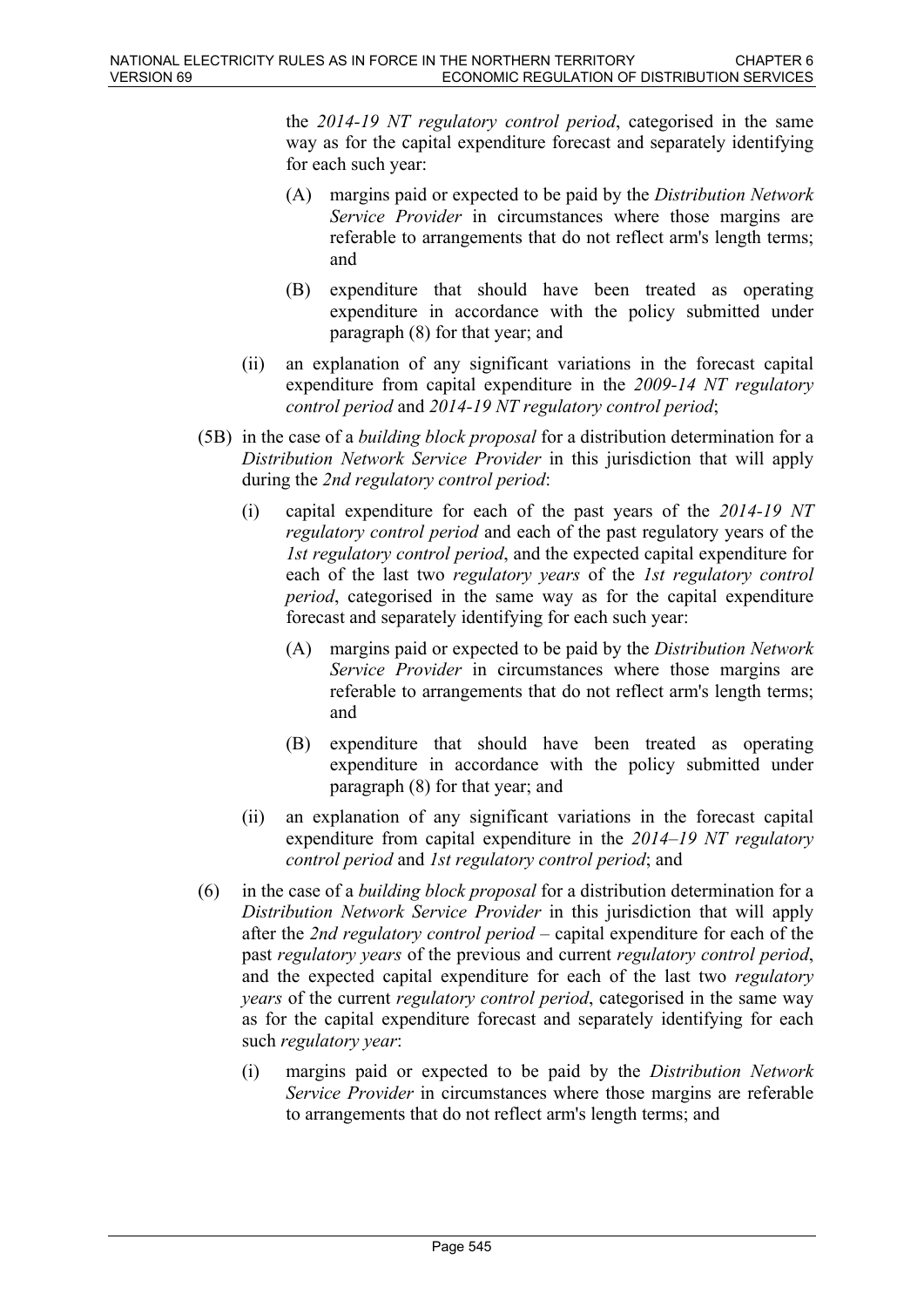- (ii) expenditure that should have been treated as operating expenditure in accordance with the policy submitted under paragraph (8) for that *regulatory year*;
- (7) in the case of a *building block proposal* for a distribution determination for a *Distribution Network Service Provider* in this jurisdiction that will apply after the *2nd regulatory control period* – an explanation of any significant variations in the forecast capital expenditure from historical capital expenditure; and
- (8) the policy that the *Distribution Network Service Provider* applies in capitalising operating expenditure.

#### **Note:**

The modifications to this clause expire on 1 July 2029.

## **S6.1.2 Information and matters relating to operating expenditure**

A *building block proposal* must contain at least the following information and matters relating to operating expenditure:

- (1) a forecast of the required operating expenditure that complies with the requirements of clause 6.5.6 and identifies the forecast operating expenditure by reference to well accepted categories such as:
	- (i) particular programs; or
	- (ii) types of operating expenditure (eg. maintenance, payroll, materials etc),

and identifies in respect of each such category:

- (iii) to what extent that forecast expenditure is on costs that are fixed and to what extent it is on costs that are variable; and
- (iv) the categories of *distribution services* to which that forecast expenditure relates;
- (2) the method used for developing the operating expenditure forecast;
- (3) the forecasts of key variables relied upon to derive the operating expenditure forecast and the method used for developing those forecasts of key variables;
- (4) the method used for determining the cost associated with planned maintenance programs designed to improve the performance of the relevant *distribution system* for the purposes of any *service target performance incentive scheme* that is to apply to the *Distribution Network Service Provider* in respect of the relevant *regulatory control period*;
- (5) the key assumptions that underlie the operating expenditure forecast;
- (6) a certification of the reasonableness of the key assumptions by the directors of the *Distribution Network Service Provider*;
- (6A) in the case of a *building block proposal* for a distribution determination for a *Distribution Network Service Provider* in this jurisdiction that will apply during the *1st regulatory control period*: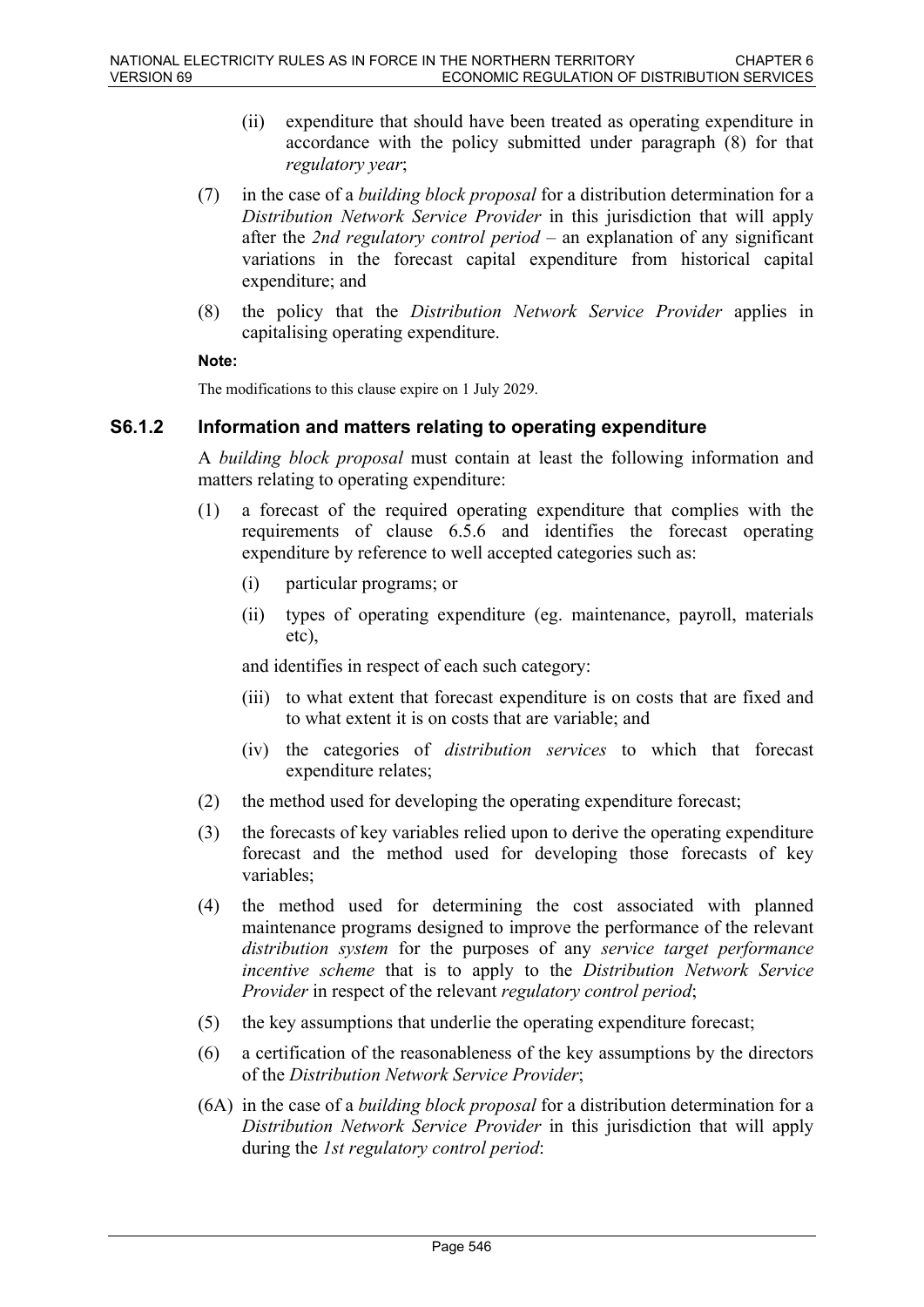- (i) operating expenditure for each of the past years of the *2009-14 NT regulatory control period* and *2014-19 NT regulatory control period*, and the expected operating expenditure for each of the last two years of the *2014-19 NT regulatory control period*, categorised in the same way as for the operating expenditure forecast; and
- (ii) an explanation of any significant variations in the forecast operating expenditure from operating expenditure in the *2009-14 NT regulatory control period* and *2014-19 NT regulatory control period*;
- (6B) in the case of a *building block proposal* for a distribution determination for a *Distribution Network Service Provider* in this jurisdiction that will apply during the *2nd regulatory control period*:
	- (i) operating expenditure for each of the past years of the *2014-19 NT regulatory control period* and each of the past *regulatory years* of the *1st regulatory control period*, and the expected operating expenditure for each of the last two *regulatory years* of the *1st regulatory control period*, categorised in the same way as for the operating expenditure forecast; and
	- (ii) an explanation of any significant variations in the forecast operating expenditure from operating expenditure in the *2014-19 NT regulatory control period* and the *1st regulatory control period*;
- (7) in the case of a *building block proposal* for a distribution determination for a *Distribution Network Service Provider* in this jurisdiction that will apply after the *2nd regulatory control period* – operating expenditure for each of the past *regulatory years* of the previous and current *regulatory control period*, and the expected operating expenditure for each of the last two *regulatory years* of the current *regulatory control period*, categorised in the same way as for the operating expenditure forecast;
- (8) in the case of a *building block proposal* for a distribution determination for a *Distribution Network Service Provider* in this jurisdiction that will apply after the *2nd regulatory control period* – an explanation of any significant variations in the forecast operating expenditure from historical operating expenditure.

#### **Note:**

The modifications to this clause expire on 1 July 2029.

## **S6.1.3 Additional information and matters**

A *building block proposal* must contain at least the following additional information and matters:

- (1) an identification and explanation of any significant interactions between the forecast capital expenditure and forecast operating expenditure programs;
- (2) **[Deleted]**
- (3) a description, including relevant explanatory material, of how the *Distribution Network Service Provider* proposes any *efficiency benefit sharing scheme* that has been specified in a *framework and approach paper*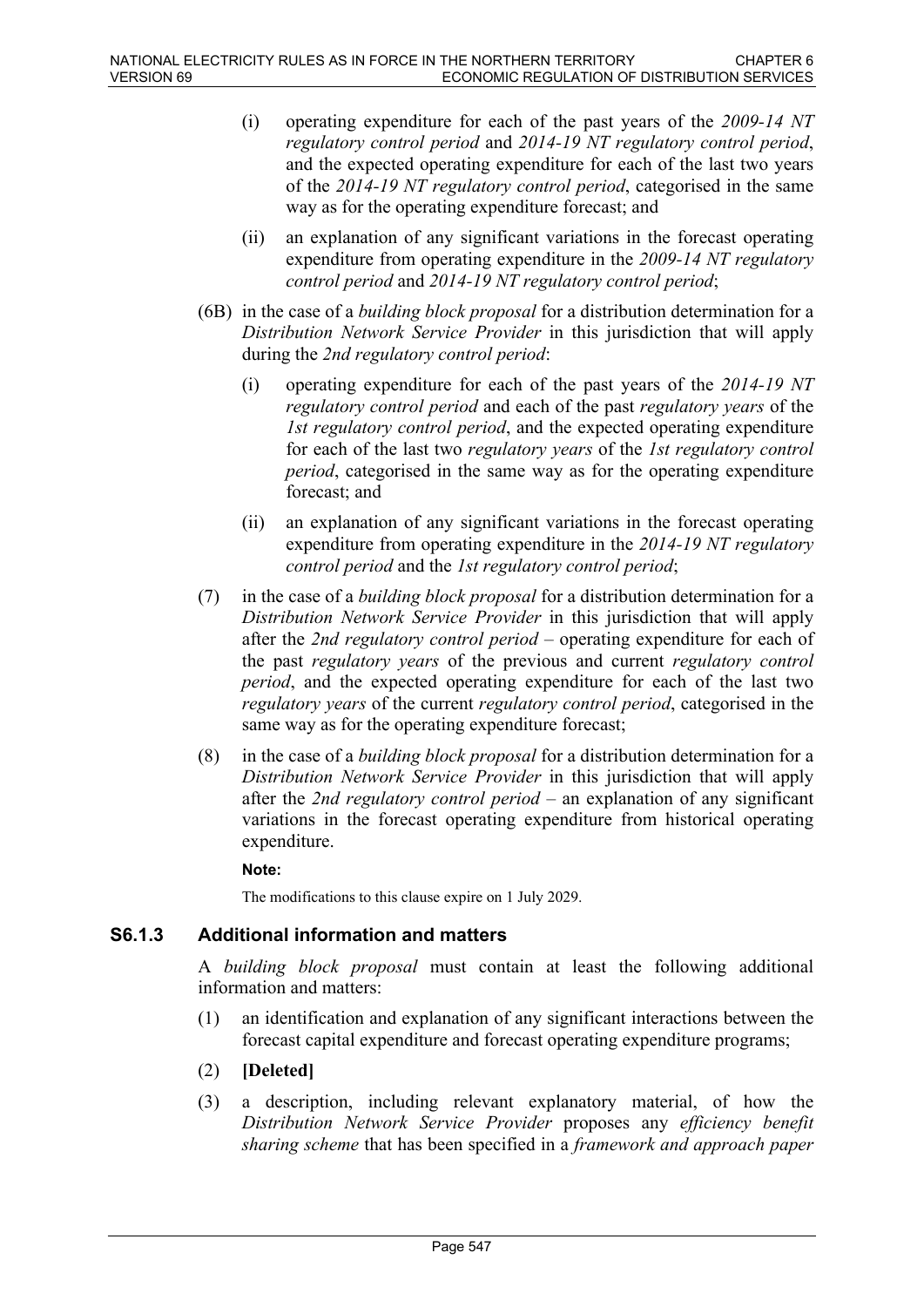that applies in respect of the forthcoming distribution determination should apply to it;

- (3A) a description, including relevant explanatory material, of how the *Distribution Network Service Provider* proposes any *capital expenditure sharing scheme* that has been specified in a *framework and approach paper* that applies in respect of the forthcoming distribution determination should apply to it;
- (4) a description, including relevant explanatory material, of how the *Distribution Network Service Provider* proposes any *service target performance incentive scheme* that has been specified in a *framework and approach paper* that applies in respect of the forthcoming distribution determination should apply to it;
- (5) a description, including relevant explanatory material, of how the *Distribution Network Service Provider* proposes any *demand management incentive scheme* or *demand management innovation allowance mechanism* that has been specified in a *framework and approach paper* that applies in respect of the forthcoming distribution determination should apply to it;
- (5A) a description, including relevant explanatory material, of how the *Distribution Network Service Provider* proposes any *small-scale incentive scheme* that has been specified in a *framework and approach paper* that applies in respect of the forthcoming distribution determination should apply to it;
- (6) the *Distribution Network Service Provider's* calculation of revenues or prices for the purposes of the control mechanism proposed by the *Distribution Network Service Provider* together with:
	- (i) details of all amounts, values and inputs (including X factors) relevant to the calculation;
	- (ii) an explanation of the calculation and the amounts, values and inputs involved in the calculation; and
	- (iii) a demonstration that the calculation and the amounts, values and inputs on which it is based comply with relevant requirements of the Law and the *Rules*;
- (7) the *Distribution Network Service Provider's* calculation of the regulatory asset base for the relevant *distribution system* for each *regulatory year* of the relevant *regulatory control period* using the *roll forward model* referred to in clause 6.5.1, together with:
	- (i) details of all amounts, values and other inputs used by the *Distribution Network Service Provider* for that purpose;
	- (ii) a demonstration that any such amounts, values and other inputs comply with the relevant requirements of Part C of Chapter 6 ; and
	- (iii) an explanation of the calculation of the regulatory asset base for each *regulatory year* of the relevant *regulatory control period* and of the amounts, values and inputs referred to in subparagraph (i);
- (8) **[Deleted]**.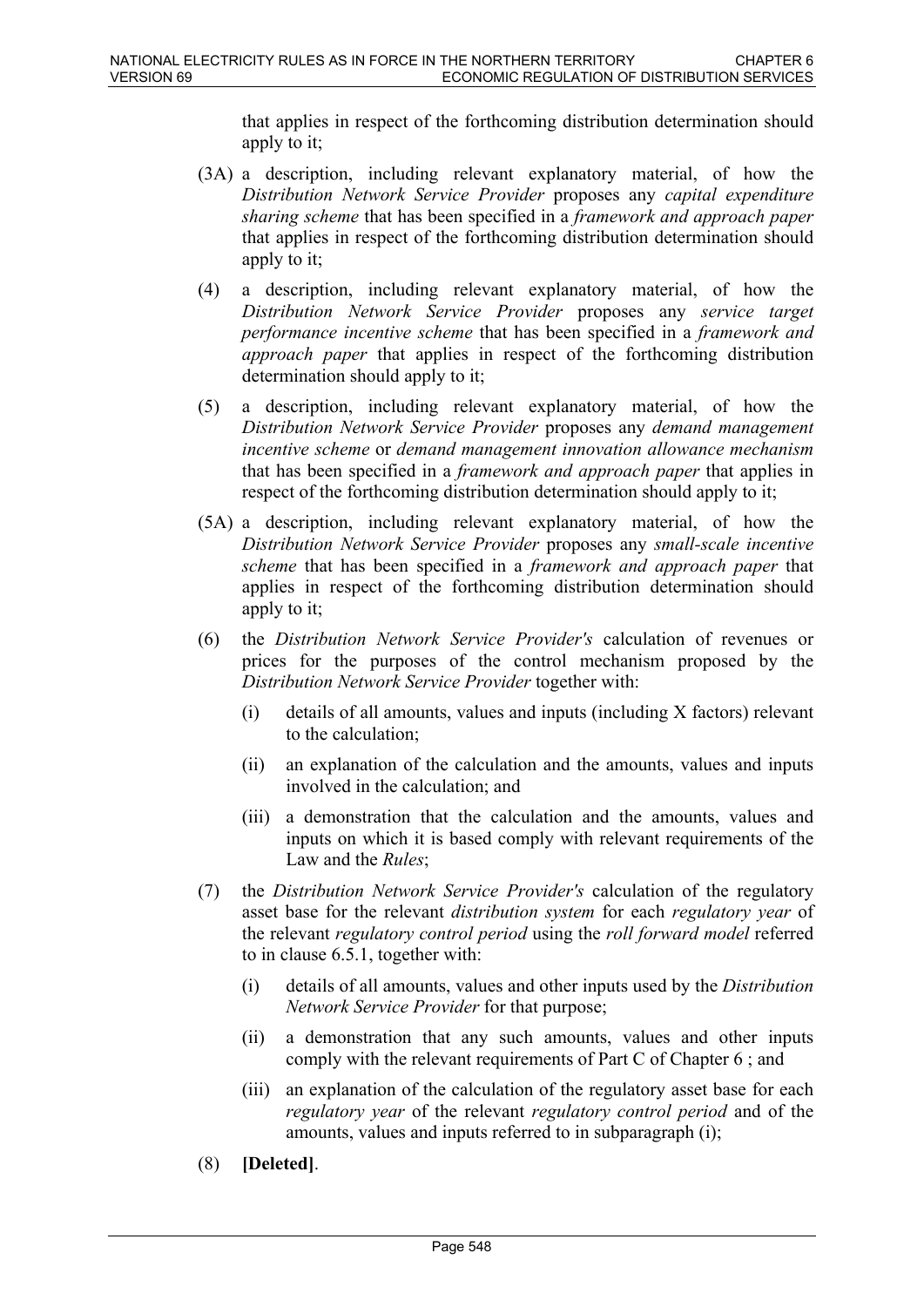- (9) the *Distribution Network Service Provider's* calculation of the *allowed rate of return* for each *regulatory year* of the relevant *regulatory control period*;
- (9A) the *Distribution Network Service Provider's* calculation of the *allowed imputation credits* for each *regulatory year* of the *regulatory control period*;
- (10) the *post-tax revenue model* completed to show its application to the *Distribution Network Service Provider* and the completed *roll-forward model*;
- (11) the *Distribution Network Service Provider's* estimate of the cost of corporate income tax for each *regulatory year* of the *regulatory control period*;
- (12) the depreciation schedules nominated by the *Distribution Network Service Provider* for the purposes of clause 6.5.5 , which categorise the relevant assets for these purposes by reference to well accepted categories such as:
	- (i) asset class (eg *distribution lines* and *substations*); or
	- (ii) category driver (eg *regulatory obligation or requirement*, replacement, *reliability*, net market benefit, and business support),

together with:

- (iii) details of all amounts, values and other inputs used by the *Distribution Network Service Provider* to compile those depreciation schedules;
- (iv) a demonstration that those depreciation schedules conform with the requirements set out in clause 6.5.5(b) ; and
- (v) an explanation of the calculation of the amounts, values and inputs referred to in subparagraph (iii);
- (13) the commencement and length of the *regulatory control period* proposed by the *Distribution Network Service Provider*; and
- (14) if the *Distribution Network Service Provider* is seeking a determination by the *AER* that a *proposed contingent project* is a *contingent project* for the purposes of the relevant distribution determination:
	- (i) a description of the *proposed contingent project*, including reasons why the *Distribution Network Service Provider* considers the project should be accepted as a *contingent project* for the *regulatory control period*;
	- (ii) a forecast of the capital expenditure which the *Distribution Network Service Provider* considers is reasonably required for the purpose of undertaking the *proposed contingent project*;
	- (iii) the methodology used for developing that forecast and the key assumptions that underlie it;
	- (iv) information that demonstrates that the undertaking of the *proposed contingent project* is reasonably required in order to achieve one or more of the *capital expenditure objectives*;
	- (v) information that demonstrates that the *proposed contingent capital expenditure* for the *proposed contingent project* complies with the requirements set out in clause 6.6A.1(b)(2); and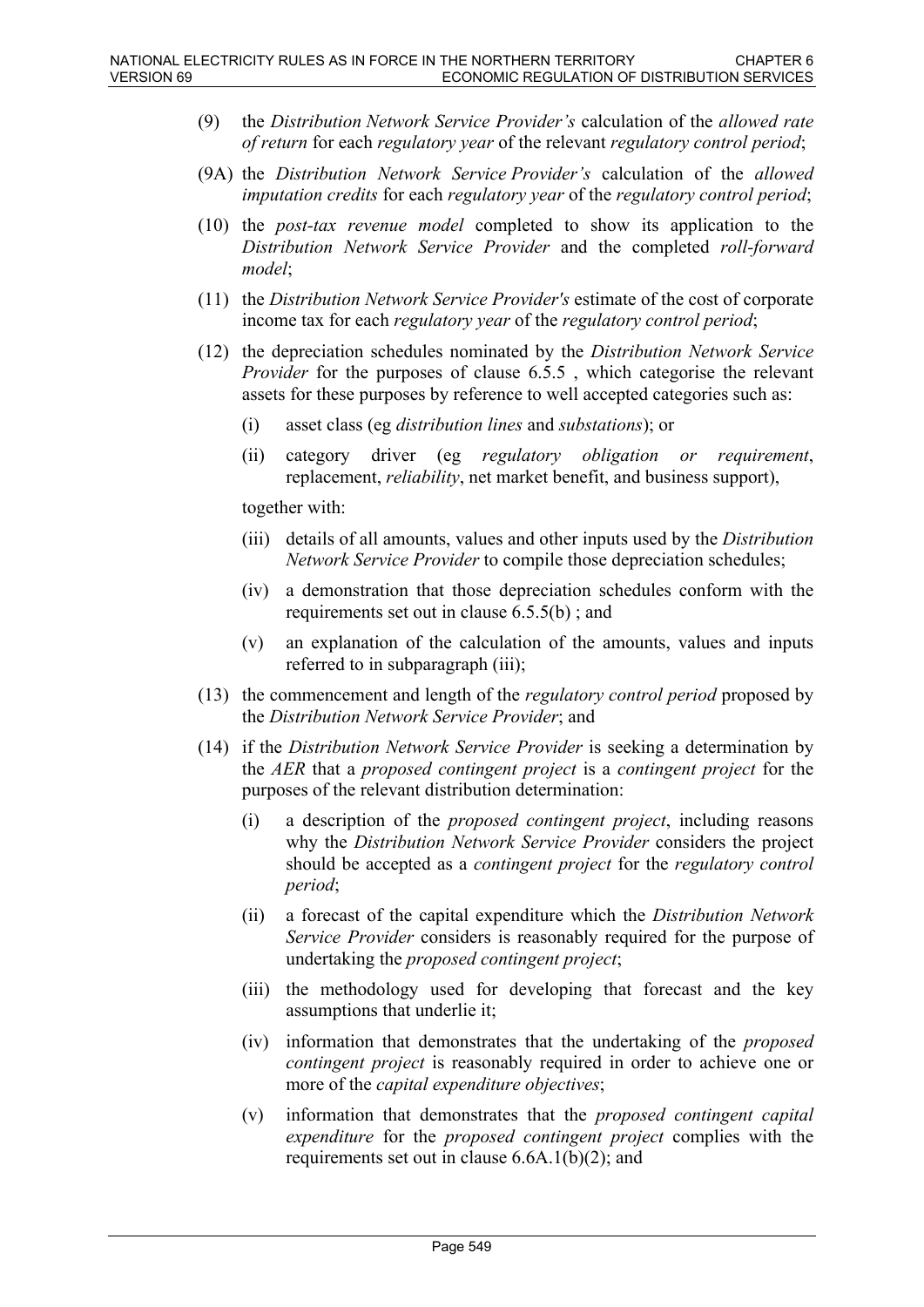(vi) the *trigger events* which are proposed in relation to the *proposed contingent project* and an explanation of how each of those conditions or events addresses the matters referred to in clause 6.6A.1(c).

# **Schedule 6.2 Regulatory Asset Base**

## **S6.2.1 Establishment of opening regulatory asset base for a regulatory control period**

#### (a) **Application of this clause**

This clause S6.2.1

- (1) applies to the establishment of the value of the regulatory asset base for a *distribution system* as at the beginning of a *regulatory control period* on the roll forward of the regulatory asset base to that *regulatory control period* from the previous *regulatory control period*; and
- (2) also applies to the establishment of the value of the regulatory asset base for a *distribution system* as at the beginning of a *regulatory control period* where the *distribution system* was not immediately before that time the subject of a *building block determination*.

However, this clause S6.2.1 does not apply to the establishment of the value of the regulatory asset base for a *distribution system* in this jurisdiction as at the beginning of the *1st regulatory control period*.

#### **Note:**

See clause S6.2.3A for the establishment of the value of the regulatory asset base for a *distribution system* in this jurisdiction as at the beginning of the *1st regulatory control period*. Also see rule 6.0(b)(2) for the treatment of *distribution systems* in this jurisdiction for the purposes of this schedule.

#### (b) **Roll forward model to comply with this clause**

The values to be used for completing the *roll forward model* must be established in accordance with this clause and clauses S6.2.3 and S6.2.3A.

#### (c) **Distribution systems of specific providers**

(1) In the case of a *distribution system* owned, controlled or operated by one of the following *Distribution Network Service Providers* as at the commencement of this schedule, the value of the regulatory asset base for that *distribution system* as at the beginning of that first *regulatory year* must be determined by rolling forward the regulatory asset base for that *distribution system*, as set out in the table below, in accordance with this schedule:

| <b>Jurisdiction</b>             | <b>Distribution Network Service</b><br>Provider | <b>Regulatory Asset Base (\$m)</b>                       |
|---------------------------------|-------------------------------------------------|----------------------------------------------------------|
| Australian<br>Capital Territory | ActewAGL                                        | $ 510.54$ (as at 1 July 2004 in July<br>$ 2004$ dollars) |
| New South Wales Country Energy  |                                                 | $ 2,440$ (as at 1 July 2004 in July 2004)                |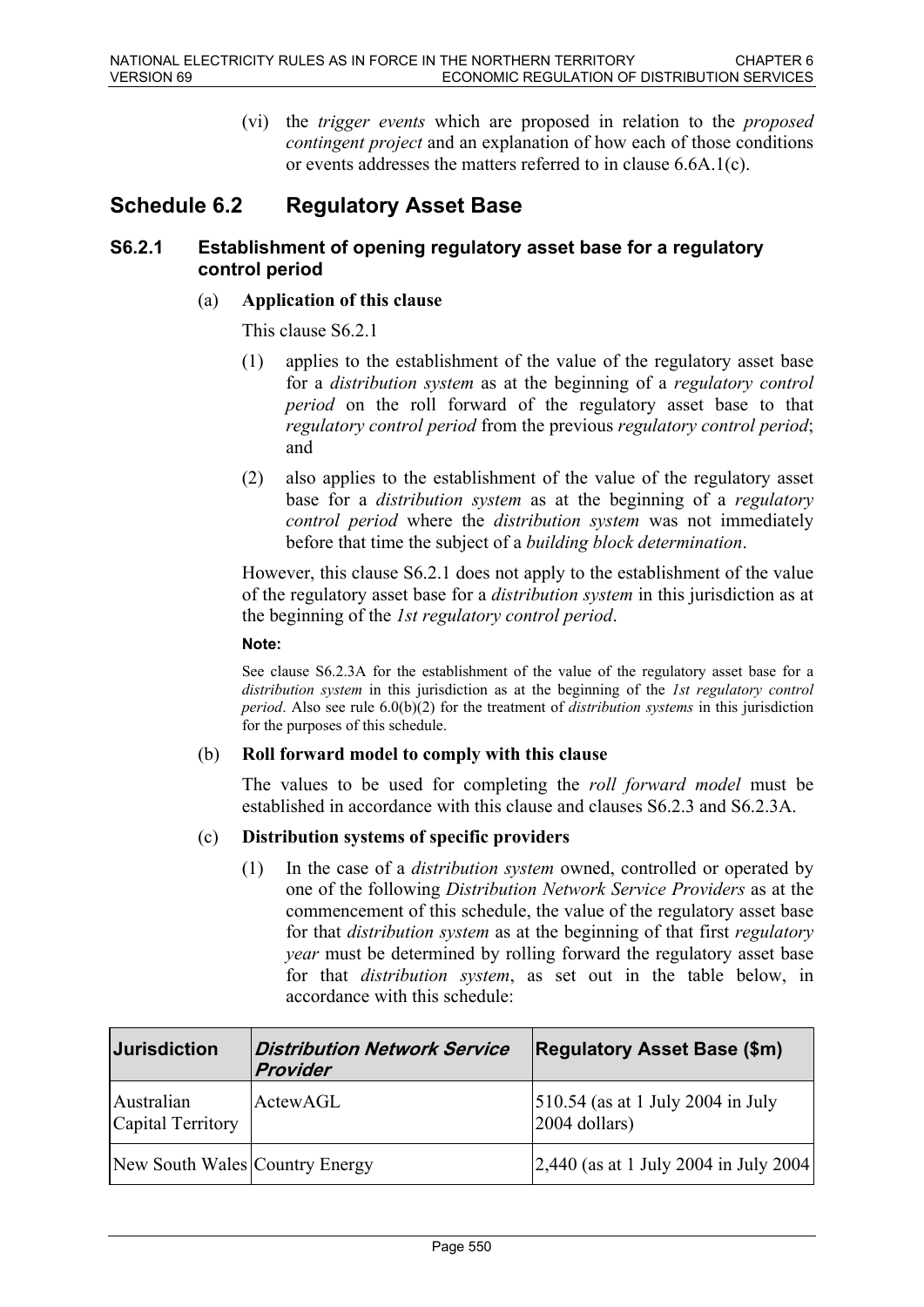| Jurisdiction    | <b>Distribution Network Service</b><br>Provider | <b>Regulatory Asset Base (\$m)</b>                                                                                                                                                                                     |
|-----------------|-------------------------------------------------|------------------------------------------------------------------------------------------------------------------------------------------------------------------------------------------------------------------------|
|                 |                                                 | dollars)                                                                                                                                                                                                               |
|                 | EnergyAustralia                                 | 4,116 (as at 1 July 2004 in July 2004<br>dollars)                                                                                                                                                                      |
|                 | <b>Integral Energy</b>                          | 2,283 (as at 1 July 2004 in July 2004<br>dollars)                                                                                                                                                                      |
| Queensland      | <b>ENERGEX</b>                                  | 4,308.1 (as at 1 July 2005 in July<br>2005 dollars)                                                                                                                                                                    |
|                 | Ergon Energy                                    | 4,198.2 (as at 1 July 2005 in July<br>2005 dollars) but, if the Queensland<br>Competition Authority nominates a<br>different amount in writing to the<br>AER, the regulatory asset base is the<br>amount so nominated. |
| South Australia | <b>ETSA Utilities</b>                           | 2,466 (as at 1 July 2005 in<br>December 2004 dollars)                                                                                                                                                                  |
| Tasmania        | Aurora Energy                                   | 981.108 (as at 1 January 2008 in<br>July 2006 dollars)                                                                                                                                                                 |
| Victoria        | <b>AGL Electricity</b>                          | 578.4 (as at 1 January 2006 in July<br>2004 dollars)                                                                                                                                                                   |
|                 | Citipower                                       | 990.9 (as at 1 January 2006 in July<br>2004 dollars)                                                                                                                                                                   |
|                 | Powercor                                        | 1,626.5 (as at 1 January 2006 in July<br>2004 dollars)                                                                                                                                                                 |
|                 | SP AusNet                                       | 1,307.2 (as at 1 January 2006 in July<br>2004 dollars)                                                                                                                                                                 |
|                 | <b>United Energy</b>                            | $1,220.3$ (as at 1 January 2006 in July<br>2004 dollars)                                                                                                                                                               |

- (2) The values in the table above are to be adjusted for the difference between:
	- (i) any estimated capital expenditure that is included in those values for any part of a previous *regulatory control period*; and
	- (ii) the actual capital expenditure for that part of the previous *regulatory control period*.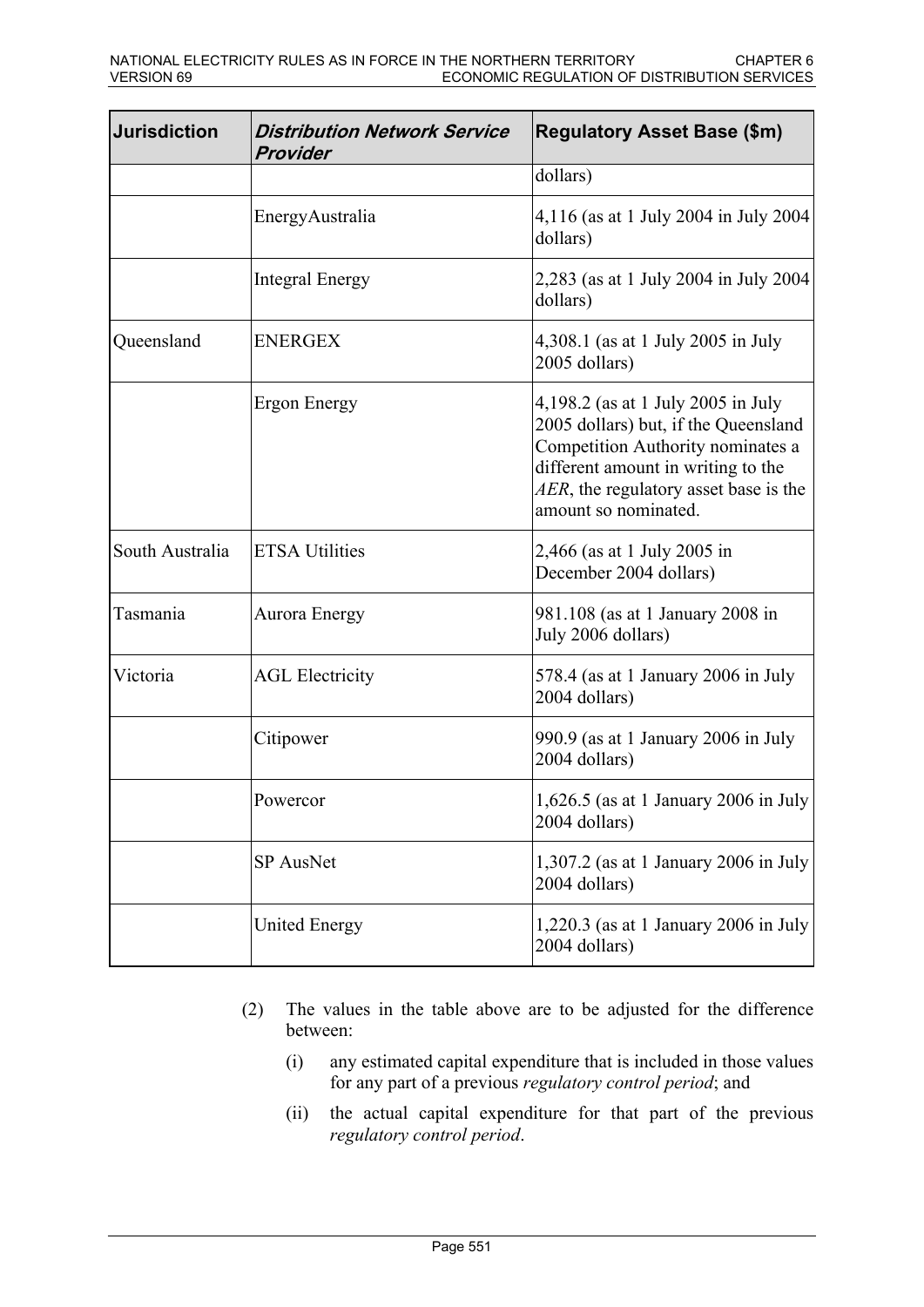This adjustment must also remove any benefit or penalty associated with any difference between the estimated and actual capital expenditure.

(3) When rolling forward a regulatory asset base under subparagraph (1), the *AER* must take into account the derivation of the values in the above table from past regulatory decisions and the consequent fact that they relate only to the regulatory asset base identified in those decisions.

### (d) **Other distribution systems**

- (1) This paragraph (d) applies to a *distribution system* not referred to in paragraphs (c) when *standard control services* that are provided by means of, or in connection with, that system are to be regulated under a *building block determination*.
- (2) The value of the regulatory asset base for that *distribution system* as at the beginning of the first *regulatory year* of the first *regulatory control period* for the relevant *Distribution Network Service Provider* is the prudent and efficient value of the assets that are used by the provider to provide those *standard control services* (but only to the extent that they are used to provide such services), as determined by the *AER*. In determining this value, the *AER* must have regard to the matters referred to in clause S6.2.2.
- (3) The value of the regulatory asset base for that *distribution system* as at the beginning of the first *regulatory year* of any subsequent *regulatory control period* must be determined by rolling forward the value of the regulatory asset base for that *distribution system* as at the beginning of the first *regulatory year* of the first *regulatory control period* in accordance with this schedule.

## (e) **Method of adjustment of value of regulatory asset base**

Except as otherwise provided in paragraph (c) or (d) and subject to paragraph (g), the value of the regulatory asset base for a *distribution system* as at the beginning of the first *regulatory year* of a *regulatory control period* must be calculated by adjusting the value (the **previous value**) of the regulatory asset base for that *distribution system* as at the beginning of the first *regulatory year* of the immediately preceding *regulatory control period* (the **previous control period**) as follows:

- (1) Subject to subparagraph (e)(9), the previous value of the regulatory asset base must be:
	- (i) increased by the amount of all capital expenditure incurred during the previous control period, including any capital expenditure determined for that period under clause 6.6A.2(e)(1)(i) in relation to *contingent projects* where the distribution determination has been amended by the *AER* in accordance with clause 6.6A.2(h) (regardless of whether such capital expenditure is above or below the forecast capital expenditure for the period that is adopted for the purposes of the distribution determination (if any) for that period); and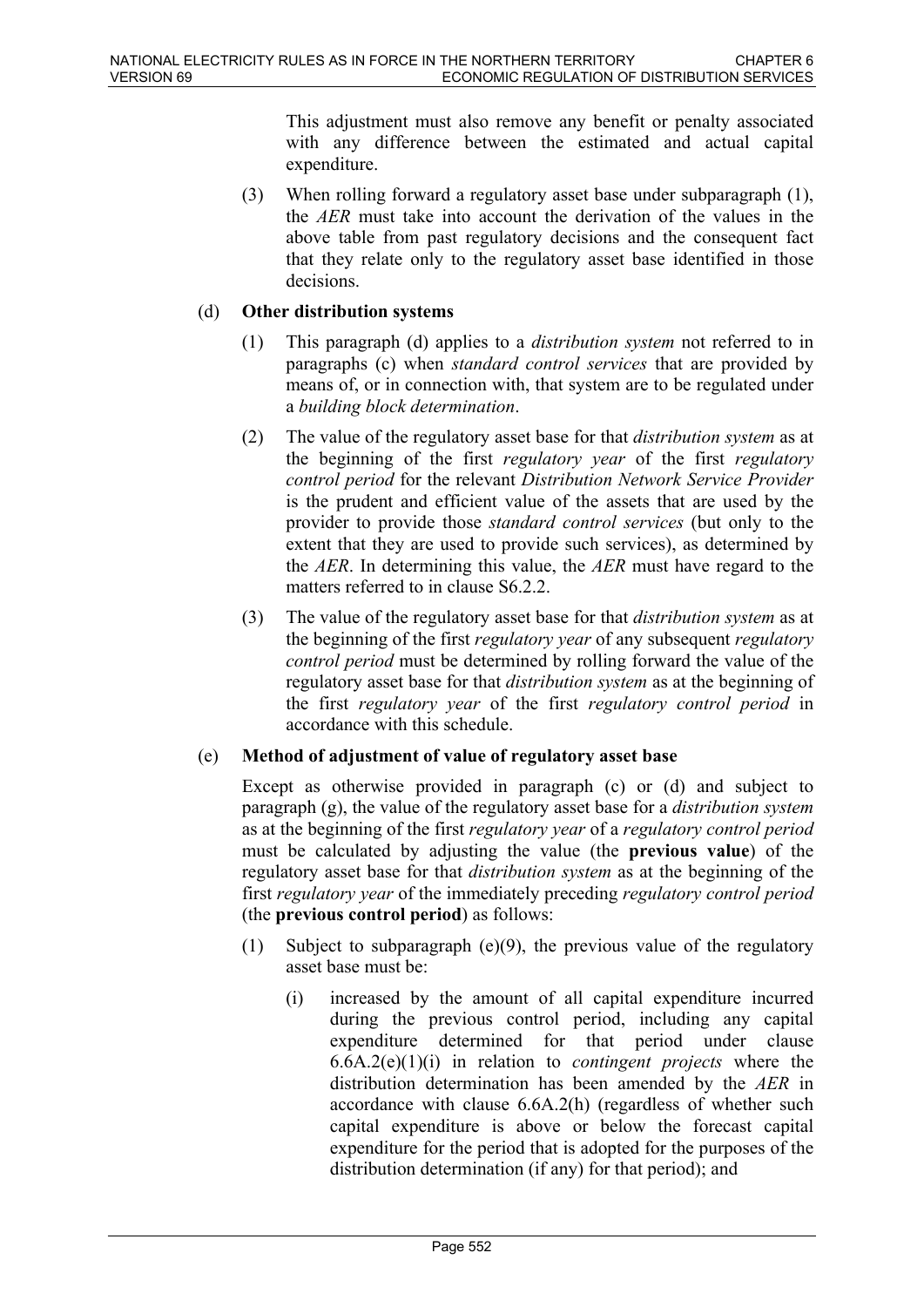- (ii) reduced by the amount of any capital expenditure that has been recovered by way of a pass through under clause 6.6.1 where the amount of that capital expenditure would otherwise have been included in the value of the regulatory asset base.
- (2) The previous value of the regulatory asset base must be increased by the amount of the estimated capital expenditure approved by the *AER* for any part of the previous control period for which actual capital expenditure is not available, including any capital expenditure in relation to *contingent projects* where the *total revenue requirement* has been amended by the *AER* in accordance with clause 6.6A.2(h).
- (3) The previous value of the regulatory asset base must be adjusted for the difference between:
	- (i) the estimated capital expenditure for any part of a previous *regulatory control period* where that estimated capital expenditure has been included in that value; and
	- (ii) the actual capital expenditure for that part of the previous *regulatory control period*.

This adjustment must also remove any benefit or penalty associated with any difference between the estimated and actual capital expenditure.

- (3A) However, in calculating the value of the regulatory asset base for a *distribution system* in this jurisdiction as at the beginning of the first *regulatory year* of the *2nd regulatory control period*, the previous value of the regulatory asset base must be adjusted for the difference between:
	- (i) the estimated capital expenditure for any part of the *2014-19 NT regulatory control period* or *1st regulatory control period* where that estimated capital expenditure has been included in that value; and
	- (ii) the actual capital expenditure for that part of the *2014-19 NT regulatory control period* or *1st regulatory control period*.

This adjustment must also remove any benefit or penalty associated with any difference between the estimated and actual capital expenditure.

#### **Note:**

This subparagraph expires on 1 July 2029.

- (4) The previous value of the regulatory asset base must only be increased by actual or estimated capital expenditure to the extent that all such capital expenditure is properly allocated to the provision of *standard control services* in accordance with the *Cost Allocation Method* for the relevant *Distribution Network Service Provider*.
- (5) The previous value of the regulatory asset base must be reduced by the amount of depreciation of the regulatory asset base during the previous *regulatory control period*, calculated in accordance with the distribution determination for that period.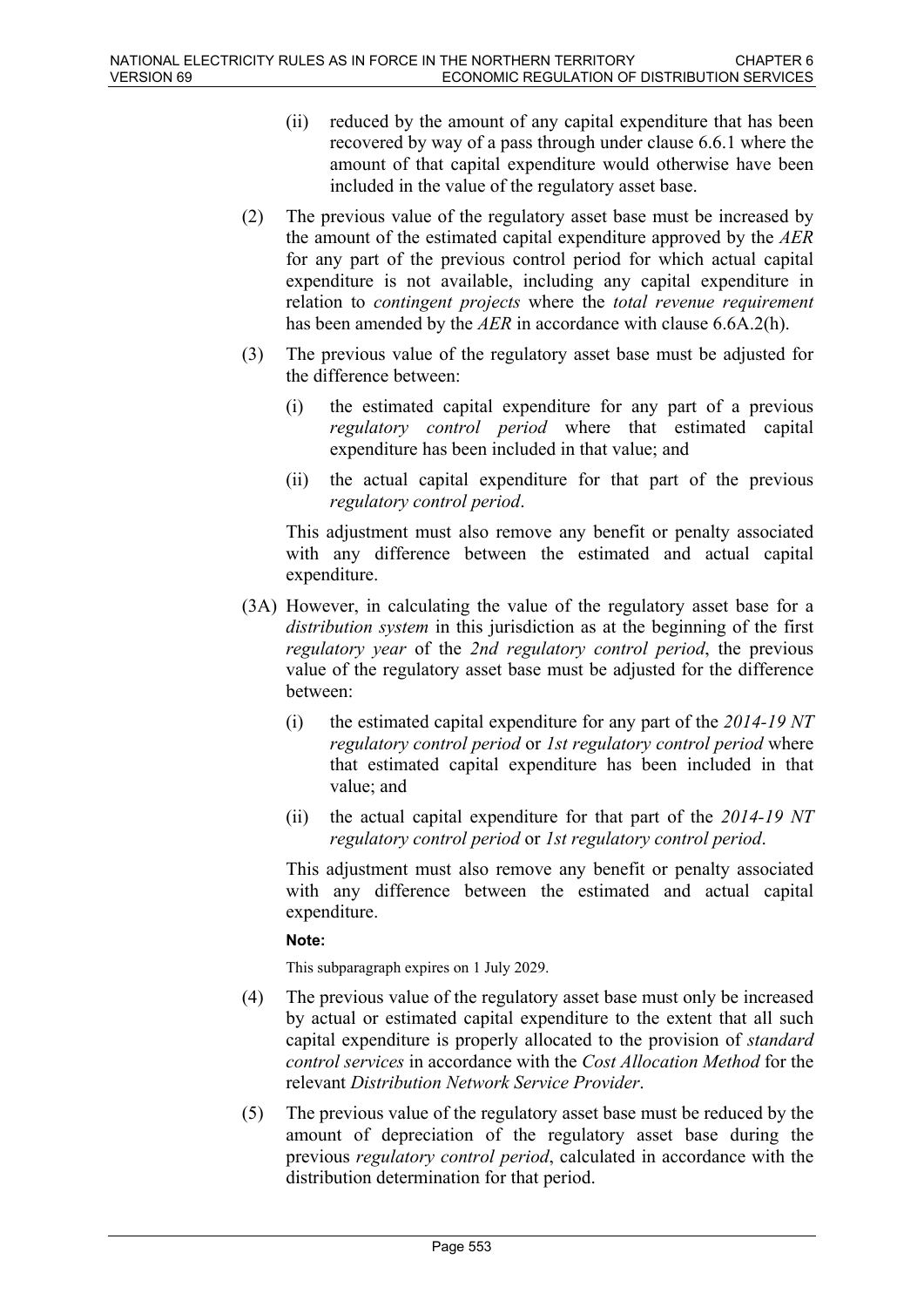- (6) The previous value of the regulatory asset base must be reduced by the disposal value of any asset where that asset has been disposed of during the previous *regulatory control period*.
- (7) The previous value of the regulatory asset base must be reduced by the value of an asset where the asset was previously used to provide *standard control services* (or their equivalent under the previous regulatory system) but, as a result of a change to the classification of a particular service under Part B, is not to be used for that purpose for the relevant *regulatory control period*.
- (8) Subject to subparagraph (e)(9), the previous value of the regulatory asset base may be increased by the value of an asset to which this subparagraph applies to the extent that:
	- (i) the *AER* considers the asset to be reasonably required to achieve one or more of the *capital expenditure objectives*; and
	- (ii) the value of the asset has not been otherwise recovered.

This subparagraph applies to an asset that:

- (i) was not used to provide *standard control services* (or their equivalent under the previous regulatory system) in the previous *regulatory control period* but, as a result of a change to the classification of a particular service under Part B, is to be used for that purpose for the relevant *regulatory control period*; or
- (ii) was never previously used to provide *standard control services* (or their equivalent under the previous regulatory system) but is to be used for that purpose for the relevant *regulatory control period*.
- (9) The previous value of the regulatory asset base must not be increased by the value of *expenditure for a restricted asset* incurred during the relevant *regulatory control period*, unless the capital expenditure for that asset or that class of asset for that *regulatory control period* was the subject of an *asset exemption* granted by the *AER* under clause 6.4B.1(a).
- (f) An increase or reduction in the value of the regulatory asset base under subparagraph (7) or (8) of paragraph (e) is to be based on the portion of the value of the asset properly allocated, or formerly properly allocated, to *standard control services* in accordance with the principles and policies set out in the *Cost Allocation Method* for the relevant *Distribution Network Service Provider*. The value of the relevant asset is taken to be its value as shown in independently audited and published accounts.
- (g) The previous value of the regulatory asset base must be reduced by any amount determined by the *AER* in accordance with clause S6.2.2A(f), (i) or (j).

## **S6.2.2 Prudency and efficiency of capital expenditure**

In determining the prudency or efficiency of capital expenditure under clause S6.2.1(d)(2), the *AER* must have regard to the following: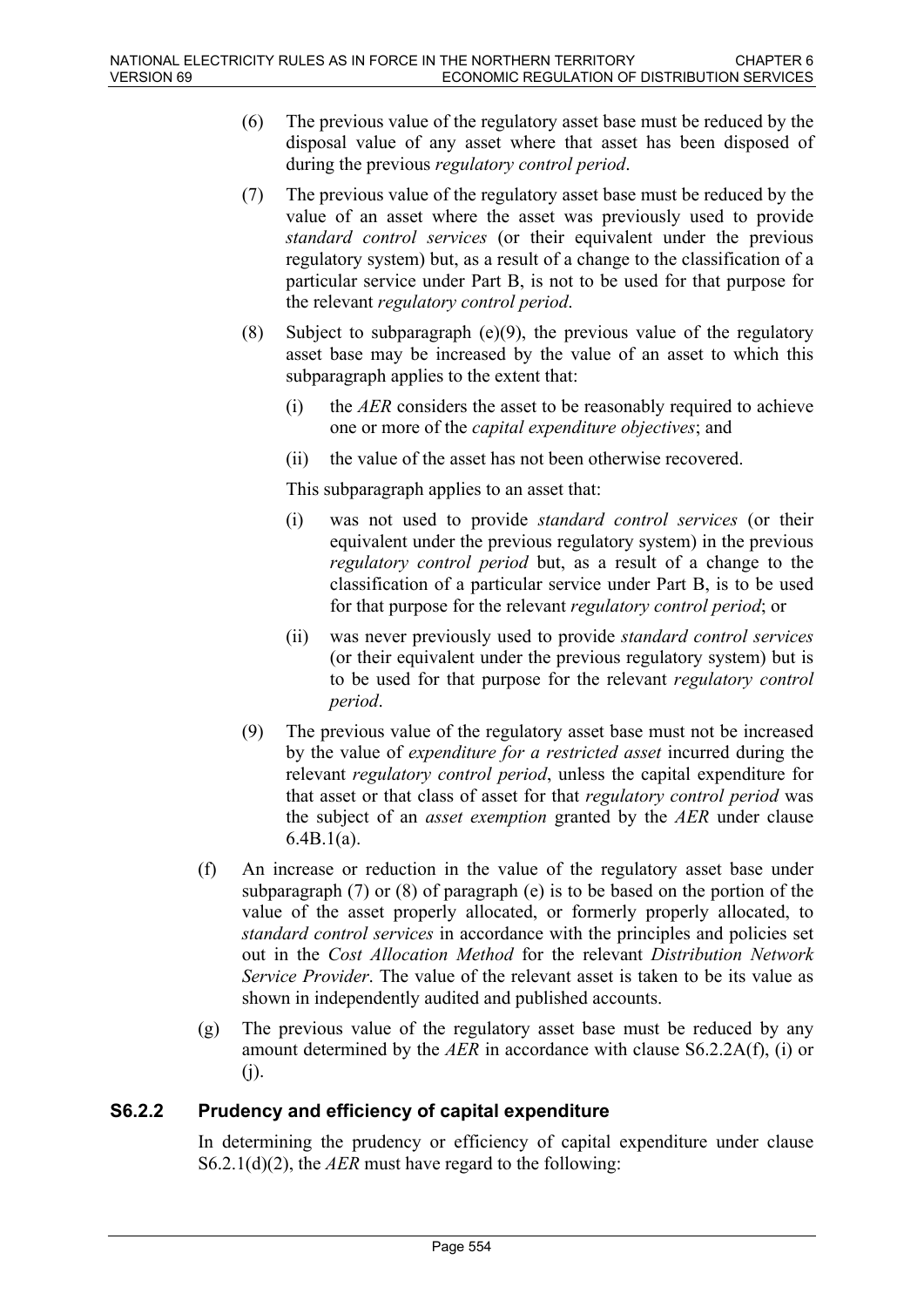- (1) the need to provide a reasonable opportunity for the relevant *Distribution Network Service Provider* to recover the efficient costs of complying with all applicable *regulatory obligations or requirements* associated with the provision of *standard control services*;
- (2) the need to provide effective incentives to the *Distribution Network Service Provider* to promote economic efficiency in the provision of *standard control services*;
- (3) whether the relevant project in respect of which capital expenditure was made was evaluated against, and satisfied, the *regulatory investment test for transmission* or the *regulatory investment test for distribution* (as the case may be);
- (4) whether the *Distribution Network Service Provider* undertook the capital expenditure in a manner consistent with good business practice and so as to practicably achieve the lowest sustainable cost of delivering the *standard control services* to be provided as a consequence of that capital expenditure;
- (5) the desirability of minimising investment uncertainty for the *Distribution Network Service Provider*;
- (6) the need to provide incentives to the *Distribution Network Service Provider* to avoid undertaking inefficient capital expenditure;
- (7) the value of the relevant asset as shown in independently audited and published accounts.

In determining the prudency or efficiency of capital expenditure the *AER* must only take into account information and analysis that the *Distribution Network Service Provider* could reasonably be expected to have considered or undertaken at the time that it undertook the relevant capital expenditure.

## **S6.2.2A Reduction for inefficient past capital expenditure**

- (a) Prior to making a decision on the regulatory asset base for a *distribution system* as required by clause 6.12.1(6), the *AER* may determine under this clause S6.2.2A that the amount of capital expenditure as a result of which the previous value of the regulatory asset base would otherwise be increased in accordance with clause S6.2.1(e) should be reduced.
- (a1) for the purposes of this clause S6.2.2A, "**review period**" means:
	- (1) the previous control period (excluding the last two *regulatory years* of that previous control period); and
	- (2) the last two *regulatory years* of the *regulatory control period* preceding the previous control period.
- (a2) However, for a decision on the regulatory asset base for a *distribution system* in this jurisdiction as at the commencement of the *2nd regulatory control period*, "**review period**" means only the previous control period (excluding the last two *regulatory years* of that previous control period).

#### **Note:**

This paragraph expires on 1 July 2029.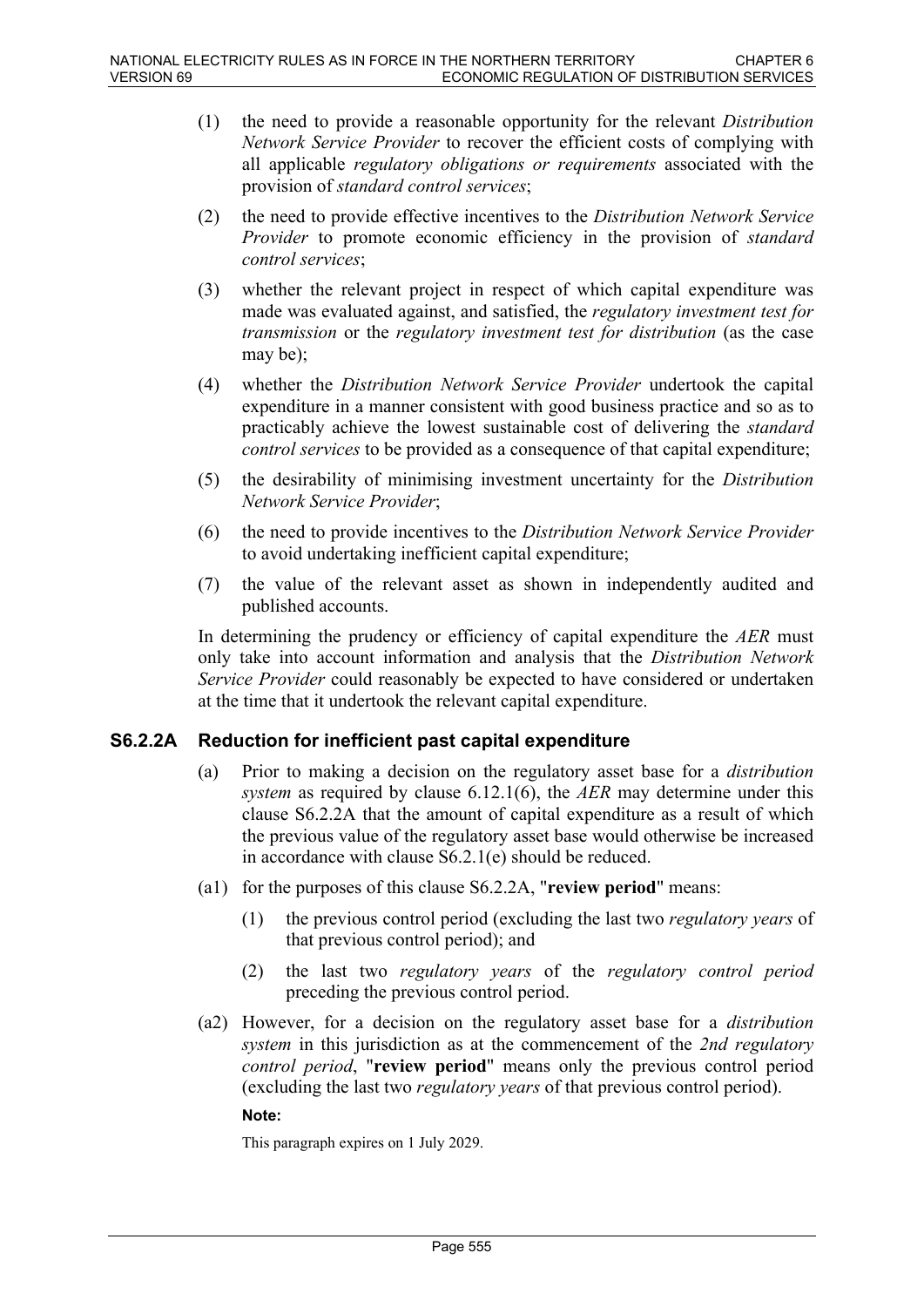- (b) The *AER* may only make a determination under paragraph (a) if any of the following requirements is satisfied:
	- (1) the requirement set out in paragraph (c) (the *overspending requirement*);
	- (2) the requirement set out in paragraph (d) (the *margin requirement*); or
	- (3) the requirement set out in paragraph (e) (the *capitalisation requirement*).
- (c) The *overspending requirement* is satisfied where the sum of all capital expenditure incurred during the review period exceeds the sum of:
	- (1) the forecast capital expenditure accepted or substituted by the *AER* for the review period as such forecast capital expenditure has been adjusted in accordance with clauses 6.6.5(f) and 6.6A.2(h); and
	- (2) any capital expenditure that is recovered by way of such part of an *approved pass through amount* as is permitted to be passed through to *Distribution Network Users* during the review period less any capital expenditure that is included in a *negative pass through amount* that is required to be passed through to *Distribution Network Users* during the review period.
- (d) The *margin requirement* is satisfied where the amount of the capital expenditure as a result of which the previous value of the regulatory asset base would otherwise be increased in accordance with clause S6.2.1(e) includes capital expenditure that represents a margin paid by the *Distribution Network Service Provider* in circumstances where the margin is referable to arrangements that, in the opinion of the *AER*, do not reflect arm's length terms.
- (e) The *capitalisation requirement* is satisfied where the amount of the capital expenditure as a result of which the previous value of the regulatory asset base would otherwise be increased in accordance with clause S6.2.1(e) includes expenditure that, under the *Distribution Network Service Provider's* applicable capitalisation policy submitted to the *AER* as part of a *regulatory proposal*, should have been treated as operating expenditure.
- (f) Where the *overspending requirement* is satisfied, and subject to paragraphs (g) and (h), the *AER* may determine that the amount of the capital expenditure as a result of which the previous value of the regulatory asset base would otherwise be increased in accordance with clause S6.2.1(e) should be reduced by such amount as the *AER* is satisfied corresponds to capital expenditure incurred during the review period that does not reasonably reflect the *capital expenditure criteria*.
- (g) The amount determined by the *AER* under paragraph (f):
	- (1) must not be greater than the amount calculated in accordance with paragraph (c);
	- (2) must be determined in a manner that is consistent with the *capital expenditure incentive objective*; and
	- (3) must be determined taking into account the *Capital Expenditure Incentive Guidelines*.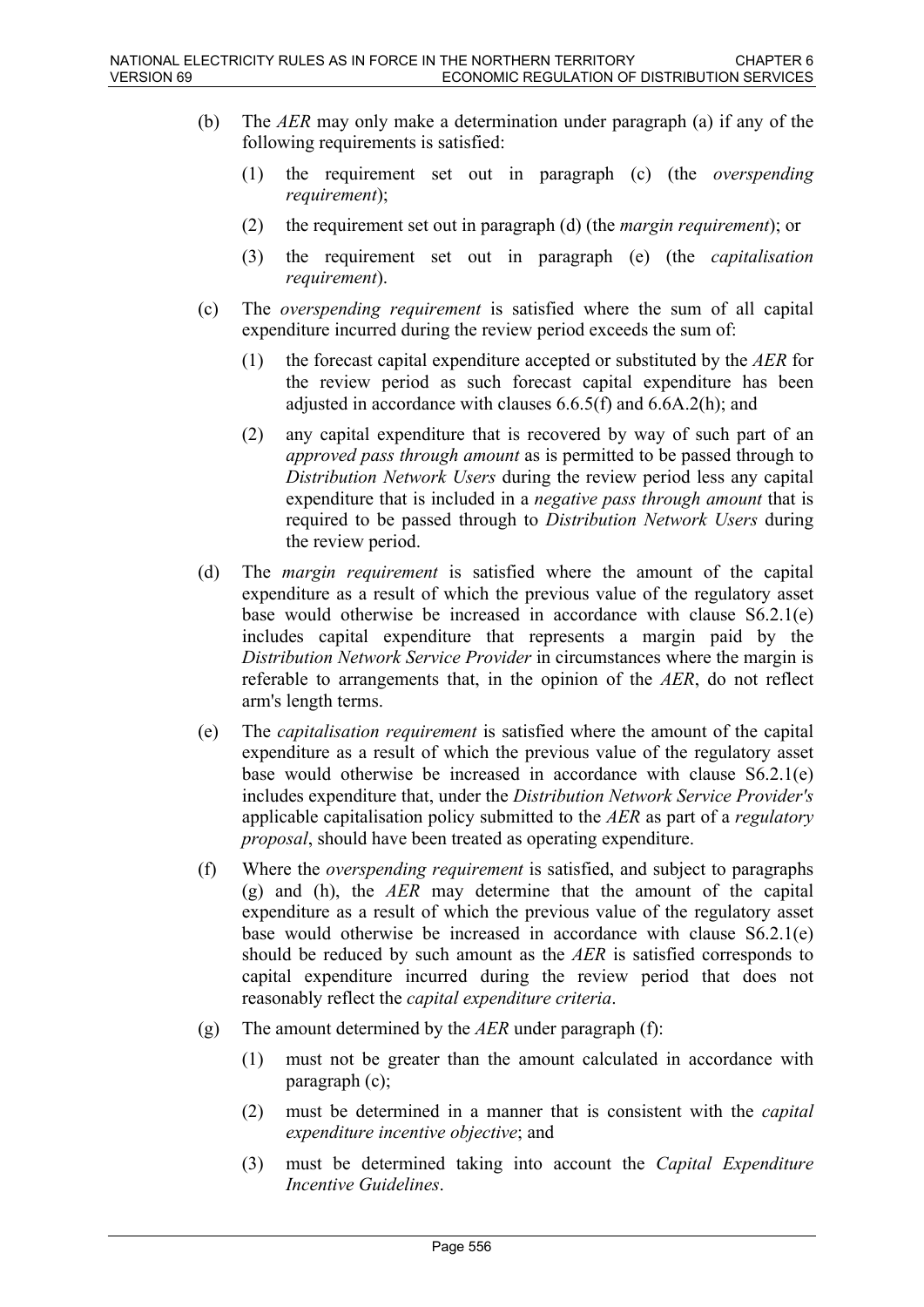- (h) In making a determination under paragraph (f), the *AER* must:
	- (1) have regard to the *capital expenditure factors*; and
	- (2) only take into account information and analysis that the *Distribution Network Service Provider* could reasonably be expected to have considered or undertaken at the time that it undertook the relevant capital expenditure.
- (i) Where the *margin requirement* is satisfied, and subject to paragraph (k), the *AER* may determine that the amount of the capital expenditure as a result of which the previous value of the regulatory asset base would otherwise be increased in accordance with clause S6.2.1(e) should be reduced by such of the margin referred to in paragraph (d) as the *AER* is reasonably satisfied would not have been paid if the arrangements to which the margin is referable had been on arm's length terms.
- (j) Where the *capitalisation requirement* is satisfied, and subject to paragraph (k), the *AER* may determine that the amount of the capital expenditure as a result of which the previous value of the regulatory asset base would otherwise be increased in accordance with clause S6.2.1(e) should be reduced by any or all of the amount of expenditure referred to in paragraph (e) which should have been treated as operating expenditure .
- (k) A determination made under paragraph (i) or (j) must be consistent with the *capital expenditure incentive objective* and, in making such a determination, the *AER* must take into account the *Capital Expenditure Incentive Guidelines*.
- (l) Nothing in this clause S6.2.2A is to be taken to preclude the *AER* from:
	- (1) requiring a *Distribution Network Service Provider* to provide such information; or
	- (2) undertaking such analysis,

as the *AER* considers appropriate to enable it to make a statement, with supporting reasons, as referred to in clause 6.12.2(b).

## **S6.2.2B Depreciation**

#### **Note:**

Clause S6.2.2B(b) and (c) has no effect in this jurisdiction until 1 July 2019 (see regulation 5A of the *National Electricity (Northern Territory) (National Uniform Legislation) (Modification) Regulations)*.

- (a) Pursuant to clause 6.12.1(18), the *AER* must decide, for a distribution determination, whether depreciation for establishing the regulatory asset base for a *distribution system* as at the commencement of the following *regulatory control period* is to be based on actual or forecast capital expenditure.
- (b) The decision referred to in paragraph (a) must be consistent with the *capital expenditure incentive objective*.
- (c) In making the decision referred to in paragraph (a), the *AER* must have regard to: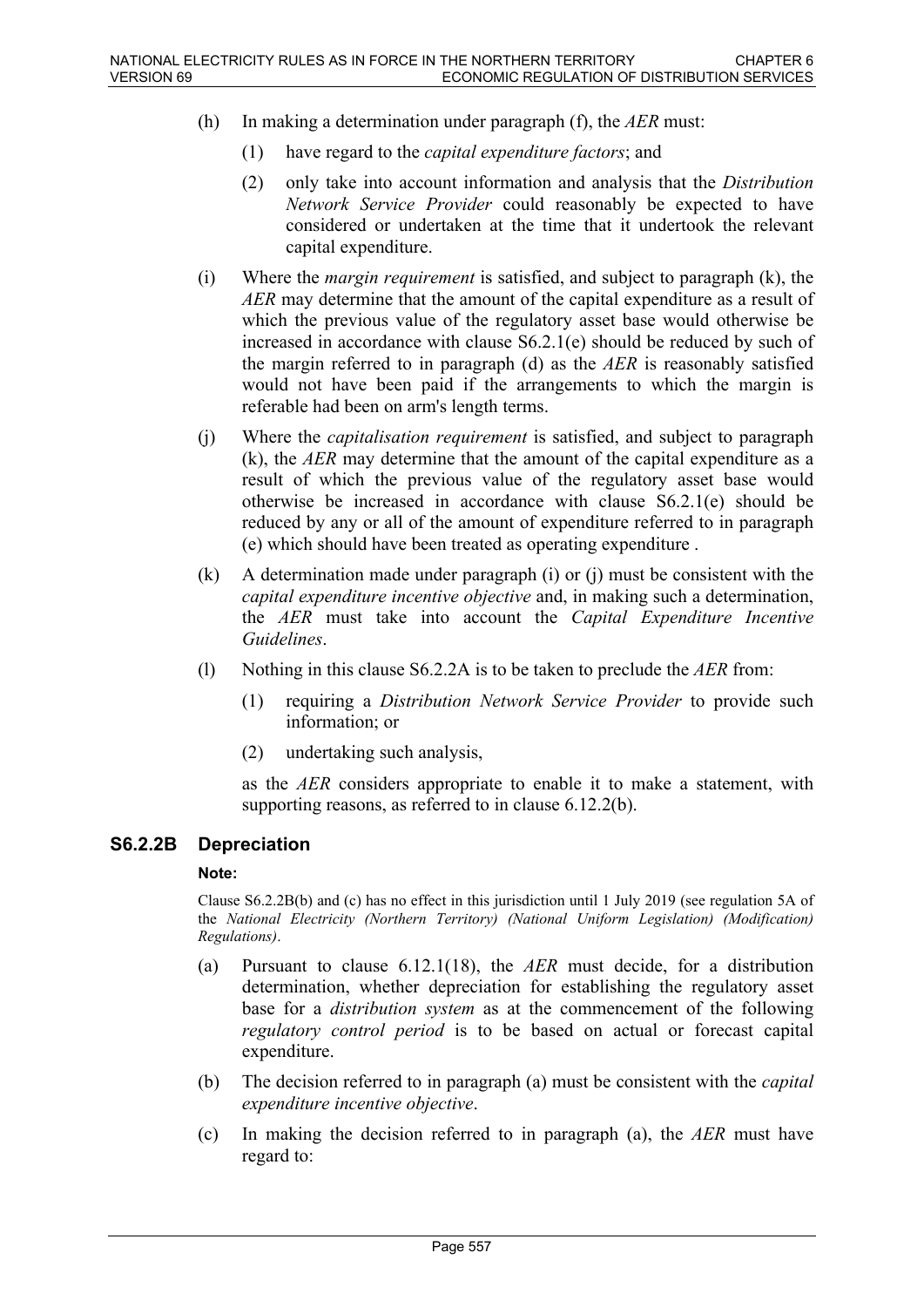- (1) the incentives that the *Distribution Network Service Provider* has in relation to undertaking efficient capital expenditure, including as a result of the application of any incentive scheme or any other incentives under the *Rules*;
- (2) the substitution possibilities between assets with relatively short economic lives and assets with relatively long economic lives and the relative benefits of such asset types;
- (3) the extent to which any capital expenditure incurred by the *Distribution Network Service Provider* has exceeded the corresponding amount of forecast capital expenditure accepted or substituted by the *AER* and the amount of that excess expenditure which is not efficient;
- (4) the *Capital Expenditure Incentive Guidelines*; and
- (5) the *capital expenditure factors*.

## **S6.2.3 Roll forward of regulatory asset base within the same regulatory control period**

### (a) **Application of this clause**

This clause applies to the establishment of the value of the regulatory asset base for a *distribution system* as at the beginning of one *regulatory year* in a *regulatory control period* on the roll forward of the regulatory asset base to that *regulatory year* from the immediately preceding *regulatory year* (if any) in that *regulatory control period*.

#### (b) **Roll forward model to comply with this clause**

The *roll forward model* referred to in clause 6.5.1 must provide for that value to be established in accordance with the requirements of this clause.

## (c) **Method of adjustment of value of regulatory asset base**

The value of the regulatory asset base for a *distribution system* as at the beginning of the second or a subsequent year (**the later year**) in a *regulatory control period* must be calculated by adjusting the value (**the previous value**) of the regulatory asset base for that *distribution system* as at the beginning of the immediately preceding *regulatory year* (**the previous year**) in that *regulatory control period* as follows:

- (1) The previous value of the regulatory asset base must be increased by the amount of forecast capital expenditure accepted or substituted by the *AER* for the previous year in accordance with clause 6.5.7(c) or clause  $6.12.1(3)$  and  $(3A)$  (as the case may be).
- (2) The previous value of the regulatory asset base must be reduced by the amount of depreciation included in the *Distribution Network Service Provider's annual revenue requirement* for the previous year.
- (3) The previous value of the regulatory asset base must be reduced by the disposal value of any asset included in that value where the asset is forecast to be disposed of during the previous year.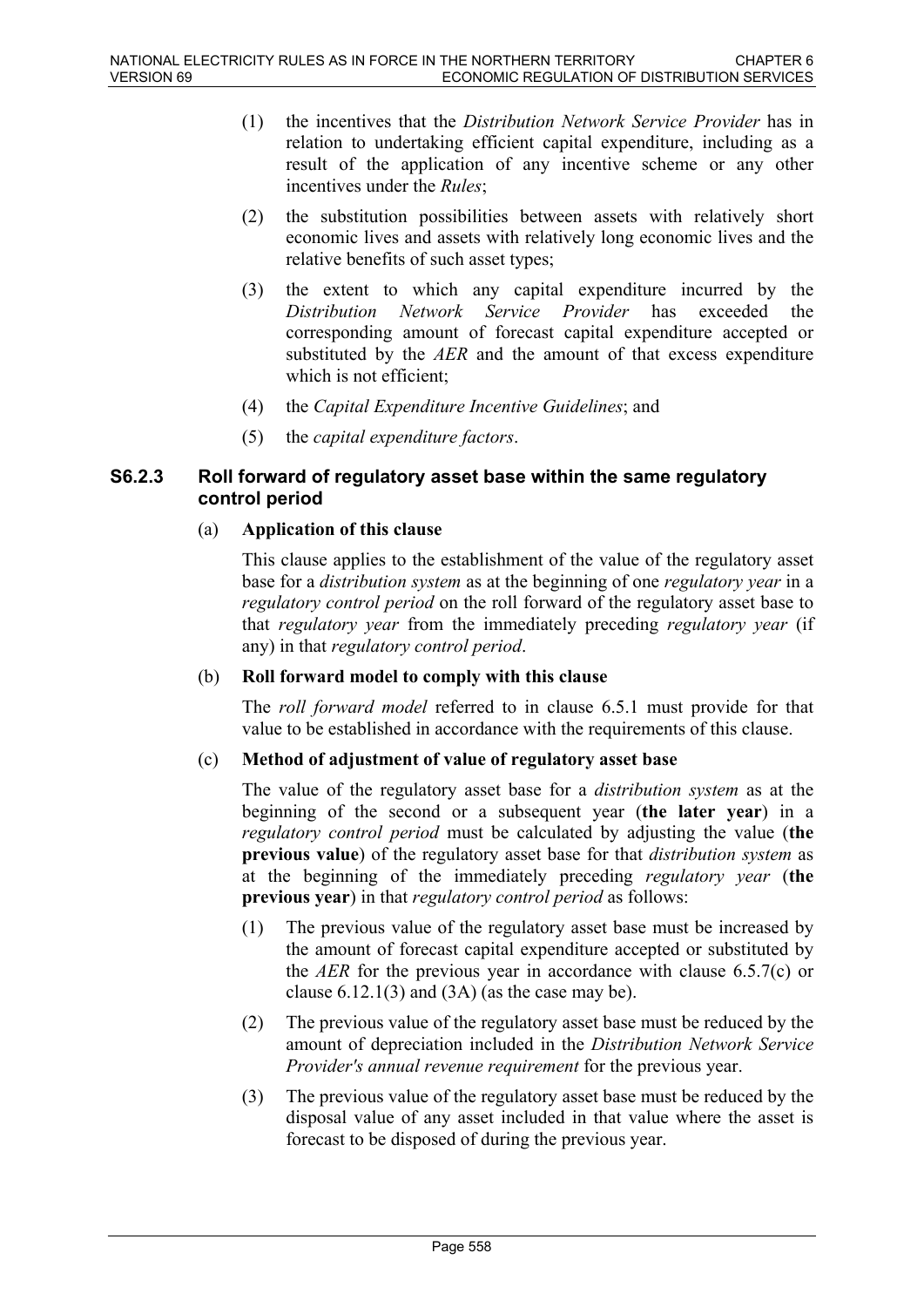(4) The previous value of the regulatory asset base must be increased by an amount necessary to maintain the real value of the regulatory asset base as at the beginning of the later year by adjusting that value for inflation.

#### (d) **Allowance for working capital**

If the *AER* determines that it is appropriate to do so, it may include an allowance for working capital in the regulatory asset base for a *distribution system* which is rolled forward in accordance with this clause.

### **S6.2.3A Establishment of opening regulatory asset base for distribution system in this jurisdiction for 1st regulatory control period**

#### (a) **Application of this clause**

This clause applies to the establishment of the value of the regulatory asset base for a *distribution system* in this jurisdiction as at the beginning of the *1st regulatory control period*.

#### (b) **Roll forward model to comply with this clause**

The values to be used for completing the *roll forward model* must be established in accordance with this clause.

### (c) **Previous value of regulatory asset base for distribution system in this jurisdiction**

For paragraph (d), the previous value of the regulatory asset base for all *distribution systems* in this jurisdiction that are owned, controlled or operated by the *Distribution Network Service Provider* mentioned in the table below is as set out in the table:

| <b>Jurisdiction</b> | <b>Distribution Network Regulatory Asset</b><br><b>Service Provider</b> | Base (\$m)                                               |
|---------------------|-------------------------------------------------------------------------|----------------------------------------------------------|
| Northern Territory  | Power and Water<br>Corporation ABN 15<br>947 352 360                    | $ 860.65$ (as at 1 July<br>2014 in July 2014<br>dollars) |

#### (d) **Method of adjustment of value of regulatory asset base**

The value of the regulatory asset base for the *distribution systems* mentioned in paragraph (c) as at the beginning of the first *regulatory year* of the *1st regulatory control period* must be calculated by adjusting the previous value (the **previous value**) of the regulatory asset base for the *distribution systems* as specified in paragraph (c) as follows:

- (1) The previous value of the regulatory asset base must be:
	- (i) increased by the amount of all capital expenditure incurred during the *2014-19 NT regulatory control period* (the *previous control period*), including any capital expenditure determined for that period under clause 3.2.4(d)(i)(A) of Part B of the *2014 NT Network Price Determination* where the Determination has been amended under clause 3.2.4(d)(iii) of the Determination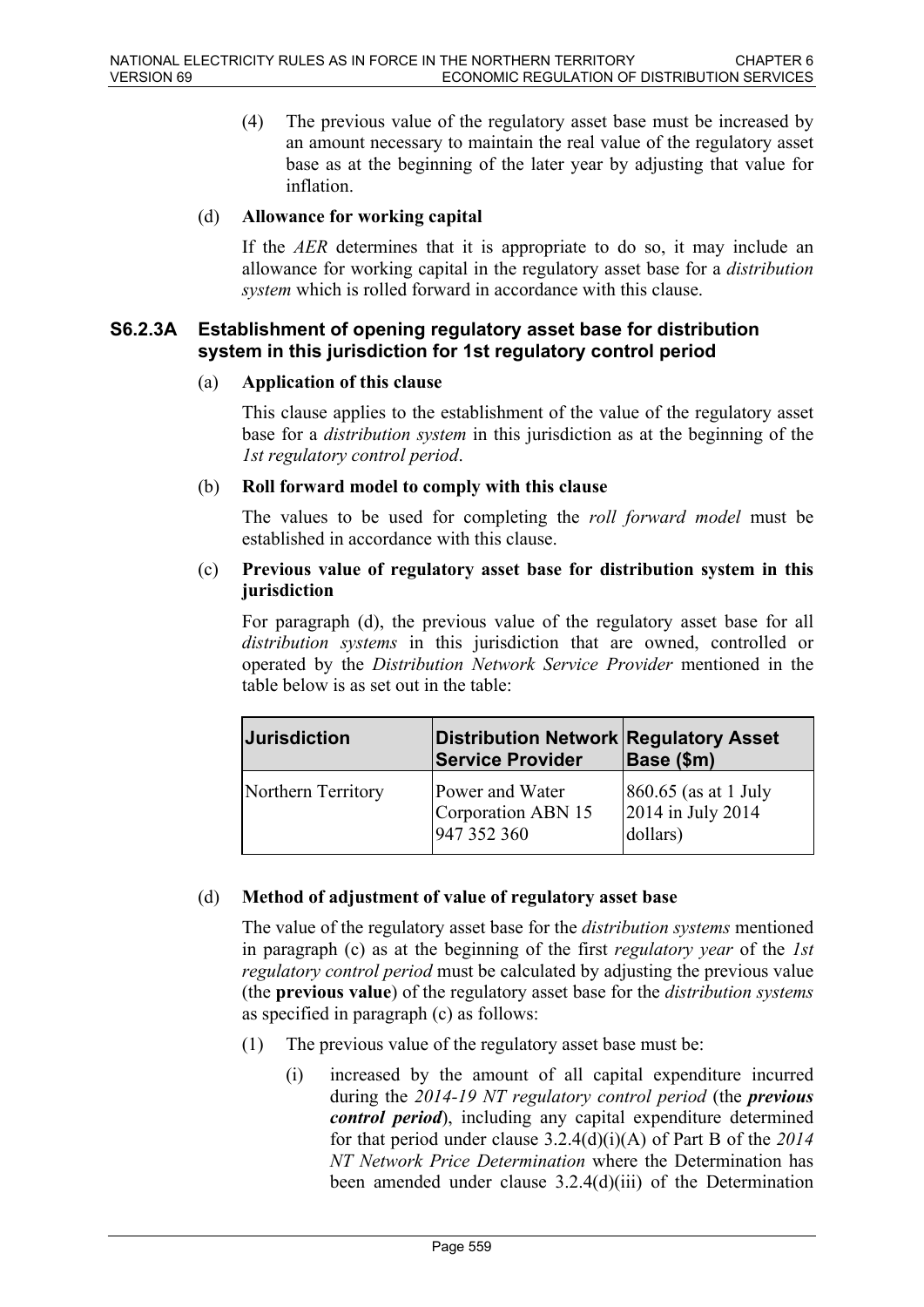(regardless of whether such capital expenditure is above or below the forecast capital expenditure for the period that is adopted for the purposes of the Determination (if any) for that period); and

- (ii) reduced by the amount of any capital expenditure that has been recovered by way of a pass through under clause 3.1 of Part B of the *2014 NT Network Price Determination* where the amount of that capital expenditure would otherwise have been included in the value of the regulatory asset base.
- (2) The previous value of the regulatory asset base must be increased by the amount of the estimated capital expenditure approved by the *Utilities Commission* or *AER* for any part of the previous control period for which actual capital expenditure is not available.
- (3) The previous value of the regulatory asset base must be adjusted for the difference between:
	- (i) the estimated capital expenditure for any part of the *2009-14 NT regulatory control period* or *2014-19 NT regulatory control period* where that estimated capital expenditure has been included in that value; and
	- (ii) the actual capital expenditure for that part of the *2009-14 NT regulatory control period* or *2014-19 NT regulatory control period*.

This adjustment must also remove any benefit or penalty associated with any difference between the estimated and actual capital expenditure.

- (4) The previous value of the regulatory asset base must only be increased by estimated or actual capital expenditure to the extent that all such capital expenditure is properly allocated to the provision of *NT equivalent services* in accordance with the Cost Allocation Methodology (as amended, varied or substituted from time to time) that is the subject of the *Utilities Commission's* final decision referred to in Chapter 5 of Part A of the *2014 NT Network Price Determination*.
- (5) The previous value of the regulatory asset base must be reduced by the amount of depreciation of the regulatory asset base during the previous control period, calculated in accordance with the *2014 NT Network Price Determination*.
- (6) The previous value of the regulatory asset base must be reduced by the disposal value of any asset where that asset has been disposed of during the previous control period.
- (7) The previous value of the regulatory asset base must be reduced by the value of an asset where the asset was previously used to provide *NT equivalent services* but, as a result of the classification of the asset under Part B, the asset is not to be used to provide *standard control services* for the *1st regulatory control period*.